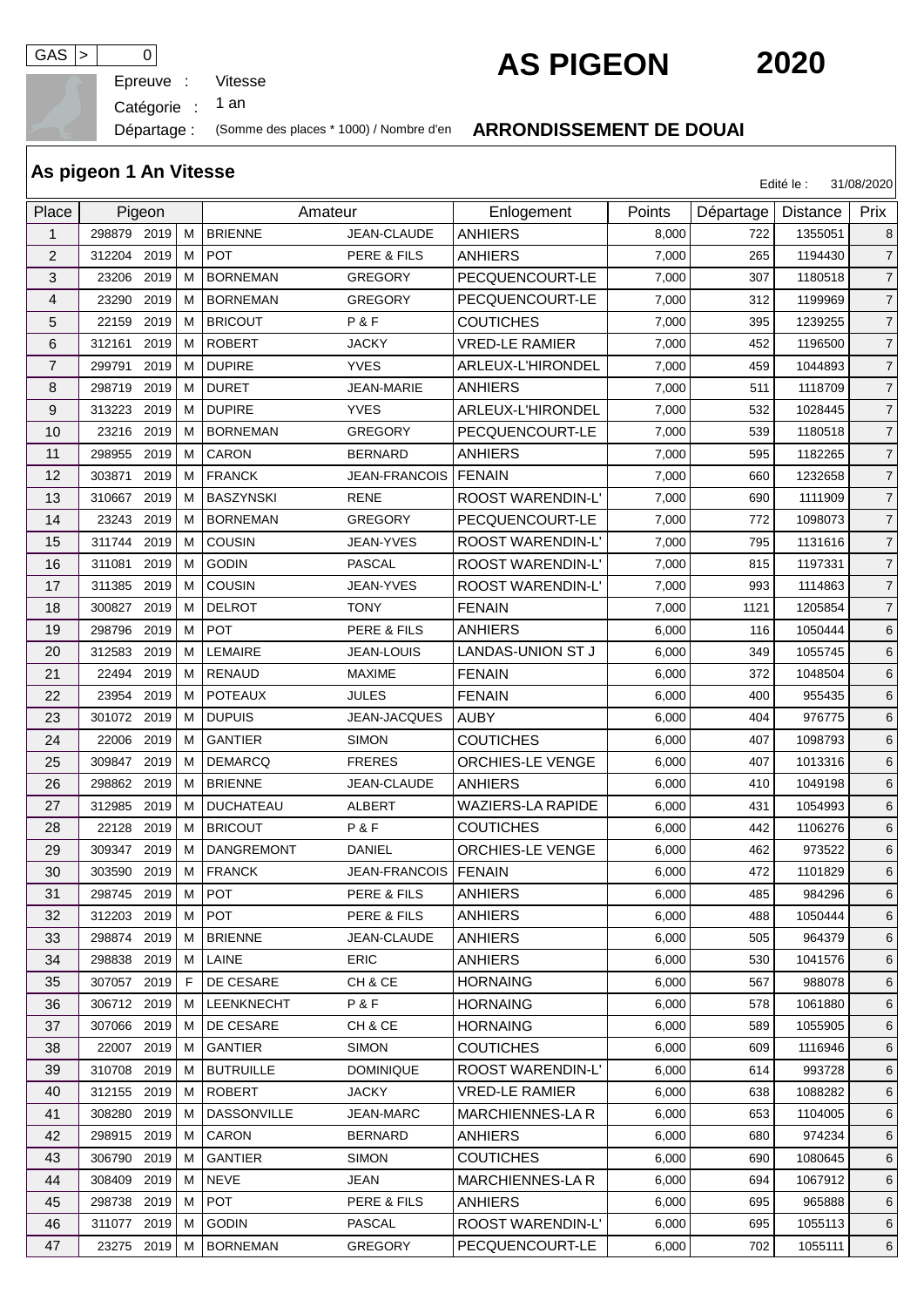| 48  | 311012 2019                   |      | м  | <b>LIBERT</b>                | <b>JEAN-PIERRE</b> | ROOST WARENDIN-L'        | 6,000 | 715  | 1025937 | 6               |
|-----|-------------------------------|------|----|------------------------------|--------------------|--------------------------|-------|------|---------|-----------------|
| 49  | 23945 2019                    |      | м  | <b>POTEAUX</b>               | <b>JULES</b>       | <b>FENAIN</b>            | 6,000 | 748  | 873401  | 6               |
| 50  | 23953                         | 2019 | м  | <b>POTEAUX</b>               | <b>JULES</b>       | <b>FENAIN</b>            | 6,000 | 756  | 975744  | 6               |
| 51  | 307070 2019                   |      | м  | DE CESARE                    | CH & CE            | <b>HORNAING</b>          | 6,000 | 787  | 1069976 | 6               |
| 52  | 311197 2019                   |      | м  | <b>GODIN</b>                 | PASCAL             | <b>ROOST WARENDIN-L'</b> | 6,000 | 795  | 971149  | $6\phantom{.}$  |
| 53  | 308451                        | 2019 | м  | <b>NEVE</b>                  | <b>JEAN</b>        | MARCHIENNES-LA R         | 6,000 | 826  | 1001913 | 6               |
| 54  | 22163                         | 2019 | м  | <b>BRICOUT</b>               | P&F                | <b>COUTICHES</b>         | 6,000 | 835  | 1106276 | 6               |
| 55  | 298934 2019                   |      | м  | CARON                        | <b>BERNARD</b>     | <b>ANHIERS</b>           | 6,000 | 838  | 1040349 | 6               |
| 56  | 304517                        | 2019 | м  | <b>DELROT</b>                | <b>TONY</b>        | <b>FENAIN</b>            | 6,000 | 846  | 1078714 | 6               |
| 57  | 22468<br>2019                 |      | M  | RENAUD                       | <b>MAXIME</b>      | <b>FENAIN</b>            | 6,000 | 851  | 982611  | 6               |
| 58  | 21450                         | 2019 | М  | <b>DESCAMP</b>               | <b>JOEL</b>        | <b>AUBERCHICOURT</b>     | 6,000 | 864  | 1030357 | 6               |
| 59  | 308696 2019                   |      | м  | <b>JAHN</b>                  | <b>GIANNY</b>      | <b>VRED-LE RAMIER</b>    | 6,000 | 922  | 1032250 | 6               |
| 60  | 303922 2019                   |      | м  | <b>MARTIN</b>                | <b>PHILIPPE</b>    | <b>AUBERCHICOURT</b>     | 6,000 | 987  | 996286  | 6               |
| 61  | 304329                        | 2019 | м  | VAILLE                       | <b>PASCAL</b>      | <b>FENAIN</b>            | 6,000 | 990  | 1046734 | 6               |
| 62  | 304503                        | 2019 | м  | <b>DELROT</b>                | <b>TONY</b>        | <b>FENAIN</b>            | 6,000 | 1011 | 941575  | 6               |
| 63  | 23271                         | 2019 | м  | <b>POTIEZ</b>                | <b>YVES</b>        | MONTIGNY EN OSTR         | 6,000 | 1064 | 938659  | $6\phantom{.}$  |
| 64  | 298898                        | 2019 | М  | <b>BRIENNE</b>               | JEAN-CLAUDE        | ANHIERS                  | 5,000 | 117  | 886930  | $5\phantom{.0}$ |
| 65  | 312162 2019                   |      | M  | <b>ROBERT</b>                | <b>JACKY</b>       | <b>VRED-LE RAMIER</b>    | 5,000 | 135  | 925154  | $5\phantom{.0}$ |
| 66  | 300314 2019                   |      | M  | <b>ORIOT</b>                 | <b>LIONEL</b>      | <b>AUBERCHICOURT</b>     | 5,000 | 210  | 789256  | $5\overline{)}$ |
| 67  | 34391                         | 2019 | м  | <b>DUMORTIER</b>             | <b>ALAIN</b>       | ARLEUX-L'HIRONDEL        | 5,000 | 221  | 862760  | $5\overline{)}$ |
| 68  | 314558 2019                   |      | M  | CARON                        | <b>BERNARD</b>     | <b>ANHIERS</b>           | 5,000 | 242  | 711757  | $5\overline{)}$ |
| 69  | 300107 2019                   |      | М  | <b>DUPIRE</b>                | <b>YVES</b>        | ARLEUX-L'HIRONDEL        | 5,000 | 275  | 743361  | $5\phantom{.0}$ |
| 70  | 303936 2019                   |      | м  | <b>MORELLE</b>               | <b>ERIC</b>        | <b>FENAIN</b>            | 5,000 | 284  | 899858  | $5\overline{)}$ |
| 71  | 311746 2019                   |      | м  | <b>COUSIN</b>                | JEAN-YVES          | ROOST WARENDIN-L'        | 5,000 | 293  | 824231  | $5\phantom{.0}$ |
| 72  | 308513                        | 2019 | м  | <b>NEVE</b>                  | JEAN               | <b>MARCHIENNES-LAR</b>   | 5,000 | 322  | 902136  | $5\phantom{.0}$ |
|     | 2019                          |      | м  |                              | JEAN-CLAUDE        |                          |       | 329  |         |                 |
| 73  | 298883                        |      |    | <b>BRIENNE</b>               |                    | <b>ANHIERS</b>           | 5,000 |      | 905613  | $5\overline{)}$ |
| 74  | 2019<br>312178<br>308446 2019 |      | м  | <b>ROBERT</b><br><b>NEVE</b> | <b>JACKY</b>       | <b>VRED-LE RAMIER</b>    | 5,000 | 357  | 909224  | $5\overline{)}$ |
| 75  |                               |      | М  | <b>BORNEMAN</b>              | JEAN               | <b>MARCHIENNES-LAR</b>   | 5,000 | 371  | 922054  | 5               |
| 76  | 23201                         | 2019 | м  | <b>POTEAUX</b>               | <b>GREGORY</b>     | PECQUENCOURT-LE          | 5,000 | 378  | 878317  | $5\overline{)}$ |
| 77  | 2019<br>23949                 |      | м  |                              | <b>JULES</b>       | <b>FENAIN</b>            | 5,000 | 381  | 834531  | $5\phantom{.0}$ |
| 78  | 298835 2019                   |      | M  | LAINE                        | <b>ERIC</b>        | <b>ANHIERS</b>           | 5,000 | 390  | 899428  | $5\overline{)}$ |
| 79  | 22493 2019                    |      | F. | RENAUD                       | MAXIME             | <b>FENAIN</b>            | 5,000 | 397  | 803831  | $5\overline{)}$ |
| 80  | 299777 2019                   |      | М  | <b>DUPIRE</b>                | <b>YVES</b>        | ARLEUX-L'HIRONDEL        | 5,000 | 403  | 746087  | 5               |
| 81  | 310721                        | 2019 | м  | <b>BUTRUILLE</b>             | <b>DOMINIQUE</b>   | ROOST WARENDIN-L'        | 5,000 | 404  | 829868  | 5               |
| 82  | 308277                        | 2019 | м  | <b>DASSONVILLE</b>           | JEAN-MARC          | <b>MARCHIENNES-LAR</b>   | 5,000 | 409  | 840599  | 5               |
| 83  | 300536                        | 2019 | м  | <b>MARTIN</b>                | <b>PHILIPPE</b>    | <b>AUBERCHICOURT</b>     | 5,000 | 409  | 776556  | 5               |
| 84  | 309838 2019                   |      | м  | <b>DEMARCQ</b>               | <b>FRERES</b>      | ORCHIES-LE VENGE         | 5,000 | 411  | 862172  | $5\overline{)}$ |
| 85  | 23203                         | 2019 | м  | <b>BORNEMAN</b>              | <b>GREGORY</b>     | PECQUENCOURT-LE          | 5,000 | 411  | 792803  | $5\overline{)}$ |
| 86  | 309858                        | 2019 | м  | <b>DEMARCQ</b>               | <b>FRERES</b>      | ORCHIES-LE VENGE         | 5,000 | 418  | 862172  | $5\overline{)}$ |
| 87  | 300133 2019                   |      | M  | <b>FAVA</b>                  | <b>BENJAMIN</b>    | ARLEUX-L'HIRONDEL        | 5,000 | 422  | 789284  | $5\overline{)}$ |
| 88  | 312190 2019                   |      | м  | <b>LEMAIRE</b>               | <b>JEAN-LOUIS</b>  | LANDAS-UNION ST J        | 5,000 | 428  | 881201  | $5\overline{)}$ |
| 89  | 298836 2019                   |      | М  | LAINE                        | <b>ERIC</b>        | <b>ANHIERS</b>           | 5,000 | 430  | 797850  | $5\overline{)}$ |
| 90  | 299796 2019                   |      | м  | <b>DUPIRE</b>                | <b>YVES</b>        | <b>ARLEUX-L'HIRONDEL</b> | 5,000 | 431  | 781709  | 5               |
| 91  | 22994                         | 2019 | м  | <b>DEMARCQ</b>               | <b>FRERES</b>      | ORCHIES-LE VENGE         | 5,000 | 436  | 842362  | $5\overline{)}$ |
| 92  | 312590 2019                   |      | M  | <b>POT</b>                   | PERE & FILS        | <b>ANHIERS</b>           | 5,000 | 460  | 924866  | $5\overline{)}$ |
| 93  | 305825                        | 2019 | м  | <b>FILLASSIER</b>            | <b>FREDERIC</b>    | <b>GUESNAIN</b>          | 5,000 | 474  | 857506  | $5\phantom{.0}$ |
| 94  | 298866                        | 2019 | м  | <b>BRIENNE</b>               | JEAN-CLAUDE        | <b>ANHIERS</b>           | 5,000 | 478  | 905613  | $5\overline{)}$ |
| 95  | 312196 2019                   |      | м  | <b>ROBERT</b>                | <b>JACKY</b>       | <b>VRED-LE RAMIER</b>    | 5,000 | 492  | 741240  | $5\overline{)}$ |
| 96  | 271121                        | 2019 | м  | <b>BRIENNE</b>               | JEAN-CLAUDE        | <b>ANHIERS</b>           | 5,000 | 493  | 905613  | $5\overline{)}$ |
| 97  | 306803                        | 2019 | M  | <b>RENAUD</b>                | <b>MAXIME</b>      | <b>FENAIN</b>            | 5,000 | 506  | 920520  | $5\overline{)}$ |
| 98  | 310299 2019                   |      | M  | <b>GUINEZ</b>                | <b>GUY</b>         | <b>VRED-LE RAMIER</b>    | 5,000 | 525  | 881159  | $5\overline{)}$ |
| 99  | 310673 2019                   |      | м  | <b>BASZYNSKI</b>             | RENE               | <b>ROOST WARENDIN-L'</b> | 5,000 | 526  | 894309  | $5\overline{)}$ |
| 100 | 306708 2019                   |      | М  | LEENKNECHT                   | P&F                | <b>HORNAING</b>          | 5,000 | 534  | 802066  | $5\overline{)}$ |
| 101 | 22407 2019                    |      | M  | LEENKNECHT                   | P&F                | <b>HORNAING</b>          | 5,000 | 543  | 785932  | 5               |
| 102 | 307146 2019                   |      | M  | <b>POTELLE</b>               | P&F                | <b>HORNAING</b>          | 5,000 | 545  | 888767  | $5\phantom{.0}$ |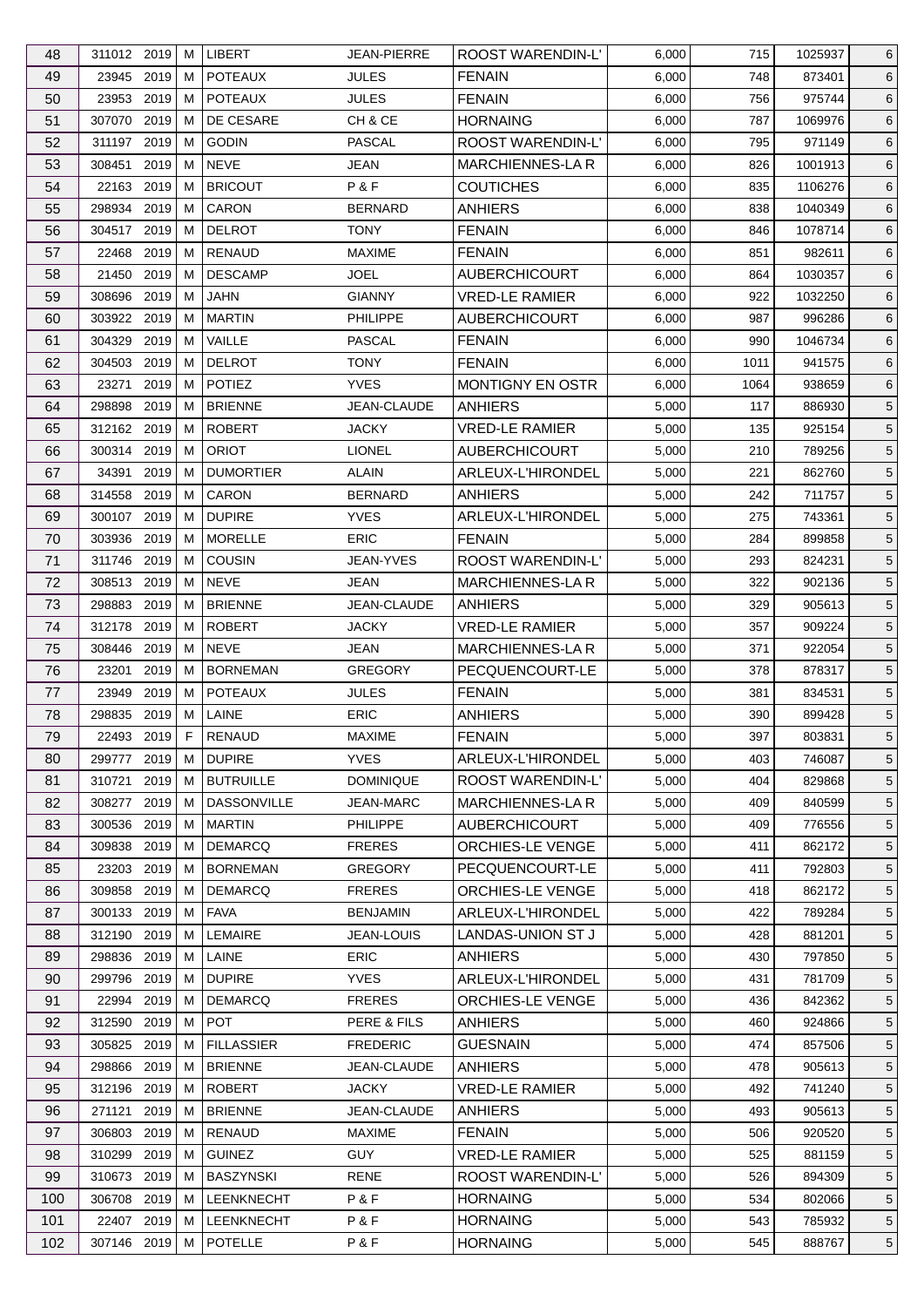| 103 | 22429 2019    |      | м  | <b>LEENKNECHT</b>  | P&F                  | <b>HORNAING</b>          | 5,000 | 569  | 820755 | 5               |
|-----|---------------|------|----|--------------------|----------------------|--------------------------|-------|------|--------|-----------------|
| 104 | 308636 2019   |      | F  | DE CESARE          | CH & CE              | <b>HORNAING</b>          | 5,000 | 569  | 789459 | 5               |
| 105 | 303957        | 2019 | м  | <b>MORELLE</b>     | <b>ERIC</b>          | <b>FENAIN</b>            | 5,000 | 570  | 899858 | 5               |
| 106 | 308911        | 2019 | м  | <b>NAWRATH</b>     | <b>CHRISTIAN</b>     | PECQUENCOURT-LE          | 5,000 | 577  | 817290 | 5               |
| 107 | 22498 2019    |      | м  | <b>RENAUD</b>      | <b>MAXIME</b>        | <b>FENAIN</b>            | 5,000 | 588  | 840340 | 5               |
| 108 | 1069266       | 2019 | м  | <b>COUSIN</b>      | JEAN-YVES            | ROOST WARENDIN-L'        | 5,000 | 590  | 890386 | 5               |
| 109 | 298713 2019   |      | м  | <b>DURET</b>       | <b>JEAN-MARIE</b>    | ANHIERS                  | 5,000 | 595  | 845377 | 5               |
| 110 | 22441         | 2019 | м  | <b>LEENKNECHT</b>  | P&F                  | <b>HORNAING</b>          | 5,000 | 604  | 867995 | 5               |
| 111 | 306701        | 2019 | м  | LEENKNECHT         | P&F                  | <b>HORNAING</b>          | 5,000 | 606  | 822308 | 5               |
| 112 | 308285        | 2019 | м  | <b>DASSONVILLE</b> | <b>JEAN-MARC</b>     | MARCHIENNES-LA R         | 5,000 | 609  | 820678 | 5               |
| 113 | 22427 2019    |      | F  | LEENKNECHT         | P&F                  | <b>HORNAING</b>          | 5,000 | 611  | 902818 | 5               |
| 114 | 24004 2019    |      | м  | <b>FRANCK</b>      | <b>JEAN-FRANCOIS</b> | I FENAIN                 | 5,000 | 618  | 753205 | 5               |
| 115 | 306788 2019   |      | М  | LEENKNECHT         | P&F                  | <b>HORNAING</b>          | 5,000 | 624  | 822308 | 5               |
| 116 | 23238         | 2019 | м  | <b>BORNEMAN</b>    | <b>GREGORY</b>       | PECQUENCOURT-LE          | 5,000 | 636  | 812254 | 5               |
| 117 | 22435 2019    |      | м  | <b>LEENKNECHT</b>  | P&F                  | <b>HORNAING</b>          | 5,000 | 648  | 888237 | 5               |
| 118 | 22142 2019    |      | M  | <b>BRICOUT</b>     | P&F                  | <b>COUTICHES</b>         | 5,000 | 656  | 837381 | 5               |
|     | 23560         | 2019 | м  | <b>COUSIN</b>      | JEAN-YVES            |                          |       |      |        |                 |
| 119 |               |      |    |                    |                      | ROOST WARENDIN-L'        | 5,000 | 657  | 807478 | 5               |
| 120 | 309348        | 2019 | м  | <b>DANGREMONT</b>  | DANIEL               | ORCHIES-LE VENGE         | 5,000 | 671  | 845375 | 5               |
| 121 | 22044 2019    |      | м  | <b>GANTIER</b>     | <b>SIMON</b>         | <b>COUTICHES</b>         | 5,000 | 696  | 946557 | $\sqrt{5}$      |
| 122 | 306222 2019   |      | м  | <b>BOCQUILLION</b> | A & N                | <b>HORNAING</b>          | 5,000 | 696  | 844369 | 5               |
| 123 | 312764 2019   |      | м  | <b>LEWILLON</b>    | <b>FRANCIS</b>       | <b>WAZIERS-LA RAPIDE</b> | 5,000 | 700  | 800064 | 5               |
| 124 | 299213 2019   |      | М  | <b>TETART</b>      | <b>SEBASTIEN</b>     | ARLEUX-L'HIRONDEL        | 5,000 | 727  | 854516 | 5               |
| 125 | 308267 2019   |      | м  | <b>DASSONVILLE</b> | <b>JEAN-MARC</b>     | <b>MARCHIENNES-LA R</b>  | 5,000 | 745  | 902921 | 5               |
| 126 | 305830        | 2019 | м  | <b>COUSIN</b>      | <b>JEAN-YVES</b>     | ROOST WARENDIN-L'        | 5,000 | 746  | 824231 | 5               |
| 127 | 305896        | 2019 | м  | <b>FILLASSIER</b>  | <b>FREDERIC</b>      | <b>GUESNAIN</b>          | 5,000 | 764  | 827112 | 5               |
| 128 | 23220         | 2019 | м  | <b>BORNEMAN</b>    | <b>GREGORY</b>       | PECQUENCOURT-LE          | 5,000 | 766  | 913736 | 5               |
| 129 | 307834 2019   |      | м  | LEMAIRE            | <b>JEAN-LOUIS</b>    | LANDAS-UNION ST J        | 5,000 | 779  | 897752 | 5               |
| 130 | 304532 2019   |      | м  | <b>DELROT</b>      | <b>TONY</b>          | <b>FENAIN</b>            | 5,000 | 805  | 937150 | 5               |
| 131 | 305278 2019   |      | F. | CARNEAUX           | <b>REGIS</b>         | FLINES LEZ RÂCHES        | 5,000 | 816  | 817669 | 5               |
| 132 | 308495        | 2019 | М  | <b>NEVE</b>        | JEAN                 | <b>MARCHIENNES-LAR</b>   | 5,000 | 821  | 856055 | $5\phantom{.0}$ |
| 133 | 304709        | 2019 | M  | <b>FRANCK</b>      | <b>JEAN-FRANCOIS</b> | FENAIN                   | 5,000 | 822  | 855534 | 5               |
| 134 | 311008 2019 M |      |    | LIBERT             | <b>JEAN-PIERRE</b>   | ROOST WARENDIN-L'        | 5,000 | 825  | 816700 | 5               |
| 135 | 312997 2019   |      | М  | <b>DUCHATEAU</b>   | <b>ALBERT</b>        | <b>WAZIERS-LA RAPIDE</b> | 5,000 | 844  | 829584 | 5               |
| 136 | 312192 2019   |      | м  | <b>ROBERT</b>      | <b>JACKY</b>         | <b>VRED-LE RAMIER</b>    | 5,000 | 852  | 826790 | 5               |
| 137 | 22406 2019    |      | F. | LEENKNECHT         | P&F                  | <b>HORNAING</b>          | 5,000 | 852  | 882576 | 5               |
| 138 | 298910        | 2019 | м  | CARON              | <b>BERNARD</b>       | <b>ANHIERS</b>           | 5,000 | 878  | 813359 | 5               |
| 139 | 304161 2019   |      | м  | RANVIN             | <b>CHRISTIAN</b>     | <b>FENAIN</b>            | 5,000 | 892  | 918522 | 5               |
| 140 | 313335 2019   |      | м  | <b>HANQUEZ</b>     | <b>DAVID</b>         | <b>HORNAING</b>          | 5,000 | 1035 | 806530 | $\sqrt{5}$      |
| 141 | 299757        | 2019 | м  | <b>DUPIRE</b>      | <b>YVES</b>          | ARLEUX-L'HIRONDEL        | 4,000 | 117  | 649974 | 4               |
| 142 | 21461         | 2019 | м  | <b>DESCAMP</b>     | <b>JOEL</b>          | <b>AUBERCHICOURT</b>     | 4,000 | 126  | 742911 | 4               |
|     | 299753        |      |    | <b>DUPIRE</b>      | <b>YVES</b>          |                          |       |      |        |                 |
| 143 |               | 2019 | M  |                    |                      | ARLEUX-L'HIRONDEL        | 4,000 | 145  | 595321 | 4               |
| 144 | 307848        | 2019 | м  | LEMAIRE            | JEAN-LOUIS           | LANDAS-UNION ST J        | 4,000 | 154  | 742393 | 4               |
| 145 | 305339 2019   |      | F  | CARNEAUX           | <b>REGIS</b>         | FLINES LEZ RÂCHES        | 4,000 | 193  | 586504 | 4               |
| 146 | 305337 2019   |      | F  | CARNEAUX           | <b>REGIS</b>         | FLINES LEZ RÂCHES        | 4,000 | 196  | 754223 | 4               |
| 147 | 300073        | 2019 | м  | <b>DUPIRE</b>      | <b>YVES</b>          | ARLEUX-L'HIRONDEL        | 4,000 | 212  | 649974 | 4               |
| 148 | 34384         | 2019 | м  | <b>DUMORTIER</b>   | <b>ALAIN</b>         | ARLEUX-L'HIRONDEL        | 4,000 | 214  | 658389 | 4               |
| 149 | 309833        | 2019 | M  | <b>DEMARCQ</b>     | <b>FRERES</b>        | ORCHIES-LE VENGE         | 4,000 | 217  | 726503 | 4               |
| 150 | 310313 2019   |      | м  | <b>GUINEZ</b>      | <b>GUY</b>           | <b>VRED-LE RAMIER</b>    | 4,000 | 223  | 739277 | 4               |
| 151 | 305813 2019   |      | м  | <b>FILLASSIER</b>  | <b>FREDERIC</b>      | <b>GUESNAIN</b>          | 4,000 | 249  | 618400 | 4               |
| 152 | 298899        | 2019 | м  | <b>BRIENNE</b>     | JEAN-CLAUDE          | ANHIERS                  | 4,000 | 251  | 743345 | 4               |
| 153 | 22497 2019    |      | м  | RENAUD             | <b>MAXIME</b>        | <b>FENAIN</b>            | 4,000 | 261  | 661560 | 4               |
| 154 | 306433 2019   |      | м  | <b>SCIME</b>       | <b>FRERES</b>        | <b>HORNAING</b>          | 4,000 | 262  | 766709 | 4               |
| 155 | 299321        | 2019 | м  | <b>ROSSI</b>       | <b>DAVID</b>         | ARLEUX-L'HIRONDEL        | 4,000 | 263  | 487174 | 4               |
| 156 | 306405 2019   |      | м  | <b>SCIME</b>       | <b>FRERES</b>        | <b>HORNAING</b>          | 4,000 | 271  | 766709 | 4               |
| 157 | 1087930 2019  |      | М  | <b>GANTIER</b>     | <b>SIMON</b>         | <b>COUTICHES</b>         | 4,000 | 273  | 728170 | $\overline{4}$  |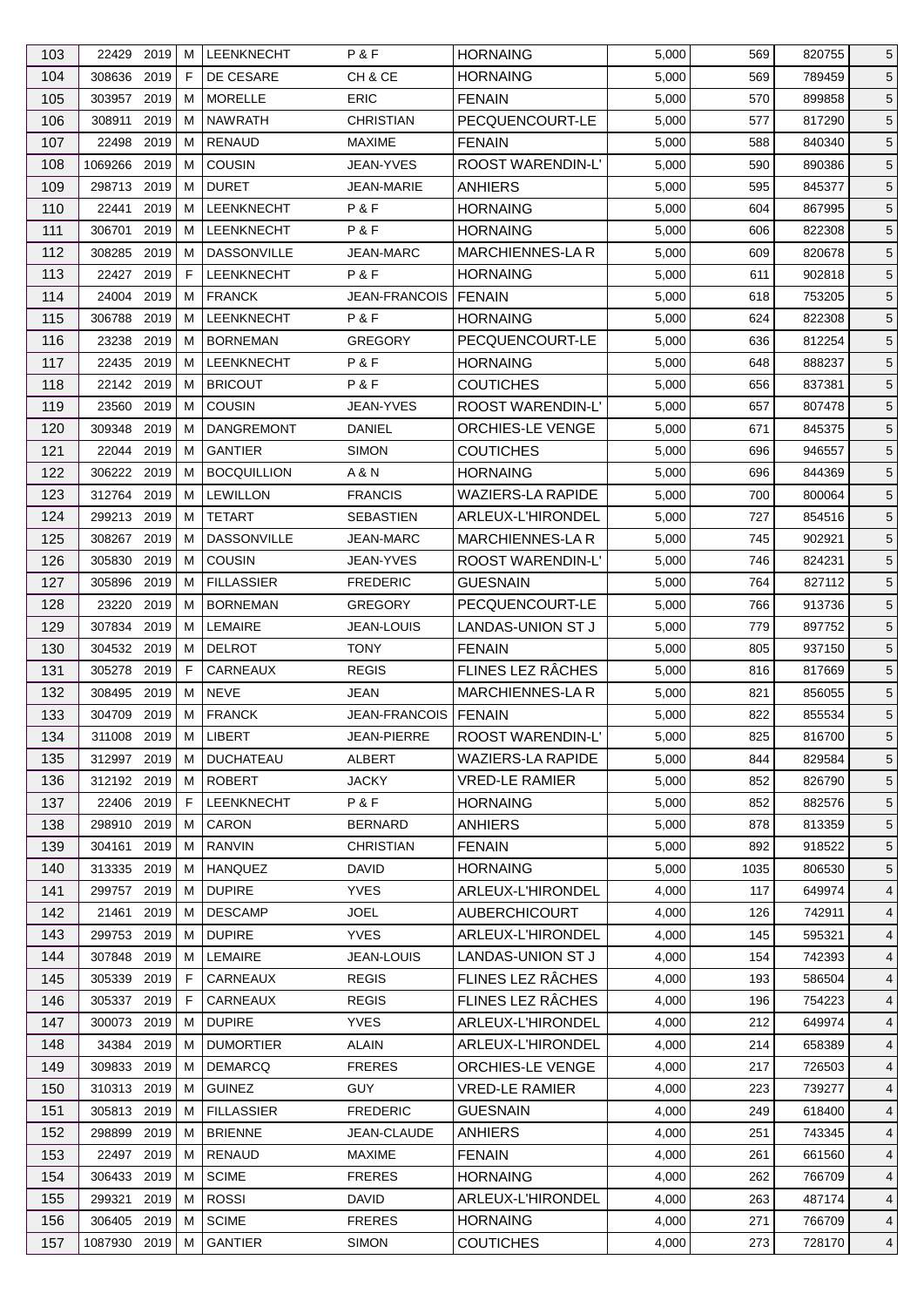| 158 | 363675 2019  |      | м           | <b>DUMORTIER</b>   | <b>ALAIN</b>           | ARLEUX-L'HIRONDEL        | 4,000 | 276 | 744084 | 4              |
|-----|--------------|------|-------------|--------------------|------------------------|--------------------------|-------|-----|--------|----------------|
| 159 | 307124       | 2019 | м           | <b>TISON</b>       | <b>JEAN-LOUIS</b>      | <b>FENAIN</b>            | 4,000 | 278 | 778692 | 4              |
| 160 | 1087985      | 2019 | м           | <b>GANTIER</b>     | <b>SIMON</b>           | <b>COUTICHES</b>         | 4,000 | 285 | 794326 | $\overline{4}$ |
| 161 | 311085       | 2019 | м           | <b>GODIN</b>       | PASCAL                 | ROOST WARENDIN-L'        | 4,000 | 294 | 668905 | 4              |
| 162 | 300564       | 2019 | м           | <b>DESCAMP</b>     | JOEL                   | <b>AUBERCHICOURT</b>     | 4,000 | 299 | 742930 | 4              |
| 163 | 307061       | 2019 | м           | DE CESARE          | CH & CE                | <b>HORNAING</b>          | 4,000 | 310 | 666603 | 4              |
| 164 | 298921       | 2019 | м           | <b>CARON</b>       | <b>BERNARD</b>         | <b>ANHIERS</b>           | 4,000 | 312 | 635956 | 4              |
| 165 | 308435 2019  |      | м           | <b>NEVE</b>        | JEAN                   | <b>MARCHIENNES-LAR</b>   | 4,000 | 326 | 608036 | 4              |
| 166 | 306464       | 2019 | м           | <b>SCIME</b>       | <b>FRERES</b>          | <b>HORNAING</b>          | 4,000 | 336 | 766709 | 4              |
| 167 | 330030       | 2019 | м           | <b>BOCQUILLION</b> | A & N                  | <b>HORNAING</b>          | 4,000 | 336 | 782904 | 4              |
| 168 | 308671       | 2019 | м           | <b>JAHN</b>        | <b>GIANNY</b>          | <b>VRED-LE RAMIER</b>    | 4,000 | 341 | 682487 | 4              |
| 169 | 301082 2019  |      | м           | <b>DUPUIS</b>      | JEAN-JACQUES           | <b>AUBY</b>              | 4,000 | 354 | 703115 | $\overline{4}$ |
| 170 | 307835       | 2019 | м           | <b>LEMAIRE</b>     | JEAN-LOUIS             | LANDAS-UNION ST J        | 4,000 | 359 | 624070 | 4              |
| 171 | 23999        | 2019 | м           | <b>FRANCK</b>      | <b>JEAN-FRANCOIS</b>   | <b>FENAIN</b>            | 4,000 | 369 | 755746 | 4              |
| 172 | 309346       | 2019 | м           | <b>DANGREMONT</b>  | DANIEL                 | <b>ORCHIES-LE VENGE</b>  | 4,000 | 375 | 593108 | 4              |
| 173 | 308929       | 2019 | м           | <b>NAWRATH</b>     | <b>CHRISTIAN</b>       | PECQUENCOURT-LE          | 4,000 | 379 | 759283 | 4              |
| 174 | 23707        | 2019 | м           | <b>VERHAEGHE</b>   | <b>BERTRAND</b>        | PECQUENCOURT-LE          | 4,000 | 380 | 622181 | 4              |
| 175 | 304291       | 2019 | м           | VAILLE             | <b>PASCAL</b>          | <b>FENAIN</b>            | 4,000 | 383 | 777191 | 4              |
| 176 | 298881       | 2019 | м           | <b>BRIENNE</b>     | <b>JEAN-CLAUDE</b>     | <b>ANHIERS</b>           | 4,000 | 387 | 677209 | 4              |
| 177 | 310156       | 2019 | м           | PIEDANNA           | <b>RAYMOND</b>         | PECQUENCOURT-LE          | 4,000 | 391 | 770007 | 4              |
| 178 | 298940       | 2019 | м           | CARON              | <b>BERNARD</b>         | <b>ANHIERS</b>           | 4,000 | 392 | 652484 | 4              |
| 179 | 306728       | 2019 | F.          | LEENKNECHT         | P&F                    | <b>HORNAING</b>          | 4,000 | 394 | 677827 | 4              |
| 180 | 304247 2019  |      | м           | <b>FRANCK</b>      | JEAN-FRANCOIS          | <b>FENAIN</b>            | 4,000 | 394 | 688312 | $\overline{4}$ |
| 181 | 21425        | 2019 | м           | <b>DESCAMP</b>     | JOEL                   | <b>AUBERCHICOURT</b>     | 4,000 | 395 | 657182 | 4              |
|     | 310714       | 2019 |             | <b>BUTRUILLE</b>   | <b>DOMINIQUE</b>       | <b>ROOST WARENDIN-L'</b> |       |     |        |                |
| 182 |              |      | м           |                    |                        |                          | 4,000 | 398 | 684045 | $\overline{4}$ |
| 183 | 307820       | 2019 | м           | LEMAIRE            | JEAN-LOUIS             | LANDAS-UNION ST J        | 4,000 | 401 | 725842 | 4              |
| 184 | 308276       | 2019 | м           | <b>DASSONVILLE</b> | <b>JEAN-MARC</b>       | <b>MARCHIENNES-LAR</b>   | 4,000 | 401 | 726058 | 4              |
| 185 | 304152 2019  |      | М           | <b>RANVIN</b>      | <b>CHRISTIAN</b>       | <b>FENAIN</b>            | 4,000 | 403 | 756354 | 4              |
| 186 | 22405 2019   |      | F.          | <b>LEENKNECHT</b>  | P&F                    | <b>HORNAING</b>          | 4,000 | 409 | 657585 | 4              |
| 187 | 312924 2019  |      | м           | <b>DEMAGNY</b>     | <b>TANG&amp;PAUL</b>   | <b>WAZIERS-LA RAPIDE</b> | 4,000 | 413 | 666877 | 4              |
| 188 | 308865       | 2019 | М           | <b>SULKOWSKI</b>   | <b>STEPHAN</b>         | <b>VRED-LE RAMIER</b>    | 4,000 | 415 | 666707 | 4              |
| 189 | 24001 2019 M |      |             | <b>FRANCK</b>      | JEAN-FRANCOIS   FENAIN |                          | 4,000 | 417 | 704445 | $\overline{4}$ |
| 190 | 314592 2019  |      | M           | <b>DUPIRE</b>      | <b>YVES</b>            | ARLEUX-L'HIRONDEL        | 4,000 | 418 | 630800 | $\overline{4}$ |
| 191 | 310311       | 2019 | м           | <b>GUINEZ</b>      | <b>GUY</b>             | <b>VRED-LE RAMIER</b>    | 4,000 | 422 | 755084 | 4              |
| 192 | 22490 2019   |      | M           | RENAUD             | <b>MAXIME</b>          | <b>FENAIN</b>            | 4,000 | 423 | 675847 | 4              |
| 193 | 22412 2019   |      | F.          | LEENKNECHT         | P&F                    | <b>HORNAING</b>          | 4,000 | 426 | 661693 | 4              |
| 194 | 306597 2019  |      | м           | LIENARD            | RUDY                   | <b>HORNAING</b>          | 4,000 | 427 | 685715 | 4              |
| 195 | 314648 2019  |      | м           | DE CESARE          | CH & CE                | <b>HORNAING</b>          | 4,000 | 427 | 717270 | 4              |
| 196 | 23662 2019   |      | M           | VERHAEGHE          | <b>BERTRAND</b>        | PECQUENCOURT-LE          | 4,000 | 429 | 622181 | 4              |
| 197 | 304203 2019  |      | м           | DANNEL             | ALBERT                 | <b>FENAIN</b>            | 4,000 | 441 | 773599 | 4              |
| 198 | 299891       | 2019 | м           | <b>DUMORTIER</b>   | <b>ALAIN</b>           | ARLEUX-L'HIRONDEL        | 4,000 | 444 | 744084 | 4              |
| 199 | 300344       | 2019 | м           | <b>ORIOT</b>       | <b>LIONEL</b>          | <b>AUBERCHICOURT</b>     | 4,000 | 446 | 753945 | 4              |
| 200 | 299314 2019  |      | F           | <b>ROSSI</b>       | DAVID                  | ARLEUX-L'HIRONDEL        | 4,000 | 446 | 571803 | 4              |
| 201 | 21441        | 2019 | м           | <b>DESCAMP</b>     | <b>JOEL</b>            | <b>AUBERCHICOURT</b>     | 4,000 | 457 | 605766 | 4              |
| 202 | 311037 2019  |      | $\mathsf F$ | LIBERT             | JEAN-PIERRE            | <b>ROOST WARENDIN-L'</b> | 4,000 | 460 | 757772 | 4              |
| 203 | 311151       | 2019 | м           | BASZYNSKI          | RENE                   | ROOST WARENDIN-L'        | 4,000 | 469 | 668251 | 4              |
| 204 | 22064        | 2019 | м           | <b>GANTIER</b>     | <b>SIMON</b>           | <b>COUTICHES</b>         | 4,000 | 490 | 812474 | 4              |
| 205 | 299226 2019  |      | м           | <b>TETART</b>      | <b>SEBASTIEN</b>       | ARLEUX-L'HIRONDEL        | 4,000 | 491 | 725215 | 4              |
| 206 | 22149 2019   |      | м           | <b>BRICOUT</b>     | P&F                    | <b>COUTICHES</b>         | 4,000 | 491 | 583570 | 4              |
| 207 | 312682 2019  |      | м           | <b>DUCHATEAU</b>   | ALBERT                 | <b>WAZIERS-LA RAPIDE</b> | 4,000 | 492 | 771355 | 4              |
| 208 | 23549 2019   |      | м           | COUSIN             | JEAN-YVES              | ROOST WARENDIN-L'        | 4,000 | 497 | 578546 | 4              |
| 209 | 299224 2019  |      | м           | TETART             | <b>SEBASTIEN</b>       | ARLEUX-L'HIRONDEL        | 4,000 | 498 | 557110 | 4              |
| 210 | 310317 2019  |      | м           | <b>GUINEZ</b>      | <b>GUY</b>             | <b>VRED-LE RAMIER</b>    | 4,000 | 498 | 587079 | 4              |
| 211 | 309434 2019  |      | м           | <b>DEHAUT</b>      | <b>YANICK</b>          | ORCHIES-LE VENGE         | 4,000 | 500 | 781363 | 4              |
| 212 | 299196 2019  |      | м           | <b>DORDAIN</b>     | JEAN-JACQUES           | ARLEUX-L'HIRONDEL        | 4,000 | 507 | 605875 | $\overline{4}$ |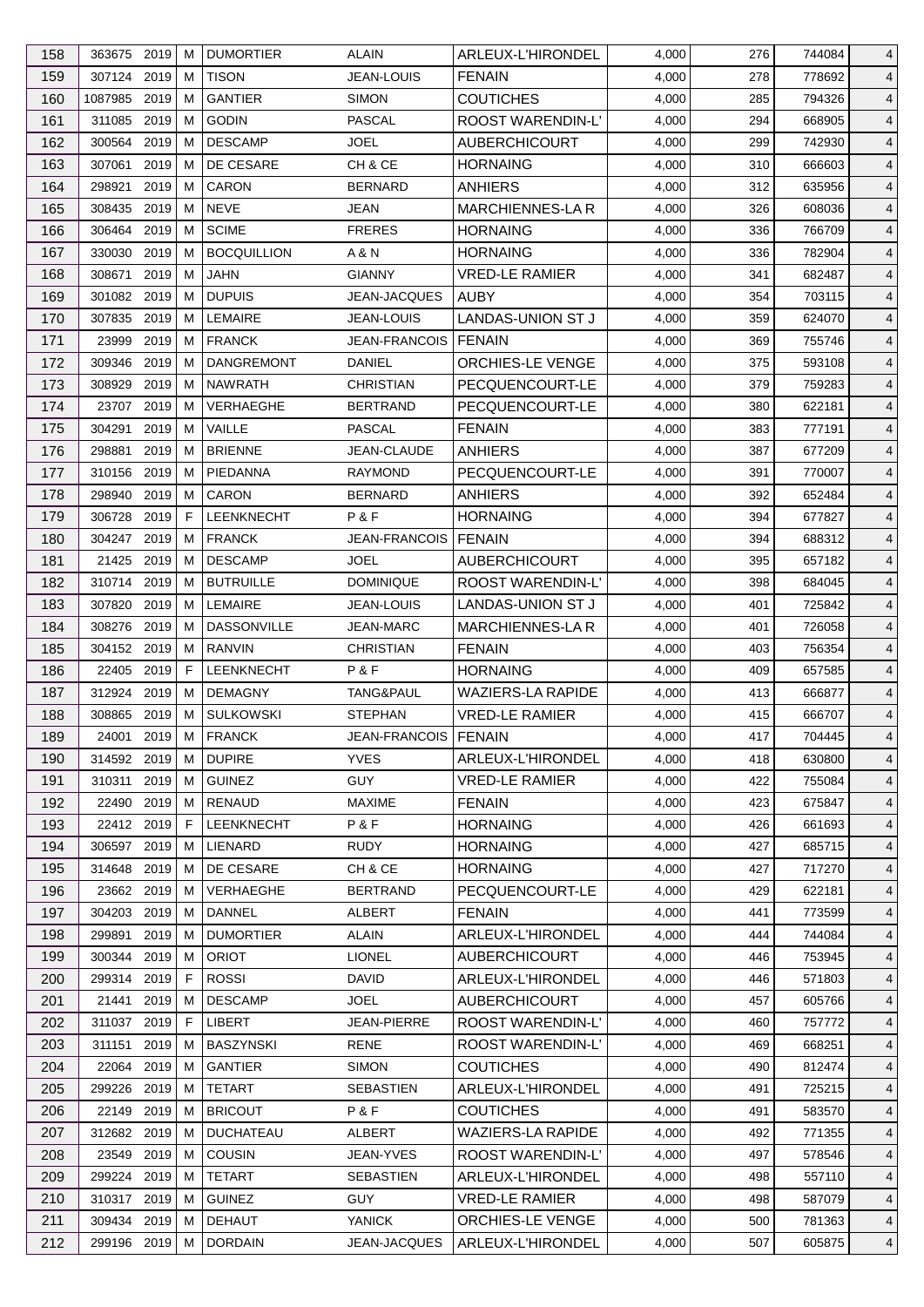| 213 | 306705 2019    | м           | <b>LEENKNECHT</b>  | P&F                 | <b>HORNAING</b>          | 4,000 | 510 | 698069 | 4              |
|-----|----------------|-------------|--------------------|---------------------|--------------------------|-------|-----|--------|----------------|
| 214 | 311078 2019    | м           | <b>GODIN</b>       | <b>PASCAL</b>       | ROOST WARENDIN-L'        | 4,000 | 518 | 651097 | $\overline{4}$ |
| 215 | 2019<br>306750 | $\mathsf F$ | LEENKNECHT         | P&F                 | <b>HORNAING</b>          | 4,000 | 519 | 743756 | 4              |
| 216 | 342593 2019    | м           | <b>COUSIN</b>      | JEAN-YVES           | ROOST WARENDIN-L'        | 4,000 | 525 | 763833 | $\overline{4}$ |
| 217 | 298939<br>2019 | м           | CARON              | <b>BERNARD</b>      | <b>ANHIERS</b>           | 4,000 | 532 | 635956 | $\overline{4}$ |
| 218 | 2019<br>299243 | м           | <b>TETART</b>      | <b>SEBASTIEN</b>    | ARLEUX-L'HIRONDEL        | 4,000 | 539 | 639293 | $\overline{4}$ |
| 219 | 306718 2019    | F           | LEENKNECHT         | P&F                 | <b>HORNAING</b>          | 4,000 | 540 | 677827 | $\overline{4}$ |
| 220 | 22478 2019     | F           | <b>RENAUD</b>      | <b>MAXIME</b>       | <b>FENAIN</b>            | 4,000 | 542 | 675847 | $\overline{4}$ |
| 221 | 2019<br>300507 | м           | <b>MARTIN</b>      | <b>PHILIPPE</b>     | <b>AUBERCHICOURT</b>     | 4,000 | 543 | 622739 | $\overline{4}$ |
| 222 | 313365<br>2019 | M           | <b>HANQUEZ</b>     | <b>DAVID</b>        | <b>HORNAING</b>          | 4,000 | 545 | 752285 | 4              |
| 223 | 300376<br>2019 | м           | <b>ORIOT</b>       | <b>LIONEL</b>       | <b>AUBERCHICOURT</b>     | 4,000 | 559 | 668666 | $\overline{4}$ |
| 224 | 2019<br>308963 | M           | <b>VAN DAMME</b>   | <b>LUCIEN</b>       | <b>MONTIGNY EN OSTR</b>  | 4,000 | 563 | 640894 | $\overline{4}$ |
| 225 | 2019<br>314644 | F           | <b>LIENARD</b>     | <b>RUDY</b>         | <b>HORNAING</b>          | 4,000 | 574 | 671281 | $\overline{4}$ |
| 226 | 2019<br>306227 | м           | <b>BOCQUILLION</b> | A & N               | <b>HORNAING</b>          | 4,000 | 574 | 659883 | 4              |
| 227 | 312792 2019    | м           | <b>DELOFFRE</b>    | <b>MICHEL</b>       | <b>WAZIERS-LA RAPIDE</b> | 4,000 | 575 | 591604 | $\overline{4}$ |
| 228 | 306435<br>2019 | F           | <b>SCIME</b>       | <b>FRERES</b>       | <b>HORNAING</b>          | 4,000 | 576 | 766709 | $\overline{4}$ |
| 229 | 2019<br>309448 | м           | <b>WAUTIER</b>     | <b>GILBERT</b>      | BEUVRY LA FÔRET          | 4,000 | 576 | 695131 | $\overline{4}$ |
| 230 | 23959<br>2019  | м           | <b>POTEAUX</b>     | <b>JULES</b>        | <b>FENAIN</b>            | 4,000 | 578 | 707813 | $\overline{4}$ |
| 231 | 311007<br>2019 | м           | LIBERT             | JEAN-PIERRE         | ROOST WARENDIN-L'        | 4,000 | 581 | 673617 | $\overline{4}$ |
| 232 | 2019<br>22069  | M           | <b>GANTIER</b>     | <b>SIMON</b>        | <b>COUTICHES</b>         | 4,000 | 582 | 608939 | $\overline{4}$ |
| 233 | 299319<br>2019 | F           | <b>ROSSI</b>       | <b>DAVID</b>        | ARLEUX-L'HIRONDEL        | 4,000 | 587 | 487174 | 4              |
| 234 | 308955<br>2019 | F           | <b>VAN DAMME</b>   | <b>LUCIEN</b>       | <b>MONTIGNY EN OSTR</b>  | 4,000 | 589 | 660126 | $\overline{4}$ |
| 235 | 2019<br>300336 | м           | <b>ORIOT</b>       | <b>LIONEL</b>       | <b>AUBERCHICOURT</b>     | 4,000 | 594 | 550589 | $\overline{4}$ |
|     | 2019           | F           | <b>POTELLE</b>     | P&F                 |                          |       |     |        |                |
| 236 | 306938         | F           |                    |                     | <b>HORNAING</b>          | 4,000 | 596 | 643515 | $\overline{4}$ |
| 237 | 2019<br>369097 |             | <b>POTELLE</b>     | P&F                 | <b>HORNAING</b>          | 4,000 | 597 | 680097 | 4              |
| 238 | 2019<br>306436 | м           | <b>SCIME</b>       | <b>FRERES</b>       | <b>HORNAING</b>          | 4,000 | 598 | 766709 | $\overline{4}$ |
| 239 | 298923<br>2019 | F           | <b>CARON</b>       | <b>BERNARD</b>      | <b>ANHIERS</b>           | 4,000 | 598 | 652484 | $\overline{4}$ |
| 240 | 2019<br>304298 | м           | <b>DELROT</b>      | <b>TONY</b>         | <b>FENAIN</b>            | 4,000 | 599 | 592536 | $\overline{4}$ |
| 241 | 2019<br>306330 | м           | <b>BODENNE</b>     | P&F                 | <b>HORNAING</b>          | 4,000 | 603 | 632741 | $\overline{4}$ |
| 242 | 2019<br>299181 | м           | <b>DORDAIN</b>     | <b>JEAN-JACQUES</b> | ARLEUX-L'HIRONDEL        | 4,000 | 605 | 624385 | 4              |
| 243 | 2019<br>307659 | M           | <b>TIBERGHIEN</b>  | JEAN-JACQUES        | BEUVRY LA FÔRET          | 4,000 | 605 | 798185 | $\overline{4}$ |
| 244 | 22448 2019 M   |             | LEENKNECHT         | P&F                 | <b>HORNAING</b>          | 4,000 | 605 | 643004 | $\overline{4}$ |
| 245 | 21443 2019     | М           | <b>DESCAMP</b>     | <b>JOEL</b>         | <b>AUBERCHICOURT</b>     | 4,000 | 607 | 676895 | 4              |
| 246 | 301056 2019    | M           | <b>MOREIRA</b>     | RICHARD             | <b>AUBY</b>              | 4,000 | 610 | 589317 | 4              |
| 247 | 300772 2019    | M           | <b>DELROT</b>      | <b>FRANCKY</b>      | <b>FENAIN</b>            | 4,000 | 612 | 765101 | $\overline{4}$ |
| 248 | 300795<br>2019 | M           | <b>DELROT</b>      | <b>FRANCKY</b>      | <b>FENAIN</b>            | 4,000 | 649 | 576872 | 4              |
| 249 | 299837 2019    | м           | <b>ROSSI</b>       | DAVID               | ARLEUX-L'HIRONDEL        | 4,000 | 654 | 589042 | 4              |
| 250 | 23248 2019     | м           | <b>POTIEZ</b>      | <b>YVES</b>         | <b>MONTIGNY EN OSTR</b>  | 4,000 | 664 | 671779 | $\overline{4}$ |
| 251 | 2019<br>24308  | м           | <b>POTELLE</b>     | P&F                 | <b>HORNAING</b>          | 4,000 | 666 | 760066 | $\overline{4}$ |
| 252 | 2019<br>301023 | м           | ROMANOWICZ         | JEAN-PIERRE         | <b>FENAIN</b>            | 4,000 | 668 | 647221 | 4              |
| 253 | 300780<br>2019 | M           | <b>DELROT</b>      | <b>TONY</b>         | <b>FENAIN</b>            | 4,000 | 675 | 693223 | 4              |
| 254 | 304303 2019    | M           | VAILLE             | <b>PASCAL</b>       | <b>FENAIN</b>            | 4,000 | 693 | 553889 | $\overline{4}$ |
| 255 | 309431<br>2019 | M           | <b>DEHAUT</b>      | <b>YANICK</b>       | <b>ORCHIES-LE VENGE</b>  | 4,000 | 695 | 817037 | 4              |
| 256 | 304327 2019    | M           | VAILLE             | <b>PASCAL</b>       | <b>FENAIN</b>            | 4,000 | 707 | 594169 | 4              |
| 257 | 311018 2019    | M           | LIBERT             | <b>JEAN-PIERRE</b>  | ROOST WARENDIN-L'        | 4,000 | 723 | 757966 | $\overline{4}$ |
| 258 | 2019<br>310738 | M           | <b>BUTRUILLE</b>   | <b>DOMINIQUE</b>    | ROOST WARENDIN-L'        | 4,000 | 732 | 583061 | $\overline{4}$ |
| 259 | 310670<br>2019 | M           | <b>BASZYNSKI</b>   | <b>RENE</b>         | ROOST WARENDIN-L'        | 4,000 | 740 | 668478 | 4              |
| 260 | 369096 2019    | F           | <b>POTELLE</b>     | P&F                 | <b>HORNAING</b>          | 4,000 | 742 | 766511 | 4              |
| 261 | 304207 2019    | м           | <b>DANNEL</b>      | ALBERT              | <b>FENAIN</b>            | 4,000 | 744 | 656790 | $\overline{4}$ |
| 262 | 2019<br>306219 | M           | <b>BOCQUILLION</b> | A & N               | <b>HORNAING</b>          | 4,000 | 748 | 661839 | 4              |
| 263 | 298929<br>2019 | м           | CARON              | <b>BERNARD</b>      | <b>ANHIERS</b>           | 4,000 | 770 | 550882 | 4              |
| 264 | 22449<br>2019  | м           | LEENKNECHT         | P&F                 | <b>HORNAING</b>          | 4,000 | 771 | 575522 | 4              |
| 265 | 2019<br>310680 | м           | <b>BASZYNSKI</b>   | <b>RENE</b>         | ROOST WARENDIN-L'        | 4,000 | 775 | 734407 | $\overline{4}$ |
| 266 | 300461<br>2019 | M           | <b>DESMET</b>      | <b>PATRICE</b>      | <b>AUBERCHICOURT</b>     | 4,000 | 781 | 662961 | 4              |
| 267 | 300775 2019    | M           | <b>DELROT</b>      | <b>FRANCKY</b>      | <b>FENAIN</b>            | 4,000 | 795 | 760053 | $\overline{4}$ |
|     |                |             |                    |                     |                          |       |     |        |                |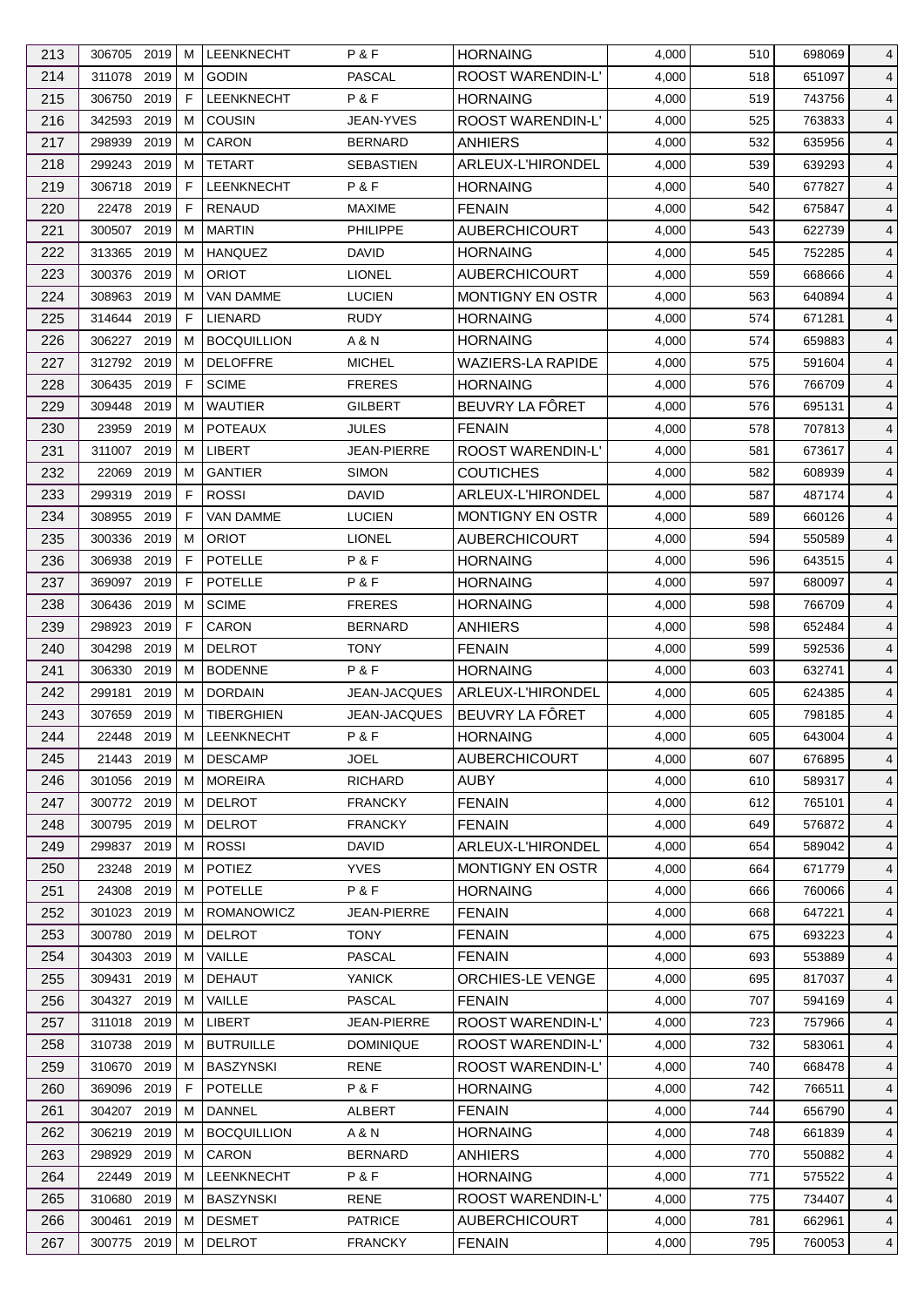| 268 | 311414 2019               |      | м | <b>COUSIN</b>      | <b>JEAN-YVES</b>              | <b>ROOST WARENDIN-L'</b> | 4,000 | 824 | 679623 | 4            |
|-----|---------------------------|------|---|--------------------|-------------------------------|--------------------------|-------|-----|--------|--------------|
| 269 | 312613 2019               |      | м | <b>LEMAIRE</b>     | <b>JEAN-LOUIS</b>             | LANDAS-UNION ST J        | 3,000 | 73  | 570483 | $\mathbf{3}$ |
| 270 | 306603                    | 2019 | м | <b>BOCQUILLION</b> | A & N                         | <b>HORNAING</b>          | 3,000 | 75  | 502442 | 3            |
| 271 | 313299                    | 2019 | м | <b>DELOFFRE</b>    | <b>MICHEL</b>                 | <b>WAZIERS-LA RAPIDE</b> | 3,000 | 88  | 620225 | 3            |
| 272 | 312910 2019               |      | м | <b>DEMAGNY</b>     | TANG&PAUL                     | <b>WAZIERS-LA RAPIDE</b> | 3,000 | 102 | 543323 | 3            |
| 273 | 311741                    | 2019 | M | <b>GODIN</b>       | <b>PASCAL</b>                 | ROOST WARENDIN-L'        | 3,000 | 109 | 444462 | $\mathbf{3}$ |
| 274 | 298854                    | 2019 | м | LAINE              | <b>ERIC</b>                   | ANHIERS                  | 3,000 | 110 | 511174 | 3            |
| 275 | 299330                    | 2019 | м | <b>ROSSI</b>       | <b>DAVID</b>                  | ARLEUX-L'HIRONDEL        | 3,000 | 115 | 361056 | $\mathbf{3}$ |
| 276 | 308295                    | 2019 | м | <b>DASSONVILLE</b> | <b>JEAN-MARC</b>              | <b>MARCHIENNES-LA R</b>  | 3,000 | 121 | 626124 | 3            |
| 277 | 313263                    | 2019 | м | <b>JOUVENEZ</b>    | <b>RENE</b>                   | <b>WAZIERS-LA RAPIDE</b> | 3,000 | 124 | 522185 | 3            |
| 278 | 299773                    | 2019 | м | <b>DUPIRE</b>      | <b>YVES</b>                   | ARLEUX-L'HIRONDEL        | 3,000 | 130 | 463729 | $\mathbf{3}$ |
| 279 | 310319                    | 2019 | м | <b>GUINEZ</b>      | <b>GUY</b>                    | <b>VRED-LE RAMIER</b>    | 3,000 | 132 | 495441 | $\mathbf{3}$ |
| 280 | 298840                    | 2019 | м | LAINE              | <b>ERIC</b>                   | <b>ANHIERS</b>           | 3,000 | 134 | 613060 | $\mathbf{3}$ |
| 281 | 312589                    | 2019 | м | <b>POT</b>         | PERE & FILS                   | <b>ANHIERS</b>           | 3,000 | 143 | 414279 | 3            |
| 282 | 300334 2019               |      | м | <b>ORIOT</b>       | <b>LIONEL</b>                 | <b>AUBERCHICOURT</b>     | 3,000 | 159 | 531730 | 3            |
| 283 | 306415 2019               |      | м | <b>SCIME</b>       | <b>FRERES</b>                 | <b>HORNAING</b>          | 3,000 | 160 | 622372 | 3            |
| 284 | 303589                    | 2019 | м | <b>FRANCK</b>      | <b>JEAN-FRANCOIS   FENAIN</b> |                          | 3,000 | 165 | 542848 | $\mathbf{3}$ |
| 285 | 363663                    | 2019 | м | <b>DUMORTIER</b>   | ALAIN                         | ARLEUX-L'HIRONDEL        | 3,000 | 180 | 508707 | 3            |
| 286 | 312154 2019               |      | М | <b>ROBERT</b>      | <b>JACKY</b>                  | <b>VRED-LE RAMIER</b>    | 3,000 | 181 | 516908 | $\mathbf{3}$ |
| 287 | 299189                    | 2019 | м | <b>DORDAIN</b>     | JEAN-JACQUES                  | ARLEUX-L'HIRONDEL        | 3,000 | 190 | 396963 | 3            |
| 288 | 312768                    | 2019 | м | <b>LEWILLON</b>    | <b>FRANCIS</b>                | <b>WAZIERS-LA RAPIDE</b> | 3,000 | 191 | 611665 | 3            |
| 289 | 311036                    | 2019 | F | LIBERT             | JEAN-PIERRE                   | ROOST WARENDIN-L'        | 3,000 | 191 | 411248 | 3            |
| 290 | 301831                    | 2019 | м | <b>GANTIER</b>     | <b>SIMON</b>                  | <b>COUTICHES</b>         | 3,000 | 193 | 557786 | $\mathbf{3}$ |
| 291 | 311219 2019               |      | м | <b>GUILAIN</b>     | <b>BERNARD</b>                | ROOST WARENDIN-L'        | 3,000 | 198 | 535684 | $\mathbf{3}$ |
|     |                           |      |   |                    |                               |                          |       |     |        |              |
| 292 | 303948                    | 2019 | м | <b>MORELLE</b>     | <b>ERIC</b>                   | <b>FENAIN</b>            | 3,000 | 208 | 523221 | 3            |
| 293 | 298731                    | 2019 | м | <b>POT</b>         | PERE & FILS                   | <b>ANHIERS</b>           | 3,000 | 210 | 617757 | 3            |
| 294 | 306490                    | 2019 | м | <b>SCIME</b>       | <b>FRERES</b>                 | <b>HORNAING</b>          | 3,000 | 211 | 622372 | 3            |
| 295 | 22146                     | 2019 | м | <b>BRICOUT</b>     | P&F                           | <b>COUTICHES</b>         | 3,000 | 213 | 636946 | $\mathbf{3}$ |
| 296 | 34394 2019<br>302378 2019 |      | м | <b>DUMORTIER</b>   | ALAIN                         | ARLEUX-L'HIRONDEL        | 3,000 | 225 | 574730 | 3            |
| 297 |                           |      | М | LEBEL              | <b>MICHEL</b>                 | DOUAI-L'UNION            | 3,000 | 226 | 427308 | 3            |
| 298 | 6199549                   | 2019 | M | <b>DEFRANCE</b>    | <b>GILLES</b>                 | <b>ANHIERS</b>           | 3,000 | 226 | 515041 | 3            |
| 299 | 298726 2019 M             |      |   | <b>DURET</b>       | JEAN-MARIE                    | <b>ANHIERS</b>           | 3,000 | 227 | 453431 | 3            |
| 300 | 300135 2019               |      | М | <b>FAVA</b>        | <b>BENJAMIN</b>               | ARLEUX-L'HIRONDEL        | 3,000 | 235 | 430330 | 3            |
| 301 | 300306 2019               |      | м | <b>ORIOT</b>       | <b>LIONEL</b>                 | <b>AUBERCHICOURT</b>     | 3,000 | 238 | 429999 | 3            |
| 302 | 306246 2019               |      | м | <b>BOCQUILLION</b> | A & N                         | <b>HORNAING</b>          | 3,000 | 239 | 516519 | 3            |
| 303 | 1075356 2019              |      | M | <b>GANTIER</b>     | <b>SIMON</b>                  | <b>COUTICHES</b>         | 3,000 | 240 | 541012 | 3            |
| 304 | 310723 2019               |      | м | <b>BUTRUILLE</b>   | <b>DOMINIQUE</b>              | ROOST WARENDIN-L'        | 3,000 | 240 | 556490 | 3            |
| 305 | 299136 2019               |      | м | <b>FIRMIN</b>      | <b>FRANCIS</b>                | ARLEUX-L'HIRONDEL        | 3,000 | 240 | 488402 | 3            |
| 306 | 311810 2019               |      | м | PIEDANNA           | <b>RAYMOND</b>                | PECQUENCOURT-LE          | 3,000 | 242 | 629664 | 3            |
| 307 | 311064                    | 2019 | м | <b>GODIN</b>       | PASCAL                        | <b>ROOST WARENDIN-L'</b> | 3,000 | 243 | 425880 | 3            |
| 308 | 300333 2019               |      | м | <b>ORIOT</b>       | <b>LIONEL</b>                 | <b>AUBERCHICOURT</b>     | 3,000 | 246 | 429999 | 3            |
| 309 | 22492 2019                |      | F | RENAUD             | <b>MAXIME</b>                 | <b>FENAIN</b>            | 3,000 | 250 | 513141 | 3            |
| 310 | 21478 2019                |      | м | <b>DESCAMP</b>     | <b>JOEL</b>                   | <b>AUBERCHICOURT</b>     | 3,000 | 251 | 487338 | 3            |
| 311 | 308735                    | 2019 | м | <b>POTIEZ</b>      | <b>YVES</b>                   | MONTIGNY EN OSTR         | 3,000 | 263 | 408866 | 3            |
| 312 | 298724 2019               |      | м | <b>DURET</b>       | <b>JEAN-MARIE</b>             | <b>ANHIERS</b>           | 3,000 | 266 | 620816 | 3            |
| 313 | 307022 2019               |      | м | <b>CLIQUE</b>      | PHILIPPE                      | <b>HORNAING</b>          | 3,000 | 266 | 507982 | 3            |
| 314 | 22481                     | 2019 | M | RENAUD             | <b>MAXIME</b>                 | <b>FENAIN</b>            | 3,000 | 276 | 513141 | 3            |
| 315 | 22155                     | 2019 | м | <b>BRICOUT</b>     | P&F                           | <b>COUTICHES</b>         | 3,000 | 278 | 655685 | 3            |
| 316 | 311053 2019               |      | м | <b>GODIN</b>       | <b>PASCAL</b>                 | ROOST WARENDIN-L'        | 3,000 | 279 | 425880 | 3            |
| 317 | 306301                    | 2019 | M | <b>BODENNE</b>     | P&F                           | <b>HORNAING</b>          | 3,000 | 282 | 598769 | 3            |
| 318 | 306489                    | 2019 | м | <b>SCIME</b>       | <b>FRERES</b>                 | <b>HORNAING</b>          | 3,000 | 284 | 519745 | 3            |
| 319 | 312761                    | 2019 | м | <b>LEWILLON</b>    | <b>FRANCIS</b>                | <b>WAZIERS-LA RAPIDE</b> | 3,000 | 284 | 474510 | 3            |
| 320 | 22122 2019                |      | м | <b>BRICOUT</b>     | P&F                           | <b>COUTICHES</b>         | 3,000 | 285 | 534853 | 3            |
| 321 | 309370 2019               |      | м | <b>DANGREMONT</b>  | DANIEL                        | ORCHIES-LE VENGE         | 3,000 | 287 | 445615 | 3            |
| 322 | 308284 2019               |      | М | <b>DASSONVILLE</b> | JEAN-MARC                     | MARCHIENNES-LA R         | 3,000 | 291 | 626124 | 3            |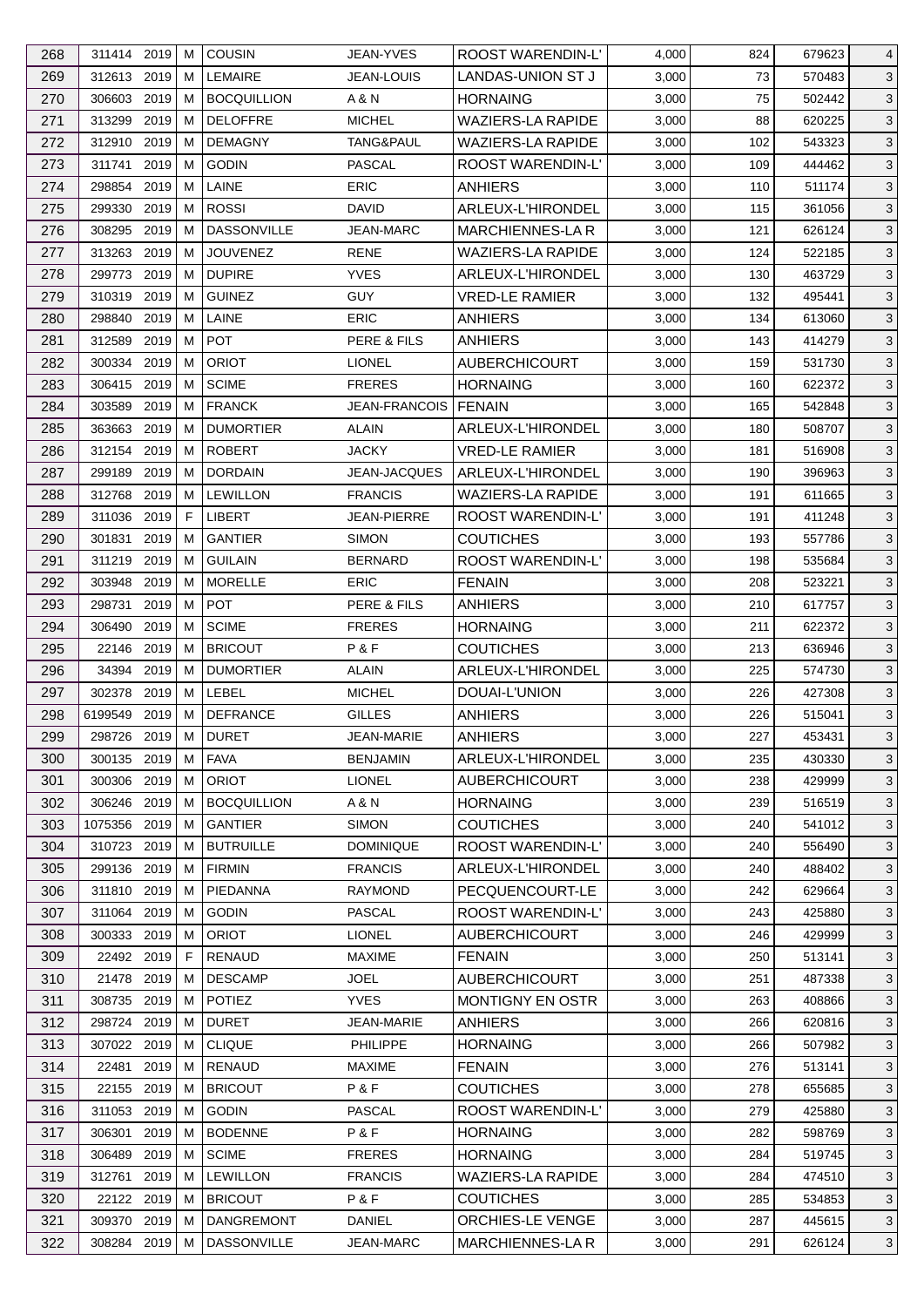| 323 | 22450 2019    |      | F  | <b>LEENKNECHT</b>  | P&F                  | <b>HORNAING</b>          | 3,000 | 292 | 502631 | 3            |
|-----|---------------|------|----|--------------------|----------------------|--------------------------|-------|-----|--------|--------------|
| 324 | 23207         | 2019 | м  | <b>BORNEMAN</b>    | <b>GREGORY</b>       | PECQUENCOURT-LE          | 3,000 | 292 | 611535 | $\mathbf{3}$ |
| 325 | 303876        | 2019 | м  | <b>TISON</b>       | <b>JEAN-LOUIS</b>    | <b>FENAIN</b>            | 3,000 | 293 | 535484 | 3            |
| 326 | 308703        | 2019 | м  | <b>MATUSZEWSKI</b> | <b>EDOUARD</b>       | <b>VRED-LE RAMIER</b>    | 3,000 | 293 | 440581 | 3            |
| 327 | 306936        | 2019 | м  | <b>POTELLE</b>     | P&F                  | <b>HORNAING</b>          | 3,000 | 296 | 617266 | 3            |
| 328 | 305281        | 2019 | M  | CARNEAUX           | <b>REGIS</b>         | FLINES LEZ RÂCHES        | 3,000 | 297 | 506518 | $\mathbf{3}$ |
| 329 | 306492 2019   |      | м  | <b>SCIME</b>       | <b>FRERES</b>        | <b>HORNAING</b>          | 3,000 | 301 | 622372 | 3            |
| 330 | 307850        | 2019 | м  | <b>LEMAIRE</b>     | <b>JEAN-LOUIS</b>    | LANDAS-UNION ST J        | 3,000 | 302 | 504447 | $\mathbf{3}$ |
| 331 | 312771        | 2019 | м  | <b>LEWILLON</b>    | <b>FRANCIS</b>       | <b>WAZIERS-LA RAPIDE</b> | 3,000 | 304 | 426680 | 3            |
| 332 | 306206        | 2019 | м  | <b>BOCQUILLION</b> | A & N                | <b>HORNAING</b>          | 3,000 | 304 | 450653 | 3            |
| 333 | 304510        | 2019 | м  | <b>DELROT</b>      | <b>TONY</b>          | <b>FENAIN</b>            | 3,000 | 306 | 532983 | 3            |
| 334 | 304274 2019   |      | м  | <b>TISON</b>       | <b>JEAN-LOUIS</b>    | <b>FENAIN</b>            | 3,000 | 307 | 615935 | 3            |
| 335 | 306414 2019   |      | м  | <b>SCIME</b>       | <b>FRERES</b>        | <b>HORNAING</b>          | 3,000 | 311 | 622372 | $\mathbf{3}$ |
| 336 | 304301        | 2019 | M  | VAILLE             | PASCAL               | <b>FENAIN</b>            | 3,000 | 313 | 512614 | 3            |
| 337 | 308747 2019   |      | м  | <b>POTIEZ</b>      | <b>YVES</b>          | MONTIGNY EN OSTR         | 3,000 | 315 | 513745 | $\mathbf{3}$ |
| 338 | 4136417 2019  |      | м  | <b>RENAUD</b>      | <b>MAXIME</b>        | <b>FENAIN</b>            | 3,000 | 316 | 513141 | 3            |
| 339 | 308697        | 2019 | м  | <b>JAHN</b>        | <b>GIANNY</b>        | <b>VRED-LE RAMIER</b>    | 3,000 | 318 | 440347 | $\mathbf{3}$ |
| 340 | 306783 2019   |      | м  | <b>LEENKNECHT</b>  | P&F                  | <b>HORNAING</b>          | 3,000 | 318 | 502631 | 3            |
| 341 | 310314 2019   |      | м  | <b>GUINEZ</b>      | <b>GUY</b>           | <b>VRED-LE RAMIER</b>    | 3,000 | 318 | 511793 | 3            |
| 342 | 312207 2019   |      | м  | <b>POT</b>         | PERE & FILS          | <b>ANHIERS</b>           | 3,000 | 319 | 534922 | 3            |
| 343 | 363669        | 2019 | м  | <b>DUMORTIER</b>   | ALAIN                | ARLEUX-L'HIRONDEL        | 3,000 | 325 | 472729 | 3            |
|     |               | 2019 | М  | <b>NAWRATH</b>     | <b>CHRISTIAN</b>     |                          |       |     |        |              |
| 344 | 308907        |      |    |                    |                      | PECQUENCOURT-LE          | 3,000 | 330 | 548486 | $\mathbf{3}$ |
| 345 | 300488        | 2019 | м  | <b>DELROT</b>      | <b>MICHEL</b>        | <b>AUBERCHICOURT</b>     | 3,000 | 331 | 418405 | 3            |
| 346 | 298707        | 2019 | м  | <b>DURET</b>       | <b>JEAN-MARIE</b>    | <b>ANHIERS</b>           | 3,000 | 332 | 603107 | $\mathbf{3}$ |
| 347 | 311801        | 2019 | м  | PIEDANNA           | <b>RAYMOND</b>       | PECQUENCOURT-LE          | 3,000 | 334 | 543522 | 3            |
| 348 | 23768         | 2019 | м  | LOMBARD            | ALAIN                | <b>COUTICHES</b>         | 3,000 | 337 | 526773 | $\mathbf{3}$ |
| 349 | 306241        | 2019 | M  | <b>FRANCK</b>      | <b>JEAN-FRANCOIS</b> | <b>FENAIN</b>            | 3,000 | 338 | 522588 | 3            |
| 350 | 313198        | 2019 | E  | <b>KUCHCINSKI</b>  | <b>FRERES</b>        | <b>WAZIERS-LA RAPIDE</b> | 3,000 | 338 | 423380 | 3            |
| 351 | 4136397 2019  |      | м  | <b>RENAUD</b>      | <b>MAXIME</b>        | <b>FENAIN</b>            | 3,000 | 340 | 513141 | 3            |
| 352 | 308790        | 2019 | м  | <b>DUCHATEAU</b>   | <b>ALBERT</b>        | WAZIERS-LA RAPIDE        | 3,000 | 341 | 508822 | 3            |
| 353 | 310672 2019   |      | м  | <b>BASZYNSKI</b>   | <b>RENE</b>          | ROOST WARENDIN-L'        | 3,000 | 341 | 425407 | 3            |
| 354 | 304242 2019 M |      |    | <b>DELROT</b>      | <b>TONY</b>          | <b>FENAIN</b>            | 3,000 | 341 | 445044 | 3            |
| 355 | 309313 2019   |      | М  | <b>DANGREMONT</b>  | DANIEL               | ORCHIES-LE VENGE         | 3,000 | 342 | 445615 | 3            |
| 356 | 23241         | 2019 | м  | <b>BORNEMAN</b>    | <b>GREGORY</b>       | PECQUENCOURT-LE          | 3,000 | 343 | 443576 | 3            |
| 357 | 307818 2019   |      | м  | <b>LEMAIRE</b>     | <b>JEAN-LOUIS</b>    | <b>LANDAS-UNION ST J</b> | 3,000 | 347 | 485262 | 3            |
| 358 | 300175        | 2019 | M  | <b>WOITRAIN</b>    | <b>LUDOVIC</b>       | <b>AUBERCHICOURT</b>     | 3,000 | 354 | 510144 | 3            |
| 359 | 301715 2019   |      | м  | <b>DESCAMPS</b>    | <b>YVES</b>          | BEUVRY LA FÔRET          | 3,000 | 355 | 637643 | 3            |
| 360 | 306461        | 2019 | м  | <b>SCIME</b>       | <b>FRERES</b>        | <b>HORNAING</b>          | 3,000 | 355 | 535638 | 3            |
| 361 | 306425 2019   |      | м  | <b>SCIME</b>       | <b>FRERES</b>        | <b>HORNAING</b>          | 3,000 | 356 | 622372 | 3            |
| 362 | 22409         | 2019 | F  | <b>LEENKNECHT</b>  | P&F                  | <b>HORNAING</b>          | 3,000 | 359 | 502631 | 3            |
| 363 | 300331        | 2019 | F. | <b>ORIOT</b>       | <b>LIONEL</b>        | <b>AUBERCHICOURT</b>     | 3,000 | 364 | 515278 | 3            |
| 364 | 306679        | 2019 | м  | <b>DOURNEL</b>     | O&C                  | <b>HORNAING</b>          | 3,000 | 367 | 511510 | 3            |
| 365 | 307127        | 2019 | F  | <b>CHOQUET</b>     | <b>VALENTIN</b>      | <b>FENAIN</b>            | 3,000 | 367 | 533420 | 3            |
| 366 | 299831        | 2019 | м  | <b>ROSSI</b>       | <b>DAVID</b>         | ARLEUX-L'HIRONDEL        | 3,000 | 368 | 378295 | 3            |
| 367 | 21433 2019    |      | м  | <b>DESCAMP</b>     | JOEL                 | <b>AUBERCHICOURT</b>     | 3,000 | 369 | 471890 | 3            |
| 368 | 311025        | 2019 | м  | LIBERT             | JEAN-PIERRE          | ROOST WARENDIN-L'        | 3,000 | 371 | 548535 | 3            |
| 369 | 23466         | 2019 | M  | <b>BORNEMAN</b>    | <b>GREGORY</b>       | PECQUENCOURT-LE          | 3,000 | 374 | 529504 | 3            |
| 370 | 313301        | 2019 | м  | <b>HANQUEZ</b>     | <b>DAVID</b>         | <b>HORNAING</b>          | 3,000 | 374 | 409320 | 3            |
| 371 | 34388         | 2019 | м  | <b>DUMORTIER</b>   | <b>ALAIN</b>         | ARLEUX-L'HIRONDEL        | 3,000 | 374 | 524210 | 3            |
| 372 | 300307        | 2019 | м  | <b>ORIOT</b>       | <b>LIONEL</b>        | <b>AUBERCHICOURT</b>     | 3,000 | 374 | 449190 | 3            |
| 373 | 311126 2019   |      | м  | LIBERT             | JEAN-PIERRE          | ROOST WARENDIN-L'        | 3,000 | 380 | 495597 | 3            |
| 374 | 299025        | 2019 | м  | <b>DEFRANCE</b>    | <b>GILLES</b>        | <b>ANHIERS</b>           | 3,000 | 381 | 431695 | 3            |
| 375 | 306491        | 2019 | м  | <b>SCIME</b>       | <b>FRERES</b>        | <b>HORNAING</b>          | 3,000 | 382 | 535638 | $\mathbf{3}$ |
| 376 | 310713 2019   |      | м  | <b>BUTRUILLE</b>   | <b>DOMINIQUE</b>     | ROOST WARENDIN-L'        | 3,000 | 383 | 556490 | 3            |
| 377 | 23997 2019    |      | М  | <b>FRANCK</b>      | JEAN-FRANCOIS        | <b>FENAIN</b>            | 3,000 | 383 | 522588 | 3            |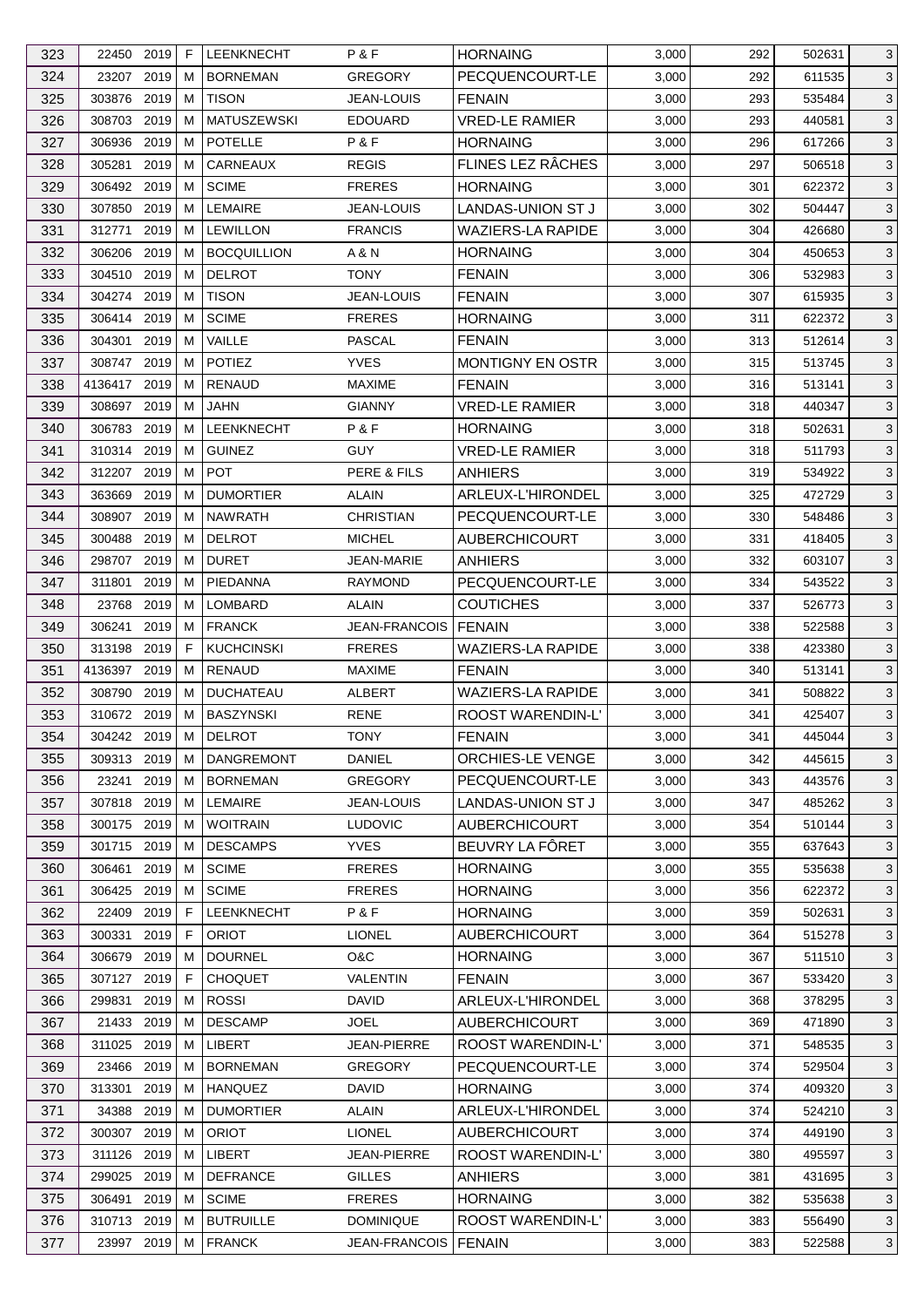| 378 | 306331        | 2019 | м  | <b>BODENNE</b>     | P & F                  | <b>HORNAING</b>          | 3,000 | 387 | 598769 | 3            |
|-----|---------------|------|----|--------------------|------------------------|--------------------------|-------|-----|--------|--------------|
| 379 | 22040         | 2019 | M  | <b>GANTIER</b>     | <b>SIMON</b>           | <b>COUTICHES</b>         | 3,000 | 388 | 541012 | $\mathbf{3}$ |
| 380 | 23924         | 2019 | M  | <b>BARGIACCHI</b>  | <b>YVES</b>            | <b>FENAIN</b>            | 3,000 | 389 | 511426 | 3            |
| 381 | 298922 2019   |      | м  | CARON              | <b>BERNARD</b>         | <b>ANHIERS</b>           | 3,000 | 390 | 510822 | 3            |
| 382 | 298959        | 2019 | M  | CARON              | <b>BERNARD</b>         | <b>ANHIERS</b>           | 3,000 | 391 | 425748 | $\mathbf{3}$ |
| 383 | 1069257       | 2019 | M  | <b>COUSIN</b>      | JEAN-YVES              | ROOST WARENDIN-L'        | 3,000 | 391 | 433938 | $\mathbf 3$  |
| 384 | 312749        | 2019 | м  | <b>LEWILLON</b>    | <b>FRANCIS</b>         | <b>WAZIERS-LA RAPIDE</b> | 3,000 | 393 | 474510 | $\mathbf{3}$ |
| 385 | 299366        | 2019 | M  | <b>FAVA</b>        | <b>BENJAMIN</b>        | ARLEUX-L'HIRONDEL        | 3,000 | 395 | 597976 | 3            |
| 386 | 1730009       | 2019 | F  | <b>CHOQUET</b>     | <b>VALENTIN</b>        | <b>FENAIN</b>            | 3,000 | 396 | 533420 | $\mathbf{3}$ |
| 387 | 301757        | 2019 | м  | <b>DESCAMPS</b>    | <b>YVES</b>            | BEUVRY LA FÔRET          | 3,000 | 396 | 637643 | 3            |
| 388 | 309925        | 2019 | м  | <b>JEAN</b>        | <b>PASCAL</b>          | ORCHIES-LE VENGE         | 3,000 | 397 | 542282 | $\mathbf 3$  |
| 389 | 307616 2019   |      | M  | <b>TIBERGHIEN</b>  | <b>JEAN-JACQUES</b>    | BEUVRY LA FÔRET          | 3,000 | 402 | 564842 | $\mathbf{3}$ |
| 390 | 307015 2019   |      | M  | <b>CLIQUE</b>      | <b>PHILIPPE</b>        | <b>HORNAING</b>          | 3,000 | 402 | 507982 | $\mathbf 3$  |
| 391 | 307965        | 2019 | M  | <b>TURLURE</b>     | <b>BERNARD</b>         | BEUVRY LA FÔRET          | 3,000 | 402 | 641975 | 3            |
| 392 | 300312        | 2019 | м  | <b>ORIOT</b>       | <b>LIONEL</b>          | <b>AUBERCHICOURT</b>     | 3,000 | 404 | 429999 | $\mathbf{3}$ |
| 393 | 23733 2019    |      | M  | <b>DUFOUR</b>      | <b>OLIVIER</b>         | <b>WAZIERS-LA RAPIDE</b> | 3,000 | 409 | 405855 | $\mathbf{3}$ |
| 394 | 300522        | 2019 | M  | <b>MARTIN</b>      | PHILIPPE               | <b>AUBERCHICOURT</b>     | 3,000 | 414 | 488744 | $\mathbf 3$  |
| 395 | 23252         | 2019 | м  | <b>BORNEMAN</b>    | <b>GREGORY</b>         | PECQUENCOURT-LE          | 3,000 | 423 | 611535 | $\mathbf{3}$ |
|     |               |      |    | <b>POTEAUX</b>     |                        |                          |       |     |        |              |
| 396 | 23961         | 2019 | M  |                    | <b>JULES</b>           | <b>FENAIN</b>            | 3,000 | 423 | 531796 | 3            |
| 397 | 308714        | 2019 | м  | <b>MATUSZEWSKI</b> | <b>EDOUARD</b>         | <b>VRED-LE RAMIER</b>    | 3,000 | 426 | 424324 | $\mathbf{3}$ |
| 398 | 22442 2019    |      | м  | <b>LEENKNECHT</b>  | P & F                  | <b>HORNAING</b>          | 3,000 | 429 | 422121 | 3            |
| 399 | 306308        | 2019 | M  | <b>BODENNE</b>     | P&F                    | <b>HORNAING</b>          | 3,000 | 429 | 496211 | $\mathbf 3$  |
| 400 | 22625         | 2019 | F. | <b>DEPOORTERE</b>  | <b>GILBERT</b>         | <b>HORNAING</b>          | 3,000 | 432 | 508255 | $\mathbf{3}$ |
| 401 | 298843        | 2019 | M  | LAINE              | <b>ERIC</b>            | <b>ANHIERS</b>           | 3,000 | 433 | 445364 | $\mathbf 3$  |
| 402 | 299006        | 2019 | м  | <b>DEFRANCE</b>    | <b>GILLES</b>          | <b>ANHIERS</b>           | 3,000 | 434 | 616480 | 3            |
| 403 | 309104        | 2019 | м  | <b>DEMAGNY</b>     | TANG&PAUL              | <b>WAZIERS-LA RAPIDE</b> | 3,000 | 438 | 525639 | 3            |
| 404 | 314584        | 2019 | M  | <b>TETART</b>      | <b>SEBASTIEN</b>       | ARLEUX-L'HIRONDEL        | 3,000 | 440 | 387903 | $\mathbf{3}$ |
| 405 | 299327        | 2019 | M  | <b>ROSSI</b>       | <b>DAVID</b>           | ARLEUX-L'HIRONDEL        | 3,000 | 442 | 361056 | 3            |
| 406 | 307860        | 2019 | м  | LEMAIRE            | <b>JEAN-LOUIS</b>      | LANDAS-UNION ST J        | 3,000 | 443 | 551298 | $\mathbf{3}$ |
| 407 | 304249        | 2019 | м  | <b>TISON</b>       | <b>JEAN-LOUIS</b>      | <b>FENAIN</b>            | 3,000 | 446 | 513594 | 3            |
| 408 | 300345 2019   |      | M  | <b>ORIOT</b>       | <b>LIONEL</b>          | <b>AUBERCHICOURT</b>     | 3,000 | 447 | 531730 | $\mathbf{3}$ |
| 409 | 307064 2019 M |      |    | DE CESARE          | CH & CE                | <b>HORNAING</b>          | 3,000 | 447 | 416189 | $\mathbf{3}$ |
| 410 | 298946 2019   |      | M  | CARON              | <b>BERNARD</b>         | <b>ANHIERS</b>           | 3,000 | 448 | 527350 | 3            |
| 411 | 310296 2019   |      | M  | <b>GUINEZ</b>      | <b>GUY</b>             | <b>VRED-LE RAMIER</b>    | 3,000 | 448 | 597395 | 3            |
| 412 | 301717 2019   |      | M  | <b>DESCAMPS</b>    | <b>YVES</b>            | BEUVRY LA FÖRET          | 3,000 | 449 | 621840 | $\mathbf{3}$ |
| 413 | 311121        | 2019 | F. | LIBERT             | JEAN-PIERRE            | ROOST WARENDIN-L'        | 3,000 | 451 | 411248 | 3            |
| 414 | 23950         | 2019 | м  | <b>POTEAUX</b>     | <b>JULES</b>           | <b>FENAIN</b>            | 3,000 | 451 | 429453 | 3            |
| 415 | 299160        | 2019 | M  | <b>FIRMIN</b>      | <b>FRANCIS</b>         | ARLEUX-L'HIRONDEL        | 3,000 | 452 | 456182 | $\mathbf{3}$ |
| 416 | 21479         | 2019 | M  | <b>DESCAMP</b>     | <b>JOEL</b>            | <b>AUBERCHICOURT</b>     | 3,000 | 454 | 471890 | 3            |
| 417 | 298829        | 2019 | м  | LAINE              | ERIC                   | <b>ANHIERS</b>           | 3,000 | 457 | 511174 | 3            |
| 418 | 308667        | 2019 | м  | <b>JAHN</b>        | <b>GIANNY</b>          | <b>VRED-LE RAMIER</b>    | 3,000 | 458 | 608205 | 3            |
| 419 | 21920         | 2019 | M  | <b>WAUTIER</b>     | <b>GILBERT</b>         | BEUVRY LA FÔRET          | 3,000 | 460 | 578357 | $\mathbf{3}$ |
| 420 | 312586 2019   |      | м  | <b>POT</b>         | <b>PERE &amp; FILS</b> | <b>ANHIERS</b>           | 3,000 | 464 | 551609 | 3            |
| 421 | 307133        | 2019 | м  | <b>FRANCK</b>      | <b>JEAN-FRANCOIS</b>   | <b>FENAIN</b>            | 3,000 | 465 | 442017 | $\mathbf{3}$ |
| 422 | 301740 2019   |      | F  | <b>DESCAMPS</b>    | <b>YVES</b>            | BEUVRY LA FÔRET          | 3,000 | 469 | 536181 | $\mathbf{3}$ |
| 423 | 300450        | 2019 | M  | <b>DESMET</b>      | <b>PATRICE</b>         | <b>AUBERCHICOURT</b>     | 3,000 | 470 | 508005 |              |
|     |               |      |    |                    |                        |                          |       |     |        | $\mathbf{3}$ |
| 424 | 298705        | 2019 | м  | <b>DURET</b>       | JEAN-MARIE             | <b>ANHIERS</b>           | 3,000 | 470 | 554667 | 3            |
| 425 | 23513 2019    |      | м  | LIBERT             | JEAN-PIERRE            | ROOST WARENDIN-L'        | 3,000 | 472 | 429443 | 3            |
| 426 | 299148 2019   |      | M  | <b>FIRMIN</b>      | <b>FRANCIS</b>         | ARLEUX-L'HIRONDEL        | 3,000 | 474 | 390132 | $\mathbf{3}$ |
| 427 | 299255        | 2019 | M  | <b>TETART</b>      | <b>SEBASTIEN</b>       | ARLEUX-L'HIRONDEL        | 3,000 | 480 | 458878 | 3            |
| 428 | 300626        | 2019 | M  | LEFEBVRE           | P&F                    | <b>AUBERCHICOURT</b>     | 3,000 | 480 | 506481 | 3            |
| 429 | 306388        | 2019 | F. | <b>POTELLE</b>     | P&F                    | <b>HORNAING</b>          | 3,000 | 483 | 500715 | 3            |
| 430 | 22425 2019    |      | M  | LEENKNECHT         | P&F                    | <b>HORNAING</b>          | 3,000 | 485 | 539007 | 3            |
| 431 | 22402 2019    |      | M  | LEENKNECHT         | P&F                    | <b>HORNAING</b>          | 3,000 | 486 | 504184 | 3            |
| 432 | 4136408 2019  |      | F  | <b>RENAUD</b>      | <b>MAXIME</b>          | <b>FENAIN</b>            | 3,000 | 488 | 513141 | $\mathbf{3}$ |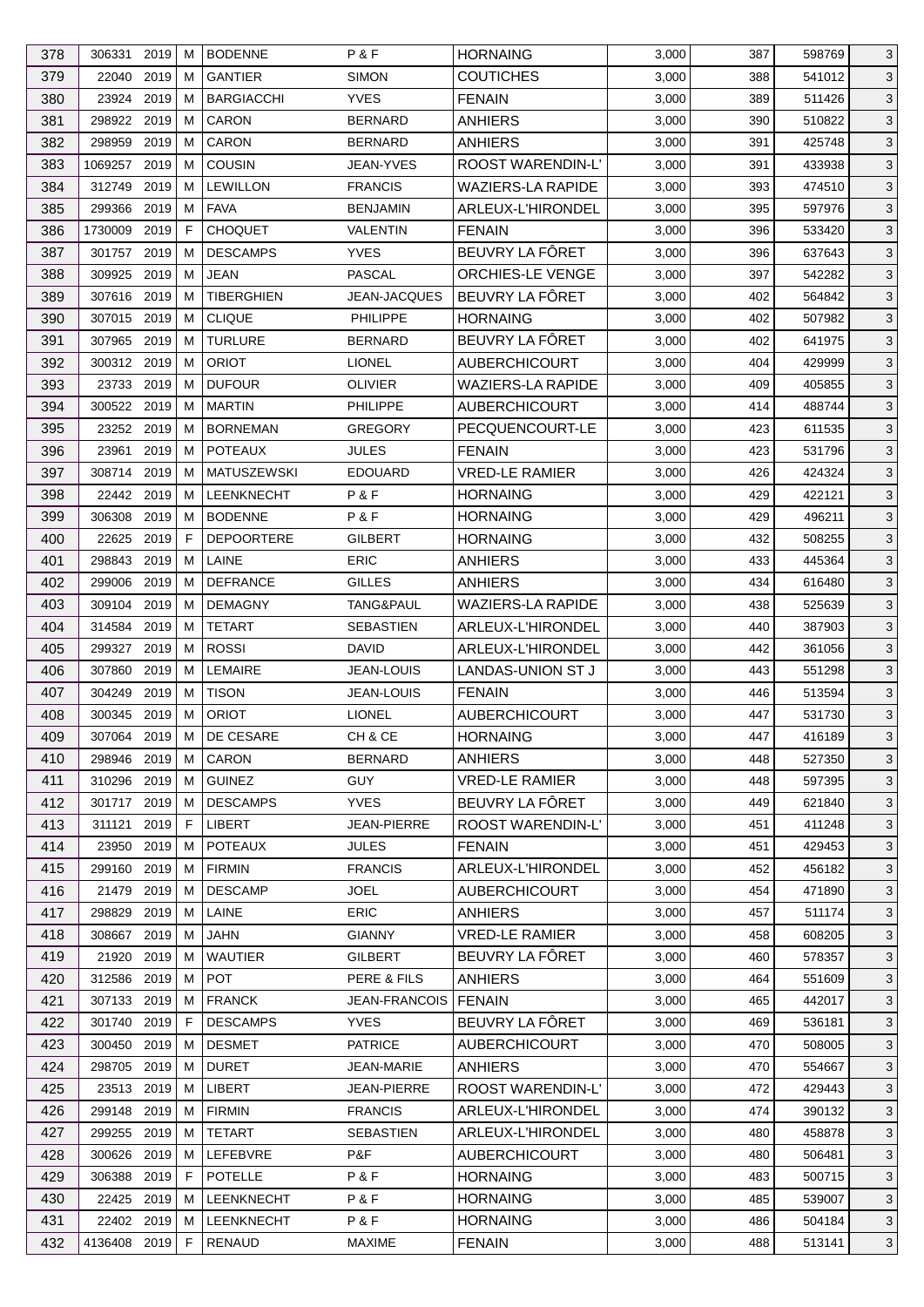| 433        | 308634 2019           |              | F      | DE CESARE                        | CH & CE                         | <b>HORNAING</b>                  | 3,000          | 493      | 537254           | 3                                |
|------------|-----------------------|--------------|--------|----------------------------------|---------------------------------|----------------------------------|----------------|----------|------------------|----------------------------------|
| 434        | 304068                | 2019         | м      | <b>POTEAUX</b>                   | <b>JULES</b>                    | <b>FENAIN</b>                    | 3,000          | 498      | 546291           | 3                                |
| 435        | 306733                | 2019         | M      | LEENKNECHT                       | P&F                             | <b>HORNAING</b>                  | 3,000          | 501      | 539007           | 3                                |
| 436        | 307667                | 2019         | м      | TIBERGHIEN                       | JEAN-JACQUES                    | BEUVRY LA FÔRET                  | 3,000          | 505      | 462937           | 3                                |
| 437        | 312978                | 2019         | M      | <b>DUCHATEAU</b>                 | <b>ALBERT</b>                   | WAZIERS-LA RAPIDE                | 3,000          | 511      | 425758           | 3                                |
| 438        | 306742 2019           |              | М      | <b>LEENKNECHT</b>                | P&F                             | <b>HORNAING</b>                  | 3,000          | 517      | 518765           | 3                                |
| 439        | 310405                | 2019         | M      | PIEDANNA                         | <b>BERNARD</b>                  | PECQUENCOURT-LE                  | 3,000          | 520      | 441004           | 3                                |
| 440        | 298812 2019           |              | м      | LAINE                            | <b>ERIC</b>                     | <b>ANHIERS</b>                   | 3,000          | 522      | 428516           | 3                                |
| 441        | 22421                 | 2019         | F      | LEENKNECHT                       | P&F                             | <b>HORNAING</b>                  | 3,000          | 523      | 604936           | 3                                |
| 442        | 313334                | 2019         | м      | <b>HANQUEZ</b>                   | DAVID                           | <b>HORNAING</b>                  | 3,000          | 524      | 494715           | 3                                |
| 443        | 311026                | 2019         | м      | <b>DUPUIS</b>                    | JACQUES                         | ROOST WARENDIN-L'                | 3,000          | 526      | 456639           | 3                                |
| 444        | 309970                | 2019         | м      | <b>JEAN</b>                      | PASCAL                          | ORCHIES-LE VENGE                 | 3,000          | 526      | 558750           | 3                                |
| 445        | 24008                 | 2019         | м      | <b>FRANCK</b>                    | <b>JEAN-FRANCOIS</b>            | FENAIN                           | 3,000          | 528      | 456652           | 3                                |
| 446        | 312683                | 2019         | M      | <b>MOURETTE</b>                  | JEAN-CLAUDE                     | <b>WAZIERS-LA RAPIDE</b>         | 3,000          | 529      | 441884           | 3                                |
| 447        | 314411                | 2019         | м      | <b>BALLE</b>                     | JEREMY                          | <b>ANHIERS</b>                   | 3,000          | 533      | 406584           | 3                                |
| 448        | 307613 2019           |              | M      | TIBERGHIEN                       | JEAN-JACQUES                    | BEUVRY LA FÔRET                  | 3,000          | 535      | 462937           | 3                                |
| 449        | 304548                | 2019         | M      | <b>DELROT</b>                    | <b>TONY</b>                     | <b>FENAIN</b>                    | 3,000          | 536      | 531307           | 3                                |
| 450        | 298932 2019           |              | м      | CARON                            | <b>BERNARD</b>                  | ANHIERS                          | 3,000          | 542      | 546309           | 3                                |
| 451        | 306957                | 2019         | F      | <b>POTELLE</b>                   | P&F                             | <b>HORNAING</b>                  | 3,000          | 543      | 500715           | 3                                |
| 452        | 295397                | 2019         | м      | <b>TETART</b>                    | <b>SEBASTIEN</b>                | <b>ARLEUX-L'HIRONDEL</b>         | 3,000          | 544      | 372956           | 3                                |
| 453        | 21930                 | 2019         | м      | <b>WAUTIER</b>                   | <b>GILBERT</b>                  | BEUVRY LA FÔRET                  | 3,000          | 554      | 559024           | 3                                |
| 454        | 22068                 | 2019         | м      | <b>MERIEULT</b>                  | <b>HERVE</b>                    | LANDAS-UNION ST J                | 3,000          | 556      | 475890           | 3                                |
| 455        | 304549                | 2019         | м      | <b>DELROT</b>                    | <b>TONY</b>                     | <b>FENAIN</b>                    | 3,000          | 557      | 613318           | 3                                |
| 456        | 314661                | 2019         | м      | LIENARD                          | <b>RUDY</b>                     | <b>HORNAING</b>                  | 3,000          | 560      | 428171           | 3                                |
| 457        | 308737                | 2019         | M      | <b>POTIEZ</b>                    | <b>YVES</b>                     | <b>MONTIGNY EN OSTR</b>          | 3,000          | 565      | 444319           | 3                                |
| 458        | 311084                | 2019         | м      | <b>GODIN</b>                     | PASCAL                          | ROOST WARENDIN-L'                | 3,000          | 569      | 528426           | 3                                |
| 459        | 298916                | 2019         | F      | CARON                            | <b>BERNARD</b>                  | <b>ANHIERS</b>                   | 3,000          | 572      | 425748           | 3                                |
| 460        | 306404                | 2019         | M      | <b>SCIME</b>                     | <b>FRERES</b>                   | <b>HORNAING</b>                  | 3,000          | 574      | 622372           | 3                                |
| 461        | 306763 2019           |              | M      | LEENKNECHT                       | P & F                           | <b>HORNAING</b>                  | 3,000          | 580      | 488050           | 3                                |
| 462        | 311065                | 2019         | м      | <b>GODIN</b>                     | <b>PASCAL</b>                   | ROOST WARENDIN-L'                | 3,000          | 583      | 444462           | 3                                |
| 463        | 302930                | 2019         | М      | <b>MAROCCHINI</b>                | <b>FABRICE</b>                  | <b>DECHY</b>                     | 3,000          | 593      | 492322           | 3                                |
| 464        | 308912 2019 M         |              |        | <b>NAWRATH</b>                   | <b>CHRISTIAN</b>                | PECQUENCOURT-LE                  | 3,000          | 594      | 548486           | $\mathbf{3}$                     |
| 465        | 314560 2019           |              | М      | CARON                            | BERNARD                         | <b>ANHIERS</b>                   | 3,000          | 599      | 529781           | 3                                |
| 466        | 311027 2019           |              | м      | <b>DUPUIS</b>                    | JACQUES                         | ROOST WARENDIN-L'                | 3,000          | 628      | 456639           | 3                                |
| 467        | 306702 2019           |              | F      | LEENKNECHT                       | P&F                             | <b>HORNAING</b>                  | 3,000          | 648      | 502631           | 3                                |
| 468        | 303932 2019           |              | M      | <b>DELROT</b>                    | <b>TONY</b>                     | <b>FENAIN</b>                    | 3,000          | 681      | 465396           | 3                                |
| 469        | 22113 2019            |              | M      | <b>BRICOUT</b>                   | P&F                             | <b>COUTICHES</b>                 | 3,000          | 704      | 469330           | 3                                |
| 470        | 306724 2019           |              | F      | <b>LEENKNECHT</b>                | P&F                             | <b>HORNAING</b>                  | 3,000          | 720      | 518765           |                                  |
| 471        | 310715                | 2019         | M      | <b>BUTRUILLE</b>                 | <b>DOMINIQUE</b>                | ROOST WARENDIN-L'                | 2,000          | 16       | 374362           | 3                                |
| 472        | 310795 2019           |              | M      | <b>BUTRUILLE</b>                 | <b>DOMINIQUE</b>                | ROOST WARENDIN-L'                | 2,000          | 22       | 273378           | $\overline{c}$<br>$\overline{2}$ |
|            | 303579                | 2019         |        | <b>MORELLE</b>                   | <b>ERIC</b>                     |                                  |                | 35       |                  |                                  |
| 473        |                       |              | М      | <b>MORELLE</b>                   | ERIC                            | <b>FENAIN</b>                    | 2,000          |          | 376637           | $\overline{2}$                   |
| 474        | 24059<br>309447       | 2019<br>2019 | M<br>M | <b>WAUTIER</b>                   | <b>GILBERT</b>                  | <b>FENAIN</b><br>BEUVRY LA FÖRET | 2,000<br>2,000 | 44<br>47 | 376637<br>406634 | $\overline{2}$<br>$\overline{2}$ |
| 475<br>476 |                       | 2019         |        | <b>LEENKNECHT</b>                | P&F                             | <b>HORNAING</b>                  |                | 52       |                  |                                  |
|            | 22414                 |              | M      |                                  | JEAN-JACQUES                    |                                  | 2,000          |          | 277640           | $\overline{2}$                   |
| 477        | 299182 2019<br>245731 | 2019         | M      | <b>DORDAIN</b>                   |                                 | ARLEUX-L'HIRONDEL                | 2,000          | 53<br>54 | 252296           | $\overline{2}$                   |
| 478        |                       |              | M      | <b>SCIARAPPA</b><br><b>ORIOT</b> | <b>ALBERTO</b><br><b>LIONEL</b> | ROOST WARENDIN-L'                | 2,000          |          | 371909           | $\overline{c}$                   |
| 479        | 300354                | 2019         | M      |                                  |                                 | <b>AUBERCHICOURT</b>             | 2,000          | 62       | 293063           | $\overline{2}$                   |
| 480        | 300211                | 2019         | M      | <b>CATTIAUX</b>                  | <b>BERNARD</b>                  | <b>AUBERCHICOURT</b>             | 2,000          | 70       | 347564           | $\overline{2}$                   |
| 481        | 23844 2019            |              | M      | <b>BARGIACCHI</b>                | <b>YVES</b>                     | <b>FENAIN</b>                    | 2,000          | 74       | 369707           | $\overline{2}$                   |
| 482        | 22125                 | 2019         | M      | <b>BRICOUT</b>                   | P&F                             | <b>COUTICHES</b>                 | 2,000          | 74       | 385269           | $\overline{2}$                   |
| 483        | 311054                | 2019         | M      | <b>GODIN</b>                     | <b>PASCAL</b>                   | ROOST WARENDIN-L'                | 2,000          | 75       | 385243           | $\overline{2}$                   |
| 484        | 22135 2019            |              | M      | <b>BRICOUT</b>                   | P&F                             | <b>COUTICHES</b>                 | 2,000          | 79       | 283176           | $\overline{2}$                   |
| 485        | 22499 2019            |              | м      | <b>RENAUD</b>                    | <b>MAXIME</b>                   | <b>FENAIN</b>                    | 2,000          | 84       | 370870           | $\overline{2}$                   |
| 486        | 307126 2019           |              | M      | <b>CHOQUET</b>                   | VALENTIN                        | <b>FENAIN</b>                    | 2,000          | 91       | 370773           | $\overline{2}$                   |
| 487        | 290312 2019           |              | М      | <b>BRICOUT</b>                   | P&F                             | <b>COUTICHES</b>                 | 2,000          | 93       | 319133           | $\overline{2}$                   |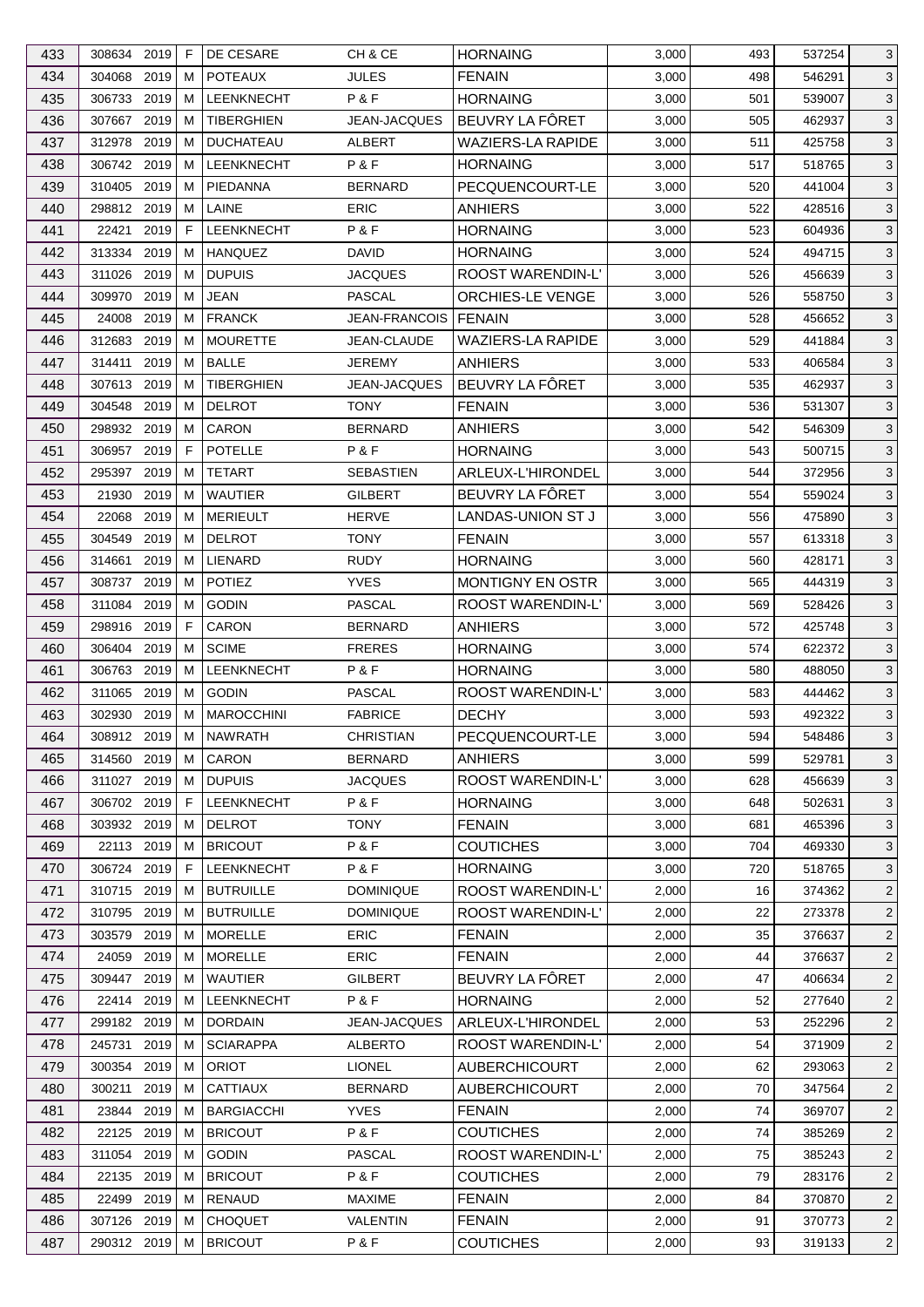| 488 | 300219 2019   |      | м           | <b>CATTIAUX</b>             | <b>BERNARD</b>    | <b>AUBERCHICOURT</b>     | 2,000 | 95  | 347564 | $\overline{2}$ |
|-----|---------------|------|-------------|-----------------------------|-------------------|--------------------------|-------|-----|--------|----------------|
| 489 | 1076239       | 2019 | F           | <b>RENAUD</b>               | <b>MAXIME</b>     | <b>FENAIN</b>            | 2,000 | 96  | 284542 | $\overline{2}$ |
| 490 | 23473         | 2019 | м           | <b>SZPERKA</b>              | <b>CLAUDE</b>     | MONTIGNY EN OSTR         | 2,000 | 99  | 300338 | $\overline{2}$ |
| 491 | 307144 2019   |      | м           | <b>CHOQUET</b>              | VALENTIN          | <b>FENAIN</b>            | 2,000 | 100 | 370773 | $\overline{2}$ |
| 492 | 307041        | 2019 |             | <b>BERNARD</b>              | <b>JOSETTE</b>    | <b>HORNAING</b>          | 2,000 | 100 | 343428 | $\overline{2}$ |
| 493 | 363666        | 2019 | м           | <b>DUMORTIER</b>            | <b>ALAIN</b>      | ARLEUX-L'HIRONDEL        | 2,000 | 101 | 456054 | $\overline{2}$ |
| 494 | 304511        | 2019 | м           | <b>DELROT</b>               | TONY              | <b>FENAIN</b>            | 2,000 | 102 | 371067 | $\overline{2}$ |
| 495 | 23850         | 2019 | м           | <b>BARGIACCHI</b>           | <b>YVES</b>       | <b>FENAIN</b>            | 2,000 | 106 | 369707 | $\overline{2}$ |
| 496 | 307844        | 2019 | м           | <b>LEMAIRE</b>              | JEAN-LOUIS        | LANDAS-UNION ST J        | 2,000 | 107 | 431675 | $\overline{2}$ |
| 497 | 21456         | 2019 | M           | <b>DESCAMP</b>              | JOEL              | <b>AUBERCHICOURT</b>     | 2,000 | 111 | 252304 | $\overline{2}$ |
| 498 | 308275        | 2019 | м           | <b>DASSONVILLE</b>          | <b>JEAN-MARC</b>  | <b>MARCHIENNES-LA R</b>  | 2,000 | 115 | 377947 | $\overline{2}$ |
| 499 | 311839        | 2019 | м           | PIEDANNA                    | <b>RAYMOND</b>    | PECQUENCOURT-LE          | 2,000 | 116 | 382976 | $\overline{2}$ |
| 500 | 306759        | 2019 | м           | LEENKNECHT                  | P&F               | <b>HORNAING</b>          | 2,000 | 117 | 277640 | $\overline{2}$ |
| 501 | 21422 2019    |      | м           | <b>DESCAMP</b>              | JOEL              | <b>AUBERCHICOURT</b>     | 2,000 | 117 | 353462 | $\overline{2}$ |
| 502 | 303939 2019   |      | м           | <b>MORELLE</b>              | <b>ERIC</b>       | <b>FENAIN</b>            | 2,000 | 117 | 376637 | $\overline{2}$ |
| 503 | 24322 2019    |      | F           | <b>POTELLE</b>              | P&F               | <b>HORNAING</b>          | 2,000 | 118 | 306144 | $\overline{2}$ |
| 504 | 306410        | 2019 | м           | <b>SCIME</b>                | <b>FRERES</b>     | <b>HORNAING</b>          | 2,000 | 119 | 375408 | $\overline{2}$ |
| 505 | 13137 2019    |      | м           | <b>BERNARD</b>              | <b>FRERES</b>     | <b>GUESNAIN</b>          | 2,000 | 121 | 343466 | $\overline{2}$ |
| 506 | 22037         | 2019 | м           | <b>GANTIER</b>              | <b>SIMON</b>      | <b>COUTICHES</b>         | 2,000 | 123 | 405550 | $\overline{2}$ |
| 507 | 313333        | 2019 | M           | <b>HANQUEZ</b>              | <b>DAVID</b>      | <b>HORNAING</b>          | 2,000 | 125 | 272880 | $\overline{2}$ |
| 508 | 300246        | 2019 | M           | <b>CATTIAUX</b>             | <b>BERNARD</b>    | <b>AUBERCHICOURT</b>     | 2,000 | 125 | 347564 | $\overline{2}$ |
| 509 | 308723        | 2019 | $\mathsf F$ | DE CESARE                   | CH & CE           | <b>HORNAING</b>          | 2,000 | 126 | 307404 | $\overline{2}$ |
|     |               |      |             |                             |                   |                          |       |     |        |                |
| 510 | 22017 2019    |      | м           | <b>GANTIER</b><br>DELVALLEZ | <b>SIMON</b>      | <b>COUTICHES</b>         | 2,000 | 126 | 322620 | $\overline{2}$ |
| 511 | 22533         | 2019 | м           |                             | <b>CHRISTOPHE</b> | <b>HORNAING</b>          | 2,000 | 127 | 369588 | $\overline{2}$ |
| 512 | 23718         | 2019 | м           | PIEDANNA                    | <b>RAYMOND</b>    | PECQUENCOURT-LE          | 2,000 | 130 | 403179 | $\overline{2}$ |
| 513 | 21452 2019    |      | м           | <b>DESCAMP</b>              | JOEL              | <b>AUBERCHICOURT</b>     | 2,000 | 130 | 252304 | $\overline{2}$ |
| 514 | 307827 2019   |      | м           | <b>LEMAIRE</b>              | JEAN-LOUIS        | <b>LANDAS-UNION ST J</b> | 2,000 | 133 | 412490 | $\sqrt{2}$     |
| 515 | 1087990       | 2019 | м           | <b>GANTIER</b>              | <b>SIMON</b>      | <b>COUTICHES</b>         | 2,000 | 134 | 388776 | $\overline{2}$ |
| 516 | 21987 2019    |      | м           | ABRAHAM                     | <b>CLAUDE</b>     | <b>COUTICHES</b>         | 2,000 | 136 | 384444 | $\overline{2}$ |
| 517 | 306437 2019   |      | F           | <b>SCIME</b>                | <b>FRERES</b>     | <b>HORNAING</b>          | 2,000 | 137 | 375408 | $\overline{2}$ |
| 518 | 22463 2019    |      | M           | <b>RENAUD</b>               | <b>MAXIME</b>     | <b>FENAIN</b>            | 2,000 | 138 | 370870 | $\overline{2}$ |
| 519 | 313123 2019 F |      |             | KUCHCINSKI                  | <b>FRERES</b>     | <b>WAZIERS-LA RAPIDE</b> | 2,000 | 138 | 264107 | $\overline{2}$ |
| 520 | 299367 2019   |      | М           | <b>FAVA</b>                 | <b>BENJAMIN</b>   | ARLEUX-L'HIRONDEL        | 2,000 | 138 | 274312 | $\overline{2}$ |
| 521 | 310291        | 2019 | м           | <b>GUINEZ</b>               | <b>GUY</b>        | <b>VRED-LE RAMIER</b>    | 2,000 | 138 | 283764 | $\overline{2}$ |
| 522 | 307129 2019   |      | F           | <b>CHOQUET</b>              | <b>VALENTIN</b>   | <b>FENAIN</b>            | 2,000 | 139 | 304876 | $\overline{a}$ |
| 523 | 342550        | 2019 | M           | <b>DUFOUR</b>               | <b>OLIVIER</b>    | <b>WAZIERS-LA RAPIDE</b> | 2,000 | 139 | 282340 | $\overline{2}$ |
| 524 | 22907 2019    |      | M           | <b>DEFRETIN</b>             | <b>YVES</b>       | BEUVRY LA FÖRET          | 2,000 | 140 | 398429 | $\overline{2}$ |
| 525 | 307735 2019   |      | м           | LEFEBVRE                    | <b>MICHEL</b>     | LANDAS-UNION ST J        | 2,000 | 144 | 326250 | $\overline{2}$ |
| 526 | 312340        | 2019 | M           | LEGRAND                     | SERGE             | <b>VRED-LE RAMIER</b>    | 2,000 | 148 | 372741 | $\overline{2}$ |
| 527 | 21573 2019    |      | м           | <b>MOREIRA</b>              | RICHARD           | AUBY                     | 2,000 | 152 | 267383 | $\overline{2}$ |
| 528 | 306475 2019   |      | M           | <b>SCIME</b>                | <b>FRERES</b>     | <b>HORNAING</b>          | 2,000 | 153 | 391301 | $\overline{2}$ |
| 529 | 308632 2019   |      | M           | DE CESARE                   | CH & CE           | <b>HORNAING</b>          | 2,000 | 153 | 307404 | $\overline{2}$ |
| 530 | 300287 2019   |      | M           | <b>DUPAS</b>                | <b>GREGORY</b>    | <b>AUBERCHICOURT</b>     | 2,000 | 155 | 353481 | $\overline{2}$ |
| 531 | 306393 2019   |      | м           | <b>DOURNEL</b>              | O&C               | <b>HORNAING</b>          | 2,000 | 157 | 374958 | $\overline{2}$ |
| 532 | 305786 2019   |      | M           | <b>BERNARD</b>              | <b>FRERES</b>     | <b>GUESNAIN</b>          | 2,000 | 158 | 258400 | $\overline{2}$ |
| 533 | 292019        | 2019 | M           | <b>BODENNE</b>              | P&F               | <b>HORNAING</b>          | 2,000 | 159 | 314730 | $\overline{a}$ |
| 534 | 312921        | 2019 | M           | <b>DEMAGNY</b>              | TANG&PAUL         | <b>WAZIERS-LA RAPIDE</b> | 2,000 | 162 | 383698 | $\overline{2}$ |
| 535 | 22426 2019    |      | M           | LEENKNECHT                  | P&F               | <b>HORNAING</b>          | 2,000 | 163 | 363811 | $\overline{2}$ |
| 536 | 22054 2019    |      | м           | <b>GANTIER</b>              | <b>SIMON</b>      | <b>COUTICHES</b>         | 2,000 | 163 | 388776 | $\overline{2}$ |
| 537 | 311826 2019   |      | M           | PIEDANNA                    | <b>RAYMOND</b>    | PECQUENCOURT-LE          | 2,000 | 166 | 382976 | $\overline{2}$ |
| 538 | 299338 2019   |      | М           | <b>ROSSI</b>                | <b>DAVID</b>      | ARLEUX-L'HIRONDEL        | 2,000 | 168 | 336865 | $\overline{2}$ |
| 539 | 299012 2019   |      | м           | <b>DEFRANCE</b>             | <b>GILLES</b>     | ANHIERS                  | 2,000 | 169 | 406944 | $\overline{2}$ |
| 540 | 307862 2019   |      | M           | LEMAIRE                     | JEAN-LOUIS        | LANDAS-UNION ST J        | 2,000 | 169 | 294167 | $\overline{2}$ |
|     | 22097 2019    |      | M           | <b>GANTIER</b>              | <b>SIMON</b>      | <b>COUTICHES</b>         | 2,000 | 169 | 304472 |                |
| 541 |               |      |             |                             |                   | <b>WAZIERS-LA RAPIDE</b> |       |     |        | $\overline{2}$ |
| 542 | 312775 2019   |      | М           | LEWILLON                    | <b>FRANCIS</b>    |                          | 2,000 | 170 | 272494 | $\overline{2}$ |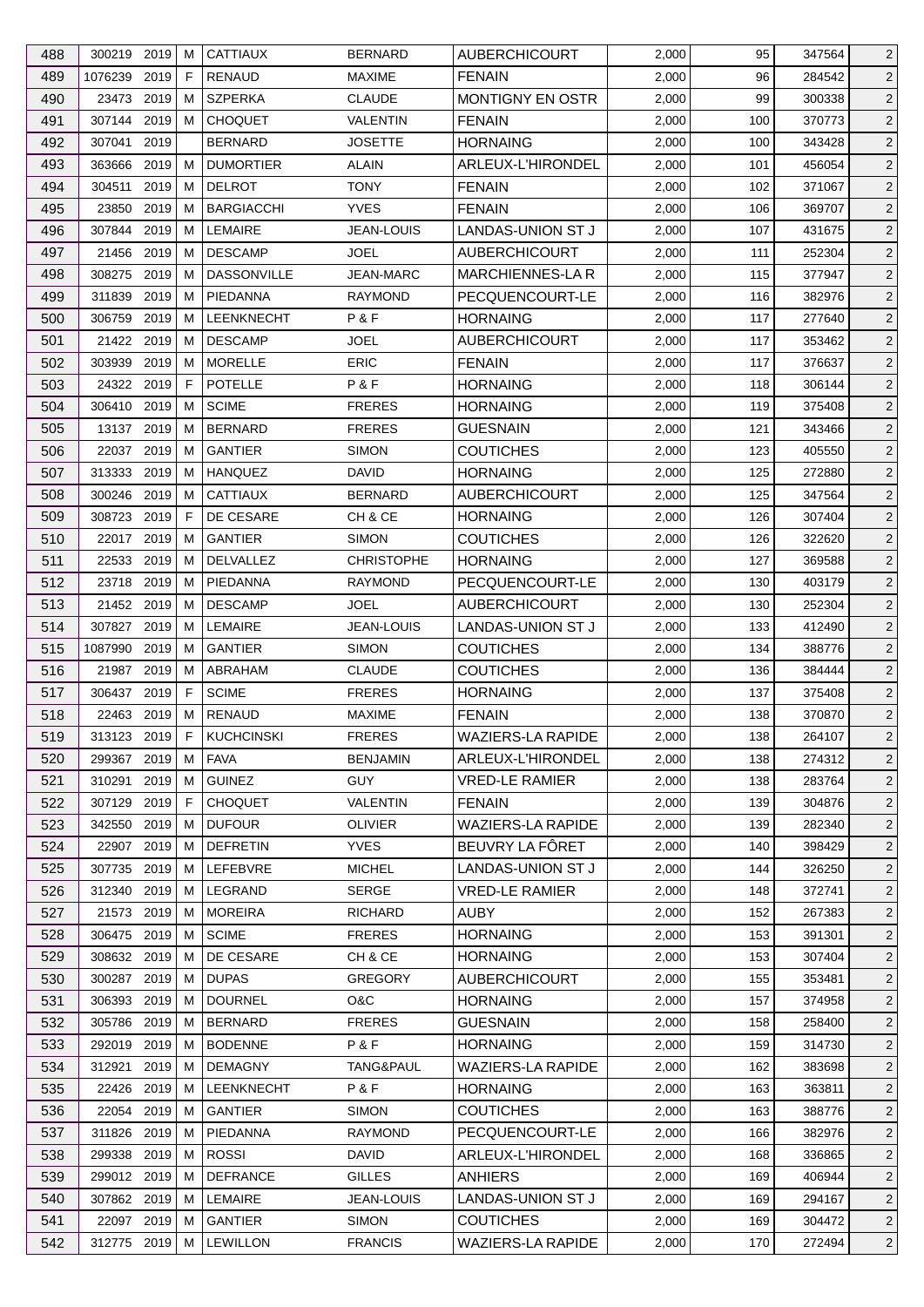| 543        | 299195 2019                |      | м           | <b>DORDAIN</b>                 | <b>JEAN-JACQUES</b>              | ARLEUX-L'HIRONDEL                      | 2,000          | 172 | 270806           | $\overline{2}$                   |
|------------|----------------------------|------|-------------|--------------------------------|----------------------------------|----------------------------------------|----------------|-----|------------------|----------------------------------|
| 544        | 306592 2019                |      | F           | DE CESARE                      | CH & CE                          | <b>HORNAING</b>                        | 2,000          | 172 | 475732           | $\overline{2}$                   |
| 545        | 298926                     | 2019 | м           | CARON                          | <b>BERNARD</b>                   | ANHIERS                                | 2,000          | 175 | 267050           | $\overline{2}$                   |
| 546        | 308261 2019                |      | м           | <b>DASSONVILLE</b>             | <b>JEAN-MARC</b>                 | MARCHIENNES-LA R                       | 2,000          | 179 | 362718           | $\overline{2}$                   |
| 547        | 308422 2019                |      | M           | <b>NEVE</b>                    | JEAN                             | <b>MARCHIENNES-LAR</b>                 | 2,000          | 180 | 377633           | $\overline{2}$                   |
| 548        | 299752 2019                |      | м           | <b>DUPIRE</b>                  | <b>YVES</b>                      | ARLEUX-L'HIRONDEL                      | 2,000          | 180 | 282358           | $\overline{2}$                   |
| 549        | 301705 2019                |      | F           | <b>DESCAMPS</b>                | <b>YVES</b>                      | BEUVRY LA FÔRET                        | 2,000          | 186 | 401991           | $\overline{2}$                   |
| 550        | 307142 2019                |      | F           | <b>CHOQUET</b>                 | <b>VALENTIN</b>                  | <b>FENAIN</b>                          | 2,000          | 187 | 370773           | $\overline{2}$                   |
| 551        | 300662 2019                |      | M           | LEFEBVRE                       | P&F                              | <b>AUBERCHICOURT</b>                   | 2,000          | 189 | 279258           | $\overline{2}$                   |
| 552        | 24309                      | 2019 | м           | <b>POTELLE</b>                 | P&F                              | <b>HORNAING</b>                        | 2,000          | 190 | 372014           | $\overline{2}$                   |
| 553        | 309941                     | 2019 | M           | <b>JEAN</b>                    | <b>PASCAL</b>                    | <b>ORCHIES-LE VENGE</b>                | 2,000          | 191 | 304644           | $\overline{2}$                   |
| 554        | 310916 2019                |      | м           | <b>RAULT</b>                   | <b>PATRICK</b>                   | ROOST WARENDIN-L'                      | 2,000          | 191 | 307044           | $\overline{2}$                   |
| 555        | 23661                      | 2019 | м           | VERHAEGHE                      | <b>BERTRAND</b>                  | PECQUENCOURT-LE                        | 2,000          | 192 | 252093           | $\overline{2}$                   |
| 556        | 306968                     | 2019 | М           | <b>POTELLE</b>                 | P&F                              | <b>HORNAING</b>                        | 2,000          | 195 | 372014           | $\overline{2}$                   |
| 557        | 300470 2019                |      | м           | <b>DELROT</b>                  | <b>MICHEL</b>                    | <b>AUBERCHICOURT</b>                   | 2,000          | 196 | 377689           | $\overline{2}$                   |
| 558        | 311144 2019                |      | м           | <b>MOURETTE</b>                | JEAN-CLAUDE                      | <b>WAZIERS-LA RAPIDE</b>               | 2,000          | 199 | 366882           | $\overline{2}$                   |
| 559        | 6004636 2019               |      | M           | <b>DUCHATEAU</b>               | ALBERT                           | <b>WAZIERS-LA RAPIDE</b>               | 2,000          | 199 | 265774           | $\overline{2}$                   |
| 560        | 303952 2019                |      | м           | <b>MORELLE</b>                 | <b>ERIC</b>                      | <b>FENAIN</b>                          | 2,000          | 200 | 275682           | $\overline{2}$                   |
| 561        | 299311                     | 2019 | F           | <b>ROSSI</b>                   | <b>DAVID</b>                     | ARLEUX-L'HIRONDEL                      | 2,000          | 201 | 252177           | $\overline{2}$                   |
| 562        | 312949                     | 2019 | M           | <b>DEMAGNY</b>                 | TANG&PAUL                        | <b>WAZIERS-LA RAPIDE</b>               | 2,000          | 203 | 283179           | $\overline{2}$                   |
| 563        | 307675                     | 2019 | M           | <b>TIBERGHIEN</b>              | <b>JEAN-FRANCOIS</b>             | LANDAS-UNION ST J                      | 2,000          | 208 | 403578           | $\overline{2}$                   |
| 564        | 307060                     | 2019 | м           | DE CESARE                      | CH & CE                          | <b>HORNAING</b>                        | 2,000          | 208 | 272769           | $\overline{2}$                   |
| 565        | 311815 2019                |      | м           | PIEDANNA                       | <b>RAYMOND</b>                   | PECQUENCOURT-LE                        | 2,000          | 208 | 382976           | $\overline{2}$                   |
| 566        | 310651                     | 2019 | м           | <b>BASZYNSKI</b>               | RENE                             | <b>ROOST WARENDIN-L'</b>               | 2,000          | 210 | 283529           | $\overline{2}$                   |
| 567        | 22919                      | 2019 | м           | <b>DEFRETIN</b>                | <b>YVES</b>                      | BEUVRY LA FÔRET                        | 2,000          | 213 | 398429           | $\overline{2}$                   |
| 568        | 306408 2019                |      | F           | <b>SCIME</b>                   | <b>FRERES</b>                    | <b>HORNAING</b>                        | 2,000          | 215 | 375408           | $\overline{2}$                   |
| 569        | 308368                     | 2019 | м           | <b>DESCARPENTRIES</b>          | <b>MICHAEL</b>                   | MARCHIENNES-LA R                       | 2,000          | 215 | 479408           | $\sqrt{2}$                       |
| 570        | 309393 2019                |      | M           | <b>DANGREMONT</b>              | DANIEL                           | <b>ORCHIES-LE VENGE</b>                | 2,000          | 215 | 380414           | $\overline{2}$                   |
| 571        | 307086                     | 2019 | F           | DE CESARE                      | CH & CE                          | <b>HORNAING</b>                        | 2,000          | 216 | 373270           | $\overline{2}$                   |
| 572        | 300303 2019                |      | М           | <b>ORIOT</b>                   | <b>LIONEL</b>                    | <b>AUBERCHICOURT</b>                   | 2,000          | 216 | 273872           | $\overline{2}$                   |
| 573        | 300478 2019                |      | M           | <b>DELROT</b>                  | <b>MICHEL</b>                    | <b>AUBERCHICOURT</b>                   | 2,000          | 217 | 315608           | $\overline{2}$                   |
|            | 24113 2019 M               |      |             |                                |                                  | <b>DECHY</b>                           | 2,000          | 218 |                  | $\sqrt{2}$                       |
| 574<br>575 | 300136 2019                |      | M           | <b>CREPIEUX</b><br><b>FAVA</b> | <b>FRERES</b><br><b>BENJAMIN</b> | ARLEUX-L'HIRONDEL                      | 2,000          | 219 | 278720<br>460820 | $\overline{2}$                   |
| 576        | 22157 2019                 |      | м           | <b>BRICOUT</b>                 | P&F                              | <b>COUTICHES</b>                       | 2,000          | 219 | 319133           | $\overline{2}$                   |
| 577        | 308443 2019                |      | м           | <b>NEVE</b>                    | JEAN                             | <b>MARCHIENNES-LAR</b>                 | 2,000          | 220 | 377633           | $\overline{2}$                   |
|            |                            |      |             | <b>TISON</b>                   | <b>JEAN-LOUIS</b>                |                                        |                | 222 |                  |                                  |
| 578<br>579 | 304283 2019<br>312350 2019 |      | M<br>M      | LEGRAND                        | <b>SERGE</b>                     | <b>FENAIN</b><br><b>VRED-LE RAMIER</b> | 2,000<br>2,000 | 223 | 391437<br>372741 | $\overline{2}$<br>$\overline{2}$ |
|            | 23596 2019                 |      |             | <b>JONCKEERE</b>               |                                  | ROOST WARENDIN-L'                      |                |     |                  |                                  |
| 580        |                            |      | м           |                                | <b>JEROME</b>                    |                                        | 2,000          | 223 | 369784           | $\overline{2}$                   |
| 581        | 304208                     | 2019 | M           | <b>DANNEL</b>                  | <b>ALBERT</b>                    | <b>FENAIN</b>                          | 2,000          | 224 | 302666           | $\overline{2}$                   |
| 582        | 312796 2019                |      | м           | <b>DELOFFRE</b>                | <b>MICHEL</b>                    | <b>WAZIERS-LA RAPIDE</b>               | 2,000          | 224 | 360936           | $\overline{2}$                   |
| 583        | 314452 2019                |      | M           | THERY VALERIE & FIL            |                                  | <b>AUBY</b>                            | 2,000          | 225 | 287353           | $\overline{2}$                   |
| 584        | 301738 2019                |      | M           | <b>DESCAMPS</b>                | <b>YVES</b>                      | BEUVRY LA FÔRET                        | 2,000          | 226 | 386188           | $\overline{2}$                   |
| 585        | 1075303 2019               |      | M           | <b>MOCQ</b>                    | <b>LEONCE</b>                    | BEUVRY LA FÔRET                        | 2,000          | 228 | 380648           | $\overline{2}$                   |
| 586        | 4136402 2019               |      | $\mathsf F$ | <b>RENAUD</b>                  | <b>MAXIME</b>                    | <b>FENAIN</b>                          | 2,000          | 231 | 370870           | $\overline{2}$                   |
| 587        | 306488 2019                |      | F           | <b>SCIME</b>                   | <b>FRERES</b>                    | <b>HORNAING</b>                        | 2,000          | 232 | 375408           | $\overline{2}$                   |
| 588        | 301720                     | 2019 | F           | <b>DESCAMPS</b>                | <b>YVES</b>                      | BEUVRY LA FÖRET                        | 2,000          | 233 | 401991           | $\overline{2}$                   |
| 589        | 301530                     | 2019 | М           | <b>FACHE</b>                   | <b>VINCENT</b>                   | BEUVRY LA FÔRET                        | 2,000          | 233 | 306748           | $\overline{2}$                   |
| 590        | 299276 2019                |      | м           | <b>TETART</b>                  | <b>SEBASTIEN</b>                 | <b>ARLEUX-L'HIRONDEL</b>               | 2,000          | 235 | 243655           | $\overline{2}$                   |
| 591        | 306439 2019                |      | м           | <b>SCIME</b>                   | <b>FRERES</b>                    | <b>HORNAING</b>                        | 2,000          | 236 | 375408           | $\overline{2}$                   |
| 592        | 307912 2019                |      | M           | <b>TURLURE</b>                 | <b>BERNARD</b>                   | BEUVRY LA FÔRET                        | 2,000          | 236 | 388509           | $\overline{2}$                   |
| 593        | 313354 2019                |      | M           | <b>HANQUEZ</b>                 | <b>DAVID</b>                     | <b>HORNAING</b>                        | 2,000          | 236 | 374688           | $\overline{2}$                   |
| 594        | 307773 2019                |      | M           | <b>BRICOUT</b>                 | P&F                              | <b>COUTICHES</b>                       | 2,000          | 237 | 385269           | $\overline{2}$                   |
| 595        | 304150 2019                |      | M           | <b>RANVIN</b>                  | <b>CHRISTIAN</b>                 | <b>FENAIN</b>                          | 2,000          | 237 | 304153           | $\overline{2}$                   |
| 596        | 306711                     | 2019 | F           | <b>LEENKNECHT</b>              | P&F                              | <b>HORNAING</b>                        | 2,000          | 237 | 363811           | $\overline{2}$                   |
| 597        | 306499 2019                |      | M           | <b>SCIME</b>                   | <b>FRERES</b>                    | <b>HORNAING</b>                        | 2,000          | 240 | 375408           | $\overline{2}$                   |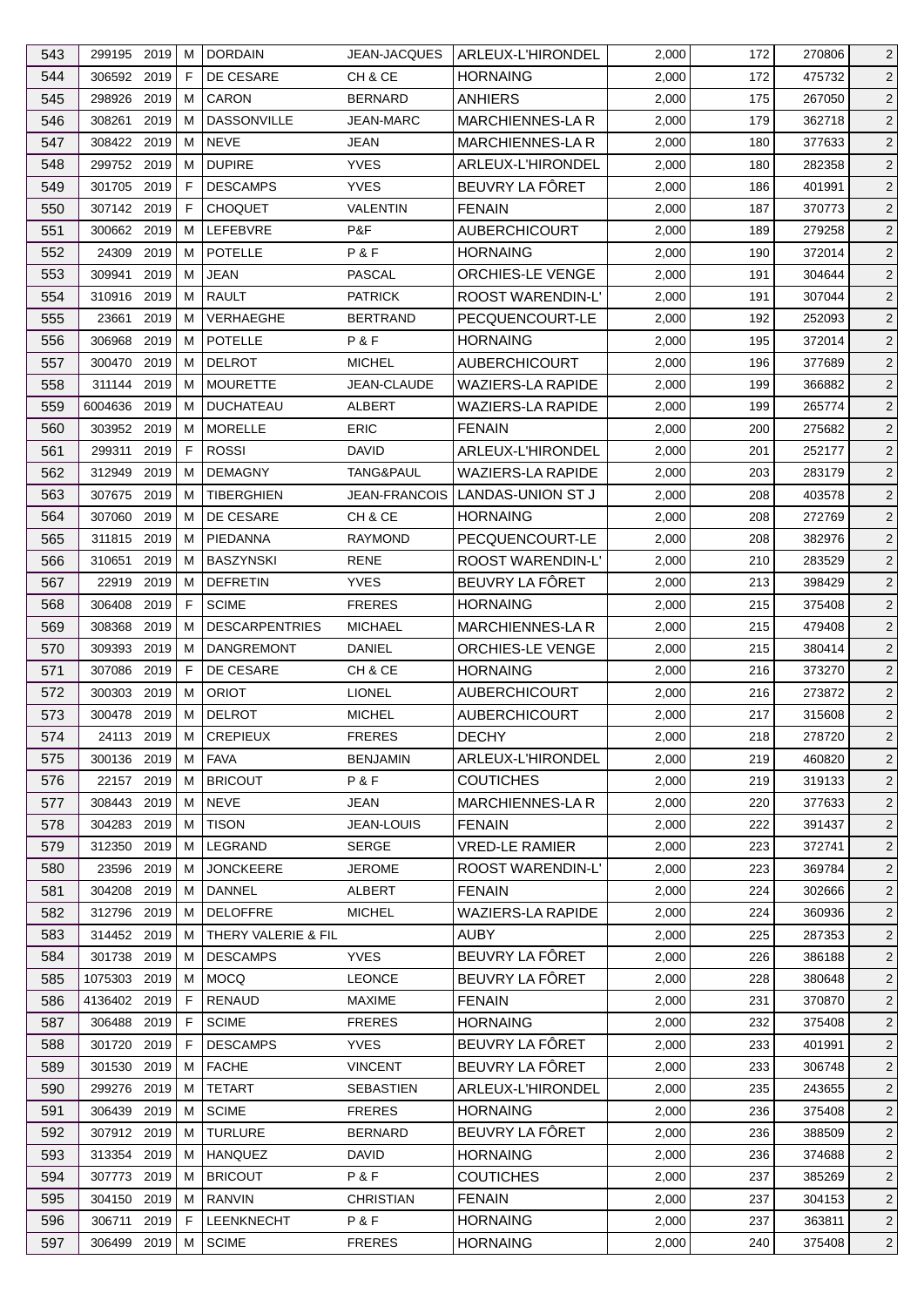| 598 | 306031        | 2019 | м  | <b>ANSART</b>      | <b>FRERES</b>        | <b>GUESNAIN</b>          | 2,000 | 240 | 257883 | $\overline{2}$ |
|-----|---------------|------|----|--------------------|----------------------|--------------------------|-------|-----|--------|----------------|
| 599 | 382957        | 2019 | м  | <b>SCIME</b>       | <b>FRERES</b>        | <b>HORNAING</b>          | 2,000 | 242 | 391301 | $\overline{2}$ |
| 600 | 313169        | 2019 | M  | <b>KUCHCINSKI</b>  | <b>FRERES</b>        | <b>WAZIERS-LA RAPIDE</b> | 2,000 | 242 | 264107 | $\overline{2}$ |
| 601 | 312213 2019   |      | м  | <b>DEFRANCE</b>    | <b>GILLES</b>        | <b>ANHIERS</b>           | 2,000 | 242 | 269592 | $\overline{2}$ |
| 602 | 314112 2019   |      | F  | CARNEAUX           | <b>REGIS</b>         | FLINES LEZ RÂCHES        | 2,000 | 243 | 292212 | $\overline{2}$ |
| 603 | 308038        | 2019 | м  | <b>TIBERGHIEN</b>  | JEAN-FRANCOIS        | <b>LANDAS-UNION ST J</b> | 2,000 | 243 | 388163 | $\overline{2}$ |
| 604 | 306802        | 2019 | м  | <b>RENAUD</b>      | <b>MAXIME</b>        | <b>FENAIN</b>            | 2,000 | 245 | 370870 | $\overline{2}$ |
| 605 | 298660        | 2019 | м  | <b>BALLE</b>       | <b>JEREMY</b>        | <b>ANHIERS</b>           | 2,000 | 246 | 265401 | $\overline{2}$ |
| 606 | 22116 2019    |      | м  | <b>BRICOUT</b>     | P&F                  | <b>COUTICHES</b>         | 2,000 | 246 | 385269 | $\overline{2}$ |
| 607 | 322464        | 2019 | м  | LEENKNECHT         | P&F                  | <b>HORNAING</b>          | 2,000 | 246 | 297882 | $\overline{2}$ |
| 608 | 301749        | 2019 | м  | <b>DESCAMPS</b>    | <b>YVES</b>          | BEUVRY LA FÔRET          | 2,000 | 246 | 369842 | $\overline{2}$ |
| 609 | 306930        | 2019 | м  | <b>POTELLE</b>     | P&F                  | <b>HORNAING</b>          | 2,000 | 248 | 372014 | $\overline{2}$ |
| 610 | 310116 2019   |      | F. | <b>BORNEMAN</b>    | <b>GREGORY</b>       | PECQUENCOURT-LE          | 2,000 | 248 | 368264 | $\overline{2}$ |
| 611 | 299203        | 2019 | M  | <b>HANQUEZ</b>     | DAVID                | <b>HORNAING</b>          | 2,000 | 248 | 374688 | $\overline{2}$ |
| 612 | 302380        | 2019 | м  | LEBEL              | <b>MICHEL</b>        | DOUAI-L'UNION            | 2,000 | 248 | 321228 | $\overline{2}$ |
| 613 | 378428        | 2019 | M  | <b>DELROT</b>      | <b>TONY</b>          | <b>FENAIN</b>            | 2,000 | 249 | 405843 | $\overline{2}$ |
| 614 | 312293        | 2019 | M  | ZAWADZKI           | JEAN-CLAUDE          | <b>VRED-LE RAMIER</b>    | 2,000 | 249 | 373284 | $\overline{2}$ |
| 615 | 299283        | 2019 | м  | <b>DELVINCOURT</b> | <b>DIDIER</b>        | ARLEUX-L'HIRONDEL        | 2,000 | 250 | 333292 | $\overline{2}$ |
| 616 | 23261         | 2019 | м  | <b>BORNEMAN</b>    | <b>GREGORY</b>       | PECQUENCOURT-LE          | 2,000 | 251 | 368264 | $\overline{2}$ |
| 617 | 1627901       | 2019 | м  | <b>WOITRAIN</b>    | <b>LUDOVIC</b>       | <b>AUBERCHICOURT</b>     | 2,000 | 251 | 359508 | $\overline{2}$ |
| 618 | 312614        | 2019 | M  | <b>LEMAIRE</b>     | JEAN-LOUIS           | LANDAS-UNION ST J        | 2,000 | 252 | 329903 | $\overline{2}$ |
| 619 | 308631        | 2019 | F  | DE CESARE          | CH & CE              | <b>HORNAING</b>          | 2,000 | 253 | 307404 | $\overline{2}$ |
| 620 | 306474        | 2019 | м  | <b>SCIME</b>       | <b>FRERES</b>        | <b>HORNAING</b>          | 2,000 | 253 | 375408 | $\overline{2}$ |
| 621 | 305819        | 2019 | м  | <b>FILLASSIER</b>  | <b>FREDERIC</b>      | <b>GUESNAIN</b>          | 2,000 | 255 | 258282 | $\overline{2}$ |
| 622 | 301709        | 2019 | E  | <b>DESCAMPS</b>    | <b>YVES</b>          | BEUVRY LA FÔRET          | 2,000 | 255 | 386188 | $\overline{2}$ |
| 623 | 300457        | 2019 | м  | <b>DESMET</b>      | <b>PATRICE</b>       | <b>AUBERCHICOURT</b>     | 2,000 | 255 | 290280 | $\overline{2}$ |
| 624 | 312754        | 2019 | M  | <b>LEWILLON</b>    | <b>FRANCIS</b>       | <b>WAZIERS-LA RAPIDE</b> | 2,000 | 256 | 355058 | $\overline{2}$ |
| 625 | 306656        | 2019 | M  | LHEUREUX           | <b>SAMUEL</b>        | <b>ANHIERS</b>           | 2,000 | 260 | 305342 | $\overline{2}$ |
| 626 | 306313 2019   |      | м  | <b>BODENNE</b>     | P&F                  | <b>HORNAING</b>          | 2,000 | 260 | 273060 | $\overline{2}$ |
|     | 301712        | 2019 | F  | <b>DESCAMPS</b>    | <b>YVES</b>          | BEUVRY LA FÔRET          |       |     | 284183 |                |
| 627 |               |      |    | <b>CHOQUET</b>     |                      |                          | 2,000 | 262 |        | $\overline{2}$ |
| 628 | 307125 2019   |      | M  |                    | <b>VALENTIN</b>      | <b>FENAIN</b>            | 2,000 | 262 | 370773 | $\overline{2}$ |
| 629 | 300007 2019 M |      |    | <b>TIBERGHIEN</b>  | JEAN-JACQUES         | BEUVRY LA FÖRET          | 2,000 | 262 | 315104 | $\overline{2}$ |
| 630 | 299154 2019   |      | M  | <b>FIRMIN</b>      | <b>FRANCIS</b>       | ARLEUX-L'HIRONDEL        | 2,000 | 262 | 362602 | $\overline{2}$ |
| 631 | 23996         | 2019 | м  | <b>FRANCK</b>      | <b>JEAN-FRANCOIS</b> | <b>FENAIN</b>            | 2,000 | 263 | 397384 | $\overline{2}$ |
| 632 | 299114 2019   |      | M  | <b>FIRMIN</b>      | <b>FRANCIS</b>       | ARLEUX-L'HIRONDEL        | 2,000 | 263 | 241856 | $\overline{2}$ |
| 633 | 301785        | 2019 | M  | <b>DESCAMPS</b>    | <b>YVES</b>          | BEUVRY LA FÔRET          | 2,000 | 264 | 385645 | $\overline{2}$ |
| 634 | 307074 2019   |      | м  | DE CESARE          | CH & CE              | <b>HORNAING</b>          | 2,000 | 264 | 393834 | $\overline{2}$ |
| 635 | 306933 2019   |      | F. | <b>POTELLE</b>     | P&F                  | <b>HORNAING</b>          | 2,000 | 266 | 372014 | $\overline{2}$ |
| 636 | 308497        | 2019 | M  | <b>NEVE</b>        | <b>JEAN</b>          | MARCHIENNES-LA R         | 2,000 | 267 | 311634 | $\overline{2}$ |
| 637 | 23260         | 2019 | м  | <b>BORNEMAN</b>    | <b>GREGORY</b>       | PECQUENCOURT-LE          | 2,000 | 268 | 266782 | $\overline{2}$ |
| 638 | 310997        | 2019 | M  | <b>BALLE</b>       | <b>JEREMY</b>        | <b>ANHIERS</b>           | 2,000 | 268 | 320048 | $\overline{2}$ |
| 639 | 306381        | 2019 | м  | <b>SCIME</b>       | <b>FRERES</b>        | <b>HORNAING</b>          | 2,000 | 268 | 478035 | $\overline{2}$ |
| 640 | 307211        | 2019 | м  | <b>COUPIN</b>      | JEAN-YVES            | <b>HORNAING</b>          | 2,000 | 270 | 363911 | $\overline{2}$ |
| 641 | 306023        | 2019 | м  | PIEDANNA           | <b>RAYMOND</b>       | PECQUENCOURT-LE          | 2,000 | 270 | 469118 | $\overline{2}$ |
| 642 | 22171         | 2019 | м  | <b>BRICOUT</b>     | P&F                  | <b>COUTICHES</b>         | 2,000 | 271 | 401874 | $\overline{2}$ |
| 643 | 306611        | 2019 | M  | LECLERCQ           | <b>FRERES</b>        | <b>HORNAING</b>          | 2,000 | 272 | 284570 | $\overline{2}$ |
| 644 | 312224        | 2019 | M  | <b>BRICOUT</b>     | P&F                  | <b>COUTICHES</b>         | 2,000 | 273 | 385269 | $\overline{2}$ |
| 645 | 301516 2019   |      | м  | <b>FACHE</b>       | <b>VINCENT</b>       | BEUVRY LA FÔRET          | 2,000 | 274 | 287071 | $\overline{2}$ |
| 646 | 307672 2019   |      | м  | TIBERGHIEN         | JEAN-JACQUES         | BEUVRY LA FÔRET          | 2,000 | 274 | 279604 | $\overline{2}$ |
| 647 | 306398        | 2019 | F  | <b>SCIME</b>       | <b>FRERES</b>        | <b>HORNAING</b>          | 2,000 | 274 | 375408 | $\overline{2}$ |
| 648 | 298956        | 2019 | F  | <b>CARON</b>       | <b>BERNARD</b>       | <b>ANHIERS</b>           | 2,000 | 275 | 283832 | $\overline{2}$ |
| 649 | 300471        | 2019 | M  | <b>DELROT</b>      | <b>MICHEL</b>        | <b>AUBERCHICOURT</b>     | 2,000 | 275 | 295540 | $\overline{2}$ |
| 650 | 306935        | 2019 | M  | <b>POTELLE</b>     | P&F                  | <b>HORNAING</b>          | 2,000 | 276 | 271501 | $\overline{2}$ |
| 651 | 304300        | 2019 | F  | <b>DELROT</b>      | <b>FRANCKY</b>       | <b>FENAIN</b>            | 2,000 | 276 | 371925 | $\overline{2}$ |
| 652 | 300251 2019   |      | M  | <b>DUPAS</b>       | <b>GREGORY</b>       | AUBERCHICOURT            | 2,000 | 278 | 353481 | $\overline{2}$ |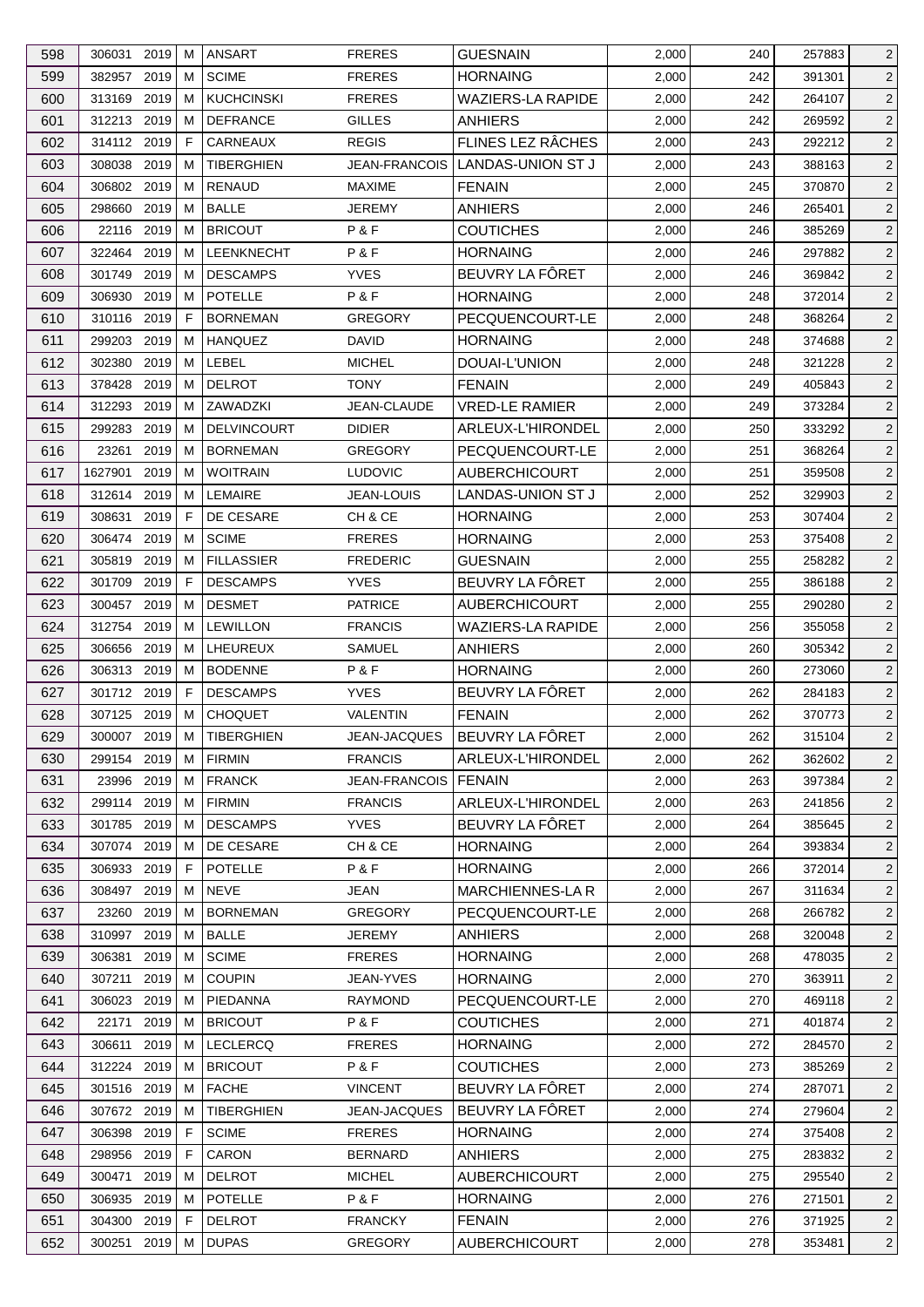| 653 | 312355 2019  |      | м           | <b>TURLURE</b>        | <b>BERNARD</b>   | BEUVRY LA FÔRET          | 2,000 | 280 | 388509 | $\overline{2}$ |
|-----|--------------|------|-------------|-----------------------|------------------|--------------------------|-------|-----|--------|----------------|
| 654 | 4136400      | 2019 | F           | <b>RENAUD</b>         | <b>MAXIME</b>    | <b>FENAIN</b>            | 2,000 | 280 | 370870 | $\overline{2}$ |
| 655 | 306013 2019  |      | м           | <b>ANSART</b>         | <b>FRERES</b>    | <b>GUESNAIN</b>          | 2,000 | 282 | 359666 | $\overline{2}$ |
| 656 | 299167 2019  |      | м           | <b>FIRMIN</b>         | <b>FRANCIS</b>   | ARLEUX-L'HIRONDEL        | 2,000 | 283 | 277128 | $\overline{2}$ |
| 657 | 23964        | 2019 | м           | <b>POTEAUX</b>        | <b>JULES</b>     | <b>FENAIN</b>            | 2,000 | 284 | 282426 | $\overline{2}$ |
| 658 | 312331       | 2019 | м           | LEGRAND               | <b>SERGE</b>     | <b>VRED-LE RAMIER</b>    | 2,000 | 285 | 372741 | $\overline{2}$ |
| 659 | 306426       | 2019 | F           | <b>SCIME</b>          | <b>FRERES</b>    | <b>HORNAING</b>          | 2,000 | 287 | 391301 | $\overline{2}$ |
| 660 | 22571        | 2019 | м           | <b>POTELLE</b>        | P&F              | <b>HORNAING</b>          | 2,000 | 289 | 474466 | $\overline{2}$ |
| 661 | 22420        | 2019 | E           | LEENKNECHT            | P&F              | <b>HORNAING</b>          | 2,000 | 289 | 277640 | $\overline{2}$ |
| 662 | 299037       | 2019 | M           | <b>BALLE</b>          | <b>JEREMY</b>    | <b>ANHIERS</b>           | 2,000 | 290 | 284242 | $\overline{2}$ |
| 663 | 300761       | 2019 | F           | <b>DELROT</b>         | <b>FRANCKY</b>   | <b>FENAIN</b>            | 2,000 | 291 | 371925 | $\overline{2}$ |
| 664 | 300367 2019  |      | м           | <b>ORIOT</b>          | <b>LIONEL</b>    | <b>AUBERCHICOURT</b>     | 2,000 | 292 | 293063 | $\overline{2}$ |
| 665 | 310656 2019  |      | м           | <b>BASZYNSKI</b>      | <b>RENE</b>      | <b>ROOST WARENDIN-L'</b> | 2,000 | 294 | 283756 | $\overline{2}$ |
| 666 | 22432 2019   |      | $\mathsf F$ | LEENKNECHT            | P&F              | <b>HORNAING</b>          | 2,000 | 295 | 363811 | $\overline{2}$ |
| 667 | 310465       | 2019 | м           | PIEDANNA              | <b>BERNARD</b>   | PECQUENCOURT-LE          | 2,000 | 295 | 265875 | $\overline{2}$ |
| 668 | 22431        | 2019 | м           | LEENKNECHT            | P&F              | <b>HORNAING</b>          | 2,000 | 295 | 363811 | $\overline{2}$ |
|     | 309837       | 2019 |             | <b>DEMARCQ</b>        | <b>FRERES</b>    | <b>ORCHIES-LE VENGE</b>  |       |     | 302288 |                |
| 669 |              |      | м           |                       |                  |                          | 2,000 | 295 |        | $\overline{2}$ |
| 670 | 22924        | 2019 | м           | <b>DEFRETIN</b>       | <b>YVES</b>      | BEUVRY LA FÔRET          | 2,000 | 296 | 398429 | $\overline{2}$ |
| 671 | 306337 2019  |      | м           | <b>BODENNE</b>        | P&F              | <b>HORNAING</b>          | 2,000 | 296 | 293895 | $\overline{2}$ |
| 672 | 308852 2019  |      | M           | <b>SULKOWSKI</b>      | <b>STEPHAN</b>   | <b>VRED-LE RAMIER</b>    | 2,000 | 298 | 283570 | $\overline{2}$ |
| 673 | 23587        | 2019 | M           | <b>JONCKEERE</b>      | <b>JEROME</b>    | ROOST WARENDIN-L'        | 2,000 | 298 | 369784 | $\overline{2}$ |
| 674 | 22090        | 2019 | м           | <b>GANTIER</b>        | <b>SIMON</b>     | <b>COUTICHES</b>         | 2,000 | 298 | 388776 | $\overline{2}$ |
| 675 | 23677 2019   |      | м           | <b>VERHAEGHE</b>      | <b>BERTRAND</b>  | PECQUENCOURT-LE          | 2,000 | 298 | 271321 | $\overline{2}$ |
| 676 | 306427       | 2019 | М           | <b>SCIME</b>          | <b>FRERES</b>    | <b>HORNAING</b>          | 2,000 | 298 | 288674 | $\overline{2}$ |
| 677 | 301696       | 2019 | $\mathsf F$ | <b>DESCAMPS</b>       | <b>YVES</b>      | BEUVRY LA FÔRET          | 2,000 | 298 | 386188 | $\overline{2}$ |
| 678 | 307123       | 2019 | м           | <b>CHOQUET</b>        | <b>VALENTIN</b>  | <b>FENAIN</b>            | 2,000 | 299 | 370773 | $\overline{2}$ |
| 679 | 23505        | 2019 | м           | <b>LIBERT</b>         | JEAN-PIERRE      | ROOST WARENDIN-L'        | 2,000 | 299 | 370515 | $\sqrt{2}$     |
| 680 | 23822 2019   |      | м           | <b>BARGIACCHI</b>     | <b>YVES</b>      | <b>FENAIN</b>            | 2,000 | 300 | 385805 | $\overline{2}$ |
| 681 | 304246       | 2019 | F           | <b>CHOQUET</b>        | <b>VALENTIN</b>  | <b>FENAIN</b>            | 2,000 | 302 | 370773 | $\overline{2}$ |
| 682 | 300262 2019  |      | м           | <b>DUPAS</b>          | <b>GREGORY</b>   | <b>AUBERCHICOURT</b>     | 2,000 | 303 | 353481 | $\overline{2}$ |
| 683 | 310887       | 2019 | M           | <b>RAULT</b>          | <b>PATRICK</b>   | <b>ROOST WARENDIN-L'</b> | 2,000 | 304 | 307044 | $\overline{2}$ |
|     |              |      | F           |                       |                  |                          |       | 304 |        |                |
| 684 | 306480 2019  |      |             | <b>SCIME</b>          | <b>FRERES</b>    | <b>HORNAING</b>          | 2,000 |     | 375408 | $\overline{2}$ |
| 685 | 4021821      | 2019 | М           | <b>GANTIER</b>        | <b>SIMON</b>     | <b>COUTICHES</b>         | 2,000 | 304 | 304472 | $\overline{2}$ |
| 686 | 23667 2019   |      | м           | VERHAEGHE             | <b>BERTRAND</b>  | PECQUENCOURT-LE          | 2,000 | 305 | 271321 | $\overline{2}$ |
| 687 | 307997       | 2019 | M           | <b>MERIEULT</b>       | <b>HERVE</b>     | LANDAS-UNION ST J        | 2,000 | 306 | 307322 | $\overline{2}$ |
| 688 | 23530        | 2019 | м           | COUSIN                | JEAN-YVES        | <b>ROOST WARENDIN-L'</b> | 2,000 | 308 | 271161 | $\overline{2}$ |
| 689 | 299256 2019  |      | м           | <b>TETART</b>         | <b>SEBASTIEN</b> | ARLEUX-L'HIRONDEL        | 2,000 | 308 | 258602 | $\overline{2}$ |
| 690 | 4136414 2019 |      | м           | <b>RENAUD</b>         | <b>MAXIME</b>    | <b>FENAIN</b>            | 2,000 | 310 | 356583 | $\overline{2}$ |
| 691 | 310746 2019  |      | м           | <b>BUTRUILLE</b>      | <b>DOMINIQUE</b> | ROOST WARENDIN-L'        | 2,000 | 311 | 309683 | $\overline{2}$ |
| 692 | 22627 2019   |      | M           | <b>DEPOORTERE</b>     | <b>GILBERT</b>   | <b>HORNAING</b>          | 2,000 | 312 | 362784 | $\overline{2}$ |
| 693 | 301158 2019  |      | M           | THERY VALERIE & FIL   |                  | <b>AUBY</b>              | 2,000 | 312 | 287353 | $\overline{2}$ |
| 694 | 308772 2019  |      | M           | <b>DUCHATEAU</b>      | ALBERT           | <b>WAZIERS-LA RAPIDE</b> | 2,000 | 312 | 265774 | $\overline{2}$ |
| 695 | 22186 2019   |      | F           | CARNEAUX              | <b>REGIS</b>     | FLINES LEZ RÂCHES        | 2,000 | 312 | 292212 | $\overline{2}$ |
| 696 | 308336       | 2019 | м           | <b>DESCARPENTRIES</b> | <b>MICHAEL</b>   | <b>MARCHIENNES-LAR</b>   | 2,000 | 313 | 377250 | $\overline{2}$ |
| 697 | 300503 2019  |      | M           | <b>MARTIN</b>         | <b>PHILIPPE</b>  | <b>AUBERCHICOURT</b>     | 2,000 | 313 | 338407 | $\overline{2}$ |
| 698 | 314559       | 2019 | M           | CARON                 | <b>BERNARD</b>   | <b>ANHIERS</b>           | 2,000 | 314 | 283832 | $\overline{a}$ |
| 699 | 306725       | 2019 | M           | LEENKNECHT            | P&F              | <b>HORNAING</b>          | 2,000 | 314 | 297882 | $\overline{2}$ |
| 700 | 299219 2019  |      | м           | <b>TETART</b>         | SEBASTIEN        | ARLEUX-L'HIRONDEL        | 2,000 | 314 | 446660 | $\overline{2}$ |
| 701 | 300253 2019  |      | м           | <b>DUPAS</b>          | <b>GREGORY</b>   | <b>AUBERCHICOURT</b>     | 2,000 | 315 | 353481 | $\overline{2}$ |
| 702 | 309542 2019  |      | M           | <b>DESMONS</b>        | <b>LUCIEN</b>    | ORCHIES-LE VENGE         |       |     |        |                |
|     |              |      |             |                       |                  |                          | 2,000 | 315 | 324706 | $\overline{2}$ |
| 703 | 310994       | 2019 | м           | <b>RAULT</b>          | <b>PATRICK</b>   | ROOST WARENDIN-L'        | 2,000 | 315 | 307044 | $\overline{2}$ |
| 704 | 312789 2019  |      | M           | <b>DELOFFRE</b>       | <b>MICHEL</b>    | <b>WAZIERS-LA RAPIDE</b> | 2,000 | 316 | 361950 | $\overline{2}$ |
| 705 | 307148 2019  |      | M           | <b>CHOQUET</b>        | VALENTIN         | <b>FENAIN</b>            | 2,000 | 317 | 370773 | $\overline{2}$ |
| 706 | 305763 2019  |      | M           | <b>BERNARD</b>        | <b>FRERES</b>    | <b>GUESNAIN</b>          | 2,000 | 318 | 258400 | $\overline{2}$ |
| 707 | 21574 2019   |      | М           | <b>MOREIRA</b>        | RICHARD          | <b>AUBY</b>              | 2,000 | 319 | 267383 | $\overline{2}$ |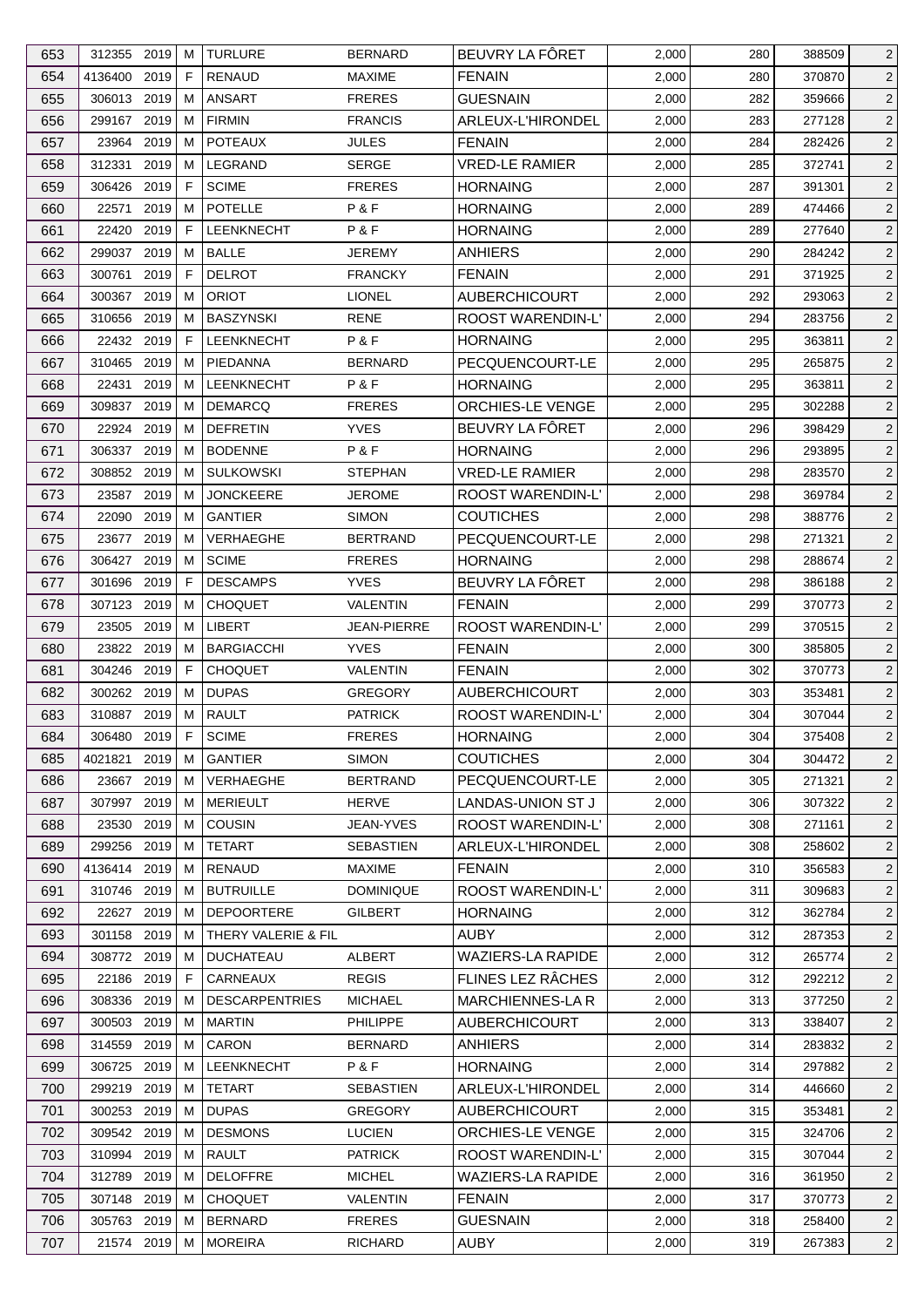| 709<br>309392 2019<br><b>DANGREMONT</b><br><b>DANIEL</b><br>ORCHIES-LE VENGE<br>2,000<br>380414<br>$\overline{c}$<br>м<br>319<br>POTELLE<br>P&F<br>710<br>2019<br>F<br><b>HORNAING</b><br>306951<br>2,000<br>319<br>372014<br>BEUVRY LA FÔRET<br>711<br>21713 2019<br><b>MOCQ</b><br>2,000<br>м<br><b>LEONCE</b><br>320<br>380648<br>712<br>308992 2019<br><b>VRED-LE RAMIER</b><br>м<br><b>JAHN</b><br><b>GIANNY</b><br>2,000<br>320<br>401751<br>713<br>2019<br><b>DANNEL</b><br><b>FENAIN</b><br>2,000<br>323<br>$\overline{c}$<br>300179<br>м<br>ALBERT<br>267879<br>714<br>304148 2019<br><b>RANVIN</b><br><b>FENAIN</b><br>м<br><b>CHRISTIAN</b><br>2,000<br>325<br>386255<br>$\overline{2}$<br>715<br>22636<br>2019<br>F<br><b>DEPOORTERE</b><br><b>GILBERT</b><br><b>HORNAING</b><br>2,000<br>397596<br>$\overline{c}$<br>326<br>304252 2019<br>2<br>716<br>м<br><b>TISON</b><br><b>JEAN-LOUIS</b><br><b>FENAIN</b><br>2,000<br>328<br>305214<br>717<br>2019<br>THERY VALERIE & FIL<br><b>AUBY</b><br>2,000<br>329<br>301178<br>м<br>287353<br>$\overline{2}$<br>718<br>2019<br><b>MATUSZEWSKI</b><br><b>EDOUARD</b><br><b>VRED-LE RAMIER</b><br>$\overline{c}$<br>308711<br>м<br>2,000<br>329<br>300144<br>719<br>306424 2019<br><b>SCIME</b><br><b>FRERES</b><br>2,000<br>$\overline{c}$<br>м<br><b>HORNAING</b><br>330<br>478035<br>720<br>21432 2019<br><b>DESCAMP</b><br><b>JOEL</b><br><b>AUBERCHICOURT</b><br>2,000<br>$\overline{c}$<br>м<br>330<br>287446<br>721<br><b>TETART</b><br><b>SEBASTIEN</b><br>ARLEUX-L'HIRONDEL<br>299271<br>2019<br>M<br>2,000<br>330<br>243655<br>$\overline{2}$<br>722<br>2019<br><b>DESMET</b><br><b>PATRICE</b><br>2,000<br>$\overline{c}$<br>300446<br>м<br><b>AUBERCHICOURT</b><br>330<br>270702<br>308997 2019<br><b>VRED-LE RAMIER</b><br>723<br>м<br>JAHN<br><b>GIANNY</b><br>2,000<br>330<br>401751<br>$\overline{2}$<br>724<br>2019<br>M<br><b>DUPAS</b><br>2,000<br>332<br>353481<br>$\overline{c}$<br>300279<br><b>GREGORY</b><br><b>AUBERCHICOURT</b><br>725<br>2019<br><b>DOURNEL</b><br>$\overline{c}$<br>306676<br>м<br>O&C<br><b>HORNAING</b><br>2,000<br>333<br>292503<br><b>BALLE</b><br>726<br>299035<br>2019<br>F<br><b>JEREMY</b><br><b>ANHIERS</b><br>2,000<br>320048<br>334<br>$\overline{2}$<br>2019<br><b>JEAN</b><br><b>PASCAL</b><br>ORCHIES-LE VENGE<br>2<br>727<br>309928<br>м<br>2,000<br>335<br>304644<br>728<br>2019<br>LIENARD<br><b>RUDY</b><br>335<br>306598<br>м<br><b>HORNAING</b><br>2,000<br>470117<br>$\overline{2}$<br>ARLEUX-L'HIRONDEL<br>729<br>2019<br><b>TETART</b><br><b>SEBASTIEN</b><br>$\overline{c}$<br>299274<br>м<br>2,000<br>336<br>364477<br>306697 2019<br>F<br><b>SCIME</b><br><b>FRERES</b><br>2,000<br>$\overline{c}$<br>730<br><b>HORNAING</b><br>341<br>478035<br>731<br>310732 2019<br><b>BUTRUILLE</b><br>ROOST WARENDIN-L'<br>2,000<br>$\overline{c}$<br>м<br><b>DOMINIQUE</b><br>341<br>273378<br>BEUVRY LA FÔRET<br>732<br>2019<br><b>MOCQ</b><br>21714<br>м<br><b>LEONCE</b><br>2,000<br>341<br>380648<br>$\overline{2}$<br>733<br>22067 2019<br><b>MERIEULT</b><br><b>HERVE</b><br>LANDAS-UNION ST J<br>2,000<br>м<br>288041<br>$\overline{2}$<br>341<br>734<br>23581<br>2019<br><b>JONCKEERE</b><br><b>JEROME</b><br>ROOST WARENDIN-L'<br>м<br>2,000<br>341<br>369784<br>$\overline{2}$<br>735<br>2019<br><b>GANTIER</b><br><b>SIMON</b><br><b>COUTICHES</b><br>$\overline{2}$<br>22096<br>м<br>2,000<br>341<br>388776<br>736<br><b>FRERES</b><br>306423 2019<br>м<br><b>SCIME</b><br><b>HORNAING</b><br>2,000<br>342<br>375408<br><b>WAZIERS-LA RAPIDE</b><br>737<br>313240<br>2019<br>M<br><b>JOUVENEZ</b><br><b>RENE</b><br>2,000<br>380984<br>343<br>738<br>23845 2019<br>M<br><b>BARGIACCHI</b><br><b>YVES</b><br><b>FENAIN</b><br>2,000<br>343<br>283438<br>739<br>2,000<br>343<br>314590 2019 M<br><b>TETART</b><br><b>SEBASTIEN</b><br>ARLEUX-L'HIRONDEL<br>380691<br><b>DOMINIQUE</b><br>DOUAI-L'UNION<br>740<br>301229 2019<br><b>SENECHAL</b><br>2,000<br>344<br>284014<br>$\overline{2}$<br>М<br>741<br>1085069<br>2019<br>м<br>THERY VALERIE & FIL<br>AUBY<br>2,000<br>345<br>389363<br>$\overline{2}$<br>742<br>2019<br><b>ALBERTO</b><br>ROOST WARENDIN-L'<br>2,000<br>345<br>310653<br><b>SCIARAPPA</b><br>371909<br>$\overline{2}$<br>м<br>2019<br>743<br>22661<br>E<br><b>DEPOORTERE</b><br>GILBERT<br><b>HORNAING</b><br>2,000<br>345<br>377225<br>744<br>312907 2019<br><b>WAZIERS-LA RAPIDE</b><br>2,000<br><b>DEMAGNY</b><br>TANG&PAUL<br>346<br>402085<br>м<br>745<br>302444 2019<br>QUIN<br><b>THIERRY</b><br>DOUAI-L'UNION<br>2,000<br>346<br>266846<br>м<br>2019<br><b>SCIME</b><br>2,000<br>346<br>746<br>306394<br>M<br><b>FRERES</b><br><b>HORNAING</b><br>478035<br>747<br>306963<br>2019<br><b>CHOQUET</b><br>VALENTIN<br><b>FENAIN</b><br>2,000<br>346<br>370773<br>м<br>298917 2019<br>CARON<br><b>BERNARD</b><br><b>ANHIERS</b><br>2,000<br>748<br>м<br>348<br>267050<br>2019<br><b>ORIOT</b><br>2,000<br>2<br>749<br>300309<br>м<br><b>LIONEL</b><br><b>AUBERCHICOURT</b><br>348<br>293063<br>2019<br>DE CESARE<br>CH & CE<br>2,000<br>750<br>307095<br>F<br><b>HORNAING</b><br>350<br>373270<br>751<br><b>HORNAING</b><br>F<br><b>SCIME</b><br><b>FRERES</b><br>380850<br>2019<br>2,000<br>351<br>375408<br>752<br>301917 2019<br>LOMBARD<br><b>ALAIN</b><br><b>COUTICHES</b><br>2,000<br>352<br>379523<br>м<br>22693 2019<br><b>DEPOORTERE</b><br><b>HORNAING</b><br>753<br><b>GILBERT</b><br>2,000<br>356<br>397596<br>M<br>P&F<br>754<br>24312 2019<br>POTELLE<br>E<br><b>HORNAING</b><br>2,000<br>358<br>372014<br>755<br>300475 2019<br><b>DELROT</b><br><b>MICHEL</b><br><b>AUBERCHICOURT</b><br>2,000<br>358<br>397757<br>м<br>FLINES LEZ RÂCHES<br>305166 2019<br><b>CAUDRELIER</b><br><b>PATRICE</b><br>2,000<br>756<br>358<br>275888<br>м<br><b>AUBERCHICOURT</b><br>757<br>300493 2019<br><b>DELROT</b><br>2,000<br>358<br>м<br><b>MICHEL</b><br>295540<br><b>VRED-LE RAMIER</b><br>758<br>312377 2019<br>LEGRAND<br>SERGE<br>2,000<br>359<br>$\overline{2}$<br>м<br>372741<br>759<br>299145 2019<br><b>FIRMIN</b><br><b>FRANCIS</b><br>ARLEUX-L'HIRONDEL<br>2,000<br>м<br>366<br>257704<br>313158 2019<br><b>WAZIERS-LA RAPIDE</b><br>2,000<br>760<br>F<br><b>KUCHCINSKI</b><br><b>FRERES</b><br>369<br>300197<br><b>WOITRAIN</b><br>761<br>300156 2019<br><b>LUDOVIC</b><br><b>AUBERCHICOURT</b><br>2,000<br>370<br>257247<br>$\overline{2}$<br>M<br>762<br><b>SCIME</b><br><b>FRERES</b><br><b>HORNAING</b><br>2,000<br>288674<br>$\overline{c}$<br>306403 2019<br>М<br>373 | 708 | 306921 | 2019 | м | <b>POTELLE</b> | P&F | <b>HORNAING</b> | 2,000 | 319 | 357915 | $\overline{2}$ |
|---------------------------------------------------------------------------------------------------------------------------------------------------------------------------------------------------------------------------------------------------------------------------------------------------------------------------------------------------------------------------------------------------------------------------------------------------------------------------------------------------------------------------------------------------------------------------------------------------------------------------------------------------------------------------------------------------------------------------------------------------------------------------------------------------------------------------------------------------------------------------------------------------------------------------------------------------------------------------------------------------------------------------------------------------------------------------------------------------------------------------------------------------------------------------------------------------------------------------------------------------------------------------------------------------------------------------------------------------------------------------------------------------------------------------------------------------------------------------------------------------------------------------------------------------------------------------------------------------------------------------------------------------------------------------------------------------------------------------------------------------------------------------------------------------------------------------------------------------------------------------------------------------------------------------------------------------------------------------------------------------------------------------------------------------------------------------------------------------------------------------------------------------------------------------------------------------------------------------------------------------------------------------------------------------------------------------------------------------------------------------------------------------------------------------------------------------------------------------------------------------------------------------------------------------------------------------------------------------------------------------------------------------------------------------------------------------------------------------------------------------------------------------------------------------------------------------------------------------------------------------------------------------------------------------------------------------------------------------------------------------------------------------------------------------------------------------------------------------------------------------------------------------------------------------------------------------------------------------------------------------------------------------------------------------------------------------------------------------------------------------------------------------------------------------------------------------------------------------------------------------------------------------------------------------------------------------------------------------------------------------------------------------------------------------------------------------------------------------------------------------------------------------------------------------------------------------------------------------------------------------------------------------------------------------------------------------------------------------------------------------------------------------------------------------------------------------------------------------------------------------------------------------------------------------------------------------------------------------------------------------------------------------------------------------------------------------------------------------------------------------------------------------------------------------------------------------------------------------------------------------------------------------------------------------------------------------------------------------------------------------------------------------------------------------------------------------------------------------------------------------------------------------------------------------------------------------------------------------------------------------------------------------------------------------------------------------------------------------------------------------------------------------------------------------------------------------------------------------------------------------------------------------------------------------------------------------------------------------------------------------------------------------------------------------------------------------------------------------------------------------------------------------------------------------------------------------------------------------------------------------------------------------------------------------------------------------------------------------------------------------------------------------------------------------------------------------------------------------------------------------------------------------------------------------------------------------------------------------------------------------------------------------------------------------------------------------------------------------------------------------------------------------------------------------------------------------------------------------------------------------------------------------------------------------------------------------------------------------------------------------------------------------------------------------------------------------------------------------------------------------------------------------------------------------------------------------------------------------------------------------------------------------------------------------|-----|--------|------|---|----------------|-----|-----------------|-------|-----|--------|----------------|
|                                                                                                                                                                                                                                                                                                                                                                                                                                                                                                                                                                                                                                                                                                                                                                                                                                                                                                                                                                                                                                                                                                                                                                                                                                                                                                                                                                                                                                                                                                                                                                                                                                                                                                                                                                                                                                                                                                                                                                                                                                                                                                                                                                                                                                                                                                                                                                                                                                                                                                                                                                                                                                                                                                                                                                                                                                                                                                                                                                                                                                                                                                                                                                                                                                                                                                                                                                                                                                                                                                                                                                                                                                                                                                                                                                                                                                                                                                                                                                                                                                                                                                                                                                                                                                                                                                                                                                                                                                                                                                                                                                                                                                                                                                                                                                                                                                                                                                                                                                                                                                                                                                                                                                                                                                                                                                                                                                                                                                                                                                                                                                                                                                                                                                                                                                                                                                                                                                                                                                                                                                                                                                                                                                                                                                                                                                                                                                                                                                                                                                                                                   |     |        |      |   |                |     |                 |       |     |        |                |
|                                                                                                                                                                                                                                                                                                                                                                                                                                                                                                                                                                                                                                                                                                                                                                                                                                                                                                                                                                                                                                                                                                                                                                                                                                                                                                                                                                                                                                                                                                                                                                                                                                                                                                                                                                                                                                                                                                                                                                                                                                                                                                                                                                                                                                                                                                                                                                                                                                                                                                                                                                                                                                                                                                                                                                                                                                                                                                                                                                                                                                                                                                                                                                                                                                                                                                                                                                                                                                                                                                                                                                                                                                                                                                                                                                                                                                                                                                                                                                                                                                                                                                                                                                                                                                                                                                                                                                                                                                                                                                                                                                                                                                                                                                                                                                                                                                                                                                                                                                                                                                                                                                                                                                                                                                                                                                                                                                                                                                                                                                                                                                                                                                                                                                                                                                                                                                                                                                                                                                                                                                                                                                                                                                                                                                                                                                                                                                                                                                                                                                                                                   |     |        |      |   |                |     |                 |       |     |        | $\overline{2}$ |
|                                                                                                                                                                                                                                                                                                                                                                                                                                                                                                                                                                                                                                                                                                                                                                                                                                                                                                                                                                                                                                                                                                                                                                                                                                                                                                                                                                                                                                                                                                                                                                                                                                                                                                                                                                                                                                                                                                                                                                                                                                                                                                                                                                                                                                                                                                                                                                                                                                                                                                                                                                                                                                                                                                                                                                                                                                                                                                                                                                                                                                                                                                                                                                                                                                                                                                                                                                                                                                                                                                                                                                                                                                                                                                                                                                                                                                                                                                                                                                                                                                                                                                                                                                                                                                                                                                                                                                                                                                                                                                                                                                                                                                                                                                                                                                                                                                                                                                                                                                                                                                                                                                                                                                                                                                                                                                                                                                                                                                                                                                                                                                                                                                                                                                                                                                                                                                                                                                                                                                                                                                                                                                                                                                                                                                                                                                                                                                                                                                                                                                                                                   |     |        |      |   |                |     |                 |       |     |        | $\overline{2}$ |
|                                                                                                                                                                                                                                                                                                                                                                                                                                                                                                                                                                                                                                                                                                                                                                                                                                                                                                                                                                                                                                                                                                                                                                                                                                                                                                                                                                                                                                                                                                                                                                                                                                                                                                                                                                                                                                                                                                                                                                                                                                                                                                                                                                                                                                                                                                                                                                                                                                                                                                                                                                                                                                                                                                                                                                                                                                                                                                                                                                                                                                                                                                                                                                                                                                                                                                                                                                                                                                                                                                                                                                                                                                                                                                                                                                                                                                                                                                                                                                                                                                                                                                                                                                                                                                                                                                                                                                                                                                                                                                                                                                                                                                                                                                                                                                                                                                                                                                                                                                                                                                                                                                                                                                                                                                                                                                                                                                                                                                                                                                                                                                                                                                                                                                                                                                                                                                                                                                                                                                                                                                                                                                                                                                                                                                                                                                                                                                                                                                                                                                                                                   |     |        |      |   |                |     |                 |       |     |        | $\overline{2}$ |
|                                                                                                                                                                                                                                                                                                                                                                                                                                                                                                                                                                                                                                                                                                                                                                                                                                                                                                                                                                                                                                                                                                                                                                                                                                                                                                                                                                                                                                                                                                                                                                                                                                                                                                                                                                                                                                                                                                                                                                                                                                                                                                                                                                                                                                                                                                                                                                                                                                                                                                                                                                                                                                                                                                                                                                                                                                                                                                                                                                                                                                                                                                                                                                                                                                                                                                                                                                                                                                                                                                                                                                                                                                                                                                                                                                                                                                                                                                                                                                                                                                                                                                                                                                                                                                                                                                                                                                                                                                                                                                                                                                                                                                                                                                                                                                                                                                                                                                                                                                                                                                                                                                                                                                                                                                                                                                                                                                                                                                                                                                                                                                                                                                                                                                                                                                                                                                                                                                                                                                                                                                                                                                                                                                                                                                                                                                                                                                                                                                                                                                                                                   |     |        |      |   |                |     |                 |       |     |        |                |
|                                                                                                                                                                                                                                                                                                                                                                                                                                                                                                                                                                                                                                                                                                                                                                                                                                                                                                                                                                                                                                                                                                                                                                                                                                                                                                                                                                                                                                                                                                                                                                                                                                                                                                                                                                                                                                                                                                                                                                                                                                                                                                                                                                                                                                                                                                                                                                                                                                                                                                                                                                                                                                                                                                                                                                                                                                                                                                                                                                                                                                                                                                                                                                                                                                                                                                                                                                                                                                                                                                                                                                                                                                                                                                                                                                                                                                                                                                                                                                                                                                                                                                                                                                                                                                                                                                                                                                                                                                                                                                                                                                                                                                                                                                                                                                                                                                                                                                                                                                                                                                                                                                                                                                                                                                                                                                                                                                                                                                                                                                                                                                                                                                                                                                                                                                                                                                                                                                                                                                                                                                                                                                                                                                                                                                                                                                                                                                                                                                                                                                                                                   |     |        |      |   |                |     |                 |       |     |        |                |
|                                                                                                                                                                                                                                                                                                                                                                                                                                                                                                                                                                                                                                                                                                                                                                                                                                                                                                                                                                                                                                                                                                                                                                                                                                                                                                                                                                                                                                                                                                                                                                                                                                                                                                                                                                                                                                                                                                                                                                                                                                                                                                                                                                                                                                                                                                                                                                                                                                                                                                                                                                                                                                                                                                                                                                                                                                                                                                                                                                                                                                                                                                                                                                                                                                                                                                                                                                                                                                                                                                                                                                                                                                                                                                                                                                                                                                                                                                                                                                                                                                                                                                                                                                                                                                                                                                                                                                                                                                                                                                                                                                                                                                                                                                                                                                                                                                                                                                                                                                                                                                                                                                                                                                                                                                                                                                                                                                                                                                                                                                                                                                                                                                                                                                                                                                                                                                                                                                                                                                                                                                                                                                                                                                                                                                                                                                                                                                                                                                                                                                                                                   |     |        |      |   |                |     |                 |       |     |        |                |
|                                                                                                                                                                                                                                                                                                                                                                                                                                                                                                                                                                                                                                                                                                                                                                                                                                                                                                                                                                                                                                                                                                                                                                                                                                                                                                                                                                                                                                                                                                                                                                                                                                                                                                                                                                                                                                                                                                                                                                                                                                                                                                                                                                                                                                                                                                                                                                                                                                                                                                                                                                                                                                                                                                                                                                                                                                                                                                                                                                                                                                                                                                                                                                                                                                                                                                                                                                                                                                                                                                                                                                                                                                                                                                                                                                                                                                                                                                                                                                                                                                                                                                                                                                                                                                                                                                                                                                                                                                                                                                                                                                                                                                                                                                                                                                                                                                                                                                                                                                                                                                                                                                                                                                                                                                                                                                                                                                                                                                                                                                                                                                                                                                                                                                                                                                                                                                                                                                                                                                                                                                                                                                                                                                                                                                                                                                                                                                                                                                                                                                                                                   |     |        |      |   |                |     |                 |       |     |        |                |
|                                                                                                                                                                                                                                                                                                                                                                                                                                                                                                                                                                                                                                                                                                                                                                                                                                                                                                                                                                                                                                                                                                                                                                                                                                                                                                                                                                                                                                                                                                                                                                                                                                                                                                                                                                                                                                                                                                                                                                                                                                                                                                                                                                                                                                                                                                                                                                                                                                                                                                                                                                                                                                                                                                                                                                                                                                                                                                                                                                                                                                                                                                                                                                                                                                                                                                                                                                                                                                                                                                                                                                                                                                                                                                                                                                                                                                                                                                                                                                                                                                                                                                                                                                                                                                                                                                                                                                                                                                                                                                                                                                                                                                                                                                                                                                                                                                                                                                                                                                                                                                                                                                                                                                                                                                                                                                                                                                                                                                                                                                                                                                                                                                                                                                                                                                                                                                                                                                                                                                                                                                                                                                                                                                                                                                                                                                                                                                                                                                                                                                                                                   |     |        |      |   |                |     |                 |       |     |        |                |
|                                                                                                                                                                                                                                                                                                                                                                                                                                                                                                                                                                                                                                                                                                                                                                                                                                                                                                                                                                                                                                                                                                                                                                                                                                                                                                                                                                                                                                                                                                                                                                                                                                                                                                                                                                                                                                                                                                                                                                                                                                                                                                                                                                                                                                                                                                                                                                                                                                                                                                                                                                                                                                                                                                                                                                                                                                                                                                                                                                                                                                                                                                                                                                                                                                                                                                                                                                                                                                                                                                                                                                                                                                                                                                                                                                                                                                                                                                                                                                                                                                                                                                                                                                                                                                                                                                                                                                                                                                                                                                                                                                                                                                                                                                                                                                                                                                                                                                                                                                                                                                                                                                                                                                                                                                                                                                                                                                                                                                                                                                                                                                                                                                                                                                                                                                                                                                                                                                                                                                                                                                                                                                                                                                                                                                                                                                                                                                                                                                                                                                                                                   |     |        |      |   |                |     |                 |       |     |        |                |
|                                                                                                                                                                                                                                                                                                                                                                                                                                                                                                                                                                                                                                                                                                                                                                                                                                                                                                                                                                                                                                                                                                                                                                                                                                                                                                                                                                                                                                                                                                                                                                                                                                                                                                                                                                                                                                                                                                                                                                                                                                                                                                                                                                                                                                                                                                                                                                                                                                                                                                                                                                                                                                                                                                                                                                                                                                                                                                                                                                                                                                                                                                                                                                                                                                                                                                                                                                                                                                                                                                                                                                                                                                                                                                                                                                                                                                                                                                                                                                                                                                                                                                                                                                                                                                                                                                                                                                                                                                                                                                                                                                                                                                                                                                                                                                                                                                                                                                                                                                                                                                                                                                                                                                                                                                                                                                                                                                                                                                                                                                                                                                                                                                                                                                                                                                                                                                                                                                                                                                                                                                                                                                                                                                                                                                                                                                                                                                                                                                                                                                                                                   |     |        |      |   |                |     |                 |       |     |        |                |
|                                                                                                                                                                                                                                                                                                                                                                                                                                                                                                                                                                                                                                                                                                                                                                                                                                                                                                                                                                                                                                                                                                                                                                                                                                                                                                                                                                                                                                                                                                                                                                                                                                                                                                                                                                                                                                                                                                                                                                                                                                                                                                                                                                                                                                                                                                                                                                                                                                                                                                                                                                                                                                                                                                                                                                                                                                                                                                                                                                                                                                                                                                                                                                                                                                                                                                                                                                                                                                                                                                                                                                                                                                                                                                                                                                                                                                                                                                                                                                                                                                                                                                                                                                                                                                                                                                                                                                                                                                                                                                                                                                                                                                                                                                                                                                                                                                                                                                                                                                                                                                                                                                                                                                                                                                                                                                                                                                                                                                                                                                                                                                                                                                                                                                                                                                                                                                                                                                                                                                                                                                                                                                                                                                                                                                                                                                                                                                                                                                                                                                                                                   |     |        |      |   |                |     |                 |       |     |        |                |
|                                                                                                                                                                                                                                                                                                                                                                                                                                                                                                                                                                                                                                                                                                                                                                                                                                                                                                                                                                                                                                                                                                                                                                                                                                                                                                                                                                                                                                                                                                                                                                                                                                                                                                                                                                                                                                                                                                                                                                                                                                                                                                                                                                                                                                                                                                                                                                                                                                                                                                                                                                                                                                                                                                                                                                                                                                                                                                                                                                                                                                                                                                                                                                                                                                                                                                                                                                                                                                                                                                                                                                                                                                                                                                                                                                                                                                                                                                                                                                                                                                                                                                                                                                                                                                                                                                                                                                                                                                                                                                                                                                                                                                                                                                                                                                                                                                                                                                                                                                                                                                                                                                                                                                                                                                                                                                                                                                                                                                                                                                                                                                                                                                                                                                                                                                                                                                                                                                                                                                                                                                                                                                                                                                                                                                                                                                                                                                                                                                                                                                                                                   |     |        |      |   |                |     |                 |       |     |        |                |
|                                                                                                                                                                                                                                                                                                                                                                                                                                                                                                                                                                                                                                                                                                                                                                                                                                                                                                                                                                                                                                                                                                                                                                                                                                                                                                                                                                                                                                                                                                                                                                                                                                                                                                                                                                                                                                                                                                                                                                                                                                                                                                                                                                                                                                                                                                                                                                                                                                                                                                                                                                                                                                                                                                                                                                                                                                                                                                                                                                                                                                                                                                                                                                                                                                                                                                                                                                                                                                                                                                                                                                                                                                                                                                                                                                                                                                                                                                                                                                                                                                                                                                                                                                                                                                                                                                                                                                                                                                                                                                                                                                                                                                                                                                                                                                                                                                                                                                                                                                                                                                                                                                                                                                                                                                                                                                                                                                                                                                                                                                                                                                                                                                                                                                                                                                                                                                                                                                                                                                                                                                                                                                                                                                                                                                                                                                                                                                                                                                                                                                                                                   |     |        |      |   |                |     |                 |       |     |        |                |
|                                                                                                                                                                                                                                                                                                                                                                                                                                                                                                                                                                                                                                                                                                                                                                                                                                                                                                                                                                                                                                                                                                                                                                                                                                                                                                                                                                                                                                                                                                                                                                                                                                                                                                                                                                                                                                                                                                                                                                                                                                                                                                                                                                                                                                                                                                                                                                                                                                                                                                                                                                                                                                                                                                                                                                                                                                                                                                                                                                                                                                                                                                                                                                                                                                                                                                                                                                                                                                                                                                                                                                                                                                                                                                                                                                                                                                                                                                                                                                                                                                                                                                                                                                                                                                                                                                                                                                                                                                                                                                                                                                                                                                                                                                                                                                                                                                                                                                                                                                                                                                                                                                                                                                                                                                                                                                                                                                                                                                                                                                                                                                                                                                                                                                                                                                                                                                                                                                                                                                                                                                                                                                                                                                                                                                                                                                                                                                                                                                                                                                                                                   |     |        |      |   |                |     |                 |       |     |        |                |
|                                                                                                                                                                                                                                                                                                                                                                                                                                                                                                                                                                                                                                                                                                                                                                                                                                                                                                                                                                                                                                                                                                                                                                                                                                                                                                                                                                                                                                                                                                                                                                                                                                                                                                                                                                                                                                                                                                                                                                                                                                                                                                                                                                                                                                                                                                                                                                                                                                                                                                                                                                                                                                                                                                                                                                                                                                                                                                                                                                                                                                                                                                                                                                                                                                                                                                                                                                                                                                                                                                                                                                                                                                                                                                                                                                                                                                                                                                                                                                                                                                                                                                                                                                                                                                                                                                                                                                                                                                                                                                                                                                                                                                                                                                                                                                                                                                                                                                                                                                                                                                                                                                                                                                                                                                                                                                                                                                                                                                                                                                                                                                                                                                                                                                                                                                                                                                                                                                                                                                                                                                                                                                                                                                                                                                                                                                                                                                                                                                                                                                                                                   |     |        |      |   |                |     |                 |       |     |        |                |
|                                                                                                                                                                                                                                                                                                                                                                                                                                                                                                                                                                                                                                                                                                                                                                                                                                                                                                                                                                                                                                                                                                                                                                                                                                                                                                                                                                                                                                                                                                                                                                                                                                                                                                                                                                                                                                                                                                                                                                                                                                                                                                                                                                                                                                                                                                                                                                                                                                                                                                                                                                                                                                                                                                                                                                                                                                                                                                                                                                                                                                                                                                                                                                                                                                                                                                                                                                                                                                                                                                                                                                                                                                                                                                                                                                                                                                                                                                                                                                                                                                                                                                                                                                                                                                                                                                                                                                                                                                                                                                                                                                                                                                                                                                                                                                                                                                                                                                                                                                                                                                                                                                                                                                                                                                                                                                                                                                                                                                                                                                                                                                                                                                                                                                                                                                                                                                                                                                                                                                                                                                                                                                                                                                                                                                                                                                                                                                                                                                                                                                                                                   |     |        |      |   |                |     |                 |       |     |        |                |
|                                                                                                                                                                                                                                                                                                                                                                                                                                                                                                                                                                                                                                                                                                                                                                                                                                                                                                                                                                                                                                                                                                                                                                                                                                                                                                                                                                                                                                                                                                                                                                                                                                                                                                                                                                                                                                                                                                                                                                                                                                                                                                                                                                                                                                                                                                                                                                                                                                                                                                                                                                                                                                                                                                                                                                                                                                                                                                                                                                                                                                                                                                                                                                                                                                                                                                                                                                                                                                                                                                                                                                                                                                                                                                                                                                                                                                                                                                                                                                                                                                                                                                                                                                                                                                                                                                                                                                                                                                                                                                                                                                                                                                                                                                                                                                                                                                                                                                                                                                                                                                                                                                                                                                                                                                                                                                                                                                                                                                                                                                                                                                                                                                                                                                                                                                                                                                                                                                                                                                                                                                                                                                                                                                                                                                                                                                                                                                                                                                                                                                                                                   |     |        |      |   |                |     |                 |       |     |        |                |
|                                                                                                                                                                                                                                                                                                                                                                                                                                                                                                                                                                                                                                                                                                                                                                                                                                                                                                                                                                                                                                                                                                                                                                                                                                                                                                                                                                                                                                                                                                                                                                                                                                                                                                                                                                                                                                                                                                                                                                                                                                                                                                                                                                                                                                                                                                                                                                                                                                                                                                                                                                                                                                                                                                                                                                                                                                                                                                                                                                                                                                                                                                                                                                                                                                                                                                                                                                                                                                                                                                                                                                                                                                                                                                                                                                                                                                                                                                                                                                                                                                                                                                                                                                                                                                                                                                                                                                                                                                                                                                                                                                                                                                                                                                                                                                                                                                                                                                                                                                                                                                                                                                                                                                                                                                                                                                                                                                                                                                                                                                                                                                                                                                                                                                                                                                                                                                                                                                                                                                                                                                                                                                                                                                                                                                                                                                                                                                                                                                                                                                                                                   |     |        |      |   |                |     |                 |       |     |        |                |
|                                                                                                                                                                                                                                                                                                                                                                                                                                                                                                                                                                                                                                                                                                                                                                                                                                                                                                                                                                                                                                                                                                                                                                                                                                                                                                                                                                                                                                                                                                                                                                                                                                                                                                                                                                                                                                                                                                                                                                                                                                                                                                                                                                                                                                                                                                                                                                                                                                                                                                                                                                                                                                                                                                                                                                                                                                                                                                                                                                                                                                                                                                                                                                                                                                                                                                                                                                                                                                                                                                                                                                                                                                                                                                                                                                                                                                                                                                                                                                                                                                                                                                                                                                                                                                                                                                                                                                                                                                                                                                                                                                                                                                                                                                                                                                                                                                                                                                                                                                                                                                                                                                                                                                                                                                                                                                                                                                                                                                                                                                                                                                                                                                                                                                                                                                                                                                                                                                                                                                                                                                                                                                                                                                                                                                                                                                                                                                                                                                                                                                                                                   |     |        |      |   |                |     |                 |       |     |        |                |
|                                                                                                                                                                                                                                                                                                                                                                                                                                                                                                                                                                                                                                                                                                                                                                                                                                                                                                                                                                                                                                                                                                                                                                                                                                                                                                                                                                                                                                                                                                                                                                                                                                                                                                                                                                                                                                                                                                                                                                                                                                                                                                                                                                                                                                                                                                                                                                                                                                                                                                                                                                                                                                                                                                                                                                                                                                                                                                                                                                                                                                                                                                                                                                                                                                                                                                                                                                                                                                                                                                                                                                                                                                                                                                                                                                                                                                                                                                                                                                                                                                                                                                                                                                                                                                                                                                                                                                                                                                                                                                                                                                                                                                                                                                                                                                                                                                                                                                                                                                                                                                                                                                                                                                                                                                                                                                                                                                                                                                                                                                                                                                                                                                                                                                                                                                                                                                                                                                                                                                                                                                                                                                                                                                                                                                                                                                                                                                                                                                                                                                                                                   |     |        |      |   |                |     |                 |       |     |        |                |
|                                                                                                                                                                                                                                                                                                                                                                                                                                                                                                                                                                                                                                                                                                                                                                                                                                                                                                                                                                                                                                                                                                                                                                                                                                                                                                                                                                                                                                                                                                                                                                                                                                                                                                                                                                                                                                                                                                                                                                                                                                                                                                                                                                                                                                                                                                                                                                                                                                                                                                                                                                                                                                                                                                                                                                                                                                                                                                                                                                                                                                                                                                                                                                                                                                                                                                                                                                                                                                                                                                                                                                                                                                                                                                                                                                                                                                                                                                                                                                                                                                                                                                                                                                                                                                                                                                                                                                                                                                                                                                                                                                                                                                                                                                                                                                                                                                                                                                                                                                                                                                                                                                                                                                                                                                                                                                                                                                                                                                                                                                                                                                                                                                                                                                                                                                                                                                                                                                                                                                                                                                                                                                                                                                                                                                                                                                                                                                                                                                                                                                                                                   |     |        |      |   |                |     |                 |       |     |        |                |
|                                                                                                                                                                                                                                                                                                                                                                                                                                                                                                                                                                                                                                                                                                                                                                                                                                                                                                                                                                                                                                                                                                                                                                                                                                                                                                                                                                                                                                                                                                                                                                                                                                                                                                                                                                                                                                                                                                                                                                                                                                                                                                                                                                                                                                                                                                                                                                                                                                                                                                                                                                                                                                                                                                                                                                                                                                                                                                                                                                                                                                                                                                                                                                                                                                                                                                                                                                                                                                                                                                                                                                                                                                                                                                                                                                                                                                                                                                                                                                                                                                                                                                                                                                                                                                                                                                                                                                                                                                                                                                                                                                                                                                                                                                                                                                                                                                                                                                                                                                                                                                                                                                                                                                                                                                                                                                                                                                                                                                                                                                                                                                                                                                                                                                                                                                                                                                                                                                                                                                                                                                                                                                                                                                                                                                                                                                                                                                                                                                                                                                                                                   |     |        |      |   |                |     |                 |       |     |        |                |
|                                                                                                                                                                                                                                                                                                                                                                                                                                                                                                                                                                                                                                                                                                                                                                                                                                                                                                                                                                                                                                                                                                                                                                                                                                                                                                                                                                                                                                                                                                                                                                                                                                                                                                                                                                                                                                                                                                                                                                                                                                                                                                                                                                                                                                                                                                                                                                                                                                                                                                                                                                                                                                                                                                                                                                                                                                                                                                                                                                                                                                                                                                                                                                                                                                                                                                                                                                                                                                                                                                                                                                                                                                                                                                                                                                                                                                                                                                                                                                                                                                                                                                                                                                                                                                                                                                                                                                                                                                                                                                                                                                                                                                                                                                                                                                                                                                                                                                                                                                                                                                                                                                                                                                                                                                                                                                                                                                                                                                                                                                                                                                                                                                                                                                                                                                                                                                                                                                                                                                                                                                                                                                                                                                                                                                                                                                                                                                                                                                                                                                                                                   |     |        |      |   |                |     |                 |       |     |        |                |
|                                                                                                                                                                                                                                                                                                                                                                                                                                                                                                                                                                                                                                                                                                                                                                                                                                                                                                                                                                                                                                                                                                                                                                                                                                                                                                                                                                                                                                                                                                                                                                                                                                                                                                                                                                                                                                                                                                                                                                                                                                                                                                                                                                                                                                                                                                                                                                                                                                                                                                                                                                                                                                                                                                                                                                                                                                                                                                                                                                                                                                                                                                                                                                                                                                                                                                                                                                                                                                                                                                                                                                                                                                                                                                                                                                                                                                                                                                                                                                                                                                                                                                                                                                                                                                                                                                                                                                                                                                                                                                                                                                                                                                                                                                                                                                                                                                                                                                                                                                                                                                                                                                                                                                                                                                                                                                                                                                                                                                                                                                                                                                                                                                                                                                                                                                                                                                                                                                                                                                                                                                                                                                                                                                                                                                                                                                                                                                                                                                                                                                                                                   |     |        |      |   |                |     |                 |       |     |        |                |
|                                                                                                                                                                                                                                                                                                                                                                                                                                                                                                                                                                                                                                                                                                                                                                                                                                                                                                                                                                                                                                                                                                                                                                                                                                                                                                                                                                                                                                                                                                                                                                                                                                                                                                                                                                                                                                                                                                                                                                                                                                                                                                                                                                                                                                                                                                                                                                                                                                                                                                                                                                                                                                                                                                                                                                                                                                                                                                                                                                                                                                                                                                                                                                                                                                                                                                                                                                                                                                                                                                                                                                                                                                                                                                                                                                                                                                                                                                                                                                                                                                                                                                                                                                                                                                                                                                                                                                                                                                                                                                                                                                                                                                                                                                                                                                                                                                                                                                                                                                                                                                                                                                                                                                                                                                                                                                                                                                                                                                                                                                                                                                                                                                                                                                                                                                                                                                                                                                                                                                                                                                                                                                                                                                                                                                                                                                                                                                                                                                                                                                                                                   |     |        |      |   |                |     |                 |       |     |        |                |
|                                                                                                                                                                                                                                                                                                                                                                                                                                                                                                                                                                                                                                                                                                                                                                                                                                                                                                                                                                                                                                                                                                                                                                                                                                                                                                                                                                                                                                                                                                                                                                                                                                                                                                                                                                                                                                                                                                                                                                                                                                                                                                                                                                                                                                                                                                                                                                                                                                                                                                                                                                                                                                                                                                                                                                                                                                                                                                                                                                                                                                                                                                                                                                                                                                                                                                                                                                                                                                                                                                                                                                                                                                                                                                                                                                                                                                                                                                                                                                                                                                                                                                                                                                                                                                                                                                                                                                                                                                                                                                                                                                                                                                                                                                                                                                                                                                                                                                                                                                                                                                                                                                                                                                                                                                                                                                                                                                                                                                                                                                                                                                                                                                                                                                                                                                                                                                                                                                                                                                                                                                                                                                                                                                                                                                                                                                                                                                                                                                                                                                                                                   |     |        |      |   |                |     |                 |       |     |        |                |
|                                                                                                                                                                                                                                                                                                                                                                                                                                                                                                                                                                                                                                                                                                                                                                                                                                                                                                                                                                                                                                                                                                                                                                                                                                                                                                                                                                                                                                                                                                                                                                                                                                                                                                                                                                                                                                                                                                                                                                                                                                                                                                                                                                                                                                                                                                                                                                                                                                                                                                                                                                                                                                                                                                                                                                                                                                                                                                                                                                                                                                                                                                                                                                                                                                                                                                                                                                                                                                                                                                                                                                                                                                                                                                                                                                                                                                                                                                                                                                                                                                                                                                                                                                                                                                                                                                                                                                                                                                                                                                                                                                                                                                                                                                                                                                                                                                                                                                                                                                                                                                                                                                                                                                                                                                                                                                                                                                                                                                                                                                                                                                                                                                                                                                                                                                                                                                                                                                                                                                                                                                                                                                                                                                                                                                                                                                                                                                                                                                                                                                                                                   |     |        |      |   |                |     |                 |       |     |        |                |
|                                                                                                                                                                                                                                                                                                                                                                                                                                                                                                                                                                                                                                                                                                                                                                                                                                                                                                                                                                                                                                                                                                                                                                                                                                                                                                                                                                                                                                                                                                                                                                                                                                                                                                                                                                                                                                                                                                                                                                                                                                                                                                                                                                                                                                                                                                                                                                                                                                                                                                                                                                                                                                                                                                                                                                                                                                                                                                                                                                                                                                                                                                                                                                                                                                                                                                                                                                                                                                                                                                                                                                                                                                                                                                                                                                                                                                                                                                                                                                                                                                                                                                                                                                                                                                                                                                                                                                                                                                                                                                                                                                                                                                                                                                                                                                                                                                                                                                                                                                                                                                                                                                                                                                                                                                                                                                                                                                                                                                                                                                                                                                                                                                                                                                                                                                                                                                                                                                                                                                                                                                                                                                                                                                                                                                                                                                                                                                                                                                                                                                                                                   |     |        |      |   |                |     |                 |       |     |        | 2              |
|                                                                                                                                                                                                                                                                                                                                                                                                                                                                                                                                                                                                                                                                                                                                                                                                                                                                                                                                                                                                                                                                                                                                                                                                                                                                                                                                                                                                                                                                                                                                                                                                                                                                                                                                                                                                                                                                                                                                                                                                                                                                                                                                                                                                                                                                                                                                                                                                                                                                                                                                                                                                                                                                                                                                                                                                                                                                                                                                                                                                                                                                                                                                                                                                                                                                                                                                                                                                                                                                                                                                                                                                                                                                                                                                                                                                                                                                                                                                                                                                                                                                                                                                                                                                                                                                                                                                                                                                                                                                                                                                                                                                                                                                                                                                                                                                                                                                                                                                                                                                                                                                                                                                                                                                                                                                                                                                                                                                                                                                                                                                                                                                                                                                                                                                                                                                                                                                                                                                                                                                                                                                                                                                                                                                                                                                                                                                                                                                                                                                                                                                                   |     |        |      |   |                |     |                 |       |     |        | $\overline{2}$ |
|                                                                                                                                                                                                                                                                                                                                                                                                                                                                                                                                                                                                                                                                                                                                                                                                                                                                                                                                                                                                                                                                                                                                                                                                                                                                                                                                                                                                                                                                                                                                                                                                                                                                                                                                                                                                                                                                                                                                                                                                                                                                                                                                                                                                                                                                                                                                                                                                                                                                                                                                                                                                                                                                                                                                                                                                                                                                                                                                                                                                                                                                                                                                                                                                                                                                                                                                                                                                                                                                                                                                                                                                                                                                                                                                                                                                                                                                                                                                                                                                                                                                                                                                                                                                                                                                                                                                                                                                                                                                                                                                                                                                                                                                                                                                                                                                                                                                                                                                                                                                                                                                                                                                                                                                                                                                                                                                                                                                                                                                                                                                                                                                                                                                                                                                                                                                                                                                                                                                                                                                                                                                                                                                                                                                                                                                                                                                                                                                                                                                                                                                                   |     |        |      |   |                |     |                 |       |     |        | $\overline{c}$ |
|                                                                                                                                                                                                                                                                                                                                                                                                                                                                                                                                                                                                                                                                                                                                                                                                                                                                                                                                                                                                                                                                                                                                                                                                                                                                                                                                                                                                                                                                                                                                                                                                                                                                                                                                                                                                                                                                                                                                                                                                                                                                                                                                                                                                                                                                                                                                                                                                                                                                                                                                                                                                                                                                                                                                                                                                                                                                                                                                                                                                                                                                                                                                                                                                                                                                                                                                                                                                                                                                                                                                                                                                                                                                                                                                                                                                                                                                                                                                                                                                                                                                                                                                                                                                                                                                                                                                                                                                                                                                                                                                                                                                                                                                                                                                                                                                                                                                                                                                                                                                                                                                                                                                                                                                                                                                                                                                                                                                                                                                                                                                                                                                                                                                                                                                                                                                                                                                                                                                                                                                                                                                                                                                                                                                                                                                                                                                                                                                                                                                                                                                                   |     |        |      |   |                |     |                 |       |     |        | $\overline{2}$ |
|                                                                                                                                                                                                                                                                                                                                                                                                                                                                                                                                                                                                                                                                                                                                                                                                                                                                                                                                                                                                                                                                                                                                                                                                                                                                                                                                                                                                                                                                                                                                                                                                                                                                                                                                                                                                                                                                                                                                                                                                                                                                                                                                                                                                                                                                                                                                                                                                                                                                                                                                                                                                                                                                                                                                                                                                                                                                                                                                                                                                                                                                                                                                                                                                                                                                                                                                                                                                                                                                                                                                                                                                                                                                                                                                                                                                                                                                                                                                                                                                                                                                                                                                                                                                                                                                                                                                                                                                                                                                                                                                                                                                                                                                                                                                                                                                                                                                                                                                                                                                                                                                                                                                                                                                                                                                                                                                                                                                                                                                                                                                                                                                                                                                                                                                                                                                                                                                                                                                                                                                                                                                                                                                                                                                                                                                                                                                                                                                                                                                                                                                                   |     |        |      |   |                |     |                 |       |     |        |                |
|                                                                                                                                                                                                                                                                                                                                                                                                                                                                                                                                                                                                                                                                                                                                                                                                                                                                                                                                                                                                                                                                                                                                                                                                                                                                                                                                                                                                                                                                                                                                                                                                                                                                                                                                                                                                                                                                                                                                                                                                                                                                                                                                                                                                                                                                                                                                                                                                                                                                                                                                                                                                                                                                                                                                                                                                                                                                                                                                                                                                                                                                                                                                                                                                                                                                                                                                                                                                                                                                                                                                                                                                                                                                                                                                                                                                                                                                                                                                                                                                                                                                                                                                                                                                                                                                                                                                                                                                                                                                                                                                                                                                                                                                                                                                                                                                                                                                                                                                                                                                                                                                                                                                                                                                                                                                                                                                                                                                                                                                                                                                                                                                                                                                                                                                                                                                                                                                                                                                                                                                                                                                                                                                                                                                                                                                                                                                                                                                                                                                                                                                                   |     |        |      |   |                |     |                 |       |     |        |                |
|                                                                                                                                                                                                                                                                                                                                                                                                                                                                                                                                                                                                                                                                                                                                                                                                                                                                                                                                                                                                                                                                                                                                                                                                                                                                                                                                                                                                                                                                                                                                                                                                                                                                                                                                                                                                                                                                                                                                                                                                                                                                                                                                                                                                                                                                                                                                                                                                                                                                                                                                                                                                                                                                                                                                                                                                                                                                                                                                                                                                                                                                                                                                                                                                                                                                                                                                                                                                                                                                                                                                                                                                                                                                                                                                                                                                                                                                                                                                                                                                                                                                                                                                                                                                                                                                                                                                                                                                                                                                                                                                                                                                                                                                                                                                                                                                                                                                                                                                                                                                                                                                                                                                                                                                                                                                                                                                                                                                                                                                                                                                                                                                                                                                                                                                                                                                                                                                                                                                                                                                                                                                                                                                                                                                                                                                                                                                                                                                                                                                                                                                                   |     |        |      |   |                |     |                 |       |     |        |                |
|                                                                                                                                                                                                                                                                                                                                                                                                                                                                                                                                                                                                                                                                                                                                                                                                                                                                                                                                                                                                                                                                                                                                                                                                                                                                                                                                                                                                                                                                                                                                                                                                                                                                                                                                                                                                                                                                                                                                                                                                                                                                                                                                                                                                                                                                                                                                                                                                                                                                                                                                                                                                                                                                                                                                                                                                                                                                                                                                                                                                                                                                                                                                                                                                                                                                                                                                                                                                                                                                                                                                                                                                                                                                                                                                                                                                                                                                                                                                                                                                                                                                                                                                                                                                                                                                                                                                                                                                                                                                                                                                                                                                                                                                                                                                                                                                                                                                                                                                                                                                                                                                                                                                                                                                                                                                                                                                                                                                                                                                                                                                                                                                                                                                                                                                                                                                                                                                                                                                                                                                                                                                                                                                                                                                                                                                                                                                                                                                                                                                                                                                                   |     |        |      |   |                |     |                 |       |     |        | 2              |
|                                                                                                                                                                                                                                                                                                                                                                                                                                                                                                                                                                                                                                                                                                                                                                                                                                                                                                                                                                                                                                                                                                                                                                                                                                                                                                                                                                                                                                                                                                                                                                                                                                                                                                                                                                                                                                                                                                                                                                                                                                                                                                                                                                                                                                                                                                                                                                                                                                                                                                                                                                                                                                                                                                                                                                                                                                                                                                                                                                                                                                                                                                                                                                                                                                                                                                                                                                                                                                                                                                                                                                                                                                                                                                                                                                                                                                                                                                                                                                                                                                                                                                                                                                                                                                                                                                                                                                                                                                                                                                                                                                                                                                                                                                                                                                                                                                                                                                                                                                                                                                                                                                                                                                                                                                                                                                                                                                                                                                                                                                                                                                                                                                                                                                                                                                                                                                                                                                                                                                                                                                                                                                                                                                                                                                                                                                                                                                                                                                                                                                                                                   |     |        |      |   |                |     |                 |       |     |        | $\overline{2}$ |
|                                                                                                                                                                                                                                                                                                                                                                                                                                                                                                                                                                                                                                                                                                                                                                                                                                                                                                                                                                                                                                                                                                                                                                                                                                                                                                                                                                                                                                                                                                                                                                                                                                                                                                                                                                                                                                                                                                                                                                                                                                                                                                                                                                                                                                                                                                                                                                                                                                                                                                                                                                                                                                                                                                                                                                                                                                                                                                                                                                                                                                                                                                                                                                                                                                                                                                                                                                                                                                                                                                                                                                                                                                                                                                                                                                                                                                                                                                                                                                                                                                                                                                                                                                                                                                                                                                                                                                                                                                                                                                                                                                                                                                                                                                                                                                                                                                                                                                                                                                                                                                                                                                                                                                                                                                                                                                                                                                                                                                                                                                                                                                                                                                                                                                                                                                                                                                                                                                                                                                                                                                                                                                                                                                                                                                                                                                                                                                                                                                                                                                                                                   |     |        |      |   |                |     |                 |       |     |        | $\overline{2}$ |
|                                                                                                                                                                                                                                                                                                                                                                                                                                                                                                                                                                                                                                                                                                                                                                                                                                                                                                                                                                                                                                                                                                                                                                                                                                                                                                                                                                                                                                                                                                                                                                                                                                                                                                                                                                                                                                                                                                                                                                                                                                                                                                                                                                                                                                                                                                                                                                                                                                                                                                                                                                                                                                                                                                                                                                                                                                                                                                                                                                                                                                                                                                                                                                                                                                                                                                                                                                                                                                                                                                                                                                                                                                                                                                                                                                                                                                                                                                                                                                                                                                                                                                                                                                                                                                                                                                                                                                                                                                                                                                                                                                                                                                                                                                                                                                                                                                                                                                                                                                                                                                                                                                                                                                                                                                                                                                                                                                                                                                                                                                                                                                                                                                                                                                                                                                                                                                                                                                                                                                                                                                                                                                                                                                                                                                                                                                                                                                                                                                                                                                                                                   |     |        |      |   |                |     |                 |       |     |        | $\overline{2}$ |
|                                                                                                                                                                                                                                                                                                                                                                                                                                                                                                                                                                                                                                                                                                                                                                                                                                                                                                                                                                                                                                                                                                                                                                                                                                                                                                                                                                                                                                                                                                                                                                                                                                                                                                                                                                                                                                                                                                                                                                                                                                                                                                                                                                                                                                                                                                                                                                                                                                                                                                                                                                                                                                                                                                                                                                                                                                                                                                                                                                                                                                                                                                                                                                                                                                                                                                                                                                                                                                                                                                                                                                                                                                                                                                                                                                                                                                                                                                                                                                                                                                                                                                                                                                                                                                                                                                                                                                                                                                                                                                                                                                                                                                                                                                                                                                                                                                                                                                                                                                                                                                                                                                                                                                                                                                                                                                                                                                                                                                                                                                                                                                                                                                                                                                                                                                                                                                                                                                                                                                                                                                                                                                                                                                                                                                                                                                                                                                                                                                                                                                                                                   |     |        |      |   |                |     |                 |       |     |        | $\overline{2}$ |
|                                                                                                                                                                                                                                                                                                                                                                                                                                                                                                                                                                                                                                                                                                                                                                                                                                                                                                                                                                                                                                                                                                                                                                                                                                                                                                                                                                                                                                                                                                                                                                                                                                                                                                                                                                                                                                                                                                                                                                                                                                                                                                                                                                                                                                                                                                                                                                                                                                                                                                                                                                                                                                                                                                                                                                                                                                                                                                                                                                                                                                                                                                                                                                                                                                                                                                                                                                                                                                                                                                                                                                                                                                                                                                                                                                                                                                                                                                                                                                                                                                                                                                                                                                                                                                                                                                                                                                                                                                                                                                                                                                                                                                                                                                                                                                                                                                                                                                                                                                                                                                                                                                                                                                                                                                                                                                                                                                                                                                                                                                                                                                                                                                                                                                                                                                                                                                                                                                                                                                                                                                                                                                                                                                                                                                                                                                                                                                                                                                                                                                                                                   |     |        |      |   |                |     |                 |       |     |        | $\overline{2}$ |
|                                                                                                                                                                                                                                                                                                                                                                                                                                                                                                                                                                                                                                                                                                                                                                                                                                                                                                                                                                                                                                                                                                                                                                                                                                                                                                                                                                                                                                                                                                                                                                                                                                                                                                                                                                                                                                                                                                                                                                                                                                                                                                                                                                                                                                                                                                                                                                                                                                                                                                                                                                                                                                                                                                                                                                                                                                                                                                                                                                                                                                                                                                                                                                                                                                                                                                                                                                                                                                                                                                                                                                                                                                                                                                                                                                                                                                                                                                                                                                                                                                                                                                                                                                                                                                                                                                                                                                                                                                                                                                                                                                                                                                                                                                                                                                                                                                                                                                                                                                                                                                                                                                                                                                                                                                                                                                                                                                                                                                                                                                                                                                                                                                                                                                                                                                                                                                                                                                                                                                                                                                                                                                                                                                                                                                                                                                                                                                                                                                                                                                                                                   |     |        |      |   |                |     |                 |       |     |        |                |
|                                                                                                                                                                                                                                                                                                                                                                                                                                                                                                                                                                                                                                                                                                                                                                                                                                                                                                                                                                                                                                                                                                                                                                                                                                                                                                                                                                                                                                                                                                                                                                                                                                                                                                                                                                                                                                                                                                                                                                                                                                                                                                                                                                                                                                                                                                                                                                                                                                                                                                                                                                                                                                                                                                                                                                                                                                                                                                                                                                                                                                                                                                                                                                                                                                                                                                                                                                                                                                                                                                                                                                                                                                                                                                                                                                                                                                                                                                                                                                                                                                                                                                                                                                                                                                                                                                                                                                                                                                                                                                                                                                                                                                                                                                                                                                                                                                                                                                                                                                                                                                                                                                                                                                                                                                                                                                                                                                                                                                                                                                                                                                                                                                                                                                                                                                                                                                                                                                                                                                                                                                                                                                                                                                                                                                                                                                                                                                                                                                                                                                                                                   |     |        |      |   |                |     |                 |       |     |        | $\overline{2}$ |
|                                                                                                                                                                                                                                                                                                                                                                                                                                                                                                                                                                                                                                                                                                                                                                                                                                                                                                                                                                                                                                                                                                                                                                                                                                                                                                                                                                                                                                                                                                                                                                                                                                                                                                                                                                                                                                                                                                                                                                                                                                                                                                                                                                                                                                                                                                                                                                                                                                                                                                                                                                                                                                                                                                                                                                                                                                                                                                                                                                                                                                                                                                                                                                                                                                                                                                                                                                                                                                                                                                                                                                                                                                                                                                                                                                                                                                                                                                                                                                                                                                                                                                                                                                                                                                                                                                                                                                                                                                                                                                                                                                                                                                                                                                                                                                                                                                                                                                                                                                                                                                                                                                                                                                                                                                                                                                                                                                                                                                                                                                                                                                                                                                                                                                                                                                                                                                                                                                                                                                                                                                                                                                                                                                                                                                                                                                                                                                                                                                                                                                                                                   |     |        |      |   |                |     |                 |       |     |        | $\overline{2}$ |
|                                                                                                                                                                                                                                                                                                                                                                                                                                                                                                                                                                                                                                                                                                                                                                                                                                                                                                                                                                                                                                                                                                                                                                                                                                                                                                                                                                                                                                                                                                                                                                                                                                                                                                                                                                                                                                                                                                                                                                                                                                                                                                                                                                                                                                                                                                                                                                                                                                                                                                                                                                                                                                                                                                                                                                                                                                                                                                                                                                                                                                                                                                                                                                                                                                                                                                                                                                                                                                                                                                                                                                                                                                                                                                                                                                                                                                                                                                                                                                                                                                                                                                                                                                                                                                                                                                                                                                                                                                                                                                                                                                                                                                                                                                                                                                                                                                                                                                                                                                                                                                                                                                                                                                                                                                                                                                                                                                                                                                                                                                                                                                                                                                                                                                                                                                                                                                                                                                                                                                                                                                                                                                                                                                                                                                                                                                                                                                                                                                                                                                                                                   |     |        |      |   |                |     |                 |       |     |        | $\overline{2}$ |
|                                                                                                                                                                                                                                                                                                                                                                                                                                                                                                                                                                                                                                                                                                                                                                                                                                                                                                                                                                                                                                                                                                                                                                                                                                                                                                                                                                                                                                                                                                                                                                                                                                                                                                                                                                                                                                                                                                                                                                                                                                                                                                                                                                                                                                                                                                                                                                                                                                                                                                                                                                                                                                                                                                                                                                                                                                                                                                                                                                                                                                                                                                                                                                                                                                                                                                                                                                                                                                                                                                                                                                                                                                                                                                                                                                                                                                                                                                                                                                                                                                                                                                                                                                                                                                                                                                                                                                                                                                                                                                                                                                                                                                                                                                                                                                                                                                                                                                                                                                                                                                                                                                                                                                                                                                                                                                                                                                                                                                                                                                                                                                                                                                                                                                                                                                                                                                                                                                                                                                                                                                                                                                                                                                                                                                                                                                                                                                                                                                                                                                                                                   |     |        |      |   |                |     |                 |       |     |        | $\overline{2}$ |
|                                                                                                                                                                                                                                                                                                                                                                                                                                                                                                                                                                                                                                                                                                                                                                                                                                                                                                                                                                                                                                                                                                                                                                                                                                                                                                                                                                                                                                                                                                                                                                                                                                                                                                                                                                                                                                                                                                                                                                                                                                                                                                                                                                                                                                                                                                                                                                                                                                                                                                                                                                                                                                                                                                                                                                                                                                                                                                                                                                                                                                                                                                                                                                                                                                                                                                                                                                                                                                                                                                                                                                                                                                                                                                                                                                                                                                                                                                                                                                                                                                                                                                                                                                                                                                                                                                                                                                                                                                                                                                                                                                                                                                                                                                                                                                                                                                                                                                                                                                                                                                                                                                                                                                                                                                                                                                                                                                                                                                                                                                                                                                                                                                                                                                                                                                                                                                                                                                                                                                                                                                                                                                                                                                                                                                                                                                                                                                                                                                                                                                                                                   |     |        |      |   |                |     |                 |       |     |        | $\overline{2}$ |
|                                                                                                                                                                                                                                                                                                                                                                                                                                                                                                                                                                                                                                                                                                                                                                                                                                                                                                                                                                                                                                                                                                                                                                                                                                                                                                                                                                                                                                                                                                                                                                                                                                                                                                                                                                                                                                                                                                                                                                                                                                                                                                                                                                                                                                                                                                                                                                                                                                                                                                                                                                                                                                                                                                                                                                                                                                                                                                                                                                                                                                                                                                                                                                                                                                                                                                                                                                                                                                                                                                                                                                                                                                                                                                                                                                                                                                                                                                                                                                                                                                                                                                                                                                                                                                                                                                                                                                                                                                                                                                                                                                                                                                                                                                                                                                                                                                                                                                                                                                                                                                                                                                                                                                                                                                                                                                                                                                                                                                                                                                                                                                                                                                                                                                                                                                                                                                                                                                                                                                                                                                                                                                                                                                                                                                                                                                                                                                                                                                                                                                                                                   |     |        |      |   |                |     |                 |       |     |        | $\overline{2}$ |
|                                                                                                                                                                                                                                                                                                                                                                                                                                                                                                                                                                                                                                                                                                                                                                                                                                                                                                                                                                                                                                                                                                                                                                                                                                                                                                                                                                                                                                                                                                                                                                                                                                                                                                                                                                                                                                                                                                                                                                                                                                                                                                                                                                                                                                                                                                                                                                                                                                                                                                                                                                                                                                                                                                                                                                                                                                                                                                                                                                                                                                                                                                                                                                                                                                                                                                                                                                                                                                                                                                                                                                                                                                                                                                                                                                                                                                                                                                                                                                                                                                                                                                                                                                                                                                                                                                                                                                                                                                                                                                                                                                                                                                                                                                                                                                                                                                                                                                                                                                                                                                                                                                                                                                                                                                                                                                                                                                                                                                                                                                                                                                                                                                                                                                                                                                                                                                                                                                                                                                                                                                                                                                                                                                                                                                                                                                                                                                                                                                                                                                                                                   |     |        |      |   |                |     |                 |       |     |        | $\overline{2}$ |
|                                                                                                                                                                                                                                                                                                                                                                                                                                                                                                                                                                                                                                                                                                                                                                                                                                                                                                                                                                                                                                                                                                                                                                                                                                                                                                                                                                                                                                                                                                                                                                                                                                                                                                                                                                                                                                                                                                                                                                                                                                                                                                                                                                                                                                                                                                                                                                                                                                                                                                                                                                                                                                                                                                                                                                                                                                                                                                                                                                                                                                                                                                                                                                                                                                                                                                                                                                                                                                                                                                                                                                                                                                                                                                                                                                                                                                                                                                                                                                                                                                                                                                                                                                                                                                                                                                                                                                                                                                                                                                                                                                                                                                                                                                                                                                                                                                                                                                                                                                                                                                                                                                                                                                                                                                                                                                                                                                                                                                                                                                                                                                                                                                                                                                                                                                                                                                                                                                                                                                                                                                                                                                                                                                                                                                                                                                                                                                                                                                                                                                                                                   |     |        |      |   |                |     |                 |       |     |        | $\overline{2}$ |
|                                                                                                                                                                                                                                                                                                                                                                                                                                                                                                                                                                                                                                                                                                                                                                                                                                                                                                                                                                                                                                                                                                                                                                                                                                                                                                                                                                                                                                                                                                                                                                                                                                                                                                                                                                                                                                                                                                                                                                                                                                                                                                                                                                                                                                                                                                                                                                                                                                                                                                                                                                                                                                                                                                                                                                                                                                                                                                                                                                                                                                                                                                                                                                                                                                                                                                                                                                                                                                                                                                                                                                                                                                                                                                                                                                                                                                                                                                                                                                                                                                                                                                                                                                                                                                                                                                                                                                                                                                                                                                                                                                                                                                                                                                                                                                                                                                                                                                                                                                                                                                                                                                                                                                                                                                                                                                                                                                                                                                                                                                                                                                                                                                                                                                                                                                                                                                                                                                                                                                                                                                                                                                                                                                                                                                                                                                                                                                                                                                                                                                                                                   |     |        |      |   |                |     |                 |       |     |        |                |
|                                                                                                                                                                                                                                                                                                                                                                                                                                                                                                                                                                                                                                                                                                                                                                                                                                                                                                                                                                                                                                                                                                                                                                                                                                                                                                                                                                                                                                                                                                                                                                                                                                                                                                                                                                                                                                                                                                                                                                                                                                                                                                                                                                                                                                                                                                                                                                                                                                                                                                                                                                                                                                                                                                                                                                                                                                                                                                                                                                                                                                                                                                                                                                                                                                                                                                                                                                                                                                                                                                                                                                                                                                                                                                                                                                                                                                                                                                                                                                                                                                                                                                                                                                                                                                                                                                                                                                                                                                                                                                                                                                                                                                                                                                                                                                                                                                                                                                                                                                                                                                                                                                                                                                                                                                                                                                                                                                                                                                                                                                                                                                                                                                                                                                                                                                                                                                                                                                                                                                                                                                                                                                                                                                                                                                                                                                                                                                                                                                                                                                                                                   |     |        |      |   |                |     |                 |       |     |        | $\overline{2}$ |
|                                                                                                                                                                                                                                                                                                                                                                                                                                                                                                                                                                                                                                                                                                                                                                                                                                                                                                                                                                                                                                                                                                                                                                                                                                                                                                                                                                                                                                                                                                                                                                                                                                                                                                                                                                                                                                                                                                                                                                                                                                                                                                                                                                                                                                                                                                                                                                                                                                                                                                                                                                                                                                                                                                                                                                                                                                                                                                                                                                                                                                                                                                                                                                                                                                                                                                                                                                                                                                                                                                                                                                                                                                                                                                                                                                                                                                                                                                                                                                                                                                                                                                                                                                                                                                                                                                                                                                                                                                                                                                                                                                                                                                                                                                                                                                                                                                                                                                                                                                                                                                                                                                                                                                                                                                                                                                                                                                                                                                                                                                                                                                                                                                                                                                                                                                                                                                                                                                                                                                                                                                                                                                                                                                                                                                                                                                                                                                                                                                                                                                                                                   |     |        |      |   |                |     |                 |       |     |        | $\overline{c}$ |
|                                                                                                                                                                                                                                                                                                                                                                                                                                                                                                                                                                                                                                                                                                                                                                                                                                                                                                                                                                                                                                                                                                                                                                                                                                                                                                                                                                                                                                                                                                                                                                                                                                                                                                                                                                                                                                                                                                                                                                                                                                                                                                                                                                                                                                                                                                                                                                                                                                                                                                                                                                                                                                                                                                                                                                                                                                                                                                                                                                                                                                                                                                                                                                                                                                                                                                                                                                                                                                                                                                                                                                                                                                                                                                                                                                                                                                                                                                                                                                                                                                                                                                                                                                                                                                                                                                                                                                                                                                                                                                                                                                                                                                                                                                                                                                                                                                                                                                                                                                                                                                                                                                                                                                                                                                                                                                                                                                                                                                                                                                                                                                                                                                                                                                                                                                                                                                                                                                                                                                                                                                                                                                                                                                                                                                                                                                                                                                                                                                                                                                                                                   |     |        |      |   |                |     |                 |       |     |        |                |
|                                                                                                                                                                                                                                                                                                                                                                                                                                                                                                                                                                                                                                                                                                                                                                                                                                                                                                                                                                                                                                                                                                                                                                                                                                                                                                                                                                                                                                                                                                                                                                                                                                                                                                                                                                                                                                                                                                                                                                                                                                                                                                                                                                                                                                                                                                                                                                                                                                                                                                                                                                                                                                                                                                                                                                                                                                                                                                                                                                                                                                                                                                                                                                                                                                                                                                                                                                                                                                                                                                                                                                                                                                                                                                                                                                                                                                                                                                                                                                                                                                                                                                                                                                                                                                                                                                                                                                                                                                                                                                                                                                                                                                                                                                                                                                                                                                                                                                                                                                                                                                                                                                                                                                                                                                                                                                                                                                                                                                                                                                                                                                                                                                                                                                                                                                                                                                                                                                                                                                                                                                                                                                                                                                                                                                                                                                                                                                                                                                                                                                                                                   |     |        |      |   |                |     |                 |       |     |        |                |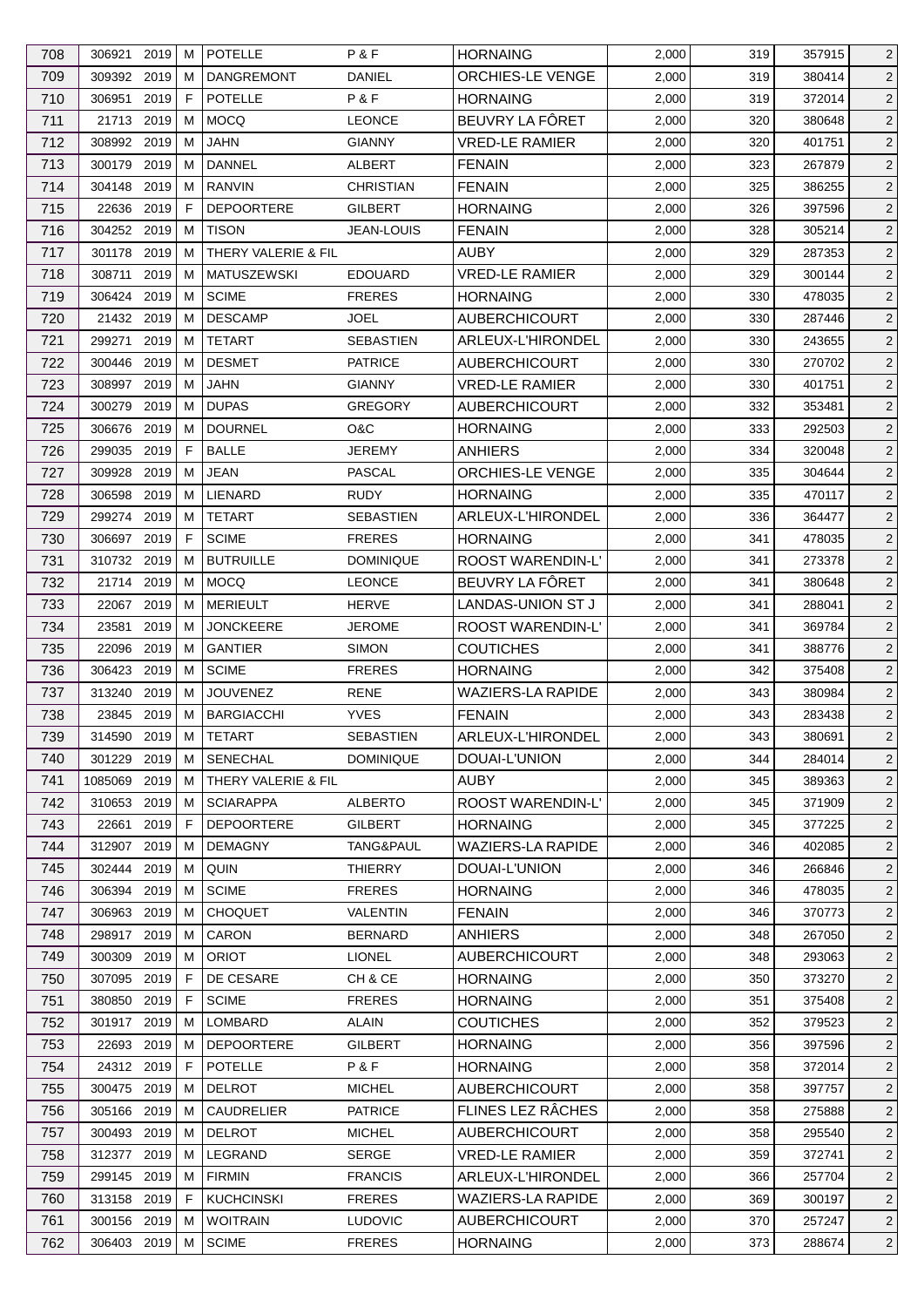| 764<br>307097 2019<br>F<br>DE CESARE<br>CH & CE<br><b>HORNAING</b><br>2,000<br>375<br>2 <sup>1</sup><br>307404<br>765<br>ORCHIES-LE VENGE<br>$\overline{2}$<br>309391<br>2019<br>м<br><b>DANGREMONT</b><br>DANIEL<br>2,000<br>375<br>380414<br>306743 2019<br>P&F<br>766<br>м<br><b>LEENKNECHT</b><br><b>HORNAING</b><br>2,000<br>375<br>277640<br>$\overline{2}$<br>767<br>309502 2019<br><b>DESMONS</b><br><b>ORCHIES-LE VENGE</b><br>$\overline{2}$<br>М<br><b>LUCIEN</b><br>2,000<br>376<br>307688<br>FLINES LEZ RÂCHES<br>768<br>305172 2019<br>F<br>CAUDRELIER<br><b>PATRICE</b><br>376<br>$\overline{2}$<br>2,000<br>360754<br>769<br>2019<br>F<br><b>CARON</b><br><b>ANHIERS</b><br>$\overline{2}$<br>298920<br><b>BERNARD</b><br>2,000<br>376<br>267050<br>770<br>22512 2019<br><b>DELVALLEZ</b><br>471998<br>$\overline{2}$<br>м<br><b>CHRISTOPHE</b><br><b>HORNAING</b><br>2,000<br>377<br>23848<br>2019<br>$\overline{2}$<br>771<br>м<br><b>BARGIACCHI</b><br><b>YVES</b><br><b>FENAIN</b><br>2,000<br>377<br>369707<br>772<br>307520<br>2019<br><b>BUCHART</b><br>JEAN-PAUL<br><b>HORNAING</b><br>2,000<br>378<br>358758<br>$\overline{2}$<br>M<br>773<br>21453<br>2019<br><b>DESCAMP</b><br><b>JOEL</b><br><b>AUBERCHICOURT</b><br>2,000<br>252285<br>$\overline{c}$<br>м<br>378<br>2019<br>P&F<br>379<br>$\overline{2}$<br>774<br>306715<br>м<br><b>LEENKNECHT</b><br><b>HORNAING</b><br>2,000<br>349230<br>308753 2019<br><b>VAN DAMME</b><br><b>LUCIEN</b><br><b>MONTIGNY EN OSTR</b><br>$\overline{2}$<br>775<br>м<br>2,000<br>379<br>269572<br>2019<br>P&F<br><b>HORNAING</b><br>776<br>306327<br>м<br><b>BODENNE</b><br>2,000<br>280411<br>$\overline{2}$<br>384<br>2019<br>F<br><b>POTELLE</b><br>P&F<br><b>HORNAING</b><br>777<br>306904<br>2,000<br>385<br>388052<br>$\overline{2}$<br>BEUVRY LA FÔRET<br>307679 2019<br><b>TIBERGHIEN</b><br>$\overline{2}$<br>778<br>м<br>JEAN-JACQUES<br>2,000<br>385<br>295666<br>779<br>2019<br><b>BARGIACCHI</b><br><b>YVES</b><br><b>FENAIN</b><br>388<br>$\overline{2}$<br>1095765<br>M<br>2,000<br>369707<br>780<br>2019<br><b>BALLE</b><br><b>JEREMY</b><br><b>ANHIERS</b><br>$\overline{2}$<br>314460<br>м<br>2,000<br>389<br>367330<br>781<br>2019<br><b>RAULT</b><br>ROOST WARENDIN-L'<br>310993<br>м<br><b>PATRICK</b><br>2,000<br>391<br>288960<br>$\overline{2}$<br>782<br>2019<br><b>TETART</b><br>ARLEUX-L'HIRONDEL<br>392<br>$\overline{2}$<br>299218<br>м<br>SEBASTIEN<br>2,000<br>258602<br>ORCHIES-LE VENGE<br>783<br>309930<br>2019<br>м<br>JEAN<br>PASCAL<br>2,000<br>392<br>406428<br>$\overline{2}$<br>784<br>2019<br>LEFEBVRE<br><b>MICHEL</b><br>LANDAS-UNION ST J<br>2,000<br>$\overline{c}$<br>307701<br>м<br>393<br>306658<br>2019<br><b>MORELLE</b><br><b>ERIC</b><br>393<br>$\overline{2}$<br>785<br>304063<br>м<br><b>FENAIN</b><br>2,000<br>376637<br>786<br>2019<br><b>POTELLE</b><br>P&F<br><b>HORNAING</b><br>$\overline{2}$<br>306928<br>M<br>2,000<br>393<br>357915<br>787<br>2019<br><b>FABRICE</b><br><b>DECHY</b><br>303279<br>м<br><b>MAROCCHINI</b><br>2,000<br>355745<br>$\overline{2}$<br>396<br>2019<br><b>BERNARD</b><br><b>FRERES</b><br><b>GUESNAIN</b><br>788<br>305764<br>м<br>2,000<br>396<br>258400<br>$\overline{2}$<br>789<br>309533<br>2019<br><b>DESMONS</b><br><b>LUCIEN</b><br>ORCHIES-LE VENGE<br>$\overline{2}$<br>м<br>2,000<br>396<br>324706<br>790<br>2019<br><b>VRED-LE RAMIER</b><br>308708<br>M<br><b>MATUSZEWSKI</b><br><b>EDOUARD</b><br>2,000<br>399<br>280874<br>$\overline{2}$<br>2019<br><b>POTEAUX</b><br>$\overline{2}$<br>791<br>23960<br>м<br>JULES<br><b>FENAIN</b><br>2,000<br>399<br>405078<br>2019<br><b>DURET</b><br>792<br>298706<br>м<br>JEAN-MARIE<br><b>ANHIERS</b><br>2,000<br>475804<br>$\overline{2}$<br>401<br>793<br>299135 2019<br><b>FIRMIN</b><br><b>FRANCIS</b><br>ARLEUX-L'HIRONDEL<br>402<br>$\overline{c}$<br>M<br>2,000<br>359550<br>$\overline{2}$<br>794<br>2,000<br>402<br>300790 2019 M<br>DELROT<br><b>FRANCKY</b><br><b>FENAIN</b><br>290960<br>795<br><b>GIANNY</b><br><b>VRED-LE RAMIER</b><br>2,000<br>299979<br>$\overline{c}$<br>308648 2019<br>JAHN<br>402<br>М<br><b>RAULT</b><br><b>ROOST WARENDIN-L'</b><br>796<br>310886 2019<br>м<br><b>PATRICK</b><br>2,000<br>403<br>307044<br>$\overline{2}$<br>306476<br>2019<br><b>SCIME</b><br>797<br>М<br><b>FRERES</b><br><b>HORNAING</b><br>2,000<br>405<br>375408<br>$\overline{2}$<br>798<br><b>MERIEULT</b><br><b>HERVE</b><br><b>LANDAS-UNION ST J</b><br>307988<br>2019<br>2,000<br>406<br>288041<br>$\overline{2}$<br>M<br>2019<br>QUIN<br><b>THIERRY</b><br>DOUAI-L'UNION<br>799<br>24121<br>м<br>2,000<br>409<br>368987<br>$\overline{2}$<br><b>WAZIERS-LA RAPIDE</b><br>800<br>312902 2019<br><b>DEMAGNY</b><br>TANG&PAUL<br>2,000<br>410<br>283179<br>$\overline{2}$<br>м<br>2019<br>801<br>23957<br><b>POTEAUX</b><br>JULES<br><b>FENAIN</b><br>2,000<br>413<br>405078<br>$\overline{2}$<br>M<br>802<br>2019<br><b>CHRISTOPHE</b><br><b>WAZIERS-LA RAPIDE</b><br>$\overline{2}$<br>310980<br>F<br><b>MOSER</b><br>2,000<br>415<br>366399<br>299139<br>803<br>2019<br><b>FIRMIN</b><br><b>FRANCIS</b><br>ARLEUX-L'HIRONDEL<br>2,000<br>416<br>445024<br>2<br>M<br>300449 2019<br><b>DESMET</b><br>416<br>$\overline{2}$<br>804<br>M<br><b>PATRICE</b><br><b>AUBERCHICOURT</b><br>2,000<br>290280<br>805<br>307716 2019<br>LEFEBVRE<br><b>MICHEL</b><br>LANDAS-UNION ST J<br>2,000<br>418<br>306658<br>$\overline{2}$<br>M<br>806<br><b>WAZIERS-LA RAPIDE</b><br>2019<br><b>JOUVENEZ</b><br><b>RENE</b><br>2,000<br>280993<br>$\overline{2}$<br>313285<br>м<br>418<br>313284 2019<br>WAZIERS-LA RAPIDE<br>807<br><b>JOUVENEZ</b><br><b>RENE</b><br>2,000<br>423<br>262338<br>$\overline{2}$<br>M<br>FLINES LEZ RÂCHES<br>2019<br>CARNEAUX<br><b>REGIS</b><br>808<br>305301<br>2,000<br>424<br>360412<br>$\overline{2}$<br>M<br><b>FIRMIN</b><br><b>FRANCIS</b><br>ARLEUX-L'HIRONDEL<br>809<br>299156<br>2019<br>2,000<br>427<br>257704<br>$\overline{2}$<br>M<br>299038 2019<br><b>BALLE</b><br><b>ANHIERS</b><br>810<br>м<br><b>JEREMY</b><br>2,000<br>428<br>367330<br>$\overline{2}$<br>811<br>23892 2019<br><b>BARGIACCHI</b><br><b>YVES</b><br><b>FENAIN</b><br>2,000<br>429<br>283438<br>$\overline{2}$<br>M<br>812<br>LAINE<br><b>ERIC</b><br><b>ANHIERS</b><br>429<br>$\overline{2}$<br>298817<br>2019<br>M<br>2,000<br>385874<br>LEENKNECHT<br>P&F<br>813<br>22440<br>2019<br>F<br><b>HORNAING</b><br>2,000<br>430<br>363811<br>$\overline{2}$<br>2019<br>M | 763 | 23672 2019 | M | <b>VERHAEGHE</b> | <b>BERTRAND</b> | PECQUENCOURT-LE      | 2,000 | 374 | 370088 | $\overline{2}$ |
|-----------------------------------------------------------------------------------------------------------------------------------------------------------------------------------------------------------------------------------------------------------------------------------------------------------------------------------------------------------------------------------------------------------------------------------------------------------------------------------------------------------------------------------------------------------------------------------------------------------------------------------------------------------------------------------------------------------------------------------------------------------------------------------------------------------------------------------------------------------------------------------------------------------------------------------------------------------------------------------------------------------------------------------------------------------------------------------------------------------------------------------------------------------------------------------------------------------------------------------------------------------------------------------------------------------------------------------------------------------------------------------------------------------------------------------------------------------------------------------------------------------------------------------------------------------------------------------------------------------------------------------------------------------------------------------------------------------------------------------------------------------------------------------------------------------------------------------------------------------------------------------------------------------------------------------------------------------------------------------------------------------------------------------------------------------------------------------------------------------------------------------------------------------------------------------------------------------------------------------------------------------------------------------------------------------------------------------------------------------------------------------------------------------------------------------------------------------------------------------------------------------------------------------------------------------------------------------------------------------------------------------------------------------------------------------------------------------------------------------------------------------------------------------------------------------------------------------------------------------------------------------------------------------------------------------------------------------------------------------------------------------------------------------------------------------------------------------------------------------------------------------------------------------------------------------------------------------------------------------------------------------------------------------------------------------------------------------------------------------------------------------------------------------------------------------------------------------------------------------------------------------------------------------------------------------------------------------------------------------------------------------------------------------------------------------------------------------------------------------------------------------------------------------------------------------------------------------------------------------------------------------------------------------------------------------------------------------------------------------------------------------------------------------------------------------------------------------------------------------------------------------------------------------------------------------------------------------------------------------------------------------------------------------------------------------------------------------------------------------------------------------------------------------------------------------------------------------------------------------------------------------------------------------------------------------------------------------------------------------------------------------------------------------------------------------------------------------------------------------------------------------------------------------------------------------------------------------------------------------------------------------------------------------------------------------------------------------------------------------------------------------------------------------------------------------------------------------------------------------------------------------------------------------------------------------------------------------------------------------------------------------------------------------------------------------------------------------------------------------------------------------------------------------------------------------------------------------------------------------------------------------------------------------------------------------------------------------------------------------------------------------------------------------------------------------------------------------------------------------------------------------------------------------------------------------------------------------------------------------------------------------------------------------------------------------------------------------------------------------------------------------------------------------------------------------------------------------------------------------------------------------------------------------------------------------------------------------------------------------------------------------------------------------------------------------------------------------------------------------------------------------------------------------------------------------------------------------------------------------------------------|-----|------------|---|------------------|-----------------|----------------------|-------|-----|--------|----------------|
|                                                                                                                                                                                                                                                                                                                                                                                                                                                                                                                                                                                                                                                                                                                                                                                                                                                                                                                                                                                                                                                                                                                                                                                                                                                                                                                                                                                                                                                                                                                                                                                                                                                                                                                                                                                                                                                                                                                                                                                                                                                                                                                                                                                                                                                                                                                                                                                                                                                                                                                                                                                                                                                                                                                                                                                                                                                                                                                                                                                                                                                                                                                                                                                                                                                                                                                                                                                                                                                                                                                                                                                                                                                                                                                                                                                                                                                                                                                                                                                                                                                                                                                                                                                                                                                                                                                                                                                                                                                                                                                                                                                                                                                                                                                                                                                                                                                                                                                                                                                                                                                                                                                                                                                                                                                                                                                                                                                                                                                                                                                                                                                                                                                                                                                                                                                                                                                                                                                                                                                                                                                                                                                                                                                                                                                                                                                                                                                                                                                                                                     |     |            |   |                  |                 |                      |       |     |        |                |
|                                                                                                                                                                                                                                                                                                                                                                                                                                                                                                                                                                                                                                                                                                                                                                                                                                                                                                                                                                                                                                                                                                                                                                                                                                                                                                                                                                                                                                                                                                                                                                                                                                                                                                                                                                                                                                                                                                                                                                                                                                                                                                                                                                                                                                                                                                                                                                                                                                                                                                                                                                                                                                                                                                                                                                                                                                                                                                                                                                                                                                                                                                                                                                                                                                                                                                                                                                                                                                                                                                                                                                                                                                                                                                                                                                                                                                                                                                                                                                                                                                                                                                                                                                                                                                                                                                                                                                                                                                                                                                                                                                                                                                                                                                                                                                                                                                                                                                                                                                                                                                                                                                                                                                                                                                                                                                                                                                                                                                                                                                                                                                                                                                                                                                                                                                                                                                                                                                                                                                                                                                                                                                                                                                                                                                                                                                                                                                                                                                                                                                     |     |            |   |                  |                 |                      |       |     |        |                |
|                                                                                                                                                                                                                                                                                                                                                                                                                                                                                                                                                                                                                                                                                                                                                                                                                                                                                                                                                                                                                                                                                                                                                                                                                                                                                                                                                                                                                                                                                                                                                                                                                                                                                                                                                                                                                                                                                                                                                                                                                                                                                                                                                                                                                                                                                                                                                                                                                                                                                                                                                                                                                                                                                                                                                                                                                                                                                                                                                                                                                                                                                                                                                                                                                                                                                                                                                                                                                                                                                                                                                                                                                                                                                                                                                                                                                                                                                                                                                                                                                                                                                                                                                                                                                                                                                                                                                                                                                                                                                                                                                                                                                                                                                                                                                                                                                                                                                                                                                                                                                                                                                                                                                                                                                                                                                                                                                                                                                                                                                                                                                                                                                                                                                                                                                                                                                                                                                                                                                                                                                                                                                                                                                                                                                                                                                                                                                                                                                                                                                                     |     |            |   |                  |                 |                      |       |     |        |                |
|                                                                                                                                                                                                                                                                                                                                                                                                                                                                                                                                                                                                                                                                                                                                                                                                                                                                                                                                                                                                                                                                                                                                                                                                                                                                                                                                                                                                                                                                                                                                                                                                                                                                                                                                                                                                                                                                                                                                                                                                                                                                                                                                                                                                                                                                                                                                                                                                                                                                                                                                                                                                                                                                                                                                                                                                                                                                                                                                                                                                                                                                                                                                                                                                                                                                                                                                                                                                                                                                                                                                                                                                                                                                                                                                                                                                                                                                                                                                                                                                                                                                                                                                                                                                                                                                                                                                                                                                                                                                                                                                                                                                                                                                                                                                                                                                                                                                                                                                                                                                                                                                                                                                                                                                                                                                                                                                                                                                                                                                                                                                                                                                                                                                                                                                                                                                                                                                                                                                                                                                                                                                                                                                                                                                                                                                                                                                                                                                                                                                                                     |     |            |   |                  |                 |                      |       |     |        |                |
|                                                                                                                                                                                                                                                                                                                                                                                                                                                                                                                                                                                                                                                                                                                                                                                                                                                                                                                                                                                                                                                                                                                                                                                                                                                                                                                                                                                                                                                                                                                                                                                                                                                                                                                                                                                                                                                                                                                                                                                                                                                                                                                                                                                                                                                                                                                                                                                                                                                                                                                                                                                                                                                                                                                                                                                                                                                                                                                                                                                                                                                                                                                                                                                                                                                                                                                                                                                                                                                                                                                                                                                                                                                                                                                                                                                                                                                                                                                                                                                                                                                                                                                                                                                                                                                                                                                                                                                                                                                                                                                                                                                                                                                                                                                                                                                                                                                                                                                                                                                                                                                                                                                                                                                                                                                                                                                                                                                                                                                                                                                                                                                                                                                                                                                                                                                                                                                                                                                                                                                                                                                                                                                                                                                                                                                                                                                                                                                                                                                                                                     |     |            |   |                  |                 |                      |       |     |        |                |
|                                                                                                                                                                                                                                                                                                                                                                                                                                                                                                                                                                                                                                                                                                                                                                                                                                                                                                                                                                                                                                                                                                                                                                                                                                                                                                                                                                                                                                                                                                                                                                                                                                                                                                                                                                                                                                                                                                                                                                                                                                                                                                                                                                                                                                                                                                                                                                                                                                                                                                                                                                                                                                                                                                                                                                                                                                                                                                                                                                                                                                                                                                                                                                                                                                                                                                                                                                                                                                                                                                                                                                                                                                                                                                                                                                                                                                                                                                                                                                                                                                                                                                                                                                                                                                                                                                                                                                                                                                                                                                                                                                                                                                                                                                                                                                                                                                                                                                                                                                                                                                                                                                                                                                                                                                                                                                                                                                                                                                                                                                                                                                                                                                                                                                                                                                                                                                                                                                                                                                                                                                                                                                                                                                                                                                                                                                                                                                                                                                                                                                     |     |            |   |                  |                 |                      |       |     |        |                |
|                                                                                                                                                                                                                                                                                                                                                                                                                                                                                                                                                                                                                                                                                                                                                                                                                                                                                                                                                                                                                                                                                                                                                                                                                                                                                                                                                                                                                                                                                                                                                                                                                                                                                                                                                                                                                                                                                                                                                                                                                                                                                                                                                                                                                                                                                                                                                                                                                                                                                                                                                                                                                                                                                                                                                                                                                                                                                                                                                                                                                                                                                                                                                                                                                                                                                                                                                                                                                                                                                                                                                                                                                                                                                                                                                                                                                                                                                                                                                                                                                                                                                                                                                                                                                                                                                                                                                                                                                                                                                                                                                                                                                                                                                                                                                                                                                                                                                                                                                                                                                                                                                                                                                                                                                                                                                                                                                                                                                                                                                                                                                                                                                                                                                                                                                                                                                                                                                                                                                                                                                                                                                                                                                                                                                                                                                                                                                                                                                                                                                                     |     |            |   |                  |                 |                      |       |     |        |                |
|                                                                                                                                                                                                                                                                                                                                                                                                                                                                                                                                                                                                                                                                                                                                                                                                                                                                                                                                                                                                                                                                                                                                                                                                                                                                                                                                                                                                                                                                                                                                                                                                                                                                                                                                                                                                                                                                                                                                                                                                                                                                                                                                                                                                                                                                                                                                                                                                                                                                                                                                                                                                                                                                                                                                                                                                                                                                                                                                                                                                                                                                                                                                                                                                                                                                                                                                                                                                                                                                                                                                                                                                                                                                                                                                                                                                                                                                                                                                                                                                                                                                                                                                                                                                                                                                                                                                                                                                                                                                                                                                                                                                                                                                                                                                                                                                                                                                                                                                                                                                                                                                                                                                                                                                                                                                                                                                                                                                                                                                                                                                                                                                                                                                                                                                                                                                                                                                                                                                                                                                                                                                                                                                                                                                                                                                                                                                                                                                                                                                                                     |     |            |   |                  |                 |                      |       |     |        |                |
|                                                                                                                                                                                                                                                                                                                                                                                                                                                                                                                                                                                                                                                                                                                                                                                                                                                                                                                                                                                                                                                                                                                                                                                                                                                                                                                                                                                                                                                                                                                                                                                                                                                                                                                                                                                                                                                                                                                                                                                                                                                                                                                                                                                                                                                                                                                                                                                                                                                                                                                                                                                                                                                                                                                                                                                                                                                                                                                                                                                                                                                                                                                                                                                                                                                                                                                                                                                                                                                                                                                                                                                                                                                                                                                                                                                                                                                                                                                                                                                                                                                                                                                                                                                                                                                                                                                                                                                                                                                                                                                                                                                                                                                                                                                                                                                                                                                                                                                                                                                                                                                                                                                                                                                                                                                                                                                                                                                                                                                                                                                                                                                                                                                                                                                                                                                                                                                                                                                                                                                                                                                                                                                                                                                                                                                                                                                                                                                                                                                                                                     |     |            |   |                  |                 |                      |       |     |        |                |
|                                                                                                                                                                                                                                                                                                                                                                                                                                                                                                                                                                                                                                                                                                                                                                                                                                                                                                                                                                                                                                                                                                                                                                                                                                                                                                                                                                                                                                                                                                                                                                                                                                                                                                                                                                                                                                                                                                                                                                                                                                                                                                                                                                                                                                                                                                                                                                                                                                                                                                                                                                                                                                                                                                                                                                                                                                                                                                                                                                                                                                                                                                                                                                                                                                                                                                                                                                                                                                                                                                                                                                                                                                                                                                                                                                                                                                                                                                                                                                                                                                                                                                                                                                                                                                                                                                                                                                                                                                                                                                                                                                                                                                                                                                                                                                                                                                                                                                                                                                                                                                                                                                                                                                                                                                                                                                                                                                                                                                                                                                                                                                                                                                                                                                                                                                                                                                                                                                                                                                                                                                                                                                                                                                                                                                                                                                                                                                                                                                                                                                     |     |            |   |                  |                 |                      |       |     |        |                |
|                                                                                                                                                                                                                                                                                                                                                                                                                                                                                                                                                                                                                                                                                                                                                                                                                                                                                                                                                                                                                                                                                                                                                                                                                                                                                                                                                                                                                                                                                                                                                                                                                                                                                                                                                                                                                                                                                                                                                                                                                                                                                                                                                                                                                                                                                                                                                                                                                                                                                                                                                                                                                                                                                                                                                                                                                                                                                                                                                                                                                                                                                                                                                                                                                                                                                                                                                                                                                                                                                                                                                                                                                                                                                                                                                                                                                                                                                                                                                                                                                                                                                                                                                                                                                                                                                                                                                                                                                                                                                                                                                                                                                                                                                                                                                                                                                                                                                                                                                                                                                                                                                                                                                                                                                                                                                                                                                                                                                                                                                                                                                                                                                                                                                                                                                                                                                                                                                                                                                                                                                                                                                                                                                                                                                                                                                                                                                                                                                                                                                                     |     |            |   |                  |                 |                      |       |     |        |                |
|                                                                                                                                                                                                                                                                                                                                                                                                                                                                                                                                                                                                                                                                                                                                                                                                                                                                                                                                                                                                                                                                                                                                                                                                                                                                                                                                                                                                                                                                                                                                                                                                                                                                                                                                                                                                                                                                                                                                                                                                                                                                                                                                                                                                                                                                                                                                                                                                                                                                                                                                                                                                                                                                                                                                                                                                                                                                                                                                                                                                                                                                                                                                                                                                                                                                                                                                                                                                                                                                                                                                                                                                                                                                                                                                                                                                                                                                                                                                                                                                                                                                                                                                                                                                                                                                                                                                                                                                                                                                                                                                                                                                                                                                                                                                                                                                                                                                                                                                                                                                                                                                                                                                                                                                                                                                                                                                                                                                                                                                                                                                                                                                                                                                                                                                                                                                                                                                                                                                                                                                                                                                                                                                                                                                                                                                                                                                                                                                                                                                                                     |     |            |   |                  |                 |                      |       |     |        |                |
|                                                                                                                                                                                                                                                                                                                                                                                                                                                                                                                                                                                                                                                                                                                                                                                                                                                                                                                                                                                                                                                                                                                                                                                                                                                                                                                                                                                                                                                                                                                                                                                                                                                                                                                                                                                                                                                                                                                                                                                                                                                                                                                                                                                                                                                                                                                                                                                                                                                                                                                                                                                                                                                                                                                                                                                                                                                                                                                                                                                                                                                                                                                                                                                                                                                                                                                                                                                                                                                                                                                                                                                                                                                                                                                                                                                                                                                                                                                                                                                                                                                                                                                                                                                                                                                                                                                                                                                                                                                                                                                                                                                                                                                                                                                                                                                                                                                                                                                                                                                                                                                                                                                                                                                                                                                                                                                                                                                                                                                                                                                                                                                                                                                                                                                                                                                                                                                                                                                                                                                                                                                                                                                                                                                                                                                                                                                                                                                                                                                                                                     |     |            |   |                  |                 |                      |       |     |        |                |
|                                                                                                                                                                                                                                                                                                                                                                                                                                                                                                                                                                                                                                                                                                                                                                                                                                                                                                                                                                                                                                                                                                                                                                                                                                                                                                                                                                                                                                                                                                                                                                                                                                                                                                                                                                                                                                                                                                                                                                                                                                                                                                                                                                                                                                                                                                                                                                                                                                                                                                                                                                                                                                                                                                                                                                                                                                                                                                                                                                                                                                                                                                                                                                                                                                                                                                                                                                                                                                                                                                                                                                                                                                                                                                                                                                                                                                                                                                                                                                                                                                                                                                                                                                                                                                                                                                                                                                                                                                                                                                                                                                                                                                                                                                                                                                                                                                                                                                                                                                                                                                                                                                                                                                                                                                                                                                                                                                                                                                                                                                                                                                                                                                                                                                                                                                                                                                                                                                                                                                                                                                                                                                                                                                                                                                                                                                                                                                                                                                                                                                     |     |            |   |                  |                 |                      |       |     |        |                |
|                                                                                                                                                                                                                                                                                                                                                                                                                                                                                                                                                                                                                                                                                                                                                                                                                                                                                                                                                                                                                                                                                                                                                                                                                                                                                                                                                                                                                                                                                                                                                                                                                                                                                                                                                                                                                                                                                                                                                                                                                                                                                                                                                                                                                                                                                                                                                                                                                                                                                                                                                                                                                                                                                                                                                                                                                                                                                                                                                                                                                                                                                                                                                                                                                                                                                                                                                                                                                                                                                                                                                                                                                                                                                                                                                                                                                                                                                                                                                                                                                                                                                                                                                                                                                                                                                                                                                                                                                                                                                                                                                                                                                                                                                                                                                                                                                                                                                                                                                                                                                                                                                                                                                                                                                                                                                                                                                                                                                                                                                                                                                                                                                                                                                                                                                                                                                                                                                                                                                                                                                                                                                                                                                                                                                                                                                                                                                                                                                                                                                                     |     |            |   |                  |                 |                      |       |     |        |                |
|                                                                                                                                                                                                                                                                                                                                                                                                                                                                                                                                                                                                                                                                                                                                                                                                                                                                                                                                                                                                                                                                                                                                                                                                                                                                                                                                                                                                                                                                                                                                                                                                                                                                                                                                                                                                                                                                                                                                                                                                                                                                                                                                                                                                                                                                                                                                                                                                                                                                                                                                                                                                                                                                                                                                                                                                                                                                                                                                                                                                                                                                                                                                                                                                                                                                                                                                                                                                                                                                                                                                                                                                                                                                                                                                                                                                                                                                                                                                                                                                                                                                                                                                                                                                                                                                                                                                                                                                                                                                                                                                                                                                                                                                                                                                                                                                                                                                                                                                                                                                                                                                                                                                                                                                                                                                                                                                                                                                                                                                                                                                                                                                                                                                                                                                                                                                                                                                                                                                                                                                                                                                                                                                                                                                                                                                                                                                                                                                                                                                                                     |     |            |   |                  |                 |                      |       |     |        |                |
|                                                                                                                                                                                                                                                                                                                                                                                                                                                                                                                                                                                                                                                                                                                                                                                                                                                                                                                                                                                                                                                                                                                                                                                                                                                                                                                                                                                                                                                                                                                                                                                                                                                                                                                                                                                                                                                                                                                                                                                                                                                                                                                                                                                                                                                                                                                                                                                                                                                                                                                                                                                                                                                                                                                                                                                                                                                                                                                                                                                                                                                                                                                                                                                                                                                                                                                                                                                                                                                                                                                                                                                                                                                                                                                                                                                                                                                                                                                                                                                                                                                                                                                                                                                                                                                                                                                                                                                                                                                                                                                                                                                                                                                                                                                                                                                                                                                                                                                                                                                                                                                                                                                                                                                                                                                                                                                                                                                                                                                                                                                                                                                                                                                                                                                                                                                                                                                                                                                                                                                                                                                                                                                                                                                                                                                                                                                                                                                                                                                                                                     |     |            |   |                  |                 |                      |       |     |        |                |
|                                                                                                                                                                                                                                                                                                                                                                                                                                                                                                                                                                                                                                                                                                                                                                                                                                                                                                                                                                                                                                                                                                                                                                                                                                                                                                                                                                                                                                                                                                                                                                                                                                                                                                                                                                                                                                                                                                                                                                                                                                                                                                                                                                                                                                                                                                                                                                                                                                                                                                                                                                                                                                                                                                                                                                                                                                                                                                                                                                                                                                                                                                                                                                                                                                                                                                                                                                                                                                                                                                                                                                                                                                                                                                                                                                                                                                                                                                                                                                                                                                                                                                                                                                                                                                                                                                                                                                                                                                                                                                                                                                                                                                                                                                                                                                                                                                                                                                                                                                                                                                                                                                                                                                                                                                                                                                                                                                                                                                                                                                                                                                                                                                                                                                                                                                                                                                                                                                                                                                                                                                                                                                                                                                                                                                                                                                                                                                                                                                                                                                     |     |            |   |                  |                 |                      |       |     |        |                |
|                                                                                                                                                                                                                                                                                                                                                                                                                                                                                                                                                                                                                                                                                                                                                                                                                                                                                                                                                                                                                                                                                                                                                                                                                                                                                                                                                                                                                                                                                                                                                                                                                                                                                                                                                                                                                                                                                                                                                                                                                                                                                                                                                                                                                                                                                                                                                                                                                                                                                                                                                                                                                                                                                                                                                                                                                                                                                                                                                                                                                                                                                                                                                                                                                                                                                                                                                                                                                                                                                                                                                                                                                                                                                                                                                                                                                                                                                                                                                                                                                                                                                                                                                                                                                                                                                                                                                                                                                                                                                                                                                                                                                                                                                                                                                                                                                                                                                                                                                                                                                                                                                                                                                                                                                                                                                                                                                                                                                                                                                                                                                                                                                                                                                                                                                                                                                                                                                                                                                                                                                                                                                                                                                                                                                                                                                                                                                                                                                                                                                                     |     |            |   |                  |                 |                      |       |     |        |                |
|                                                                                                                                                                                                                                                                                                                                                                                                                                                                                                                                                                                                                                                                                                                                                                                                                                                                                                                                                                                                                                                                                                                                                                                                                                                                                                                                                                                                                                                                                                                                                                                                                                                                                                                                                                                                                                                                                                                                                                                                                                                                                                                                                                                                                                                                                                                                                                                                                                                                                                                                                                                                                                                                                                                                                                                                                                                                                                                                                                                                                                                                                                                                                                                                                                                                                                                                                                                                                                                                                                                                                                                                                                                                                                                                                                                                                                                                                                                                                                                                                                                                                                                                                                                                                                                                                                                                                                                                                                                                                                                                                                                                                                                                                                                                                                                                                                                                                                                                                                                                                                                                                                                                                                                                                                                                                                                                                                                                                                                                                                                                                                                                                                                                                                                                                                                                                                                                                                                                                                                                                                                                                                                                                                                                                                                                                                                                                                                                                                                                                                     |     |            |   |                  |                 |                      |       |     |        |                |
|                                                                                                                                                                                                                                                                                                                                                                                                                                                                                                                                                                                                                                                                                                                                                                                                                                                                                                                                                                                                                                                                                                                                                                                                                                                                                                                                                                                                                                                                                                                                                                                                                                                                                                                                                                                                                                                                                                                                                                                                                                                                                                                                                                                                                                                                                                                                                                                                                                                                                                                                                                                                                                                                                                                                                                                                                                                                                                                                                                                                                                                                                                                                                                                                                                                                                                                                                                                                                                                                                                                                                                                                                                                                                                                                                                                                                                                                                                                                                                                                                                                                                                                                                                                                                                                                                                                                                                                                                                                                                                                                                                                                                                                                                                                                                                                                                                                                                                                                                                                                                                                                                                                                                                                                                                                                                                                                                                                                                                                                                                                                                                                                                                                                                                                                                                                                                                                                                                                                                                                                                                                                                                                                                                                                                                                                                                                                                                                                                                                                                                     |     |            |   |                  |                 |                      |       |     |        |                |
|                                                                                                                                                                                                                                                                                                                                                                                                                                                                                                                                                                                                                                                                                                                                                                                                                                                                                                                                                                                                                                                                                                                                                                                                                                                                                                                                                                                                                                                                                                                                                                                                                                                                                                                                                                                                                                                                                                                                                                                                                                                                                                                                                                                                                                                                                                                                                                                                                                                                                                                                                                                                                                                                                                                                                                                                                                                                                                                                                                                                                                                                                                                                                                                                                                                                                                                                                                                                                                                                                                                                                                                                                                                                                                                                                                                                                                                                                                                                                                                                                                                                                                                                                                                                                                                                                                                                                                                                                                                                                                                                                                                                                                                                                                                                                                                                                                                                                                                                                                                                                                                                                                                                                                                                                                                                                                                                                                                                                                                                                                                                                                                                                                                                                                                                                                                                                                                                                                                                                                                                                                                                                                                                                                                                                                                                                                                                                                                                                                                                                                     |     |            |   |                  |                 |                      |       |     |        |                |
|                                                                                                                                                                                                                                                                                                                                                                                                                                                                                                                                                                                                                                                                                                                                                                                                                                                                                                                                                                                                                                                                                                                                                                                                                                                                                                                                                                                                                                                                                                                                                                                                                                                                                                                                                                                                                                                                                                                                                                                                                                                                                                                                                                                                                                                                                                                                                                                                                                                                                                                                                                                                                                                                                                                                                                                                                                                                                                                                                                                                                                                                                                                                                                                                                                                                                                                                                                                                                                                                                                                                                                                                                                                                                                                                                                                                                                                                                                                                                                                                                                                                                                                                                                                                                                                                                                                                                                                                                                                                                                                                                                                                                                                                                                                                                                                                                                                                                                                                                                                                                                                                                                                                                                                                                                                                                                                                                                                                                                                                                                                                                                                                                                                                                                                                                                                                                                                                                                                                                                                                                                                                                                                                                                                                                                                                                                                                                                                                                                                                                                     |     |            |   |                  |                 |                      |       |     |        |                |
|                                                                                                                                                                                                                                                                                                                                                                                                                                                                                                                                                                                                                                                                                                                                                                                                                                                                                                                                                                                                                                                                                                                                                                                                                                                                                                                                                                                                                                                                                                                                                                                                                                                                                                                                                                                                                                                                                                                                                                                                                                                                                                                                                                                                                                                                                                                                                                                                                                                                                                                                                                                                                                                                                                                                                                                                                                                                                                                                                                                                                                                                                                                                                                                                                                                                                                                                                                                                                                                                                                                                                                                                                                                                                                                                                                                                                                                                                                                                                                                                                                                                                                                                                                                                                                                                                                                                                                                                                                                                                                                                                                                                                                                                                                                                                                                                                                                                                                                                                                                                                                                                                                                                                                                                                                                                                                                                                                                                                                                                                                                                                                                                                                                                                                                                                                                                                                                                                                                                                                                                                                                                                                                                                                                                                                                                                                                                                                                                                                                                                                     |     |            |   |                  |                 |                      |       |     |        |                |
|                                                                                                                                                                                                                                                                                                                                                                                                                                                                                                                                                                                                                                                                                                                                                                                                                                                                                                                                                                                                                                                                                                                                                                                                                                                                                                                                                                                                                                                                                                                                                                                                                                                                                                                                                                                                                                                                                                                                                                                                                                                                                                                                                                                                                                                                                                                                                                                                                                                                                                                                                                                                                                                                                                                                                                                                                                                                                                                                                                                                                                                                                                                                                                                                                                                                                                                                                                                                                                                                                                                                                                                                                                                                                                                                                                                                                                                                                                                                                                                                                                                                                                                                                                                                                                                                                                                                                                                                                                                                                                                                                                                                                                                                                                                                                                                                                                                                                                                                                                                                                                                                                                                                                                                                                                                                                                                                                                                                                                                                                                                                                                                                                                                                                                                                                                                                                                                                                                                                                                                                                                                                                                                                                                                                                                                                                                                                                                                                                                                                                                     |     |            |   |                  |                 |                      |       |     |        |                |
|                                                                                                                                                                                                                                                                                                                                                                                                                                                                                                                                                                                                                                                                                                                                                                                                                                                                                                                                                                                                                                                                                                                                                                                                                                                                                                                                                                                                                                                                                                                                                                                                                                                                                                                                                                                                                                                                                                                                                                                                                                                                                                                                                                                                                                                                                                                                                                                                                                                                                                                                                                                                                                                                                                                                                                                                                                                                                                                                                                                                                                                                                                                                                                                                                                                                                                                                                                                                                                                                                                                                                                                                                                                                                                                                                                                                                                                                                                                                                                                                                                                                                                                                                                                                                                                                                                                                                                                                                                                                                                                                                                                                                                                                                                                                                                                                                                                                                                                                                                                                                                                                                                                                                                                                                                                                                                                                                                                                                                                                                                                                                                                                                                                                                                                                                                                                                                                                                                                                                                                                                                                                                                                                                                                                                                                                                                                                                                                                                                                                                                     |     |            |   |                  |                 |                      |       |     |        |                |
|                                                                                                                                                                                                                                                                                                                                                                                                                                                                                                                                                                                                                                                                                                                                                                                                                                                                                                                                                                                                                                                                                                                                                                                                                                                                                                                                                                                                                                                                                                                                                                                                                                                                                                                                                                                                                                                                                                                                                                                                                                                                                                                                                                                                                                                                                                                                                                                                                                                                                                                                                                                                                                                                                                                                                                                                                                                                                                                                                                                                                                                                                                                                                                                                                                                                                                                                                                                                                                                                                                                                                                                                                                                                                                                                                                                                                                                                                                                                                                                                                                                                                                                                                                                                                                                                                                                                                                                                                                                                                                                                                                                                                                                                                                                                                                                                                                                                                                                                                                                                                                                                                                                                                                                                                                                                                                                                                                                                                                                                                                                                                                                                                                                                                                                                                                                                                                                                                                                                                                                                                                                                                                                                                                                                                                                                                                                                                                                                                                                                                                     |     |            |   |                  |                 |                      |       |     |        |                |
|                                                                                                                                                                                                                                                                                                                                                                                                                                                                                                                                                                                                                                                                                                                                                                                                                                                                                                                                                                                                                                                                                                                                                                                                                                                                                                                                                                                                                                                                                                                                                                                                                                                                                                                                                                                                                                                                                                                                                                                                                                                                                                                                                                                                                                                                                                                                                                                                                                                                                                                                                                                                                                                                                                                                                                                                                                                                                                                                                                                                                                                                                                                                                                                                                                                                                                                                                                                                                                                                                                                                                                                                                                                                                                                                                                                                                                                                                                                                                                                                                                                                                                                                                                                                                                                                                                                                                                                                                                                                                                                                                                                                                                                                                                                                                                                                                                                                                                                                                                                                                                                                                                                                                                                                                                                                                                                                                                                                                                                                                                                                                                                                                                                                                                                                                                                                                                                                                                                                                                                                                                                                                                                                                                                                                                                                                                                                                                                                                                                                                                     |     |            |   |                  |                 |                      |       |     |        |                |
|                                                                                                                                                                                                                                                                                                                                                                                                                                                                                                                                                                                                                                                                                                                                                                                                                                                                                                                                                                                                                                                                                                                                                                                                                                                                                                                                                                                                                                                                                                                                                                                                                                                                                                                                                                                                                                                                                                                                                                                                                                                                                                                                                                                                                                                                                                                                                                                                                                                                                                                                                                                                                                                                                                                                                                                                                                                                                                                                                                                                                                                                                                                                                                                                                                                                                                                                                                                                                                                                                                                                                                                                                                                                                                                                                                                                                                                                                                                                                                                                                                                                                                                                                                                                                                                                                                                                                                                                                                                                                                                                                                                                                                                                                                                                                                                                                                                                                                                                                                                                                                                                                                                                                                                                                                                                                                                                                                                                                                                                                                                                                                                                                                                                                                                                                                                                                                                                                                                                                                                                                                                                                                                                                                                                                                                                                                                                                                                                                                                                                                     |     |            |   |                  |                 |                      |       |     |        |                |
|                                                                                                                                                                                                                                                                                                                                                                                                                                                                                                                                                                                                                                                                                                                                                                                                                                                                                                                                                                                                                                                                                                                                                                                                                                                                                                                                                                                                                                                                                                                                                                                                                                                                                                                                                                                                                                                                                                                                                                                                                                                                                                                                                                                                                                                                                                                                                                                                                                                                                                                                                                                                                                                                                                                                                                                                                                                                                                                                                                                                                                                                                                                                                                                                                                                                                                                                                                                                                                                                                                                                                                                                                                                                                                                                                                                                                                                                                                                                                                                                                                                                                                                                                                                                                                                                                                                                                                                                                                                                                                                                                                                                                                                                                                                                                                                                                                                                                                                                                                                                                                                                                                                                                                                                                                                                                                                                                                                                                                                                                                                                                                                                                                                                                                                                                                                                                                                                                                                                                                                                                                                                                                                                                                                                                                                                                                                                                                                                                                                                                                     |     |            |   |                  |                 |                      |       |     |        |                |
|                                                                                                                                                                                                                                                                                                                                                                                                                                                                                                                                                                                                                                                                                                                                                                                                                                                                                                                                                                                                                                                                                                                                                                                                                                                                                                                                                                                                                                                                                                                                                                                                                                                                                                                                                                                                                                                                                                                                                                                                                                                                                                                                                                                                                                                                                                                                                                                                                                                                                                                                                                                                                                                                                                                                                                                                                                                                                                                                                                                                                                                                                                                                                                                                                                                                                                                                                                                                                                                                                                                                                                                                                                                                                                                                                                                                                                                                                                                                                                                                                                                                                                                                                                                                                                                                                                                                                                                                                                                                                                                                                                                                                                                                                                                                                                                                                                                                                                                                                                                                                                                                                                                                                                                                                                                                                                                                                                                                                                                                                                                                                                                                                                                                                                                                                                                                                                                                                                                                                                                                                                                                                                                                                                                                                                                                                                                                                                                                                                                                                                     |     |            |   |                  |                 |                      |       |     |        |                |
|                                                                                                                                                                                                                                                                                                                                                                                                                                                                                                                                                                                                                                                                                                                                                                                                                                                                                                                                                                                                                                                                                                                                                                                                                                                                                                                                                                                                                                                                                                                                                                                                                                                                                                                                                                                                                                                                                                                                                                                                                                                                                                                                                                                                                                                                                                                                                                                                                                                                                                                                                                                                                                                                                                                                                                                                                                                                                                                                                                                                                                                                                                                                                                                                                                                                                                                                                                                                                                                                                                                                                                                                                                                                                                                                                                                                                                                                                                                                                                                                                                                                                                                                                                                                                                                                                                                                                                                                                                                                                                                                                                                                                                                                                                                                                                                                                                                                                                                                                                                                                                                                                                                                                                                                                                                                                                                                                                                                                                                                                                                                                                                                                                                                                                                                                                                                                                                                                                                                                                                                                                                                                                                                                                                                                                                                                                                                                                                                                                                                                                     |     |            |   |                  |                 |                      |       |     |        |                |
|                                                                                                                                                                                                                                                                                                                                                                                                                                                                                                                                                                                                                                                                                                                                                                                                                                                                                                                                                                                                                                                                                                                                                                                                                                                                                                                                                                                                                                                                                                                                                                                                                                                                                                                                                                                                                                                                                                                                                                                                                                                                                                                                                                                                                                                                                                                                                                                                                                                                                                                                                                                                                                                                                                                                                                                                                                                                                                                                                                                                                                                                                                                                                                                                                                                                                                                                                                                                                                                                                                                                                                                                                                                                                                                                                                                                                                                                                                                                                                                                                                                                                                                                                                                                                                                                                                                                                                                                                                                                                                                                                                                                                                                                                                                                                                                                                                                                                                                                                                                                                                                                                                                                                                                                                                                                                                                                                                                                                                                                                                                                                                                                                                                                                                                                                                                                                                                                                                                                                                                                                                                                                                                                                                                                                                                                                                                                                                                                                                                                                                     |     |            |   |                  |                 |                      |       |     |        |                |
|                                                                                                                                                                                                                                                                                                                                                                                                                                                                                                                                                                                                                                                                                                                                                                                                                                                                                                                                                                                                                                                                                                                                                                                                                                                                                                                                                                                                                                                                                                                                                                                                                                                                                                                                                                                                                                                                                                                                                                                                                                                                                                                                                                                                                                                                                                                                                                                                                                                                                                                                                                                                                                                                                                                                                                                                                                                                                                                                                                                                                                                                                                                                                                                                                                                                                                                                                                                                                                                                                                                                                                                                                                                                                                                                                                                                                                                                                                                                                                                                                                                                                                                                                                                                                                                                                                                                                                                                                                                                                                                                                                                                                                                                                                                                                                                                                                                                                                                                                                                                                                                                                                                                                                                                                                                                                                                                                                                                                                                                                                                                                                                                                                                                                                                                                                                                                                                                                                                                                                                                                                                                                                                                                                                                                                                                                                                                                                                                                                                                                                     |     |            |   |                  |                 |                      |       |     |        |                |
|                                                                                                                                                                                                                                                                                                                                                                                                                                                                                                                                                                                                                                                                                                                                                                                                                                                                                                                                                                                                                                                                                                                                                                                                                                                                                                                                                                                                                                                                                                                                                                                                                                                                                                                                                                                                                                                                                                                                                                                                                                                                                                                                                                                                                                                                                                                                                                                                                                                                                                                                                                                                                                                                                                                                                                                                                                                                                                                                                                                                                                                                                                                                                                                                                                                                                                                                                                                                                                                                                                                                                                                                                                                                                                                                                                                                                                                                                                                                                                                                                                                                                                                                                                                                                                                                                                                                                                                                                                                                                                                                                                                                                                                                                                                                                                                                                                                                                                                                                                                                                                                                                                                                                                                                                                                                                                                                                                                                                                                                                                                                                                                                                                                                                                                                                                                                                                                                                                                                                                                                                                                                                                                                                                                                                                                                                                                                                                                                                                                                                                     |     |            |   |                  |                 |                      |       |     |        |                |
|                                                                                                                                                                                                                                                                                                                                                                                                                                                                                                                                                                                                                                                                                                                                                                                                                                                                                                                                                                                                                                                                                                                                                                                                                                                                                                                                                                                                                                                                                                                                                                                                                                                                                                                                                                                                                                                                                                                                                                                                                                                                                                                                                                                                                                                                                                                                                                                                                                                                                                                                                                                                                                                                                                                                                                                                                                                                                                                                                                                                                                                                                                                                                                                                                                                                                                                                                                                                                                                                                                                                                                                                                                                                                                                                                                                                                                                                                                                                                                                                                                                                                                                                                                                                                                                                                                                                                                                                                                                                                                                                                                                                                                                                                                                                                                                                                                                                                                                                                                                                                                                                                                                                                                                                                                                                                                                                                                                                                                                                                                                                                                                                                                                                                                                                                                                                                                                                                                                                                                                                                                                                                                                                                                                                                                                                                                                                                                                                                                                                                                     |     |            |   |                  |                 |                      |       |     |        |                |
|                                                                                                                                                                                                                                                                                                                                                                                                                                                                                                                                                                                                                                                                                                                                                                                                                                                                                                                                                                                                                                                                                                                                                                                                                                                                                                                                                                                                                                                                                                                                                                                                                                                                                                                                                                                                                                                                                                                                                                                                                                                                                                                                                                                                                                                                                                                                                                                                                                                                                                                                                                                                                                                                                                                                                                                                                                                                                                                                                                                                                                                                                                                                                                                                                                                                                                                                                                                                                                                                                                                                                                                                                                                                                                                                                                                                                                                                                                                                                                                                                                                                                                                                                                                                                                                                                                                                                                                                                                                                                                                                                                                                                                                                                                                                                                                                                                                                                                                                                                                                                                                                                                                                                                                                                                                                                                                                                                                                                                                                                                                                                                                                                                                                                                                                                                                                                                                                                                                                                                                                                                                                                                                                                                                                                                                                                                                                                                                                                                                                                                     |     |            |   |                  |                 |                      |       |     |        |                |
|                                                                                                                                                                                                                                                                                                                                                                                                                                                                                                                                                                                                                                                                                                                                                                                                                                                                                                                                                                                                                                                                                                                                                                                                                                                                                                                                                                                                                                                                                                                                                                                                                                                                                                                                                                                                                                                                                                                                                                                                                                                                                                                                                                                                                                                                                                                                                                                                                                                                                                                                                                                                                                                                                                                                                                                                                                                                                                                                                                                                                                                                                                                                                                                                                                                                                                                                                                                                                                                                                                                                                                                                                                                                                                                                                                                                                                                                                                                                                                                                                                                                                                                                                                                                                                                                                                                                                                                                                                                                                                                                                                                                                                                                                                                                                                                                                                                                                                                                                                                                                                                                                                                                                                                                                                                                                                                                                                                                                                                                                                                                                                                                                                                                                                                                                                                                                                                                                                                                                                                                                                                                                                                                                                                                                                                                                                                                                                                                                                                                                                     |     |            |   |                  |                 |                      |       |     |        |                |
|                                                                                                                                                                                                                                                                                                                                                                                                                                                                                                                                                                                                                                                                                                                                                                                                                                                                                                                                                                                                                                                                                                                                                                                                                                                                                                                                                                                                                                                                                                                                                                                                                                                                                                                                                                                                                                                                                                                                                                                                                                                                                                                                                                                                                                                                                                                                                                                                                                                                                                                                                                                                                                                                                                                                                                                                                                                                                                                                                                                                                                                                                                                                                                                                                                                                                                                                                                                                                                                                                                                                                                                                                                                                                                                                                                                                                                                                                                                                                                                                                                                                                                                                                                                                                                                                                                                                                                                                                                                                                                                                                                                                                                                                                                                                                                                                                                                                                                                                                                                                                                                                                                                                                                                                                                                                                                                                                                                                                                                                                                                                                                                                                                                                                                                                                                                                                                                                                                                                                                                                                                                                                                                                                                                                                                                                                                                                                                                                                                                                                                     |     |            |   |                  |                 |                      |       |     |        |                |
|                                                                                                                                                                                                                                                                                                                                                                                                                                                                                                                                                                                                                                                                                                                                                                                                                                                                                                                                                                                                                                                                                                                                                                                                                                                                                                                                                                                                                                                                                                                                                                                                                                                                                                                                                                                                                                                                                                                                                                                                                                                                                                                                                                                                                                                                                                                                                                                                                                                                                                                                                                                                                                                                                                                                                                                                                                                                                                                                                                                                                                                                                                                                                                                                                                                                                                                                                                                                                                                                                                                                                                                                                                                                                                                                                                                                                                                                                                                                                                                                                                                                                                                                                                                                                                                                                                                                                                                                                                                                                                                                                                                                                                                                                                                                                                                                                                                                                                                                                                                                                                                                                                                                                                                                                                                                                                                                                                                                                                                                                                                                                                                                                                                                                                                                                                                                                                                                                                                                                                                                                                                                                                                                                                                                                                                                                                                                                                                                                                                                                                     |     |            |   |                  |                 |                      |       |     |        |                |
|                                                                                                                                                                                                                                                                                                                                                                                                                                                                                                                                                                                                                                                                                                                                                                                                                                                                                                                                                                                                                                                                                                                                                                                                                                                                                                                                                                                                                                                                                                                                                                                                                                                                                                                                                                                                                                                                                                                                                                                                                                                                                                                                                                                                                                                                                                                                                                                                                                                                                                                                                                                                                                                                                                                                                                                                                                                                                                                                                                                                                                                                                                                                                                                                                                                                                                                                                                                                                                                                                                                                                                                                                                                                                                                                                                                                                                                                                                                                                                                                                                                                                                                                                                                                                                                                                                                                                                                                                                                                                                                                                                                                                                                                                                                                                                                                                                                                                                                                                                                                                                                                                                                                                                                                                                                                                                                                                                                                                                                                                                                                                                                                                                                                                                                                                                                                                                                                                                                                                                                                                                                                                                                                                                                                                                                                                                                                                                                                                                                                                                     |     |            |   |                  |                 |                      |       |     |        |                |
|                                                                                                                                                                                                                                                                                                                                                                                                                                                                                                                                                                                                                                                                                                                                                                                                                                                                                                                                                                                                                                                                                                                                                                                                                                                                                                                                                                                                                                                                                                                                                                                                                                                                                                                                                                                                                                                                                                                                                                                                                                                                                                                                                                                                                                                                                                                                                                                                                                                                                                                                                                                                                                                                                                                                                                                                                                                                                                                                                                                                                                                                                                                                                                                                                                                                                                                                                                                                                                                                                                                                                                                                                                                                                                                                                                                                                                                                                                                                                                                                                                                                                                                                                                                                                                                                                                                                                                                                                                                                                                                                                                                                                                                                                                                                                                                                                                                                                                                                                                                                                                                                                                                                                                                                                                                                                                                                                                                                                                                                                                                                                                                                                                                                                                                                                                                                                                                                                                                                                                                                                                                                                                                                                                                                                                                                                                                                                                                                                                                                                                     |     |            |   |                  |                 |                      |       |     |        |                |
|                                                                                                                                                                                                                                                                                                                                                                                                                                                                                                                                                                                                                                                                                                                                                                                                                                                                                                                                                                                                                                                                                                                                                                                                                                                                                                                                                                                                                                                                                                                                                                                                                                                                                                                                                                                                                                                                                                                                                                                                                                                                                                                                                                                                                                                                                                                                                                                                                                                                                                                                                                                                                                                                                                                                                                                                                                                                                                                                                                                                                                                                                                                                                                                                                                                                                                                                                                                                                                                                                                                                                                                                                                                                                                                                                                                                                                                                                                                                                                                                                                                                                                                                                                                                                                                                                                                                                                                                                                                                                                                                                                                                                                                                                                                                                                                                                                                                                                                                                                                                                                                                                                                                                                                                                                                                                                                                                                                                                                                                                                                                                                                                                                                                                                                                                                                                                                                                                                                                                                                                                                                                                                                                                                                                                                                                                                                                                                                                                                                                                                     |     |            |   |                  |                 |                      |       |     |        |                |
|                                                                                                                                                                                                                                                                                                                                                                                                                                                                                                                                                                                                                                                                                                                                                                                                                                                                                                                                                                                                                                                                                                                                                                                                                                                                                                                                                                                                                                                                                                                                                                                                                                                                                                                                                                                                                                                                                                                                                                                                                                                                                                                                                                                                                                                                                                                                                                                                                                                                                                                                                                                                                                                                                                                                                                                                                                                                                                                                                                                                                                                                                                                                                                                                                                                                                                                                                                                                                                                                                                                                                                                                                                                                                                                                                                                                                                                                                                                                                                                                                                                                                                                                                                                                                                                                                                                                                                                                                                                                                                                                                                                                                                                                                                                                                                                                                                                                                                                                                                                                                                                                                                                                                                                                                                                                                                                                                                                                                                                                                                                                                                                                                                                                                                                                                                                                                                                                                                                                                                                                                                                                                                                                                                                                                                                                                                                                                                                                                                                                                                     |     |            |   |                  |                 |                      |       |     |        |                |
|                                                                                                                                                                                                                                                                                                                                                                                                                                                                                                                                                                                                                                                                                                                                                                                                                                                                                                                                                                                                                                                                                                                                                                                                                                                                                                                                                                                                                                                                                                                                                                                                                                                                                                                                                                                                                                                                                                                                                                                                                                                                                                                                                                                                                                                                                                                                                                                                                                                                                                                                                                                                                                                                                                                                                                                                                                                                                                                                                                                                                                                                                                                                                                                                                                                                                                                                                                                                                                                                                                                                                                                                                                                                                                                                                                                                                                                                                                                                                                                                                                                                                                                                                                                                                                                                                                                                                                                                                                                                                                                                                                                                                                                                                                                                                                                                                                                                                                                                                                                                                                                                                                                                                                                                                                                                                                                                                                                                                                                                                                                                                                                                                                                                                                                                                                                                                                                                                                                                                                                                                                                                                                                                                                                                                                                                                                                                                                                                                                                                                                     |     |            |   |                  |                 |                      |       |     |        |                |
|                                                                                                                                                                                                                                                                                                                                                                                                                                                                                                                                                                                                                                                                                                                                                                                                                                                                                                                                                                                                                                                                                                                                                                                                                                                                                                                                                                                                                                                                                                                                                                                                                                                                                                                                                                                                                                                                                                                                                                                                                                                                                                                                                                                                                                                                                                                                                                                                                                                                                                                                                                                                                                                                                                                                                                                                                                                                                                                                                                                                                                                                                                                                                                                                                                                                                                                                                                                                                                                                                                                                                                                                                                                                                                                                                                                                                                                                                                                                                                                                                                                                                                                                                                                                                                                                                                                                                                                                                                                                                                                                                                                                                                                                                                                                                                                                                                                                                                                                                                                                                                                                                                                                                                                                                                                                                                                                                                                                                                                                                                                                                                                                                                                                                                                                                                                                                                                                                                                                                                                                                                                                                                                                                                                                                                                                                                                                                                                                                                                                                                     |     |            |   |                  |                 |                      |       |     |        |                |
|                                                                                                                                                                                                                                                                                                                                                                                                                                                                                                                                                                                                                                                                                                                                                                                                                                                                                                                                                                                                                                                                                                                                                                                                                                                                                                                                                                                                                                                                                                                                                                                                                                                                                                                                                                                                                                                                                                                                                                                                                                                                                                                                                                                                                                                                                                                                                                                                                                                                                                                                                                                                                                                                                                                                                                                                                                                                                                                                                                                                                                                                                                                                                                                                                                                                                                                                                                                                                                                                                                                                                                                                                                                                                                                                                                                                                                                                                                                                                                                                                                                                                                                                                                                                                                                                                                                                                                                                                                                                                                                                                                                                                                                                                                                                                                                                                                                                                                                                                                                                                                                                                                                                                                                                                                                                                                                                                                                                                                                                                                                                                                                                                                                                                                                                                                                                                                                                                                                                                                                                                                                                                                                                                                                                                                                                                                                                                                                                                                                                                                     |     |            |   |                  |                 |                      |       |     |        |                |
|                                                                                                                                                                                                                                                                                                                                                                                                                                                                                                                                                                                                                                                                                                                                                                                                                                                                                                                                                                                                                                                                                                                                                                                                                                                                                                                                                                                                                                                                                                                                                                                                                                                                                                                                                                                                                                                                                                                                                                                                                                                                                                                                                                                                                                                                                                                                                                                                                                                                                                                                                                                                                                                                                                                                                                                                                                                                                                                                                                                                                                                                                                                                                                                                                                                                                                                                                                                                                                                                                                                                                                                                                                                                                                                                                                                                                                                                                                                                                                                                                                                                                                                                                                                                                                                                                                                                                                                                                                                                                                                                                                                                                                                                                                                                                                                                                                                                                                                                                                                                                                                                                                                                                                                                                                                                                                                                                                                                                                                                                                                                                                                                                                                                                                                                                                                                                                                                                                                                                                                                                                                                                                                                                                                                                                                                                                                                                                                                                                                                                                     |     |            |   |                  |                 |                      |       |     |        |                |
|                                                                                                                                                                                                                                                                                                                                                                                                                                                                                                                                                                                                                                                                                                                                                                                                                                                                                                                                                                                                                                                                                                                                                                                                                                                                                                                                                                                                                                                                                                                                                                                                                                                                                                                                                                                                                                                                                                                                                                                                                                                                                                                                                                                                                                                                                                                                                                                                                                                                                                                                                                                                                                                                                                                                                                                                                                                                                                                                                                                                                                                                                                                                                                                                                                                                                                                                                                                                                                                                                                                                                                                                                                                                                                                                                                                                                                                                                                                                                                                                                                                                                                                                                                                                                                                                                                                                                                                                                                                                                                                                                                                                                                                                                                                                                                                                                                                                                                                                                                                                                                                                                                                                                                                                                                                                                                                                                                                                                                                                                                                                                                                                                                                                                                                                                                                                                                                                                                                                                                                                                                                                                                                                                                                                                                                                                                                                                                                                                                                                                                     |     |            |   |                  |                 |                      |       |     |        |                |
|                                                                                                                                                                                                                                                                                                                                                                                                                                                                                                                                                                                                                                                                                                                                                                                                                                                                                                                                                                                                                                                                                                                                                                                                                                                                                                                                                                                                                                                                                                                                                                                                                                                                                                                                                                                                                                                                                                                                                                                                                                                                                                                                                                                                                                                                                                                                                                                                                                                                                                                                                                                                                                                                                                                                                                                                                                                                                                                                                                                                                                                                                                                                                                                                                                                                                                                                                                                                                                                                                                                                                                                                                                                                                                                                                                                                                                                                                                                                                                                                                                                                                                                                                                                                                                                                                                                                                                                                                                                                                                                                                                                                                                                                                                                                                                                                                                                                                                                                                                                                                                                                                                                                                                                                                                                                                                                                                                                                                                                                                                                                                                                                                                                                                                                                                                                                                                                                                                                                                                                                                                                                                                                                                                                                                                                                                                                                                                                                                                                                                                     |     |            |   |                  |                 |                      |       |     |        |                |
|                                                                                                                                                                                                                                                                                                                                                                                                                                                                                                                                                                                                                                                                                                                                                                                                                                                                                                                                                                                                                                                                                                                                                                                                                                                                                                                                                                                                                                                                                                                                                                                                                                                                                                                                                                                                                                                                                                                                                                                                                                                                                                                                                                                                                                                                                                                                                                                                                                                                                                                                                                                                                                                                                                                                                                                                                                                                                                                                                                                                                                                                                                                                                                                                                                                                                                                                                                                                                                                                                                                                                                                                                                                                                                                                                                                                                                                                                                                                                                                                                                                                                                                                                                                                                                                                                                                                                                                                                                                                                                                                                                                                                                                                                                                                                                                                                                                                                                                                                                                                                                                                                                                                                                                                                                                                                                                                                                                                                                                                                                                                                                                                                                                                                                                                                                                                                                                                                                                                                                                                                                                                                                                                                                                                                                                                                                                                                                                                                                                                                                     |     |            |   |                  |                 |                      |       |     |        |                |
|                                                                                                                                                                                                                                                                                                                                                                                                                                                                                                                                                                                                                                                                                                                                                                                                                                                                                                                                                                                                                                                                                                                                                                                                                                                                                                                                                                                                                                                                                                                                                                                                                                                                                                                                                                                                                                                                                                                                                                                                                                                                                                                                                                                                                                                                                                                                                                                                                                                                                                                                                                                                                                                                                                                                                                                                                                                                                                                                                                                                                                                                                                                                                                                                                                                                                                                                                                                                                                                                                                                                                                                                                                                                                                                                                                                                                                                                                                                                                                                                                                                                                                                                                                                                                                                                                                                                                                                                                                                                                                                                                                                                                                                                                                                                                                                                                                                                                                                                                                                                                                                                                                                                                                                                                                                                                                                                                                                                                                                                                                                                                                                                                                                                                                                                                                                                                                                                                                                                                                                                                                                                                                                                                                                                                                                                                                                                                                                                                                                                                                     | 814 | 300386     |   | <b>ORIOT</b>     | <b>LIONEL</b>   | <b>AUBERCHICOURT</b> | 2,000 | 432 | 359257 | $\overline{2}$ |
| 2019<br>438<br>$\overline{2}$<br>815<br>302161<br>M<br><b>DESMARETS</b><br><b>BERNARD</b><br>DOUAI-L'UNION<br>2,000<br>259056                                                                                                                                                                                                                                                                                                                                                                                                                                                                                                                                                                                                                                                                                                                                                                                                                                                                                                                                                                                                                                                                                                                                                                                                                                                                                                                                                                                                                                                                                                                                                                                                                                                                                                                                                                                                                                                                                                                                                                                                                                                                                                                                                                                                                                                                                                                                                                                                                                                                                                                                                                                                                                                                                                                                                                                                                                                                                                                                                                                                                                                                                                                                                                                                                                                                                                                                                                                                                                                                                                                                                                                                                                                                                                                                                                                                                                                                                                                                                                                                                                                                                                                                                                                                                                                                                                                                                                                                                                                                                                                                                                                                                                                                                                                                                                                                                                                                                                                                                                                                                                                                                                                                                                                                                                                                                                                                                                                                                                                                                                                                                                                                                                                                                                                                                                                                                                                                                                                                                                                                                                                                                                                                                                                                                                                                                                                                                                       |     |            |   |                  |                 |                      |       |     |        |                |
| 816<br>307154 2019<br>E<br><b>CHOQUET</b><br><b>VALENTIN</b><br><b>FENAIN</b><br>2,000<br>439<br>370773<br>2 <sup>1</sup>                                                                                                                                                                                                                                                                                                                                                                                                                                                                                                                                                                                                                                                                                                                                                                                                                                                                                                                                                                                                                                                                                                                                                                                                                                                                                                                                                                                                                                                                                                                                                                                                                                                                                                                                                                                                                                                                                                                                                                                                                                                                                                                                                                                                                                                                                                                                                                                                                                                                                                                                                                                                                                                                                                                                                                                                                                                                                                                                                                                                                                                                                                                                                                                                                                                                                                                                                                                                                                                                                                                                                                                                                                                                                                                                                                                                                                                                                                                                                                                                                                                                                                                                                                                                                                                                                                                                                                                                                                                                                                                                                                                                                                                                                                                                                                                                                                                                                                                                                                                                                                                                                                                                                                                                                                                                                                                                                                                                                                                                                                                                                                                                                                                                                                                                                                                                                                                                                                                                                                                                                                                                                                                                                                                                                                                                                                                                                                           |     |            |   |                  |                 |                      |       |     |        |                |
| 817<br>22401 2019<br><b>LEENKNECHT</b><br>P&F<br><b>HORNAING</b><br>2,000<br>$\overline{2}$<br>М<br>446<br>263059                                                                                                                                                                                                                                                                                                                                                                                                                                                                                                                                                                                                                                                                                                                                                                                                                                                                                                                                                                                                                                                                                                                                                                                                                                                                                                                                                                                                                                                                                                                                                                                                                                                                                                                                                                                                                                                                                                                                                                                                                                                                                                                                                                                                                                                                                                                                                                                                                                                                                                                                                                                                                                                                                                                                                                                                                                                                                                                                                                                                                                                                                                                                                                                                                                                                                                                                                                                                                                                                                                                                                                                                                                                                                                                                                                                                                                                                                                                                                                                                                                                                                                                                                                                                                                                                                                                                                                                                                                                                                                                                                                                                                                                                                                                                                                                                                                                                                                                                                                                                                                                                                                                                                                                                                                                                                                                                                                                                                                                                                                                                                                                                                                                                                                                                                                                                                                                                                                                                                                                                                                                                                                                                                                                                                                                                                                                                                                                   |     |            |   |                  |                 |                      |       |     |        |                |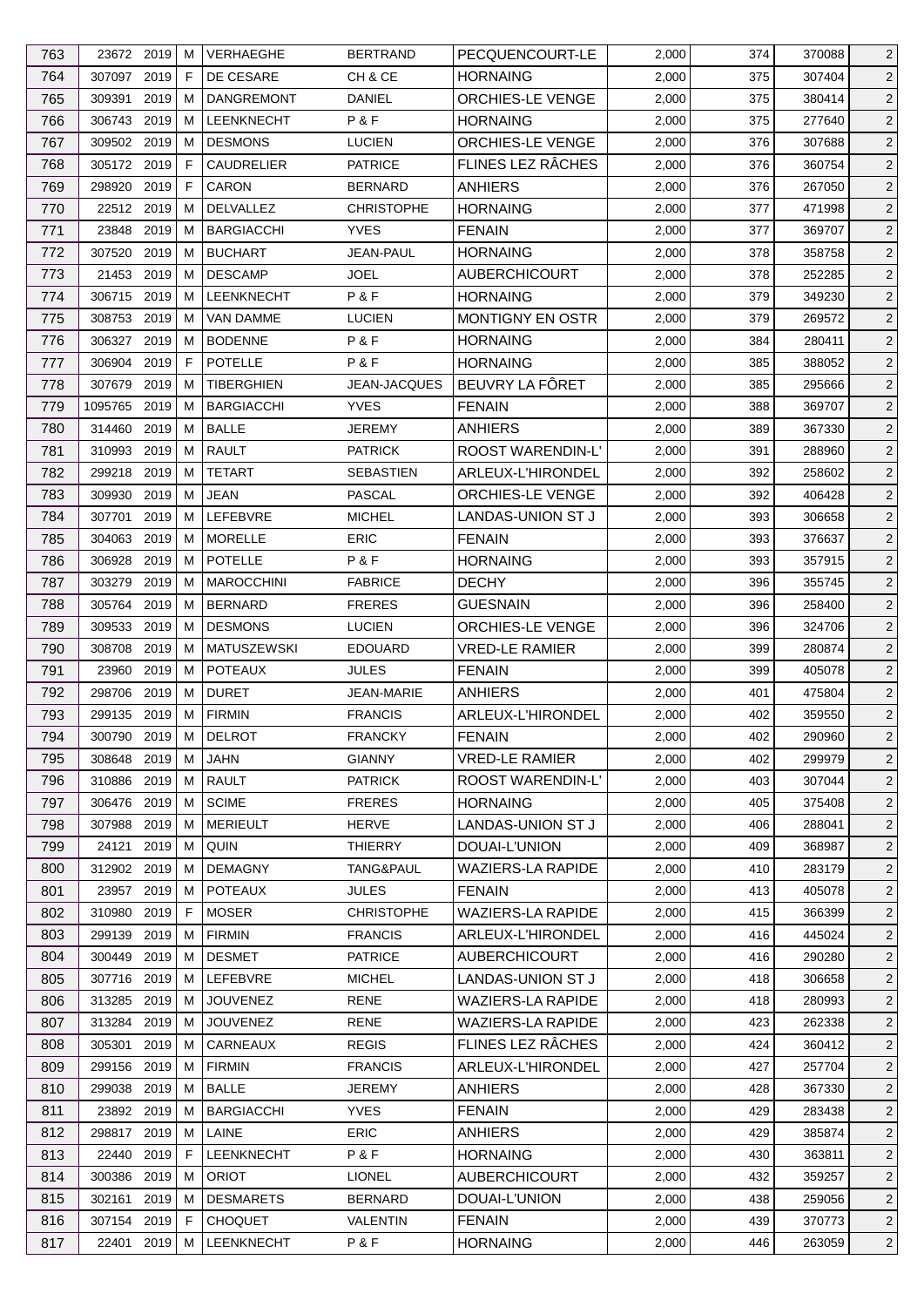| 818 | 313167 2019  |      | F  | <b>KUCHCINSKI</b>     | <b>FRERES</b>        | <b>WAZIERS-LA RAPIDE</b> | 2,000 | 447            | 300197 | $\overline{2}$ |
|-----|--------------|------|----|-----------------------|----------------------|--------------------------|-------|----------------|--------|----------------|
| 819 | 304155 2019  |      | М  | <b>RANVIN</b>         | <b>CHRISTIAN</b>     | <b>FENAIN</b>            | 2,000 | 449            | 386255 | $\overline{2}$ |
| 820 | 306907 2019  |      | м  | <b>POTELLE</b>        | P&F                  | <b>HORNAING</b>          | 2,000 | 457            | 372014 | $\overline{2}$ |
| 821 | 24193 2019   |      | м  | <b>DUCHATEAU</b>      | ALBERT               | <b>WAZIERS-LA RAPIDE</b> | 2,000 | 460            | 284368 | $\overline{2}$ |
| 822 | 306230       | 2019 | м  | <b>BOCQUILLION</b>    | A & N                | <b>HORNAING</b>          | 2,000 | 463            | 272651 | $\overline{c}$ |
| 823 | 307233       | 2019 | м  | <b>COUPIN</b>         | JEAN-YVES            | <b>HORNAING</b>          | 2,000 | 465            | 363911 | $\overline{2}$ |
| 824 | 22641        | 2019 | F. | <b>DEPOORTERE</b>     | <b>GILBERT</b>       | <b>HORNAING</b>          | 2,000 | 469            | 377225 | $\overline{c}$ |
| 825 | 308189 2019  |      | м  | <b>DESCARPENTRIES</b> | <b>MICHAEL</b>       | <b>MARCHIENNES-LAR</b>   | 2,000 | 473            | 362009 | $\overline{c}$ |
| 826 | 299322       | 2019 | F  | <b>ROSSI</b>          | <b>DAVID</b>         | ARLEUX-L'HIRONDEL        | 2,000 | 476            | 336865 | $\overline{2}$ |
| 827 | 301629       | 2019 | м  | <b>MOCQ</b>           | <b>LEONCE</b>        | BEUVRY LA FÔRET          | 2,000 | 479            | 279016 | $\overline{c}$ |
| 828 | 425466       | 2019 | м  | <b>MOSER</b>          | <b>CHRISTOPHE</b>    | <b>WAZIERS-LA RAPIDE</b> | 2,000 | 488            | 281420 | $\overline{2}$ |
| 829 | 299184 2019  |      | м  | <b>DORDAIN</b>        | <b>JEAN-JACQUES</b>  | ARLEUX-L'HIRONDEL        | 1,000 | 1              | 227422 | $\mathbf{1}$   |
| 830 | 4136420 2019 |      | F  | RENAUD                | <b>MAXIME</b>        | <b>FENAIN</b>            | 1,000 | 1              | 228599 | $\mathbf{1}$   |
| 831 | 307838       | 2019 | м  | LEMAIRE               | <b>JEAN-LOUIS</b>    | LANDAS-UNION ST J        | 1,000 | 1              | 155359 | $\mathbf{1}$   |
| 832 | 24198        | 2019 | м  | <b>COUSIN</b>         | <b>JEAN-YVES</b>     | <b>ROOST WARENDIN-L'</b> | 1,000 | $\overline{c}$ | 162777 | $\mathbf{1}$   |
| 833 | 310753       | 2019 | м  | <b>BUTRUILLE</b>      | <b>DOMINIQUE</b>     | ROOST WARENDIN-L'        | 1,000 | 2              | 145823 | $\mathbf{1}$   |
| 834 | 306401       | 2019 | F  | <b>SCIME</b>          | <b>FRERES</b>        | <b>HORNAING</b>          | 1,000 | 4              | 144337 | $\mathbf{1}$   |
| 835 | 299331       | 2019 | F  | <b>ROSSI</b>          | <b>DAVID</b>         | ARLEUX-L'HIRONDEL        | 1,000 | 6              | 126059 | $\mathbf{1}$   |
| 836 | 299120 2019  |      | м  | <b>FIRMIN</b>         | <b>FRANCIS</b>       | ARLEUX-L'HIRONDEL        | 1,000 | 6              | 214326 | $\mathbf{1}$   |
| 837 | 362147       | 2019 | M  | CARNEAUX              | <b>REGIS</b>         | FLINES LEZ RÂCHES        | 1,000 | 6              | 146106 | $\mathbf{1}$   |
| 838 | 308964       | 2019 | м  | VAN DAMME             | <b>LUCIEN</b>        | <b>MONTIGNY EN OSTR</b>  | 1,000 | 8              | 134786 | $\mathbf{1}$   |
| 839 | 300296       | 2019 | м  | <b>GUINEZ</b>         | <b>GUY</b>           | <b>VRED-LE RAMIER</b>    | 1,000 | 8              | 141882 | $\mathbf{1}$   |
|     |              |      |    |                       |                      |                          |       |                |        |                |
| 840 | 306434 2019  |      | F  | <b>SCIME</b>          | <b>FRERES</b>        | <b>HORNAING</b>          | 1,000 | 11             | 231071 | $\mathbf{1}$   |
| 841 | 369924       | 2019 | м  | <b>TETART</b>         | <b>SEBASTIEN</b>     | ARLEUX-L'HIRONDEL        | 1,000 | 11             | 129301 | $\mathbf{1}$   |
| 842 | 314168       | 2019 | м  | <b>FIRMIN</b>         | <b>FRANCIS</b>       | ARLEUX-L'HIRONDEL        | 1,000 | 13             | 230698 | $\mathbf{1}$   |
| 843 | 315030       | 2019 | м  | <b>BUTRUILLE</b>      | <b>DOMINIQUE</b>     | <b>ROOST WARENDIN-L'</b> | 1,000 | 14             | 145823 | $\mathbf{1}$   |
| 844 | 307038       | 2019 | м  | <b>CLIQUE</b>         | <b>PHILIPPE</b>      | <b>HORNAING</b>          | 1,000 | 15             | 129240 | $\mathbf{1}$   |
| 845 | 299317 2019  |      | м  | <b>ROSSI</b>          | DAVID                | ARLEUX-L'HIRONDEL        | 1,000 | 15             | 126118 | $\mathbf{1}$   |
| 846 | 307030       | 2019 | м  | <b>CLIQUE</b>         | PHILIPPE             | <b>HORNAING</b>          | 1,000 | 16             | 129240 | $\mathbf{1}$   |
| 847 | 34395        | 2019 | м  | <b>DUMORTIER</b>      | ALAIN                | ARLEUX-L'HIRONDEL        | 1,000 | 17             | 134179 | $\mathbf{1}$   |
| 848 | 301633       | 2019 | М  | <b>MOCQ</b>           | <b>LEONCE</b>        | BEUVRY LA FÔRET          | 1,000 | 17             | 131410 | $\mathbf{1}$   |
| 849 | 22675 2019   |      | F  | <b>DEPOORTERE</b>     | <b>GILBERT</b>       | <b>HORNAING</b>          | 1,000 | 17             | 165842 | $\mathbf{1}$   |
| 850 | 310219 2019  |      | M  | <b>GUINEZ</b>         | <b>GUY</b>           | <b>VRED-LE RAMIER</b>    | 1,000 | 18             | 243836 | $\mathbf{1}$   |
| 851 | 307022 2019  |      |    | <b>BERNARD</b>        | <b>JOSETTE</b>       | <b>HORNAING</b>          | 1,000 | 18             | 129273 | $\mathbf{1}$   |
| 852 | 312912 2019  |      | м  | <b>DEMAGNY</b>        | TANG&PAUL            | WAZIERS-LA RAPIDE        | 1,000 | 18             | 141238 | $\mathbf{1}$   |
| 853 | 305427 2019  |      | F  | <b>CISTAR</b>         | P&F                  | FLINES LEZ RÂCHES        | 1,000 | 19             | 229582 | $\mathbf{1}$   |
| 854 | 22417 2019   |      | м  | <b>LEENKNECHT</b>     | P&F                  | <b>HORNAING</b>          | 1,000 | 22             | 138820 | $\mathbf{1}$   |
| 855 | 312214 2019  |      | м  | <b>DEFRANCE</b>       | <b>GILLES</b>        | <b>ANHIERS</b>           | 1,000 | 23             | 162103 | $\mathbf{1}$   |
| 856 | 21426 2019   |      | м  | <b>DESCAMP</b>        | <b>JOEL</b>          | <b>AUBERCHICOURT</b>     | 1,000 | 24             | 133876 | $\mathbf{1}$   |
| 857 | 309360 2019  |      | м  | <b>DUMORTIER</b>      | ALAIN                | ARLEUX-L'HIRONDEL        | 1,000 | 24             | 118676 | $\mathbf{1}$   |
| 858 | 312984 2019  |      | м  | <b>JONCKEERE</b>      | <b>JEROME</b>        | <b>ROOST WARENDIN-L'</b> | 1,000 | 26             | 143114 | $\mathbf{1}$   |
| 859 | 305189       | 2019 | м  | <b>CAUDRELIER</b>     | <b>PATRICE</b>       | FLINES LEZ RÂCHES        | 1,000 | 26             | 129347 | $\mathbf{1}$   |
| 860 | 24324 2019   |      | F. | <b>POTELLE</b>        | P&F                  | <b>HORNAING</b>          | 1,000 | 27             | 229214 | $\mathbf{1}$   |
| 861 | 311202 2019  |      | м  | <b>GUILAIN</b>        | <b>BERNARD</b>       | ROOST WARENDIN-L'        | 1,000 | 27             | 126608 | $\mathbf{1}$   |
| 862 | 16992 2019   |      | м  | <b>JACOBS</b>         | <b>JEAN-FRANCOIS</b> | BEUVRY LA FÔRET          | 1,000 | 27             | 176055 | $\mathbf{1}$   |
| 863 | 23584        | 2019 | м  | <b>JONCKEERE</b>      | <b>JEROME</b>        | ROOST WARENDIN-L'        | 1,000 | 28             | 143114 | $\mathbf{1}$   |
| 864 | 23272 2019   |      | м  | <b>MATUSZEWSKI</b>    | <b>EDOUARD</b>       | <b>VRED-LE RAMIER</b>    | 1,000 | 30             | 225790 | $\mathbf{1}$   |
| 865 | 308691       | 2019 | м  | JAHN                  | <b>GIANNY</b>        | <b>VRED-LE RAMIER</b>    | 1,000 | 30             | 242140 | $\mathbf{1}$   |
| 866 | 347027       | 2019 | м  | <b>JACOBS</b>         | <b>JEAN-FRANCOIS</b> | BEUVRY LA FÔRET          | 1,000 | 30             | 176055 | $\mathbf{1}$   |
| 867 | 310759       | 2019 | м  | <b>BUTRUILLE</b>      | <b>DOMINIQUE</b>     | ROOST WARENDIN-L'        | 1,000 | 30             | 145823 | $\mathbf{1}$   |
| 868 | 308727 2019  |      | м  | <b>MATUSZEWSKI</b>    | <b>EDOUARD</b>       | <b>VRED-LE RAMIER</b>    | 1,000 | 31             | 124180 | $\mathbf{1}$   |
| 869 | 310914 2019  |      | м  | <b>GUINEZ</b>         | GUY.                 | <b>VRED-LE RAMIER</b>    | 1,000 | 31             | 141882 | $\mathbf{1}$   |
| 870 | 299838 2019  |      | м  | <b>ROSSI</b>          | <b>DAVID</b>         | ARLEUX-L'HIRONDEL        | 1,000 | 31             | 126118 | $\mathbf{1}$   |
| 871 | 299877 2019  |      | м  | <b>DUFOUR</b>         | <b>OLIVIER</b>       | <b>WAZIERS-LA RAPIDE</b> | 1,000 | 32             | 123515 | $\mathbf{1}$   |
|     |              |      |    | LEMAIRE               |                      |                          |       |                | 174544 |                |
| 872 | 307874 2019  |      | м  |                       | JEAN-LOUIS           | LANDAS-UNION ST J        | 1,000 | 32             |        | $\overline{1}$ |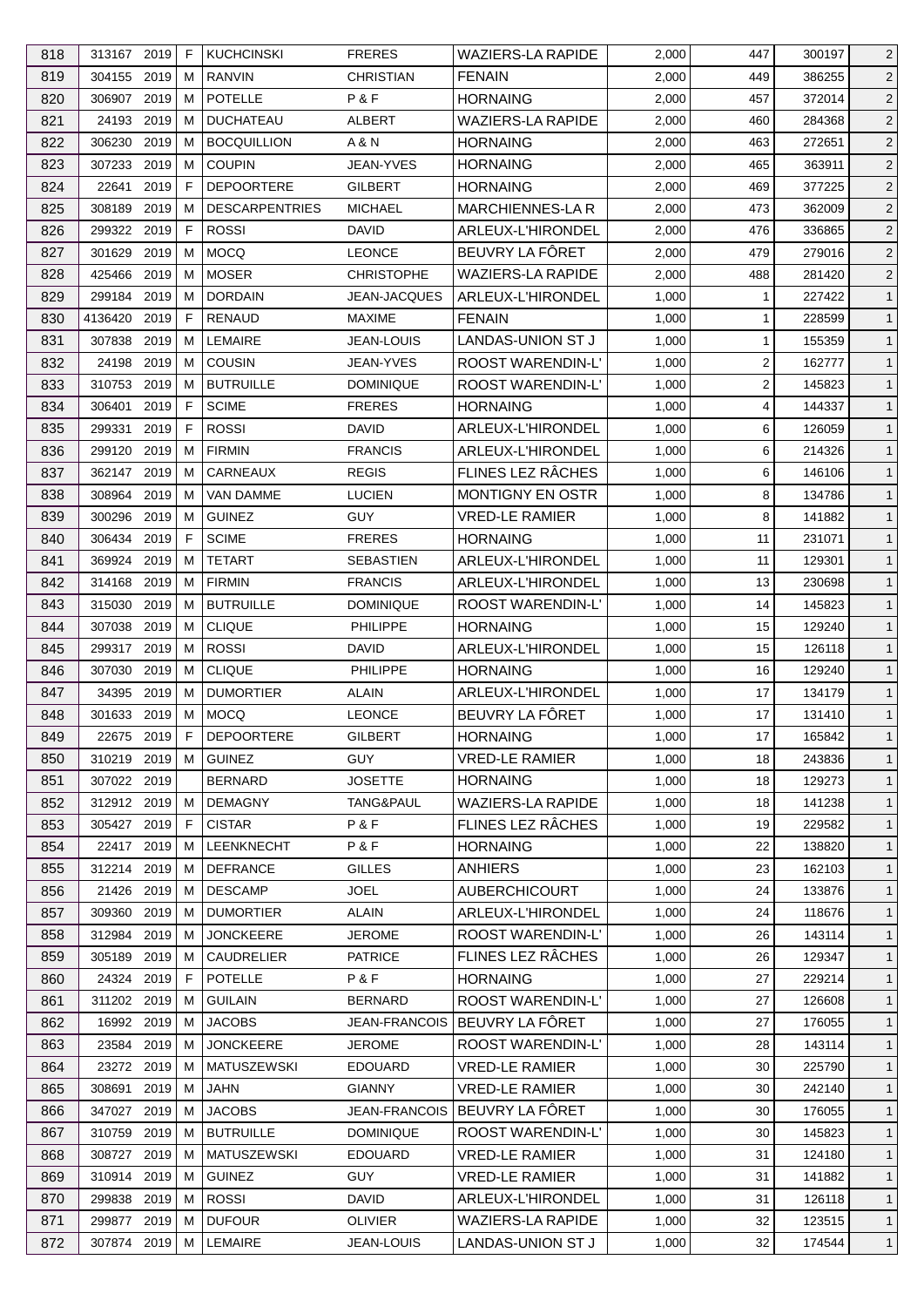| 873 | 313380 2019  |          | м | <b>HANQUEZ</b>        | <b>DAVID</b>         | <b>HORNAING</b>          | 1,000 | 32       | 136440 | $\mathbf{1}$ |
|-----|--------------|----------|---|-----------------------|----------------------|--------------------------|-------|----------|--------|--------------|
| 874 | 303862 2019  |          | м | <b>MARTIN</b>         | <b>LUDOVIC</b>       | <b>FENAIN</b>            | 1,000 | 33       | 231931 | $\mathbf{1}$ |
| 875 | 299033       | 2019     | м | <b>BALLE</b>          | JEREMY               | <b>ANHIERS</b>           | 1,000 | 34       | 160024 | $\mathbf{1}$ |
| 876 | 302221       | 2019     | F | <b>MOSER</b>          | <b>CHRISTOPHE</b>    | <b>WAZIERS-LA RAPIDE</b> | 1,000 | 35       | 122477 | $\mathbf{1}$ |
| 877 | 306432 2019  |          | F | <b>SCIME</b>          | <b>FRERES</b>        | <b>HORNAING</b>          | 1,000 | 35       | 231071 | $\mathbf{1}$ |
| 878 | 22387        | 2019     | F | <b>ANSART</b>         | <b>FRERES</b>        | <b>GUESNAIN</b>          | 1,000 | 36       | 156269 | $\mathbf{1}$ |
| 879 | 310427       | 2019     | м | PIEDANNA              | <b>BERNARD</b>       | PECQUENCOURT-LE          | 1,000 | 36       | 242559 | $\mathbf{1}$ |
| 880 | 299141       | 2019     | м | <b>FIRMIN</b>         | <b>FRANCIS</b>       | ARLEUX-L'HIRONDEL        | 1,000 | 36       | 214326 | $\mathbf{1}$ |
| 881 | 23958        | 2019     | M | <b>POTEAUX</b>        | <b>JULES</b>         | <b>FENAIN</b>            | 1,000 | 36       | 126718 | $\mathbf{1}$ |
| 882 | 309383       | 2019     | м | <b>DANGREMONT</b>     | DANIEL               | <b>ORCHIES-LE VENGE</b>  | 1,000 | 37       | 147493 | $\mathbf{1}$ |
| 883 | 302372 2019  |          | М | LEBEL                 | <b>MICHEL</b>        | DOUAI-L'UNION            | 1,000 | 37       | 124622 | $\mathbf{1}$ |
| 884 | 22347 2019   |          | м | <b>BRUGUET</b>        | WILLY                | <b>GOEULZIN</b>          | 1,000 | 37       | 132975 | $\mathbf{1}$ |
| 885 | 299339       | 2019     | F | <b>ROSSI</b>          | DAVID                | ARLEUX-L'HIRONDEL        | 1,000 | 39       | 126118 | $\mathbf{1}$ |
| 886 | 21458        | 2019     | м | <b>DESCAMP</b>        | JOEL                 | <b>AUBERCHICOURT</b>     | 1,000 | 39       | 133876 | $\mathbf{1}$ |
| 887 | 306318       | 2019     | м | <b>BODENNE</b>        | P&F                  | <b>HORNAING</b>          | 1,000 | 39       | 136530 | $\mathbf{1}$ |
| 888 | 313800       | 2019     | м | <b>MAROCCHINI</b>     | <b>FABRICE</b>       | <b>DECHY</b>             | 1,000 | 40       | 237477 | $\mathbf{1}$ |
| 889 | 309309       | 2019     | м | <b>DANGREMONT</b>     | DANIEL               | <b>ORCHIES-LE VENGE</b>  | 1,000 | 41       | 147493 | $\mathbf{1}$ |
| 890 | 16982 2019   |          | м | <b>JACOBS</b>         | <b>JEAN-FRANCOIS</b> | BEUVRY LA FÔRET          | 1,000 | 41       | 176055 | $\mathbf{1}$ |
|     |              |          |   |                       |                      |                          |       |          |        |              |
| 891 | 306627 2019  |          | м | <b>LECLERCQ</b>       | <b>FRERES</b>        | <b>HORNAING</b>          | 1,000 | 42       | 244610 | $\mathbf{1}$ |
| 892 | 300254       | 2019     | M | <b>DUPAS</b>          | <b>GREGORY</b>       | <b>AUBERCHICOURT</b>     | 1,000 | 42       | 219622 | $\mathbf{1}$ |
| 893 | 307896       | 2019     | м | <b>MONTURY</b>        | ANDRE                | ORCHIES-LE VENGE         | 1,000 | 42       | 135697 | $\mathbf{1}$ |
| 894 | 304268       | 2019     | м | <b>TISON</b>          | <b>JEAN-LOUIS</b>    | <b>FENAIN</b>            | 1,000 | 42       | 162757 | $\mathbf{1}$ |
| 895 | 310391       | 2019     | м | <b>GUINEZ</b>         | <b>GUY</b>           | <b>VRED-LE RAMIER</b>    | 1,000 | 43       | 126075 | $\mathbf{1}$ |
| 896 | 307156 2019  |          | м | <b>CHOQUET</b>        | <b>VALENTIN</b>      | <b>FENAIN</b>            | 1,000 | 43       | 228544 | $\mathbf{1}$ |
| 897 | 309643       | 2019     | м | <b>DRUBBELE</b>       | DANY                 | ORCHIES-LE VENGE         | 1,000 | 44       | 136682 | $\mathbf{1}$ |
| 898 | 312674 2019  |          | м | <b>MOURETTE</b>       | JEAN-CLAUDE          | <b>WAZIERS-LA RAPIDE</b> | 1,000 | 44       | 123548 | $\mathbf{1}$ |
| 899 | 306941       | 2019     | м | <b>POTELLE</b>        | P&F                  | <b>HORNAING</b>          | 1,000 | 46       | 163344 | $\mathbf{1}$ |
| 900 | 429570       | 2019     | м | <b>MOSER</b>          | <b>CHRISTOPHE</b>    | <b>WAZIERS-LA RAPIDE</b> | 1,000 | 46       | 122477 | $\mathbf{1}$ |
| 901 | 310412 2019  |          | м | PIEDANNA              | <b>BERNARD</b>       | PECQUENCOURT-LE          | 1,000 | 47       | 160476 | $\mathbf{1}$ |
| 902 | 299320       | 2019     | F | <b>ROSSI</b>          | DAVID                | <b>ARLEUX-L'HIRONDEL</b> | 1,000 | 47       | 126059 | $\mathbf{1}$ |
| 903 | 309546       | 2019     | M | <b>DESMONS</b>        | <b>LUCIEN</b>        | <b>ORCHIES-LE VENGE</b>  | 1,000 | 47       | 152913 | $\mathbf{1}$ |
| 904 | 306201       | $2019$ M |   | <b>BOCQUILLION</b>    | A & N                | <b>HORNAING</b>          | 1,000 | 47       | 143364 | $\mathbf{1}$ |
| 905 | 307116 2019  |          | М | <b>CHOQUET</b>        | <b>VALENTIN</b>      | <b>FENAIN</b>            | 1,000 | 47       | 228544 | $\mathbf{1}$ |
| 906 | 300209       | 2019     | м | <b>CATTIAUX</b>       | <b>BERNARD</b>       | <b>AUBERCHICOURT</b>     | 1,000 | 48       | 130635 | $\mathbf{1}$ |
| 907 | 308530       | 2019     | м | <b>DESCARPENTRIES</b> | <b>MICHAEL</b>       | MARCHIENNES-LA R         | 1,000 | 48       | 231581 | $\mathbf{1}$ |
| 908 | 312344       | 2019     | м | LEGRAND               | <b>SERGE</b>         | <b>VRED-LE RAMIER</b>    | 1,000 | 48       | 143565 | $\mathbf{1}$ |
| 909 | 309794 2019  |          | F | CARNEAUX              | <b>REGIS</b>         | FLINES LEZ RÂCHES        | 1,000 | 49       | 231165 | $\mathbf{1}$ |
| 910 | 305106 2019  |          | F | <b>MOSER</b>          | <b>CHRISTOPHE</b>    | <b>WAZIERS-LA RAPIDE</b> | 1,000 | 50       | 122477 | $\mathbf{1}$ |
| 911 | 22305        | 2019     | F | <b>CISTAR</b>         | P&F                  | FLINES LEZ RÂCHES        | 1,000 | 51       | 229582 | $\mathbf{1}$ |
| 912 | 310445 2019  |          | м | PIEDANNA              | <b>BERNARD</b>       | PECQUENCOURT-LE          | 1,000 | 52       | 242559 | $\mathbf{1}$ |
| 913 | 157278 2019  |          | F | <b>MOSER</b>          | <b>CHRISTOPHE</b>    | <b>WAZIERS-LA RAPIDE</b> | 1,000 | 52       | 122477 | $\mathbf{1}$ |
| 914 | 372190       | 2019     | M | <b>GIORGETTI</b>      | <b>JOSE</b>          | <b>AUBERCHICOURT</b>     | 1,000 | 53       | 153862 | $\mathbf{1}$ |
| 915 | 308882 2019  |          | м | <b>SZPERKA</b>        | <b>STANISLAS</b>     | <b>MONTIGNY EN OSTR</b>  | 1,000 | 53       | 159235 | $\mathbf{1}$ |
| 916 | 307239       | 2019     | F | <b>COUPIN</b>         | JEAN-YVES            | <b>HORNAING</b>          | 1,000 | 53       | 233131 | $\mathbf{1}$ |
| 917 | 307145 2019  |          | F | <b>CHOQUET</b>        | VALENTIN             | <b>FENAIN</b>            | 1,000 | 53       | 228544 | $\mathbf{1}$ |
| 918 | 363665       | 2019     | м | <b>DUMORTIER</b>      | ALAIN                | ARLEUX-L'HIRONDEL        | 1,000 | 54       | 236180 | $\mathbf{1}$ |
| 919 | 24071        | 2019     | м | <b>MUCCIANTE</b>      | <b>HUBERT</b>        | <b>FENAIN</b>            | 1,000 | 54       | 228057 | $\mathbf{1}$ |
| 920 | 23146 2019   |          | м | <b>BOONAERT</b>       | DANIEL               | ORCHIES-LE VENGE         | 1,000 | 54       | 152150 | $\mathbf{1}$ |
| 921 | 312700 2019  |          | м | <b>MOURETTE</b>       | JEAN-CLAUDE          | <b>WAZIERS-LA RAPIDE</b> | 1,000 | 55       | 225734 | $\mathbf{1}$ |
|     |              | 2019     |   | <b>SCIME</b>          |                      |                          |       |          |        |              |
| 922 | 306449       |          | F | <b>HAUBRY</b>         | <b>FRERES</b>        | <b>HORNAING</b>          | 1,000 | 55<br>55 | 246964 | $\mathbf{1}$ |
| 923 | 313296 2019  |          | м |                       | <b>CLAUDE</b>        | <b>WAZIERS-LA RAPIDE</b> | 1,000 |          | 159780 | $\mathbf{1}$ |
| 924 | 306675       | 2019     | м | <b>DOURNEL</b>        | O&C                  | <b>HORNAING</b>          | 1,000 | 55       | 155951 | $\mathbf{1}$ |
| 925 | 382953 2019  |          | м | <b>SCIME</b>          | <b>FRERES</b>        | <b>HORNAING</b>          | 1,000 | 56       | 246964 | $\mathbf{1}$ |
| 926 | 313362 2019  |          | м | <b>HANQUEZ</b>        | DAVID                | <b>HORNAING</b>          | 1,000 | 56       | 136440 | $\mathbf{1}$ |
| 927 | 4136392 2019 |          | м | <b>RENAUD</b>         | <b>MAXIME</b>        | <b>FENAIN</b>            | 1,000 | 56       | 228599 | $\mathbf{1}$ |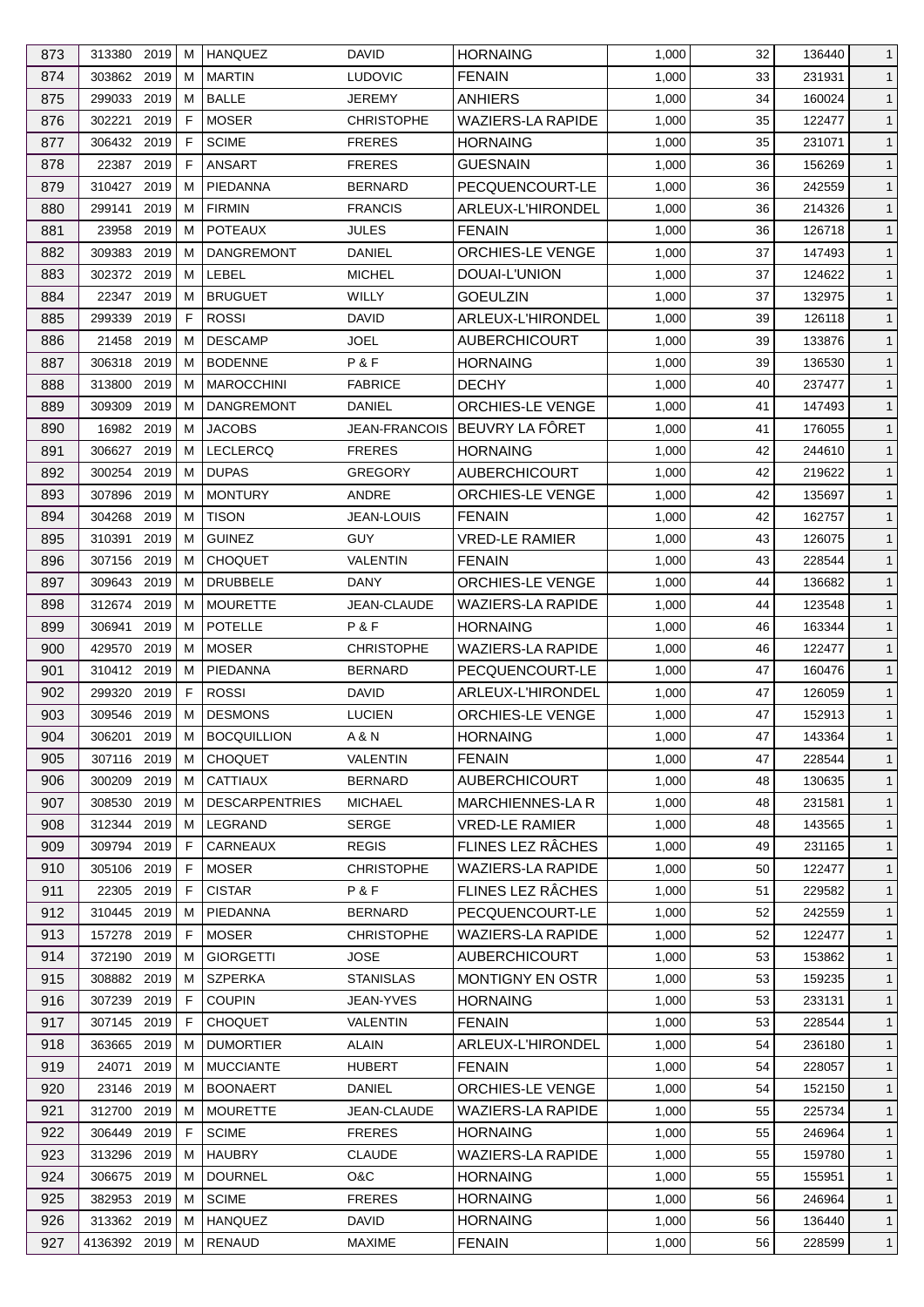| 928 | 307210 2019  |          | м | <b>COUPIN</b>       | <b>JEAN-YVES</b>  | <b>HORNAING</b>          | 1,000 | 56 | 233131 | $\mathbf{1}$ |
|-----|--------------|----------|---|---------------------|-------------------|--------------------------|-------|----|--------|--------------|
| 929 | 22386 2019   |          | м | <b>ANSART</b>       | <b>FRERES</b>     | <b>GUESNAIN</b>          | 1,000 | 57 | 156269 | $\mathbf{1}$ |
| 930 | 1119002 2019 |          | м | THERY VALERIE & FIL |                   | <b>AUBY</b>              | 1,000 | 57 | 125414 | $\mathbf{1}$ |
| 931 | 22174 2019   |          | м | <b>BRICOUT</b>      | P&F               | <b>COUTICHES</b>         | 1,000 | 57 | 235072 | $\mathbf{1}$ |
| 932 | 300343       | 2019     | м | <b>DELROT</b>       | <b>FRANCKY</b>    | <b>FENAIN</b>            | 1,000 | 57 | 127966 | $\mathbf{1}$ |
| 933 | 22659        | 2019     | F | <b>DEPOORTERE</b>   | GILBERT           | <b>HORNAING</b>          | 1,000 | 58 | 231754 | $\mathbf{1}$ |
| 934 | 312934       | 2019     | м | <b>DEMAGNY</b>      | TANG&PAUL         | <b>WAZIERS-LA RAPIDE</b> | 1,000 | 58 | 242460 | $\mathbf{1}$ |
| 935 | 308915       | 2019     | м | <b>NAWRATH</b>      | <b>CHRISTIAN</b>  | PECQUENCOURT-LE          | 1,000 | 59 | 142676 | $\mathbf{1}$ |
| 936 | 298833       | 2019     | M | LAINE               | <b>ERIC</b>       | <b>ANHIERS</b>           | 1,000 | 59 | 142148 | $\mathbf{1}$ |
| 937 | 306457       | 2019     | м | <b>SCIME</b>        | <b>FRERES</b>     | <b>HORNAING</b>          | 1,000 | 59 | 231071 | $\mathbf{1}$ |
| 938 | 157300       | 2019     | м | <b>MOSER</b>        | <b>CHRISTOPHE</b> | <b>WAZIERS-LA RAPIDE</b> | 1,000 | 60 | 122477 | $\mathbf{1}$ |
| 939 | 299138       | 2019     | м | <b>FIRMIN</b>       | <b>FRANCIS</b>    | ARLEUX-L'HIRONDEL        | 1,000 | 60 | 128852 | $\mathbf{1}$ |
| 940 | 23824        | 2019     | м | <b>BARGIACCHI</b>   | <b>YVES</b>       | <b>FENAIN</b>            | 1,000 | 60 | 227988 | $\mathbf{1}$ |
| 941 | 251136       | 2019     | м | VANGHELLE           | <b>RODOLPHE</b>   | <b>HORNAING</b>          | 1,000 | 61 | 223077 | $\mathbf{1}$ |
| 942 | 312763       | 2019     | м | <b>LEWILLON</b>     | <b>FRANCIS</b>    | <b>WAZIERS-LA RAPIDE</b> | 1,000 | 61 | 117921 | $\mathbf{1}$ |
| 943 | 22686        | 2019     | м | <b>DEPOORTERE</b>   | GILBERT           | <b>HORNAING</b>          | 1,000 | 61 | 231754 | $\mathbf{1}$ |
| 944 | 302601       | 2019     | F | <b>MOSER</b>        | <b>CHRISTOPHE</b> | <b>WAZIERS-LA RAPIDE</b> | 1,000 | 61 | 122477 | $\mathbf{1}$ |
| 945 | 22020        | 2019     | м | <b>GANTIER</b>      | <b>SIMON</b>      | <b>COUTICHES</b>         | 1,000 | 62 | 152236 | $\mathbf{1}$ |
| 946 | 307138       | 2019     | F | <b>CHOQUET</b>      | <b>VALENTIN</b>   | <b>FENAIN</b>            | 1,000 | 64 | 142229 | $\mathbf{1}$ |
| 947 | 300353       | 2019     | M | <b>ORIOT</b>        | <b>LIONEL</b>     | <b>AUBERCHICOURT</b>     | 1,000 | 64 | 136936 | $\mathbf{1}$ |
| 948 | 300630       | 2019     | м | LEFEBVRE            | P&F               | <b>AUBERCHICOURT</b>     | 1,000 | 64 | 139629 | $\mathbf{1}$ |
| 949 | 300774       | 2019     | м | <b>DELROT</b>       | <b>FRANCKY</b>    | <b>FENAIN</b>            | 1,000 | 65 | 228969 | $\mathbf{1}$ |
| 950 | 307010 2019  |          | м | <b>CLIQUE</b>       | <b>PHILIPPE</b>   | <b>HORNAING</b>          | 1,000 | 66 | 148038 | $\mathbf{1}$ |
| 951 | 4136391      | 2019     | F | <b>RENAUD</b>       | <b>MAXIME</b>     | <b>FENAIN</b>            | 1,000 | 66 | 228599 | $\mathbf{1}$ |
|     |              | 2019     | м |                     |                   |                          |       |    |        |              |
| 952 | 232272       |          |   | <b>MATUSZEWSKI</b>  | <b>EDOUARD</b>    | <b>VRED-LE RAMIER</b>    | 1,000 | 66 | 140437 | $\mathbf{1}$ |
| 953 | 309435       | 2019     | м | <b>DEHAUT</b>       | <b>YANICK</b>     | ORCHIES-LE VENGE         | 1,000 | 67 | 136233 | $\mathbf{1}$ |
| 954 | 300244       | 2019     | м | <b>CATTIAUX</b>     | <b>BERNARD</b>    | <b>AUBERCHICOURT</b>     | 1,000 | 67 | 216929 | $\mathbf{1}$ |
| 955 | 306738       | 2019     | м | LEENKNECHT          | P&F               | <b>HORNAING</b>          | 1,000 | 68 | 138820 | $\mathbf{1}$ |
| 956 | 301634       | 2019     | м | <b>MOCQ</b>         | <b>LEONCE</b>     | BEUVRY LA FÔRET          | 1,000 | 68 | 147606 | $\mathbf{1}$ |
| 957 | 301761       | 2019     | м | <b>DESCAMPS</b>     | <b>YVES</b>       | BEUVRY LA FÔRET          | 1,000 | 68 | 235652 | $\mathbf{1}$ |
| 958 | 310741       | 2019     | M | <b>BUTRUILLE</b>    | <b>DOMINIQUE</b>  | ROOST WARENDIN-L'        | 1,000 | 69 | 145823 | $\mathbf{1}$ |
| 959 | 308421       | $2019$ M |   | <b>NEVE</b>         | JEAN              | MARCHIENNES-LA R         | 1,000 | 69 | 145858 | $\mathbf{1}$ |
| 960 | 307671 2019  |          | М | TIBERGHIEN          | JEAN-JACQUES      | BEUVRY LA FÔRET          | 1,000 | 69 | 131771 | $\mathbf{1}$ |
| 961 | 302962 2019  |          | м | <b>MAROCCHINI</b>   | <b>FABRICE</b>    | <b>DECHY</b>             | 1,000 | 70 | 136577 | $\mathbf{1}$ |
| 962 | 311472 2019  |          | м | <b>DEPREZ</b>       | <b>ROMUALD</b>    | ROOST WARENDIN-L'        | 1,000 | 70 | 230447 | $\mathbf{1}$ |
| 963 | 23331        | 2019     | м | <b>BORNEMAN</b>     | <b>PATRICK</b>    | PECQUENCOURT-LE          | 1,000 | 71 | 140670 | $\mathbf{1}$ |
| 964 | 306498 2019  |          | м | <b>SCIME</b>        | <b>FRERES</b>     | <b>HORNAING</b>          | 1,000 | 71 | 231071 | $\mathbf{1}$ |
| 965 | 305777 2019  |          | м | <b>BERNARD</b>      | <b>FRERES</b>     | <b>GUESNAIN</b>          | 1,000 | 72 | 156524 | $\mathbf{1}$ |
| 966 | 303036       | 2019     | м | <b>DUPRET</b>       | <b>MARC ANDRE</b> | <b>DECHY</b>             | 1,000 | 72 | 138535 | $\mathbf{1}$ |
| 967 | 306609       | 2019     | M | <b>LECLERCQ</b>     | <b>FRERES</b>     | <b>HORNAING</b>          | 1,000 | 72 | 244610 | $\mathbf{1}$ |
| 968 | 305940 2019  |          | м | <b>CREPIEUX</b>     | <b>FRERES</b>     | <b>DECHY</b>             | 1,000 | 73 | 121380 | $\mathbf{1}$ |
| 969 | 314167 2019  |          | м | <b>FIRMIN</b>       | <b>FRANCIS</b>    | ARLEUX-L'HIRONDEL        | 1,000 | 73 | 230698 | $\mathbf{1}$ |
| 970 | 301170 2019  |          | F | THERY VALERIE & FIL |                   | AUBY                     | 1,000 | 75 | 125414 | $\mathbf{1}$ |
| 971 | 299250       | 2019     | м | <b>TETART</b>       | <b>SEBASTIEN</b>  | ARLEUX-L'HIRONDEL        | 1,000 | 75 | 231437 | $\mathbf{1}$ |
| 972 | 315049 2019  |          | M | <b>CAUDRELIER</b>   | <b>PATRICE</b>    | FLINES LEZ RÂCHES        | 1,000 | 76 | 129347 | $\mathbf{1}$ |
| 973 | 307038       | 2019     |   | <b>BERNARD</b>      | <b>JOSETTE</b>    | <b>HORNAING</b>          | 1,000 | 77 | 129273 | $\mathbf{1}$ |
| 974 | 299241       | 2019     | м | <b>TETART</b>       | <b>SEBASTIEN</b>  | ARLEUX-L'HIRONDEL        | 1,000 | 77 | 149254 | $\mathbf{1}$ |
| 975 | 308917 2019  |          | м | <b>NAWRATH</b>      | <b>CHRISTIAN</b>  | PECQUENCOURT-LE          | 1,000 | 77 | 125782 | $\mathbf{1}$ |
| 976 | 300285 2019  |          | м | <b>DUPAS</b>        | <b>GREGORY</b>    | <b>AUBERCHICOURT</b>     | 1,000 | 78 | 133859 | $\mathbf{1}$ |
| 977 | 23714 2019   |          | M | VERHAEGHE           | <b>BERTRAND</b>   | PECQUENCOURT-LE          | 1,000 | 78 | 153399 | $\mathbf{1}$ |
| 978 | 1095772 2019 |          | м | <b>BARGIACCHI</b>   | <b>YVES</b>       | <b>FENAIN</b>            | 1,000 | 78 | 227988 | $\mathbf{1}$ |
| 979 | 311118 2019  |          | м | <b>COUSIN</b>       | <b>JEAN-YVES</b>  | <b>ROOST WARENDIN-L'</b> | 1,000 | 79 | 126553 | $\mathbf{1}$ |
| 980 | 6093444 2019 |          | м | <b>NEVE</b>         | <b>JEAN</b>       | <b>MARCHIENNES-LA R</b>  | 1,000 | 79 | 248019 | $\mathbf{1}$ |
| 981 | 300789 2019  |          | м | <b>DELROT</b>       | <b>FRANCKY</b>    | <b>FENAIN</b>            | 1,000 | 80 | 142956 | $\mathbf{1}$ |
| 982 | 22205 2019   |          | М | CARNEAUX            | <b>REGIS</b>      | FLINES LEZ RÂCHES        | 1,000 | 80 | 165045 | $\mathbf{1}$ |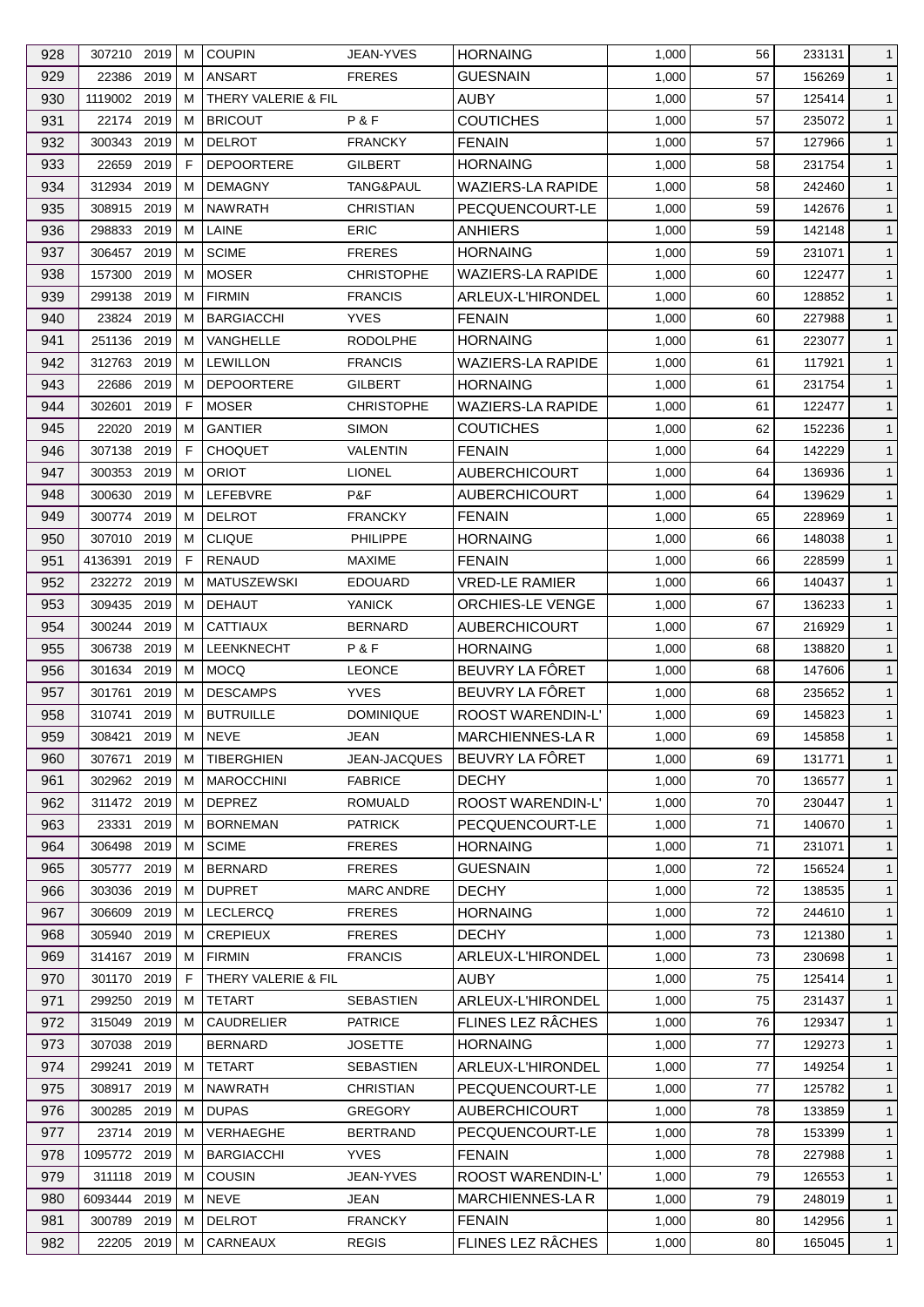| 983  | 17400 2019    |      | M  | <b>JACOBS</b>          |                      | JEAN-FRANCOIS   BEUVRY LA FÔRET | 1,000 | 81  | 176055 | $\mathbf{1}$ |
|------|---------------|------|----|------------------------|----------------------|---------------------------------|-------|-----|--------|--------------|
| 984  | 306510        | 2019 | M  | <b>GOUDALIER</b>       | <b>FRERES</b>        | <b>HORNAING</b>                 | 1,000 | 81  | 145401 | $\mathbf{1}$ |
| 985  | 307517 2019   |      | M  | <b>BUCHART</b>         | <b>JEAN-PAUL</b>     | <b>HORNAING</b>                 | 1,000 | 82  | 143154 | $\mathbf{1}$ |
| 986  | 6145219 2019  |      | M  | <b>DURET</b>           | JEAN-MARIE           | <b>ANHIERS</b>                  | 1,000 | 82  | 127303 | $\mathbf{1}$ |
| 987  | 300459        | 2019 | М  | <b>DESMET</b>          | <b>PATRICE</b>       | <b>AUBERCHICOURT</b>            | 1,000 | 83  | 237303 | $\mathbf{1}$ |
| 988  | 380848        | 2019 | M  | <b>SCIME</b>           | <b>FRERES</b>        | <b>HORNAING</b>                 | 1,000 | 84  | 231071 | $\mathbf{1}$ |
| 989  | 308588        | 2019 | F  | HIMBLOT-GUEUDIN        |                      | PECQUENCOURT-LE                 | 1,000 | 84  | 144311 | $\mathbf{1}$ |
| 990  | 22536 2019    |      | M  | DELVALLEZ              | <b>CHRISTOPHE</b>    | <b>HORNAING</b>                 | 1,000 | 85  | 244032 | $\mathbf{1}$ |
| 991  | 21515         | 2019 | F. | <b>DELROT</b>          | <b>FRANCKY</b>       | <b>FENAIN</b>                   | 1,000 | 85  | 228969 | $\mathbf{1}$ |
| 992  | 300665        | 2019 | M  | LEFEBVRE               | P&F                  | <b>AUBERCHICOURT</b>            | 1,000 | 85  | 139629 | $\mathbf{1}$ |
| 993  | 301164        | 2019 | M  | THERY VALERIE & FIL    |                      | <b>AUBY</b>                     | 1,000 | 85  | 125414 | $\mathbf{1}$ |
| 994  | 307024 2019   |      | M  | <b>CLIQUE</b>          | PHILIPPE             | <b>HORNAING</b>                 | 1,000 | 85  | 129240 | $\mathbf{1}$ |
| 995  | 308440 2019   |      | M  | <b>NEVE</b>            | JEAN                 | <b>MARCHIENNES-LA R</b>         | 1,000 | 85  | 130626 | $\mathbf{1}$ |
| 996  | 16973         | 2019 | м  | <b>JACOBS</b>          | <b>JEAN-FRANCOIS</b> | BEUVRY LA FÔRET                 | 1,000 | 86  | 176055 | $\mathbf{1}$ |
| 997  | 310300        | 2019 | M  | <b>GUINEZ</b>          | <b>GUY</b>           | <b>VRED-LE RAMIER</b>           | 1,000 | 86  | 126075 | $\mathbf{1}$ |
| 998  | 299332 2019   |      | F  | <b>ROSSI</b>           | <b>DAVID</b>         | ARLEUX-L'HIRONDEL               | 1,000 | 86  | 126118 | $\mathbf{1}$ |
| 999  | 315027        | 2019 | M  | <b>BUTRUILLE</b>       | <b>DOMINIQUE</b>     | ROOST WARENDIN-L'               | 1,000 | 86  | 145823 | $\mathbf{1}$ |
|      | 307202 2019   |      | F  | <b>COUPIN</b>          |                      | <b>HORNAING</b>                 |       | 87  |        | $\mathbf{1}$ |
| 1000 |               |      |    |                        | JEAN-YVES            |                                 | 1,000 |     | 116573 |              |
| 1001 | 302175 2019   |      | M  | <b>DESMARETS</b>       | <b>BERNARD</b>       | DOUAI-L'UNION                   | 1,000 | 87  | 156623 | $\mathbf{1}$ |
| 1002 | 24005         | 2019 | M  | <b>FRANCK</b>          | JEAN-FRANCOIS        | FENAIN                          | 1,000 | 87  | 145464 | $\mathbf{1}$ |
| 1003 | 306446        | 2019 | M  | <b>SCIME</b>           | <b>FRERES</b>        | <b>HORNAING</b>                 | 1,000 | 88  | 246964 | $\mathbf{1}$ |
| 1004 | 308432        | 2019 | М  | <b>DEFRANCE</b>        | <b>GILLES</b>        | <b>ANHIERS</b>                  | 1,000 | 88  | 143402 | $\mathbf{1}$ |
| 1005 | 299315 2019   |      | F  | <b>ROSSI</b>           | DAVID                | ARLEUX-L'HIRONDEL               | 1,000 | 89  | 126118 | $\mathbf{1}$ |
| 1006 | 4136412 2019  |      | F  | RENAUD                 | MAXIME               | <b>FENAIN</b>                   | 1,000 | 90  | 142271 | $\mathbf{1}$ |
| 1007 | 306544        | 2019 | M  | POTELLE                | P&F                  | <b>HORNAING</b>                 | 1,000 | 91  | 142800 | $\mathbf{1}$ |
| 1008 | 22931         | 2019 | M  | <b>DEFRETIN</b>        | <b>YVES</b>          | BEUVRY LA FÖRET                 | 1,000 | 91  | 156158 | $\mathbf{1}$ |
| 1009 | 301065        | 2019 | M  | <b>MOREIRA</b>         | <b>RICHARD</b>       | <b>AUBY</b>                     | 1,000 | 91  | 142824 | $\mathbf{1}$ |
| 1010 | 22415         | 2019 | M  | LEENKNECHT             | P&F                  | <b>HORNAING</b>                 | 1,000 | 91  | 124239 | $\mathbf{1}$ |
| 1011 | 309538        | 2019 | М  | <b>DESMONS</b>         | <b>LUCIEN</b>        | ORCHIES-LE VENGE                | 1,000 | 92  | 152913 | $\mathbf{1}$ |
| 1012 | 308942 2019   |      | F. | VAN DAMME              | <b>LUCIEN</b>        | <b>MONTIGNY EN OSTR</b>         | 1,000 | 92  | 134786 | $\mathbf{1}$ |
| 1013 | 314115        | 2019 | M  | CARNEAUX               | <b>REGIS</b>         | <b>FLINES LEZ RÂCHES</b>        | 1,000 | 93  | 129247 | $\mathbf{1}$ |
| 1014 | 299121 2019 M |      |    | <b>FIRMIN</b>          | <b>FRANCIS</b>       | ARLEUX-L'HIRONDEL               | 1,000 | 93  | 128852 | $\mathbf{1}$ |
| 1015 | 314116 2019   |      | F. | CARNEAUX               | <b>REGIS</b>         | FLINES LEZ RÂCHES               | 1,000 | 94  | 129247 | $\mathbf{1}$ |
| 1016 | 308580 2019   |      | E  | <b>HIMBLOT-GUEUDIN</b> |                      | PECQUENCOURT-LE                 | 1,000 | 94  | 144311 | $\mathbf{1}$ |
| 1017 | 302432 2019   |      | M  | QUIN                   | <b>THIERRY</b>       | DOUAI-L'UNION                   | 1,000 | 94  | 160688 | $\mathbf{1}$ |
| 1018 | 307235 2019   |      | F  | <b>COUPIN</b>          | JEAN-YVES            | <b>HORNAING</b>                 | 1,000 | 95  | 130780 | $\mathbf{1}$ |
| 1019 | 310974 2019   |      | M  | <b>SCIARAPPA</b>       | <b>ALBERTO</b>       | <b>ROOST WARENDIN-L'</b>        | 1,000 | 96  | 143534 | $\mathbf{1}$ |
| 1020 | 312267 2019   |      | M  | ZAWADZKI               | JEAN-CLAUDE          | <b>VRED-LE RAMIER</b>           | 1,000 | 97  | 229424 | $\mathbf{1}$ |
| 1021 | 310320        | 2019 | M  | CARNEAUX               | <b>REGIS</b>         | FLINES LEZ RÂCHES               | 1,000 | 97  | 146106 | $\mathbf{1}$ |
| 1022 | 308583 2019   |      | F  | <b>HIMBLOT-GUEUDIN</b> |                      | PECQUENCOURT-LE                 | 1,000 | 97  | 144311 | $\mathbf{1}$ |
| 1023 | 306462 2019   |      | M  | <b>SCIME</b>           | <b>FRERES</b>        | <b>HORNAING</b>                 | 1,000 | 97  | 144337 | $\mathbf{1}$ |
| 1024 | 22655         | 2019 | M  | <b>DEPOORTERE</b>      | <b>GILBERT</b>       | <b>HORNAING</b>                 | 1,000 | 98  | 131030 | $\mathbf{1}$ |
| 1025 | 298776 2019   |      | M  | <b>POT</b>             | PERE & FILS          | <b>ANHIERS</b>                  | 1,000 | 98  | 228542 | $\mathbf{1}$ |
| 1026 | 307102 2019   |      | М  | <b>CHOQUET</b>         | VALENTIN             | <b>FENAIN</b>                   | 1,000 | 98  | 142229 | $\mathbf{1}$ |
| 1027 | 315043 2019   |      | F  | <b>CAUDRELIER</b>      | <b>PATRICE</b>       | FLINES LEZ RÂCHES               | 1,000 | 98  | 129347 | $\mathbf{1}$ |
|      | 312329        | 2019 | M  | LEGRAND                | SERGE                | <b>VRED-LE RAMIER</b>           | 1,000 | 98  | 229176 | $\mathbf{1}$ |
| 1028 |               |      |    |                        |                      |                                 |       |     |        |              |
| 1029 | 310841        | 2019 | M  | <b>WOITRAIN</b>        | <b>LUDOVIC</b>       | <b>AUBERCHICOURT</b>            | 1,000 | 99  | 135961 | $\mathbf{1}$ |
| 1030 | 307958 2019   |      | M  | <b>TURLURE</b>         | <b>BERNARD</b>       | BEUVRY LA FÔRET                 | 1,000 | 99  | 253466 | $\mathbf{1}$ |
| 1031 | 307132 2019   |      | F. | <b>CHOQUET</b>         | VALENTIN             | <b>FENAIN</b>                   | 1,000 | 99  | 228544 | $\mathbf{1}$ |
| 1032 | 304528        | 2019 | M  | <b>DELROT</b>          | <b>TONY</b>          | <b>FENAIN</b>                   | 1,000 | 100 | 141564 | $\mathbf{1}$ |
| 1033 | 306959        | 2019 | F  | <b>POTELLE</b>         | P&F                  | <b>HORNAING</b>                 | 1,000 | 100 | 229214 | $\mathbf{1}$ |
| 1034 | 314544 2019   |      | F. | <b>DERACHE</b>         | ROBERT               | <b>FENAIN</b>                   | 1,000 | 101 | 121556 | $\mathbf{1}$ |
| 1035 | 259762 2019   |      | M  | <b>KEERSTOCK</b>       | <b>PATRICK</b>       | <b>WAZIERS-LA RAPIDE</b>        | 1,000 | 101 | 139633 | $\mathbf{1}$ |
| 1036 | 307229        | 2019 | M  | <b>COUPIN</b>          | JEAN-YVES            | <b>HORNAING</b>                 | 1,000 | 101 | 130780 | $\mathbf{1}$ |
| 1037 | 22669 2019    |      | M  | <b>DEPOORTERE</b>      | <b>GILBERT</b>       | <b>HORNAING</b>                 | 1,000 | 101 | 165842 | $\mathbf{1}$ |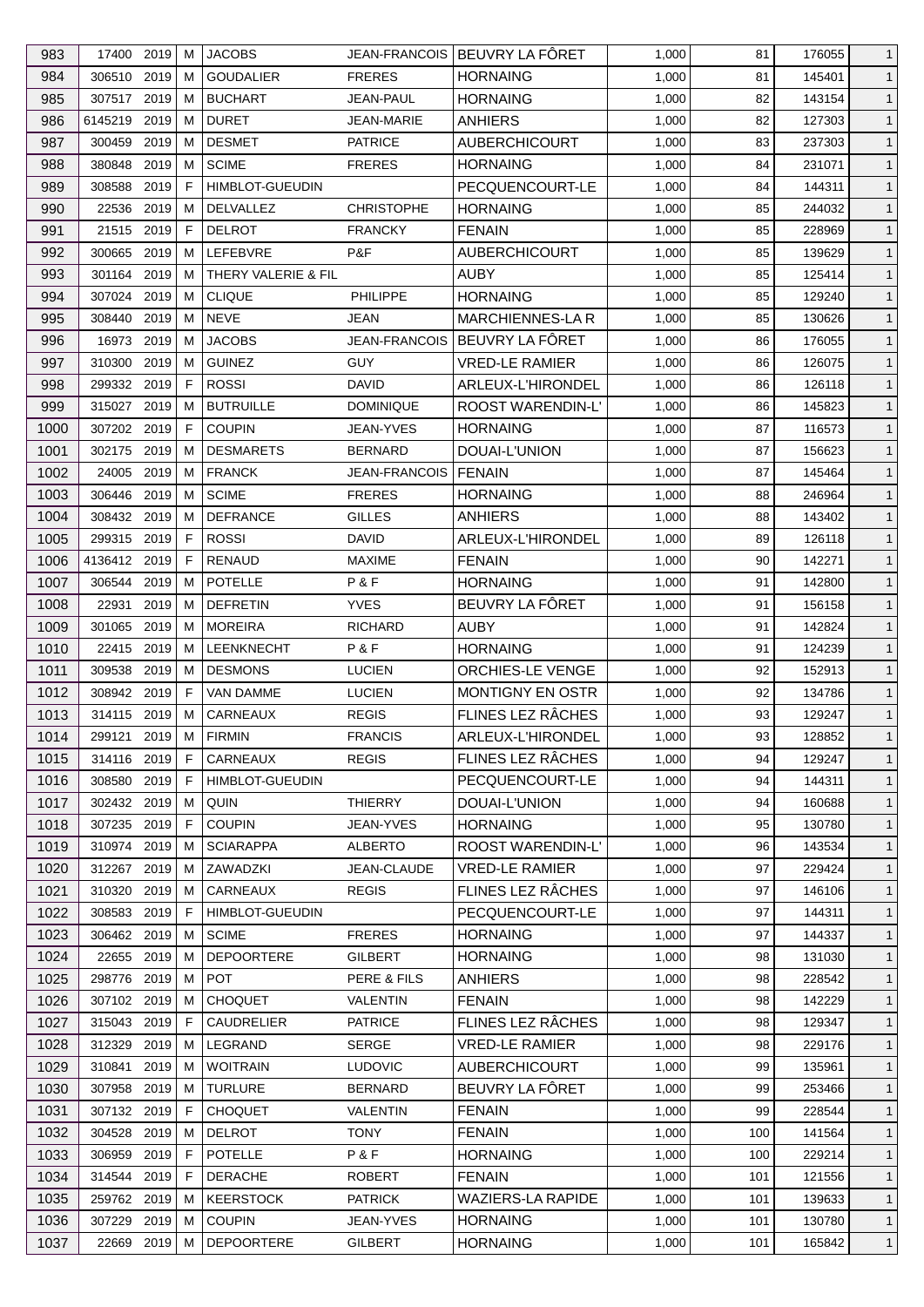| 1038 | 300157 2019   |      | м  | <b>WOITRAIN</b>      | <b>LUDOVIC</b>       | <b>AUBERCHICOURT</b>     | 1,000 | 102 | 156127 | $\mathbf{1}$   |
|------|---------------|------|----|----------------------|----------------------|--------------------------|-------|-----|--------|----------------|
| 1039 | 313237 2019   |      | м  | <b>JOUVENEZ</b>      | <b>RENE</b>          | <b>WAZIERS-LA RAPIDE</b> | 1,000 | 102 | 122546 | $\mathbf{1}$   |
| 1040 | 23561         | 2019 | M  | <b>JONCKEERE</b>     | <b>JEROME</b>        | ROOST WARENDIN-L'        | 1,000 | 103 | 143114 | $\mathbf{1}$   |
| 1041 | 298800        | 2019 | м  | <b>POT</b>           | PERE & FILS          | <b>ANHIERS</b>           | 1,000 | 103 | 143986 | $\mathbf{1}$   |
| 1042 | 312983        | 2019 | м  | <b>HANQUEZ</b>       | DAVID                | <b>HORNAING</b>          | 1,000 | 104 | 155762 | $\mathbf{1}$   |
| 1043 | 307752 2019   |      | м  | LEFEBVRE             | <b>MICHEL</b>        | <b>LANDAS-UNION ST J</b> | 1,000 | 104 | 238979 | $\mathbf{1}$   |
| 1044 | 301675        | 2019 | м  | <b>DESCAMPS</b>      | <b>YVES</b>          | BEUVRY LA FÔRET          | 1,000 | 104 | 149993 | $\mathbf{1}$   |
| 1045 | 23663         | 2019 | м  | VERHAEGHE            | <b>BERTRAND</b>      | PECQUENCOURT-LE          | 1,000 | 104 | 117922 | $\mathbf{1}$   |
| 1046 | 307117 2019   |      | м  | <b>CHOQUET</b>       | VALENTIN             | <b>FENAIN</b>            | 1,000 | 105 | 142229 | $\mathbf{1}$   |
| 1047 | 306937        | 2019 | F  | <b>POTELLE</b>       | P&F                  | <b>HORNAING</b>          | 1,000 | 106 | 142800 | $\mathbf{1}$   |
| 1048 | 311982 2019   |      | м  | <b>DEMARCQ</b>       | <b>FRERES</b>        | ORCHIES-LE VENGE         | 1,000 | 106 | 236978 | $\mathbf{1}$   |
| 1049 | 378432 2019   |      | м  | <b>DELROT</b>        | <b>TONY</b>          | <b>FENAIN</b>            | 1,000 | 107 | 141564 | $\mathbf{1}$   |
| 1050 | 299277        | 2019 | м  | <b>TETART</b>        | <b>SEBASTIEN</b>     | ARLEUX-L'HIRONDEL        | 1,000 | 107 | 231437 | $\mathbf{1}$   |
| 1051 | 21757         | 2019 | M  | <b>MOCQ</b>          | <b>LEONCE</b>        | BEUVRY LA FÔRET          | 1,000 | 107 | 233042 | $\mathbf{1}$   |
| 1052 | 312699        | 2019 | м  | <b>DUFOUR</b>        | <b>OLIVIER</b>       | <b>WAZIERS-LA RAPIDE</b> | 1,000 | 107 | 141170 | $\mathbf{1}$   |
| 1053 | 306673        | 2019 | м  | <b>DOURNEL</b>       | O&C                  | <b>HORNAING</b>          | 1,000 | 108 | 155951 | $\mathbf{1}$   |
| 1054 | 311158        | 2019 | M  | <b>BALLE</b>         | <b>JEREMY</b>        | <b>ANHIERS</b>           | 1,000 | 108 | 124218 | $\mathbf{1}$   |
| 1055 | 302935 2019   |      | м  | <b>MAROCCHINI</b>    | <b>FABRICE</b>       | <b>DECHY</b>             | 1,000 | 108 | 220684 | $\mathbf{1}$   |
| 1056 | 312276 2019   |      | м  | ZAWADZKI             | JEAN-CLAUDE          | <b>VRED-LE RAMIER</b>    | 1,000 | 108 | 143860 | $\mathbf{1}$   |
| 1057 | 23628         | 2019 | м  | <b>JASPARD</b>       | <b>FLEURY</b>        | SOMAIN-LES MINEUR        | 1,000 | 109 | 228221 | $\mathbf{1}$   |
| 1058 | 301183        | 2019 | м  | THERY VALERIE & FIL  |                      | <b>AUBY</b>              | 1,000 | 109 | 125414 | $\mathbf{1}$   |
|      | 306463        | 2019 |    | <b>SCIME</b>         | <b>FRERES</b>        | <b>HORNAING</b>          |       |     |        |                |
| 1059 |               |      | м  |                      |                      |                          | 1,000 | 109 | 144337 | $\mathbf{1}$   |
| 1060 | 312838        | 2019 | м  | <b>MENUT</b>         | <b>FABRICE</b>       | <b>WAZIERS-LA RAPIDE</b> | 1,000 | 109 | 154975 | $\mathbf{1}$   |
| 1061 | 305612 2019   |      | м  | <b>LABBE MODOTTI</b> |                      | FLINES LEZ RÂCHES        | 1,000 | 109 | 164991 | $\mathbf{1}$   |
| 1062 | 299237        | 2019 | M  | <b>TETART</b>        | <b>SEBASTIEN</b>     | ARLEUX-L'HIRONDEL        | 1,000 | 110 | 129301 | $\mathbf{1}$   |
| 1063 | 301173        | 2019 | F  | THERY VALERIE & FIL  |                      | <b>AUBY</b>              | 1,000 | 110 | 144365 | $\mathbf{1}$   |
| 1064 | 298969        | 2019 | м  | LHEUREUX             | SAMUEL               | <b>ANHIERS</b>           | 1,000 | 112 | 143307 | $\mathbf{1}$   |
| 1065 | 304703        | 2019 | м  | <b>FRANCK</b>        | <b>JEAN-FRANCOIS</b> | <b>FENAIN</b>            | 1,000 | 112 | 145464 | $\mathbf{1}$   |
| 1066 | 306416 2019   |      | м  | <b>SCIME</b>         | <b>FRERES</b>        | <b>HORNAING</b>          | 1,000 | 113 | 231071 | $\mathbf{1}$   |
| 1067 | 310430        | 2019 | м  | PIEDANNA             | <b>BERNARD</b>       | PECQUENCOURT-LE          | 1,000 | 113 | 140264 | $\mathbf{1}$   |
| 1068 | 301628 2019   |      | м  | <b>MOCQ</b>          | <b>LEONCE</b>        | BEUVRY LA FÔRET          | 1,000 | 113 | 131410 | $\mathbf{1}$   |
| 1069 | 307217 2019 F |      |    | <b>COUPIN</b>        | JEAN-YVES            | <b>HORNAING</b>          | 1,000 | 115 | 233131 | $\overline{1}$ |
| 1070 | 309938 2019   |      | F  | CARNEAUX             | <b>REGIS</b>         | FLINES LEZ RÂCHES        | 1,000 | 115 | 146106 | $\mathbf{1}$   |
| 1071 | 313351        | 2019 | м  | HANQUEZ              | <b>DAVID</b>         | <b>HORNAING</b>          | 1,000 | 116 | 136440 | $\mathbf{1}$   |
| 1072 | 299285        | 2019 | м  | <b>DELVINCOURT</b>   | <b>DIDIER</b>        | ARLEUX-L'HIRONDEL        | 1,000 | 116 | 209128 | $\mathbf{1}$   |
| 1073 | 305345        | 2019 | M  | CARNEAUX             | <b>REGIS</b>         | FLINES LEZ RÂCHES        | 1,000 | 116 | 231165 | $\mathbf{1}$   |
| 1074 | 305107 2019   |      | м  | <b>MOSER</b>         | <b>CHRISTOPHE</b>    | <b>WAZIERS-LA RAPIDE</b> | 1,000 | 117 | 141303 | $\mathbf{1}$   |
| 1075 | 307218 2019   |      | м  | <b>COUPIN</b>        | JEAN-YVES            | <b>HORNAING</b>          | 1,000 | 117 | 233131 | $\mathbf{1}$   |
| 1076 | 300372 2019   |      | M  | <b>ORIOT</b>         | <b>LIONEL</b>        | <b>AUBERCHICOURT</b>     | 1,000 | 117 | 136936 | $\mathbf{1}$   |
| 1077 | 310418 2019   |      | м  | PIEDANNA             | <b>BERNARD</b>       | PECQUENCOURT-LE          | 1,000 | 118 | 140264 | $\mathbf{1}$   |
| 1078 | 373317 2019   |      | м  | <b>DANNEL</b>        | <b>ALBERT</b>        | <b>FENAIN</b>            | 1,000 | 118 | 161498 | $\mathbf{1}$   |
| 1079 | 301731        | 2019 | м  | <b>DESCAMPS</b>      | <b>YVES</b>          | BEUVRY LA FÔRET          | 1,000 | 118 | 235652 | $\mathbf{1}$   |
| 1080 | 309439        | 2019 | м  | <b>DEHAUT</b>        | <b>YANICK</b>        | ORCHIES-LE VENGE         | 1,000 | 118 | 152662 | $\mathbf{1}$   |
| 1081 | 307201        | 2019 | м  | <b>COUPIN</b>        | JEAN-YVES            | <b>HORNAING</b>          | 1,000 | 118 | 116573 | $\mathbf{1}$   |
| 1082 | 307007 2019   |      | м  | <b>CLIQUE</b>        | PHILIPPE             | <b>HORNAING</b>          | 1,000 | 119 | 129240 | $\mathbf{1}$   |
| 1083 | 307969        | 2019 | м  | <b>TURLURE</b>       | <b>BERNARD</b>       | BEUVRY LA FÔRET          | 1,000 | 119 | 253466 | $\mathbf{1}$   |
| 1084 | 22976         | 2019 | F  | VAN DAMME            | <b>LUCIEN</b>        | MONTIGNY EN OSTR         | 1,000 | 120 | 134786 | $\mathbf{1}$   |
| 1085 | 308920        | 2019 | м  | <b>NAWRATH</b>       | <b>CHRISTIAN</b>     | PECQUENCOURT-LE          | 1,000 | 120 | 125782 | $\mathbf{1}$   |
| 1086 | 303955 2019   |      | м  | <b>MORELLE</b>       | <b>ERIC</b>          | <b>FENAIN</b>            | 1,000 | 120 | 145275 | $\mathbf{1}$   |
| 1087 | 306954        | 2019 | м  | <b>POTELLE</b>       | P&F                  | <b>HORNAING</b>          | 1,000 | 121 | 229214 | $\mathbf{1}$   |
| 1088 | 300794 2019   |      | м  | <b>DELROT</b>        | <b>FRANCKY</b>       | <b>FENAIN</b>            | 1,000 | 121 | 162994 | $\mathbf{1}$   |
| 1089 | 301145 2019   |      | F. | THERY VALERIE & FIL  |                      | <b>AUBY</b>              | 1,000 | 121 | 125414 | $\mathbf{1}$   |
| 1090 | 309381        | 2019 | м  | <b>DANGREMONT</b>    | DANIEL               | ORCHIES-LE VENGE         | 1,000 | 122 | 232921 | $\mathbf{1}$   |
| 1091 | 1069269 2019  |      | м  | <b>SCIARAPPA</b>     | <b>ALBERTO</b>       | ROOST WARENDIN-L'        | 1,000 | 122 | 143534 |                |
|      |               |      |    | <b>DORDAIN</b>       |                      |                          |       |     | 126157 | $\mathbf{1}$   |
| 1092 | 299186 2019   |      | М  |                      | JEAN-JACQUES         | ARLEUX-L'HIRONDEL        | 1,000 | 122 |        | $\mathbf{1}$   |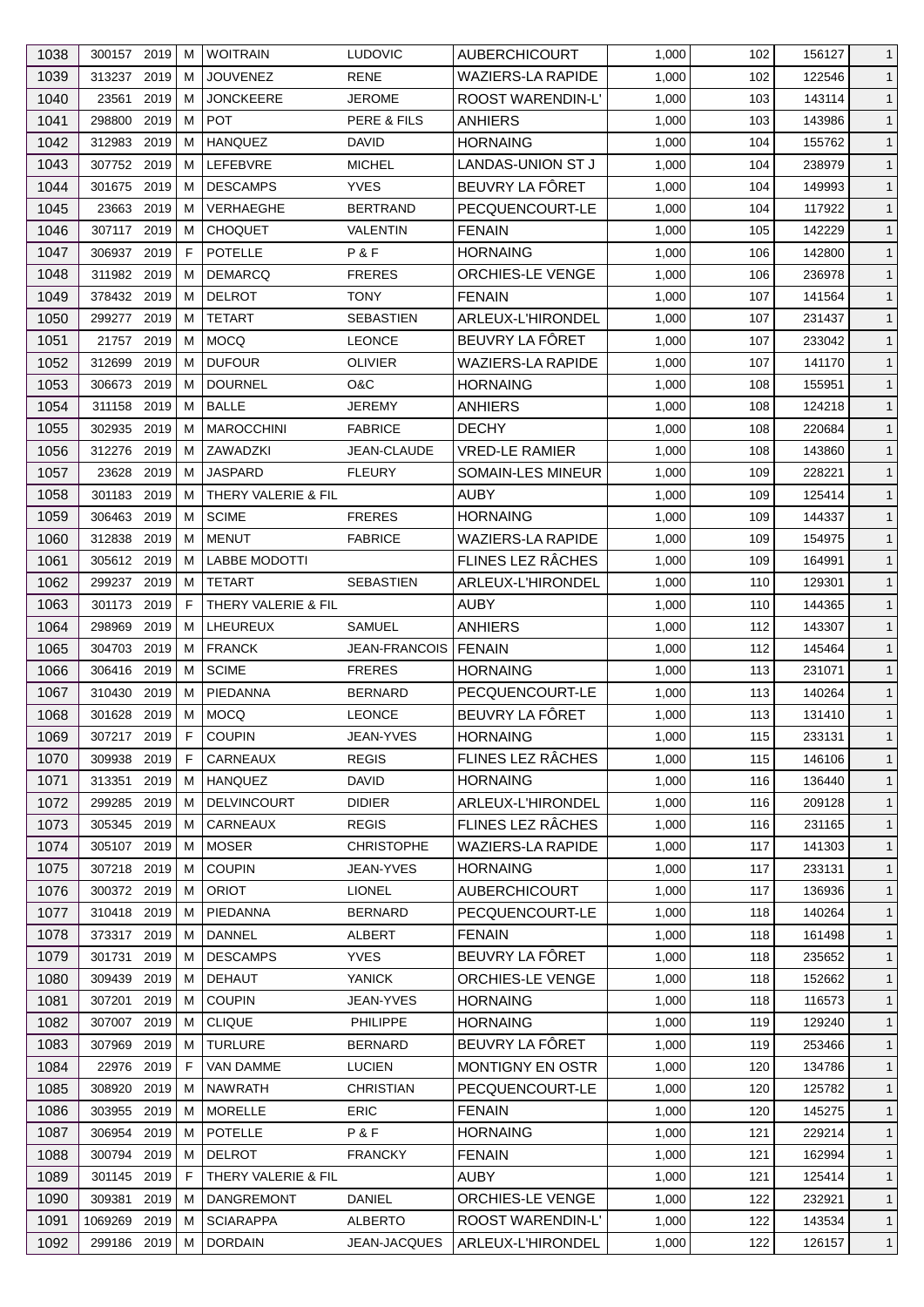| 1093 | 347008 2019   |      | м            | <b>JACOBS</b>          |                      | JEAN-FRANCOIS   BEUVRY LA FÔRET | 1,000 | 122 | 258931 | $\mathbf{1}$ |
|------|---------------|------|--------------|------------------------|----------------------|---------------------------------|-------|-----|--------|--------------|
| 1094 | 305638        | 2019 | м            | <b>LABBE MODOTTI</b>   |                      | FLINES LEZ RÂCHES               | 1,000 | 123 | 164991 | $\mathbf{1}$ |
| 1095 | 308563        | 2019 | м            | <b>HIMBLOT-GUEUDIN</b> |                      | PECQUENCOURT-LE                 | 1,000 | 124 | 144311 | $\mathbf{1}$ |
| 1096 | 306964 2019   |      | м            | <b>POTELLE</b>         | P&F                  | <b>HORNAING</b>                 | 1,000 | 124 | 229214 | $\mathbf{1}$ |
| 1097 | 307929        | 2019 | м            | <b>TURLURE</b>         | <b>BERNARD</b>       | BEUVRY LA FÔRET                 | 1,000 | 124 | 151294 | $\mathbf{1}$ |
| 1098 | 301771        | 2019 | F            | <b>DESCAMPS</b>        | <b>YVES</b>          | BEUVRY LA FÔRET                 | 1,000 | 125 | 251998 | $\mathbf{1}$ |
| 1099 | 307147 2019   |      | м            | <b>POTELLE</b>         | P&F                  | <b>HORNAING</b>                 | 1,000 | 125 | 142800 | $\mathbf{1}$ |
| 1100 | 23517 2019    |      | м            | LIBERT                 | <b>JEAN-PIERRE</b>   | ROOST WARENDIN-L'               | 1,000 | 125 | 227432 | $\mathbf{1}$ |
| 1101 | 300329        | 2019 | M            | <b>ORIOT</b>           | <b>LIONEL</b>        | <b>AUBERCHICOURT</b>            | 1,000 | 125 | 136936 | $\mathbf{1}$ |
| 1102 | 22452 2019    |      | м            | <b>LEENKNECHT</b>      | P&F                  | <b>HORNAING</b>                 | 1,000 | 126 | 138820 | $\mathbf{1}$ |
| 1103 | 23866         | 2019 | м            | <b>SCIARAPPA</b>       | <b>ALBERTO</b>       | ROOST WARENDIN-L'               | 1,000 | 127 | 143534 | $\mathbf{1}$ |
| 1104 | 22424 2019    |      | м            | <b>LEENKNECHT</b>      | P&F                  | <b>HORNAING</b>                 | 1,000 | 127 | 159062 | $\mathbf{1}$ |
| 1105 | 301676 2019   |      | F            | <b>DESCAMPS</b>        | <b>YVES</b>          | BEUVRY LA FÔRET                 | 1,000 | 127 | 134190 | $\mathbf{1}$ |
| 1106 | 306442 2019   |      | F            | <b>SCIME</b>           | <b>FRERES</b>        | <b>HORNAING</b>                 | 1,000 | 127 | 246964 | $\mathbf{1}$ |
| 1107 | 22825         | 2019 | F            | <b>DELABY</b>          | <b>LUCIEN</b>        | <b>HORNAING</b>                 | 1,000 | 128 | 158131 | $\mathbf{1}$ |
| 1108 | 306469        | 2019 | F            | <b>SCIME</b>           | <b>FRERES</b>        | <b>HORNAING</b>                 | 1,000 | 128 | 231071 | $\mathbf{1}$ |
| 1109 | 308449        | 2019 | м            | <b>MARTIN</b>          | <b>PHILIPPE</b>      | <b>AUBERCHICOURT</b>            | 1,000 | 129 | 134046 | $\mathbf{1}$ |
| 1110 | 302420        | 2019 | м            | LEBEL                  | <b>MICHEL</b>        | DOUAI-L'UNION                   | 1,000 | 129 | 160614 | $\mathbf{1}$ |
| 1111 | 17396         | 2019 | м            | <b>JACOBS</b>          | <b>JEAN-FRANCOIS</b> | BEUVRY LA FÔRET                 | 1,000 | 130 | 176055 | $\mathbf{1}$ |
| 1112 | 24375         | 2019 | M            | <b>BUTRUILLE</b>       | <b>DOMINIQUE</b>     | ROOST WARENDIN-L'               | 1,000 | 130 | 145823 | $\mathbf{1}$ |
|      |               |      |              |                        |                      |                                 |       |     |        |              |
| 1113 | 21951         | 2019 | м            | <b>FOUCART</b>         | <b>CLAUDE</b>        | <b>COUTICHES</b>                | 1,000 | 130 | 167819 | $\mathbf{1}$ |
| 1114 | 23884         | 2019 | м            | <b>BARGIACCHI</b>      | <b>YVES</b>          | <b>FENAIN</b>                   | 1,000 | 131 | 227988 | $\mathbf{1}$ |
| 1115 | 308842 2019   |      | м            | <b>SULKOWSKI</b>       | <b>STEPHAN</b>       | <b>VRED-LE RAMIER</b>           | 1,000 | 131 | 123929 | $\mathbf{1}$ |
| 1116 | 300788        | 2019 | м            | <b>DELROT</b>          | <b>FRANCKY</b>       | <b>FENAIN</b>                   | 1,000 | 131 | 127966 | $\mathbf{1}$ |
| 1117 | 301039        | 2019 | м            | <b>GIORGETTI</b>       | <b>JOSE</b>          | <b>AUBERCHICOURT</b>            | 1,000 | 132 | 153862 | $\mathbf{1}$ |
| 1118 | 311835        | 2019 | м            | PIEDANNA               | <b>RAYMOND</b>       | PECQUENCOURT-LE                 | 1,000 | 132 | 242633 | $\mathbf{1}$ |
| 1119 | 312226        | 2019 | м            | <b>POT</b>             | PERE & FILS          | <b>ANHIERS</b>                  | 1,000 | 132 | 143986 | $\mathbf{1}$ |
| 1120 | 301822 2019   |      | м            | <b>WAUTIER</b>         | <b>GILBERT</b>       | BEUVRY LA FÖRET                 | 1,000 | 133 | 136107 | $\mathbf{1}$ |
| 1121 | 307745 2019   |      | м            | LEFEBVRE               | <b>MICHEL</b>        | <b>LANDAS-UNION ST J</b>        | 1,000 | 133 | 255333 | $\mathbf{1}$ |
| 1122 | 313116 2019   |      | F            | <b>KUCHCINSKI</b>      | <b>FRERES</b>        | <b>WAZIERS-LA RAPIDE</b>        | 1,000 | 133 | 140924 | $\mathbf{1}$ |
| 1123 | 309957 2019   |      | $\mathsf{F}$ | <b>CARNEAUX</b>        | <b>REGIS</b>         | FLINES LEZ RÂCHES               | 1,000 | 133 | 146106 | $\mathbf{1}$ |
| 1124 | 311022 2019 M |      |              | LIBERT                 | <b>JEAN-PIERRE</b>   | ROOST WARENDIN-L'               | 1,000 | 133 | 227432 | $\mathbf{1}$ |
| 1125 | 302037 2019   |      | М            | <b>DECROIX</b>         | DANY                 | BEUVRY LA FÔRET                 | 1,000 | 134 | 129257 | $\mathbf{1}$ |
| 1126 | 22602 2019    |      | F            | <b>DEPOORTERE</b>      | <b>GILBERT</b>       | <b>HORNAING</b>                 | 1,000 | 134 | 231754 | $\mathbf{1}$ |
| 1127 | 22687         | 2019 | м            | <b>DEPOORTERE</b>      | <b>GILBERT</b>       | <b>HORNAING</b>                 | 1,000 | 135 | 231754 | $\mathbf{1}$ |
| 1128 | 310121        | 2019 | м            | <b>BORNEMAN</b>        | <b>GREGORY</b>       | PECQUENCOURT-LE                 | 1,000 | 135 | 243271 | $\mathbf{1}$ |
| 1129 | 301978 2019   |      | м            | LOMBARD                | ALAIN                | <b>COUTICHES</b>                | 1,000 | 135 | 147250 | $\mathbf{1}$ |
| 1130 | 301155 2019   |      | м            | THERY VALERIE & FIL    |                      | AUBY                            | 1,000 | 136 | 125414 | $\mathbf{1}$ |
| 1131 | 23570         | 2019 | м            | <b>JONCKEERE</b>       | <b>JEROME</b>        | ROOST WARENDIN-L'               | 1,000 | 136 | 143114 | $\mathbf{1}$ |
| 1132 | 310237 2019   |      | F.           | <b>BORNEMAN</b>        | <b>GREGORY</b>       | PECQUENCOURT-LE                 | 1,000 | 137 | 141375 | $\mathbf{1}$ |
| 1133 | 312756 2019   |      | M            | <b>LEWILLON</b>        | <b>FRANCIS</b>       | <b>WAZIERS-LA RAPIDE</b>        | 1,000 | 137 | 136247 | $\mathbf{1}$ |
| 1134 | 306792 2019   |      | F            | <b>LEENKNECHT</b>      | P&F                  | <b>HORNAING</b>                 | 1,000 | 138 | 224991 | $\mathbf{1}$ |
| 1135 | 382704 2019   |      | м            | <b>SCIME</b>           | <b>FRERES</b>        | <b>HORNAING</b>                 | 1,000 | 138 | 246964 | $\mathbf{1}$ |
| 1136 | 313339        | 2019 | м            | <b>HANQUEZ</b>         | <b>DAVID</b>         | <b>HORNAING</b>                 | 1,000 | 138 | 155762 | $\mathbf{1}$ |
| 1137 | 307967 2019   |      | м            | <b>TURLURE</b>         | <b>BERNARD</b>       | BEUVRY LA FÔRET                 | 1,000 | 139 | 151294 | $\mathbf{1}$ |
| 1138 | 314117 2019   |      | F            | CARNEAUX               | <b>REGIS</b>         | FLINES LEZ RÂCHES               | 1,000 | 139 | 129247 | $\mathbf{1}$ |
| 1139 | 305284        | 2019 | F            | CARNEAUX               | <b>REGIS</b>         | FLINES LEZ RÂCHES               | 1,000 | 139 | 129247 | $\mathbf{1}$ |
| 1140 | 307686 2019   |      | м            | <b>TIBERGHIEN</b>      | JEAN-JACQUES         | BEUVRY LA FÔRET                 | 1,000 | 140 | 131771 | $\mathbf{1}$ |
| 1141 | 309376 2019   |      | м            | <b>DANGREMONT</b>      | DANIEL               | ORCHIES-LE VENGE                | 1,000 | 142 | 232921 | $\mathbf{1}$ |
| 1142 | 339895        | 2019 | м            | <b>DUFOUR</b>          | <b>OLIVIER</b>       | <b>WAZIERS-LA RAPIDE</b>        | 1,000 | 142 | 141170 | $\mathbf{1}$ |
| 1143 | 22658 2019    |      | F.           | <b>DEPOORTERE</b>      | <b>GILBERT</b>       | <b>HORNAING</b>                 | 1,000 | 142 | 165842 | $\mathbf{1}$ |
| 1144 | 17393         | 2019 | м            | <b>JACOBS</b>          | <b>JEAN-FRANCOIS</b> | BEUVRY LA FÔRET                 | 1,000 | 143 | 176055 | $\mathbf{1}$ |
|      |               |      | м            | <b>BARGIACCHI</b>      | <b>YVES</b>          |                                 |       | 143 |        | $\mathbf{1}$ |
| 1145 | 241499        | 2019 |              |                        |                      | <b>FENAIN</b>                   | 1,000 |     | 227988 |              |
| 1146 | 306987 2019   |      | м            | VANGHELLE              | <b>RODOLPHE</b>      | <b>HORNAING</b>                 | 1,000 | 143 | 223077 | $\mathbf{1}$ |
| 1147 | 308682 2019   |      | м            | <b>JAHN</b>            | <b>GIANNY</b>        | <b>VRED-LE RAMIER</b>           | 1,000 | 143 | 242140 | $\mathbf{1}$ |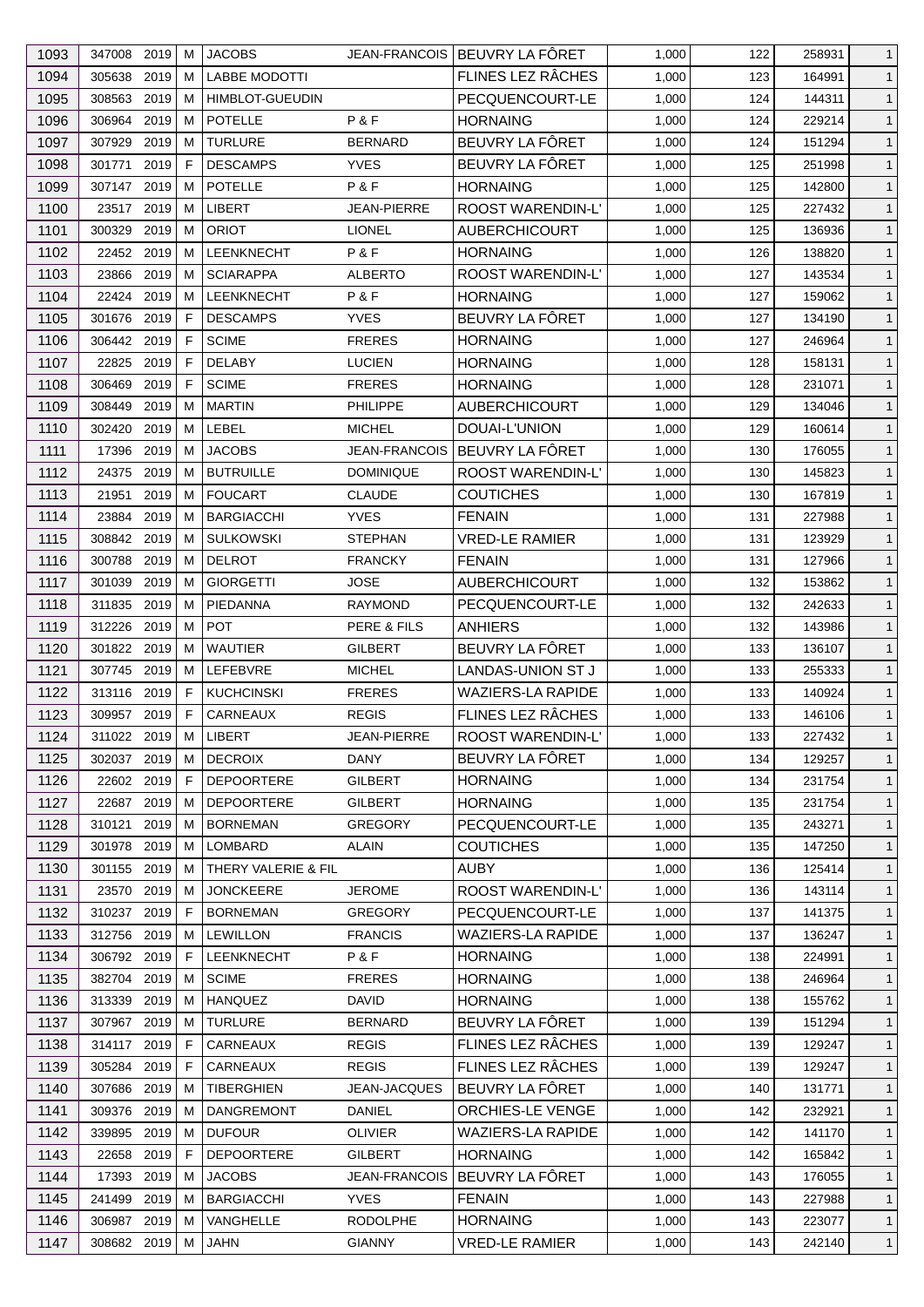| 1148 | 299168 2019               |           | м      | <b>FIRMIN</b>          | <b>FRANCIS</b>               | ARLEUX-L'HIRONDEL                  | 1,000 | 144        | 148276           | $\mathbf{1}$                 |
|------|---------------------------|-----------|--------|------------------------|------------------------------|------------------------------------|-------|------------|------------------|------------------------------|
| 1149 | 310257                    | 2019      | м      | <b>BORNEMAN</b>        | <b>PATRICK</b>               | PECQUENCOURT-LE                    | 1,000 | 144        | 140670           | $\mathbf{1}$                 |
| 1150 | 299293                    | 2019      | м      | <b>DELVINCOURT</b>     | <b>DIDIER</b>                | ARLEUX-L'HIRONDEL                  | 1,000 | 144        | 124164           | $\mathbf{1}$                 |
| 1151 | 308371                    | 2019      | м      | <b>DESCARPENTRIES</b>  | <b>MICHAEL</b>               | MARCHIENNES-LA R                   | 1,000 | 145        | 231581           | $\mathbf{1}$                 |
| 1152 | 300319                    | 2019      | м      | <b>ORIOT</b>           | <b>LIONEL</b>                | <b>AUBERCHICOURT</b>               | 1,000 | 145        | 156127           | $\mathbf{1}$                 |
| 1153 | 22034                     | 2019      | F      | <b>GANTIER</b>         | <b>SIMON</b>                 | <b>COUTICHES</b>                   | 1,000 | 145        | 170384           | $\mathbf{1}$                 |
| 1154 | 299890                    | 2019      | м      | <b>CATTIAUX</b>        | <b>BERNARD</b>               | <b>AUBERCHICOURT</b>               | 1,000 | 146        | 130635           | $\mathbf{1}$                 |
| 1155 | 23719                     | 2019      | м      | VERHAEGHE              | <b>BERTRAND</b>              | PECQUENCOURT-LE                    | 1,000 | 146        | 117922           | $\mathbf{1}$                 |
| 1156 | 311770                    | 2019      | м      | <b>JASPARD</b>         | <b>FLEURY</b>                | SOMAIN-LES MINEUR                  | 1,000 | 146        | 228221           | $\mathbf{1}$                 |
| 1157 | 306508                    | 2019      | м      | <b>GOUDALIER</b>       | <b>FRERES</b>                | <b>HORNAING</b>                    | 1,000 | 147        | 145401           | $\mathbf{1}$                 |
| 1158 | 382958                    | 2019      | F      | <b>SCIME</b>           | <b>FRERES</b>                | <b>HORNAING</b>                    | 1,000 | 147        | 231071           | $\mathbf{1}$                 |
| 1159 |                           | 2372 2019 | м      | <b>MATUSZEWSKI</b>     | <b>EDOUARD</b>               | VRED-LE RAMIER                     | 1,000 | 147        | 242225           | $\mathbf{1}$                 |
| 1160 | 22024                     | 2019      | м      | <b>GANTIER</b>         | <b>SIMON</b>                 | <b>COUTICHES</b>                   | 1,000 | 147        | 152236           | $\mathbf{1}$                 |
| 1161 | 311731                    | 2019      | м      | <b>DEPREZ</b>          | <b>CHRISTIAN</b>             | ROOST WARENDIN-L'                  | 1,000 | 147        | 126669           | $\mathbf{1}$                 |
| 1162 | 299137 2019               |           | м      | <b>FIRMIN</b>          | <b>FRANCIS</b>               | ARLEUX-L'HIRONDEL                  | 1,000 | 148        | 230698           | $\mathbf{1}$                 |
| 1163 | 306400                    | 2019      | м      | <b>SCIME</b>           | <b>FRERES</b>                | <b>HORNAING</b>                    | 1,000 | 148        | 231071           | $\mathbf{1}$                 |
| 1164 | 300205                    | 2019      | м      | <b>CATTIAUX</b>        | <b>BERNARD</b>               | <b>AUBERCHICOURT</b>               | 1,000 | 149        | 130635           | $\mathbf{1}$                 |
| 1165 | 300408                    | 2019      | м      | <b>CHARRON</b>         | <b>STEVE</b>                 | <b>AUBERCHICOURT</b>               | 1,000 | 149        | 137164           | $\mathbf{1}$                 |
| 1166 | 307015 2019               |           |        | <b>BERNARD</b>         | <b>JOSETTE</b>               | <b>HORNAING</b>                    | 1,000 | 149        | 129240           | $\mathbf{1}$                 |
| 1167 | 306962 2019               |           | M      | <b>POTELLE</b>         | P&F                          | <b>HORNAING</b>                    | 1,000 | 149        | 163344           | $\mathbf{1}$                 |
| 1168 | 310642 2019               |           | м      | <b>JASPARD</b>         | <b>FLEURY</b>                | SOMAIN-LES MINEUR                  | 1,000 | 149        | 228221           | $\mathbf{1}$                 |
| 1169 | 429538                    | 2019      | F      | <b>DEPOORTERE</b>      | <b>GILBERT</b>               | <b>HORNAING</b>                    | 1,000 | 149        | 247852           | $\mathbf{1}$                 |
| 1170 | 306421                    | 2019      | м      | <b>SCIME</b>           | <b>FRERES</b>                | <b>HORNAING</b>                    | 1,000 | 150        | 231071           | $\mathbf{1}$                 |
| 1171 | 308036                    | 2019      | м      | <b>TIBERGHIEN</b>      | <b>JEAN-JACQUES</b>          | BEUVRY LA FÔRET                    | 1,000 | 150        | 147833           | $\mathbf{1}$                 |
| 1172 | 309524                    | 2019      | м      | <b>DESMONS</b>         | <b>LUCIEN</b>                | ORCHIES-LE VENGE                   | 1,000 | 150        | 135895           | $\mathbf{1}$                 |
| 1173 | 299341                    | 2019      | м      | <b>FAVA</b>            | <b>BENJAMIN</b>              | ARLEUX-L'HIRONDEL                  | 1,000 | 150        | 137156           | $\mathbf{1}$                 |
| 1174 | 429539                    | 2019      | M      | <b>DEPOORTERE</b>      | <b>GILBERT</b>               | <b>HORNAING</b>                    | 1,000 | 150        | 165842           | $\mathbf{1}$                 |
| 1175 | 304151                    | 2019      | м      | <b>RANVIN</b>          | <b>CHRISTIAN</b>             | <b>FENAIN</b>                      | 1,000 | 150        | 244270           | $\mathbf{1}$                 |
| 1176 | 305320                    | 2019      | м      | CARNEAUX               | <b>REGIS</b>                 | FLINES LEZ RÂCHES                  | 1,000 | 151        | 146106           | $\mathbf{1}$                 |
| 1177 | 305133                    | 2019      | F.     | <b>MOSER</b>           | <b>CHRISTOPHE</b>            | <b>WAZIERS-LA RAPIDE</b>           | 1,000 | 151        | 122477           | $\mathbf{1}$                 |
| 1178 | 313367                    | 2019      | M      | <b>HANQUEZ</b>         | <b>DAVID</b>                 | <b>HORNAING</b>                    | 1,000 | 151        | 136440           | $\mathbf{1}$                 |
| 1179 |                           |           | M      |                        |                              |                                    | 1,000 |            |                  |                              |
| 1180 | 21383 2019<br>302367 2019 |           |        | <b>JOSSON</b><br>LEBEL | <b>ETAN</b><br><b>MICHEL</b> | ARLEUX-L'HIRONDEL<br>DOUAI-L'UNION | 1,000 | 151<br>152 | 129598<br>160614 | $\mathbf{1}$<br>$\mathbf{1}$ |
| 1181 | 300268 2019               |           | М<br>м | <b>DUPAS</b>           | <b>GREGORY</b>               | <b>AUBERCHICOURT</b>               | 1,000 | 152        | 133859           | $\mathbf{1}$                 |
| 1182 | 22454 2019                |           | м      | LEENKNECHT             | P&F                          | <b>HORNAING</b>                    | 1,000 | 152        | 241125           | $\mathbf{1}$                 |
|      |                           |           |        | <b>MORELLE</b>         | <b>ERIC</b>                  | <b>FENAIN</b>                      | 1,000 |            |                  |                              |
| 1183 | 303942 2019               |           | м      |                        | <b>MICHAEL</b>               |                                    |       | 152        | 145275           | $\mathbf{1}$                 |
| 1184 | 301592 2019               |           | м      | <b>DESCARPENTRIES</b>  |                              | <b>MARCHIENNES-LAR</b>             | 1,000 | 153        | 130428           | $\mathbf{1}$                 |
| 1185 | 307030 2019               |           |        | <b>BERNARD</b>         | <b>JOSETTE</b>               | <b>HORNAING</b>                    | 1,000 | 153        | 129273           | $\mathbf{1}$                 |
| 1186 | 311466                    | 2019      | м      | <b>DEPREZ</b>          | <b>ROMUALD</b>               | ROOST WARENDIN-L'                  | 1,000 | 153        | 146334           | $\mathbf{1}$                 |
| 1187 | 24104                     | 2019      | м      | <b>CREPIEUX</b>        | <b>FRERES</b>                | <b>DECHY</b>                       | 1,000 | 153        | 223480           | $\mathbf{1}$                 |
| 1188 | 306639                    | 2019      | м      | <b>LECLERCQ</b>        | <b>FRERES</b>                | <b>HORNAING</b>                    | 1,000 | 153        | 244610           | $\mathbf{1}$                 |
| 1189 | 308688                    | 2019      | м      | <b>JAHN</b>            | <b>GIANNY</b>                | <b>VRED-LE RAMIER</b>              | 1,000 | 154        | 159611           | $\mathbf{1}$                 |
| 1190 | 301383 2019               |           | м      | <b>DUMAZY</b>          | <b>STEPHANE</b>              | BEUVRY LA FÔRET                    | 1,000 | 154        | 173475           | $\mathbf{1}$                 |
| 1191 | 308429                    | 2019      | м      | <b>NEVE</b>            | <b>JEAN</b>                  | MARCHIENNES-LA R                   | 1,000 | 155        | 231775           | $\mathbf{1}$                 |
| 1192 | 306958 2019               |           | F      | <b>POTELLE</b>         | P&F                          | <b>HORNAING</b>                    | 1,000 | 156        | 229214           | $\mathbf{1}$                 |
| 1193 | 313197                    | 2019      | F      | <b>KUCHCINSKI</b>      | <b>FRERES</b>                | <b>WAZIERS-LA RAPIDE</b>           | 1,000 | 156        | 140924           | $\mathbf{1}$                 |
| 1194 | 301762                    | 2019      | м      | <b>DESCAMPS</b>        | <b>YVES</b>                  | BEUVRY LA FÔRET                    | 1,000 | 156        | 134190           | $\mathbf{1}$                 |
| 1195 | 315053 2019               |           | F      | <b>DEPOORTERE</b>      | <b>GILBERT</b>               | <b>HORNAING</b>                    | 1,000 | 156        | 165842           | $\mathbf{1}$                 |
| 1196 | 22403                     | 2019      | F      | LEENKNECHT             | P&F                          | <b>HORNAING</b>                    | 1,000 | 156        | 241125           | $\mathbf{1}$                 |
| 1197 | 23621                     | 2019      | м      | <b>JASPARD</b>         | <b>FLEURY</b>                | SOMAIN-LES MINEUR                  | 1,000 | 157        | 228221           | $\mathbf{1}$                 |
| 1198 | 298958                    | 2019      | м      | CARON                  | <b>BERNARD</b>               | <b>ANHIERS</b>                     | 1,000 | 157        | 160875           | $\mathbf{1}$                 |
| 1199 | 157287                    | 2019      | м      | <b>MOSER</b>           | <b>CHRISTOPHE</b>            | <b>WAZIERS-LA RAPIDE</b>           | 1,000 | 157        | 122477           | $\mathbf{1}$                 |
| 1200 | 302139 2019               |           | м      | <b>DEMETTE</b>         | JEAN-LUC                     | DOUAI-L'UNION                      | 1,000 | 158        | 241126           | $\mathbf{1}$                 |
| 1201 | 23604 2019                |           | м      | JASPARD                | <b>FLEURY</b>                | SOMAIN-LES MINEUR                  | 1,000 | 160        | 228221           | $\mathbf{1}$                 |
| 1202 | 313320 2019               |           | м      | <b>HANQUEZ</b>         | <b>DAVID</b>                 | <b>HORNAING</b>                    | 1,000 | 160        | 221835           | $\mathbf{1}$                 |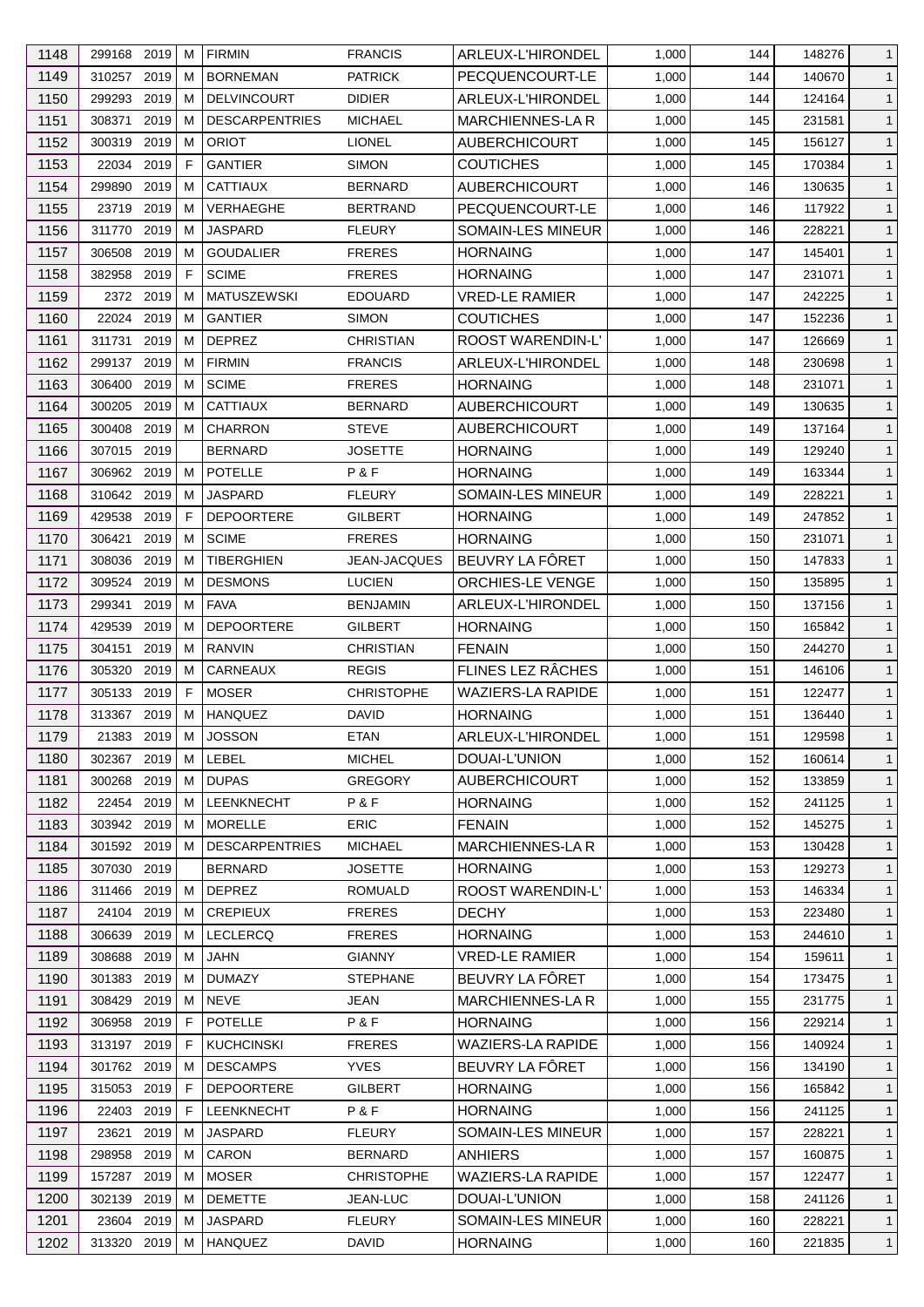| 1203 | 300649 2019 |      | M | LEFEBVRE                        | P&F               | <b>AUBERCHICOURT</b>     | 1,000 | 161 | 159817 | $\mathbf{1}$ |
|------|-------------|------|---|---------------------------------|-------------------|--------------------------|-------|-----|--------|--------------|
| 1204 | 23889       | 2019 | М | <b>BARGIACCHI</b>               | <b>YVES</b>       | <b>FENAIN</b>            | 1,000 | 161 | 141719 | $\mathbf{1}$ |
| 1205 | 307219      | 2019 | м | <b>COUPIN</b>                   | JEAN-YVES         | <b>HORNAING</b>          | 1,000 | 161 | 130780 | $\mathbf{1}$ |
| 1206 | 22419 2019  |      | м | <b>LEENKNECHT</b>               | P & F             | <b>HORNAING</b>          | 1,000 | 161 | 138820 | $\mathbf{1}$ |
| 1207 | 306342 2019 |      | м | <b>BODENNE</b>                  | P&F               | <b>HORNAING</b>          | 1,000 | 162 | 136530 | $\mathbf{1}$ |
| 1208 | 313983      | 2019 | M | <b>HANQUEZ</b>                  | <b>DAVID</b>      | <b>HORNAING</b>          | 1,000 | 162 | 238248 | $\mathbf{1}$ |
| 1209 | 306479      | 2019 | F | <b>SCIME</b>                    | <b>FRERES</b>     | <b>HORNAING</b>          | 1,000 | 162 | 231071 | $\mathbf{1}$ |
| 1210 | 305117 2019 |      | F | <b>MOSER</b>                    | <b>CHRISTOPHE</b> | WAZIERS-LA RAPIDE        | 1,000 | 163 | 141303 | $\mathbf{1}$ |
| 1211 | 22117       | 2019 | M | <b>BRICOUT</b>                  | P&F               | <b>COUTICHES</b>         | 1,000 | 164 | 235072 | $\mathbf{1}$ |
| 1212 | 314678      | 2019 | M | <b>DEPOORTERE</b>               | <b>GILBERT</b>    | HORNAING                 | 1,000 | 164 | 131030 | $\mathbf{1}$ |
| 1213 | 311767      | 2019 | м | <b>JASPARD</b>                  | <b>FLEURY</b>     | SOMAIN-LES MINEUR        | 1,000 | 164 | 228221 | $\mathbf{1}$ |
| 1214 | 24163 2019  |      | м | <b>COUPIN</b>                   | <b>JEAN-YVES</b>  | <b>HORNAING</b>          | 1,000 | 165 | 233131 | $\mathbf{1}$ |
| 1215 | 301534      | 2019 | M | <b>FACHE</b>                    | <b>VINCENT</b>    | BEUVRY LA FÔRET          | 1,000 | 165 | 237107 | $\mathbf{1}$ |
| 1216 | 22130       | 2019 | м | <b>BRICOUT</b>                  | P&F               | <b>COUTICHES</b>         | 1,000 | 165 | 150197 | $\mathbf{1}$ |
| 1217 | 306545      | 2019 | м | <b>POTELLE</b>                  | P&F               | <b>HORNAING</b>          | 1,000 | 166 | 229214 | $\mathbf{1}$ |
| 1218 | 301060      | 2019 | м | <b>MOREIRA</b>                  | <b>RICHARD</b>    | <b>AUBY</b>              | 1,000 | 166 | 124559 | $\mathbf{1}$ |
| 1219 | 311173      | 2019 | M | <b>DUPUIS</b>                   | <b>JACQUES</b>    | <b>ROOST WARENDIN-L'</b> | 1,000 | 166 | 164149 | $\mathbf{1}$ |
| 1220 | 305288      | 2019 | м | CARNEAUX                        | <b>REGIS</b>      | FLINES LEZ RÂCHES        | 1,000 | 167 | 129247 | $\mathbf{1}$ |
| 1221 | 304546 2019 |      | м | <b>DELROT</b>                   | <b>FRANCKY</b>    | <b>FENAIN</b>            | 1,000 | 167 | 245172 | $\mathbf{1}$ |
| 1222 | 298942 2019 |      | M | CARON                           | <b>BERNARD</b>    | <b>ANHIERS</b>           | 1,000 | 167 | 141916 | $\mathbf{1}$ |
| 1223 | 1118990     | 2019 | F | THERY VALERIE & FIL             |                   | AUBY                     | 1,000 | 168 | 144365 | $\mathbf{1}$ |
| 1224 | 300504      | 2019 | М | <b>MARTIN</b>                   | <b>PHILIPPE</b>   | <b>AUBERCHICOURT</b>     | 1,000 | 168 | 219781 | $\mathbf{1}$ |
| 1225 | 308396      | 2019 | м | <b>DESCARPENTRIES</b>           | <b>MICHAEL</b>    | MARCHIENNES-LA R         | 1,000 | 168 | 247827 | $\mathbf{1}$ |
| 1226 | 303037 2019 |      | M | <b>DUPRET</b>                   | <b>MARC ANDRE</b> | <b>DECHY</b>             | 1,000 | 168 | 223228 | $\mathbf{1}$ |
| 1227 | 309953      | 2019 | м | CARNEAUX                        | <b>REGIS</b>      | FLINES LEZ RÂCHES        | 1,000 | 169 | 129247 | $\mathbf{1}$ |
| 1228 | 308566      | 2019 | M | <b>HIMBLOT-GUEUDIN</b>          |                   | PECQUENCOURT-LE          | 1,000 | 169 | 229116 | $\mathbf{1}$ |
| 1229 | 303033      | 2019 | M | <b>DUPRET</b>                   | <b>MARC ANDRE</b> | <b>DECHY</b>             | 1,000 | 170 | 223228 | $\mathbf{1}$ |
| 1230 | 23571       | 2019 | M | <b>JONCKEERE</b>                | <b>JEROME</b>     | ROOST WARENDIN-L'        | 1,000 | 171 | 143114 | $\mathbf{1}$ |
| 1231 | 304722 2019 |      | м | <b>BIENAIME</b>                 | <b>ERIC</b>       | <b>FENAIN</b>            | 1,000 | 171 | 126527 | $\mathbf{1}$ |
| 1232 | 305922 2019 |      | М | <b>CREPIEUX</b>                 | <b>FRERES</b>     | <b>DECHY</b>             | 1,000 | 171 | 138802 |              |
|      | 22404       | 2019 |   | <b>LEENKNECHT</b>               | P&F               |                          |       |     |        | $\mathbf{1}$ |
| 1233 |             |      | M |                                 |                   | <b>HORNAING</b>          | 1,000 | 171 | 138820 | $\mathbf{1}$ |
| 1234 | 303953 2019 |      | M | <b>MORELLE</b>                  | ERIC              | <b>FENAIN</b>            | 1,000 | 171 | 231362 | $\mathbf{1}$ |
| 1235 | 303514 2019 |      | M | <b>POTEAUX</b><br><b>DELROT</b> | <b>JULES</b>      | <b>FENAIN</b>            | 1,000 | 171 | 161522 | $\mathbf{1}$ |
| 1236 | 300484      | 2019 | м |                                 | <b>MICHEL</b>     | <b>AUBERCHICOURT</b>     | 1,000 | 172 | 239953 | $\mathbf{1}$ |
| 1237 | 305289      | 2019 | M | CARNEAUX                        | <b>REGIS</b>      | FLINES LEZ RÂCHES        | 1,000 | 172 | 129247 | $\mathbf{1}$ |
| 1238 | 22561       | 2019 | M | <b>DELVALLEZ</b>                | <b>CHRISTOPHE</b> | <b>HORNAING</b>          | 1,000 | 173 | 227966 | $\mathbf{1}$ |
| 1239 | 304213 2019 |      | M | <b>BIENAIME</b>                 | <b>ERIC</b>       | <b>FENAIN</b>            | 1,000 | 173 | 141618 | $\mathbf{1}$ |
| 1240 | 302635 2019 |      | M | <b>SENECHAL</b>                 | <b>DOMINIQUE</b>  | DOUAI-L'UNION            | 1,000 | 173 | 142007 | $\mathbf{1}$ |
| 1241 | 304153      | 2019 | M | <b>RANVIN</b>                   | <b>CHRISTIAN</b>  | <b>FENAIN</b>            | 1,000 | 173 | 141985 | $\mathbf{1}$ |
| 1242 | 311031      | 2019 | м | LIBERT                          | JEAN-PIERRE       | <b>ROOST WARENDIN-L'</b> | 1,000 | 173 | 244174 | $\mathbf{1}$ |
| 1243 | 301619 2019 |      | M | <b>MOCQ</b>                     | <b>LEONCE</b>     | BEUVRY LA FÔRET          | 1,000 | 174 | 131410 | $\mathbf{1}$ |
| 1244 | 300782 2019 |      | E | <b>DELROT</b>                   | <b>FRANCKY</b>    | <b>FENAIN</b>            | 1,000 | 174 | 142956 | $\mathbf{1}$ |
| 1245 | 21745 2019  |      | M | <b>MOCQ</b>                     | <b>LEONCE</b>     | BEUVRY LA FÔRET          | 1,000 | 174 | 249462 | $\mathbf{1}$ |
| 1246 | 301732 2019 |      | F | <b>DESCAMPS</b>                 | <b>YVES</b>       | BEUVRY LA FÔRET          | 1,000 | 175 | 134190 | $\mathbf{1}$ |
| 1247 | 306471      | 2019 | м | <b>SCIME</b>                    | <b>FRERES</b>     | <b>HORNAING</b>          | 1,000 | 175 | 144337 | $\mathbf{1}$ |
| 1248 | 306015      | 2019 | F | ANSART                          | <b>FRERES</b>     | <b>GUESNAIN</b>          | 1,000 | 175 | 137288 | $\mathbf{1}$ |
| 1249 | 301819      | 2019 | M | <b>DESCAMPS</b>                 | <b>YVES</b>       | BEUVRY LA FÔRET          | 1,000 | 175 | 149993 | $\mathbf{1}$ |
| 1250 | 23620 2019  |      | M | JASPARD                         | <b>FLEURY</b>     | <b>SOMAIN-LES MINEUR</b> | 1,000 | 176 | 228221 | $\mathbf{1}$ |
| 1251 | 21960       | 2019 | M | <b>FOUCART</b>                  | <b>CLAUDE</b>     | <b>COUTICHES</b>         | 1,000 | 176 | 131998 | $\mathbf{1}$ |
| 1252 | 22471       | 2019 | M | RENAUD                          | <b>MAXIME</b>     | <b>FENAIN</b>            | 1,000 | 176 | 142271 | $\mathbf{1}$ |
| 1253 | 1075500     | 2019 | F | <b>BERNARD</b>                  | <b>FRERES</b>     | <b>GUESNAIN</b>          | 1,000 | 176 | 137570 | $\mathbf{1}$ |
| 1254 | 305231      | 2019 | M | CAUDRELIER                      | <b>EMMANUEL</b>   | FLINES LEZ RÂCHES        | 1,000 | 176 | 128631 | $\mathbf{1}$ |
| 1255 | 299365      | 2019 | M | <b>FAVA</b>                     | <b>BENJAMIN</b>   | ARLEUX-L'HIRONDEL        | 1,000 | 177 | 222137 | $\mathbf{1}$ |
| 1256 | 299109 2019 |      | M | <b>FIRMIN</b>                   | <b>FRANCIS</b>    | ARLEUX-L'HIRONDEL        | 1,000 | 177 | 128852 | $\mathbf{1}$ |
| 1257 | 311015 2019 |      | М | LIBERT                          | JEAN-PIERRE       | ROOST WARENDIN-L'        | 1,000 | 178 | 143083 | $\mathbf{1}$ |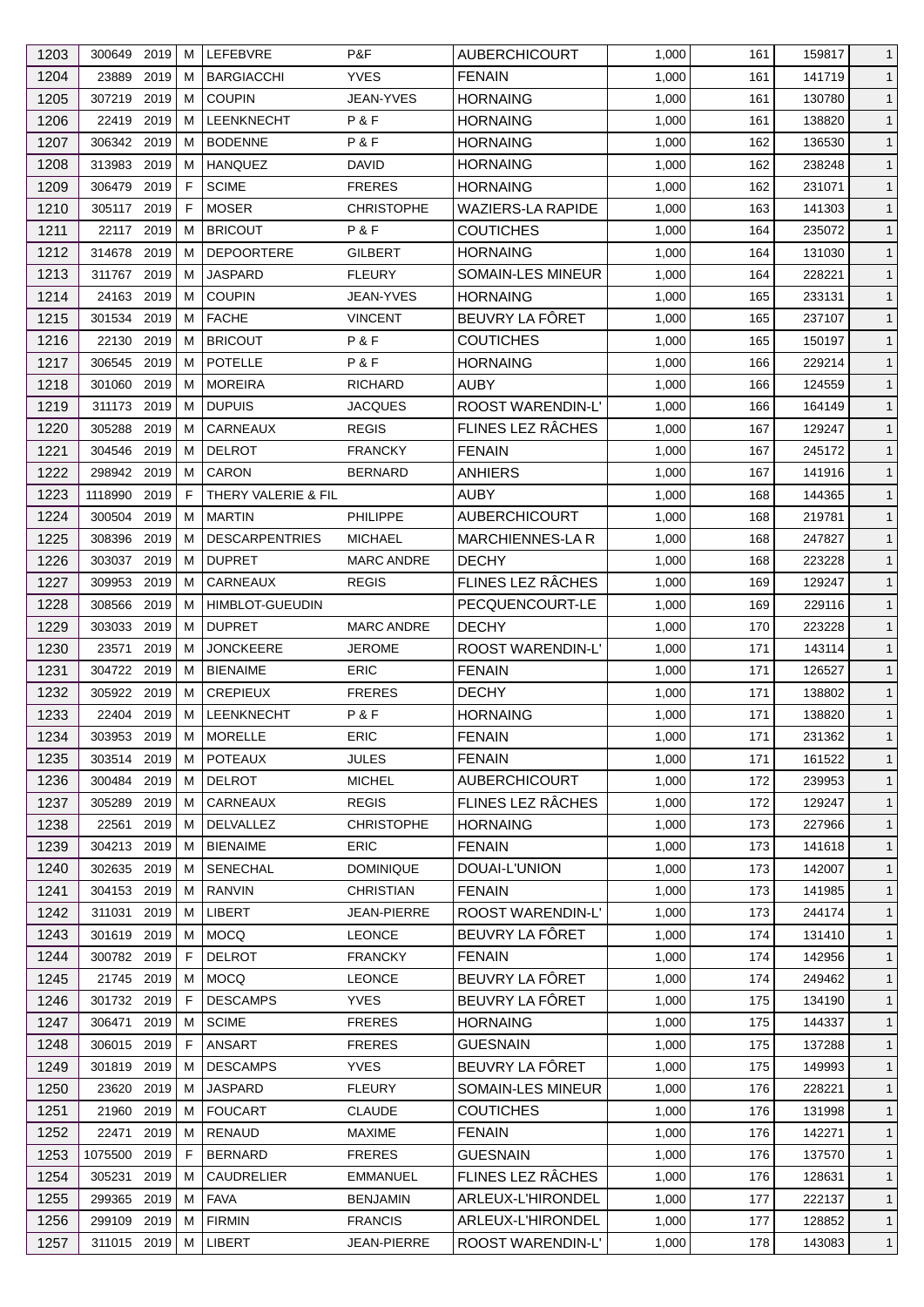| 1258 | 306955 2019   |      | F           | <b>POTELLE</b>        | P & F                | <b>HORNAING</b>          | 1,000 | 178 | 245252 | $\mathbf{1}$ |
|------|---------------|------|-------------|-----------------------|----------------------|--------------------------|-------|-----|--------|--------------|
| 1259 | 313168 2019   |      | F           | <b>KUCHCINSKI</b>     | <b>FRERES</b>        | <b>WAZIERS-LA RAPIDE</b> | 1,000 | 178 | 123183 | $\mathbf{1}$ |
| 1260 | 304534        | 2019 | м           | <b>DELROT</b>         | <b>TONY</b>          | <b>FENAIN</b>            | 1,000 | 178 | 141564 | $\mathbf{1}$ |
| 1261 | 305652 2019   |      | м           | <b>LABBE MODOTTI</b>  |                      | FLINES LEZ RÂCHES        | 1,000 | 179 | 247626 | $\mathbf{1}$ |
| 1262 | 23520         | 2019 | F.          | <b>LIBERT</b>         | JEAN-PIERRE          | <b>ROOST WARENDIN-L'</b> | 1,000 | 179 | 143083 | $\mathbf{1}$ |
| 1263 | 24385         | 2019 | M           | <b>DUMONCEAU</b>      | JEAN-CLAUDE          | <b>GUESNAIN</b>          | 1,000 | 179 | 138588 | $\mathbf{1}$ |
| 1264 | 313269        | 2019 | м           | <b>JOUVENEZ</b>       | <b>RENE</b>          | <b>WAZIERS-LA RAPIDE</b> | 1,000 | 179 | 139792 | $\mathbf{1}$ |
| 1265 | 312328        | 2019 | м           | LEGRAND               | <b>SERGE</b>         | <b>VRED-LE RAMIER</b>    | 1,000 | 179 | 229176 | $\mathbf{1}$ |
| 1266 | 302223        | 2019 | м           | <b>MOSER</b>          | <b>CHRISTOPHE</b>    | <b>WAZIERS-LA RAPIDE</b> | 1,000 | 180 | 141303 | $\mathbf{1}$ |
| 1267 | 311753        | 2019 | м           | <b>JASPARD</b>        | <b>FLEURY</b>        | SOMAIN-LES MINEUR        | 1,000 | 180 | 228221 | $\mathbf{1}$ |
| 1268 | 311033        | 2019 | $\mathsf F$ | LIBERT                | JEAN-PIERRE          | ROOST WARENDIN-L'        | 1,000 | 180 | 227432 | $\mathbf{1}$ |
| 1269 | 22940         | 2019 | м           | <b>DEFRETIN</b>       | <b>YVES</b>          | BEUVRY LA FÔRET          | 1,000 | 181 | 156158 | $\mathbf{1}$ |
| 1270 | 306220        | 2019 | м           | <b>BOCQUILLION</b>    | A & N                | <b>HORNAING</b>          | 1,000 | 181 | 229791 | $\mathbf{1}$ |
| 1271 | 308186        | 2019 | м           | <b>DESCARPENTRIES</b> | <b>MICHAEL</b>       | <b>MARCHIENNES-LAR</b>   | 1,000 | 181 | 145669 | $\mathbf{1}$ |
| 1272 | 301013        | 2019 | м           | <b>ROMANOWICZ</b>     | JEAN-PIERRE          | <b>FENAIN</b>            | 1,000 | 181 | 119849 | $\mathbf{1}$ |
| 1273 | 311499        | 2019 | м           | <b>DEPREZ</b>         | <b>ROMUALD</b>       | <b>ROOST WARENDIN-L'</b> | 1,000 | 181 | 230447 | $\mathbf{1}$ |
| 1274 | 149655        | 2019 | M           | <b>ORIOT</b>          | <b>LIONEL</b>        | <b>AUBERCHICOURT</b>     | 1,000 | 182 | 238667 | $\mathbf{1}$ |
| 1275 | 301908        | 2019 | м           | <b>LOMBARD</b>        | ALAIN                | <b>COUTICHES</b>         | 1,000 | 182 | 147250 | $\mathbf{1}$ |
| 1276 | 310004        | 2019 | м           | <b>TIBERGHIEN</b>     | <b>JEAN-FRANCOIS</b> | LANDAS-UNION ST J        | 1,000 | 182 | 150722 | $\mathbf{1}$ |
| 1277 | 22540         | 2019 | м           | <b>DELVALLEZ</b>      | <b>CHRISTOPHE</b>    | <b>HORNAING</b>          | 1,000 | 182 | 227966 | $\mathbf{1}$ |
| 1278 | 304163        | 2019 | м           | <b>RANVIN</b>         | <b>CHRISTIAN</b>     | <b>FENAIN</b>            | 1,000 | 183 | 162168 | $\mathbf{1}$ |
| 1279 | 307529        | 2019 | м           | <b>BUCHART</b>        | <b>JEAN-PAUL</b>     | <b>HORNAING</b>          | 1,000 | 184 | 229610 | $\mathbf{1}$ |
| 1280 | 306917 2019   |      | м           | <b>POTELLE</b>        | P&F                  | <b>HORNAING</b>          | 1,000 | 185 | 229214 | $\mathbf{1}$ |
| 1281 | 310423 2019   |      | м           | PIEDANNA              | <b>BERNARD</b>       | PECQUENCOURT-LE          | 1,000 | 186 | 160476 | $\mathbf{1}$ |
| 1282 | 309575        | 2019 | м           | <b>MATHIEU</b>        | A & C                | ORCHIES-LE VENGE         | 1,000 | 186 | 231922 | $\mathbf{1}$ |
|      |               |      |             |                       |                      |                          |       |     |        |              |
| 1283 | 301703        | 2019 | м           | <b>DESCAMPS</b>       | <b>YVES</b>          | BEUVRY LA FÔRET          | 1,000 | 186 | 235652 | $\mathbf{1}$ |
| 1284 | 299333 2019   |      | м           | <b>ROSSI</b>          | <b>DAVID</b>         | ARLEUX-L'HIRONDEL        | 1,000 | 187 | 126059 | $\mathbf{1}$ |
| 1285 | 4136404       | 2019 | F           | <b>RENAUD</b>         | <b>MAXIME</b>        | <b>FENAIN</b>            | 1,000 | 187 | 228599 | $\mathbf{1}$ |
| 1286 | 309539        | 2019 | м           | <b>DESMONS</b>        | <b>LUCIEN</b>        | ORCHIES-LE VENGE         | 1,000 | 188 | 254490 | $\mathbf{1}$ |
| 1287 | 307007 2019   |      |             | <b>BERNARD</b>        | <b>JOSETTE</b>       | <b>HORNAING</b>          | 1,000 | 188 | 129240 | $\mathbf{1}$ |
| 1288 | 314555        | 2019 | M           | CARON                 | <b>BERNARD</b>       | <b>ANHIERS</b>           | 1,000 | 188 | 226990 | $\mathbf{1}$ |
| 1289 | 306429 2019 F |      |             | <b>SCIME</b>          | <b>FRERES</b>        | <b>HORNAING</b>          | 1,000 | 188 | 246964 | $\mathbf{1}$ |
| 1290 | 382702 2019   |      | м           | <b>SCIME</b>          | <b>FRERES</b>        | <b>HORNAING</b>          | 1,000 | 188 | 231071 | $\mathbf{1}$ |
| 1291 | 299028 2019   |      | м           | <b>DEFRANCE</b>       | <b>GILLES</b>        | <b>ANHIERS</b>           | 1,000 | 188 | 126190 | $\mathbf{1}$ |
| 1292 | 22677         | 2019 | м           | <b>DEPOORTERE</b>     | GILBERT              | <b>HORNAING</b>          | 1,000 | 188 | 165842 | $\mathbf{1}$ |
| 1293 | 363670        | 2019 | M           | <b>DUMORTIER</b>      | <b>ALAIN</b>         | ARLEUX-L'HIRONDEL        | 1,000 | 189 | 153851 | $\mathbf{1}$ |
| 1294 | 306409 2019   |      | F           | <b>SCIME</b>          | <b>FRERES</b>        | <b>HORNAING</b>          | 1,000 | 189 | 246964 | $\mathbf{1}$ |
| 1295 | 298772 2019   |      | м           | <b>POT</b>            | PERE & FILS          | <b>ANHIERS</b>           | 1,000 | 190 | 143986 | $\mathbf{1}$ |
| 1296 | 302395 2019   |      | м           | <b>LEBEL</b>          | <b>MICHEL</b>        | DOUAI-L'UNION            | 1,000 | 190 | 243402 | $\mathbf{1}$ |
| 1297 | 299264        | 2019 | м           | TETART                | <b>SEBASTIEN</b>     | ARLEUX-L'HIRONDEL        | 1,000 | 190 | 129301 | $\mathbf{1}$ |
| 1298 | 21927 2019    |      | м           | <b>WAUTIER</b>        | <b>GILBERT</b>       | BEUVRY LA FÔRET          | 1,000 | 190 | 171723 | $\mathbf{1}$ |
| 1299 | 313636 2019   |      | м           | <b>COUSIN</b>         | <b>THEO</b>          | <b>MARCHIENNES-LA R</b>  | 1,000 | 191 | 230376 | $\mathbf{1}$ |
| 1300 | 298782 2019   |      | м           | <b>POT</b>            | PERE & FILS          | <b>ANHIERS</b>           | 1,000 | 191 | 143986 | $\mathbf{1}$ |
| 1301 | 307035        | 2019 | м           | <b>CLIQUE</b>         | PHILIPPE             | <b>HORNAING</b>          | 1,000 | 191 | 129240 | $\mathbf{1}$ |
| 1302 | 301784 2019   |      | м           | <b>DESCAMPS</b>       | <b>YVES</b>          | BEUVRY LA FÖRET          | 1,000 | 191 | 235652 | $\mathbf{1}$ |
| 1303 | 301066 2019   |      | м           | THERY VALERIE & FIL   |                      | <b>AUBY</b>              | 1,000 | 192 | 125414 | $\mathbf{1}$ |
| 1304 | 312636        | 2019 | M           | ZAWADZKI              | JEAN-CLAUDE          | <b>VRED-LE RAMIER</b>    | 1,000 | 192 | 229424 | $\mathbf{1}$ |
| 1305 | 21992 2019    |      | м           | <b>GANTIER</b>        | <b>SIMON</b>         | <b>COUTICHES</b>         | 1,000 | 192 | 152236 | $\mathbf{1}$ |
| 1306 | 372198 2019   |      | м           | <b>GIORGETTI</b>      | <b>JOSE</b>          | <b>AUBERCHICOURT</b>     | 1,000 | 192 | 153862 | $\mathbf{1}$ |
| 1307 | 312299        | 2019 | M           | ZAWADZKI              | JEAN-CLAUDE          | <b>VRED-LE RAMIER</b>    | 1,000 | 193 | 229424 | $\mathbf{1}$ |
| 1308 | 308647 2019   |      | м           | JAHN                  | <b>GIANNY</b>        | <b>VRED-LE RAMIER</b>    | 1,000 | 193 | 140368 | $\mathbf{1}$ |
| 1309 | 301036 2019   |      | м           | <b>GIORGETTI</b>      | <b>JOSE</b>          | <b>AUBERCHICOURT</b>     | 1,000 | 194 | 153862 | $\mathbf{1}$ |
| 1310 | 300258 2019   |      | м           | <b>DUPAS</b>          | <b>GREGORY</b>       | <b>AUBERCHICOURT</b>     | 1,000 | 194 | 133859 | $\mathbf{1}$ |
| 1311 | 300434 2019   |      | м           | <b>CHARRON</b>        | <b>STEVE</b>         | <b>AUBERCHICOURT</b>     | 1,000 | 194 | 137164 | $\mathbf{1}$ |
| 1312 | 310479 2019   |      | М           | PIEDANNA              | <b>BERNARD</b>       | PECQUENCOURT-LE          | 1,000 | 195 | 140264 | $\mathbf{1}$ |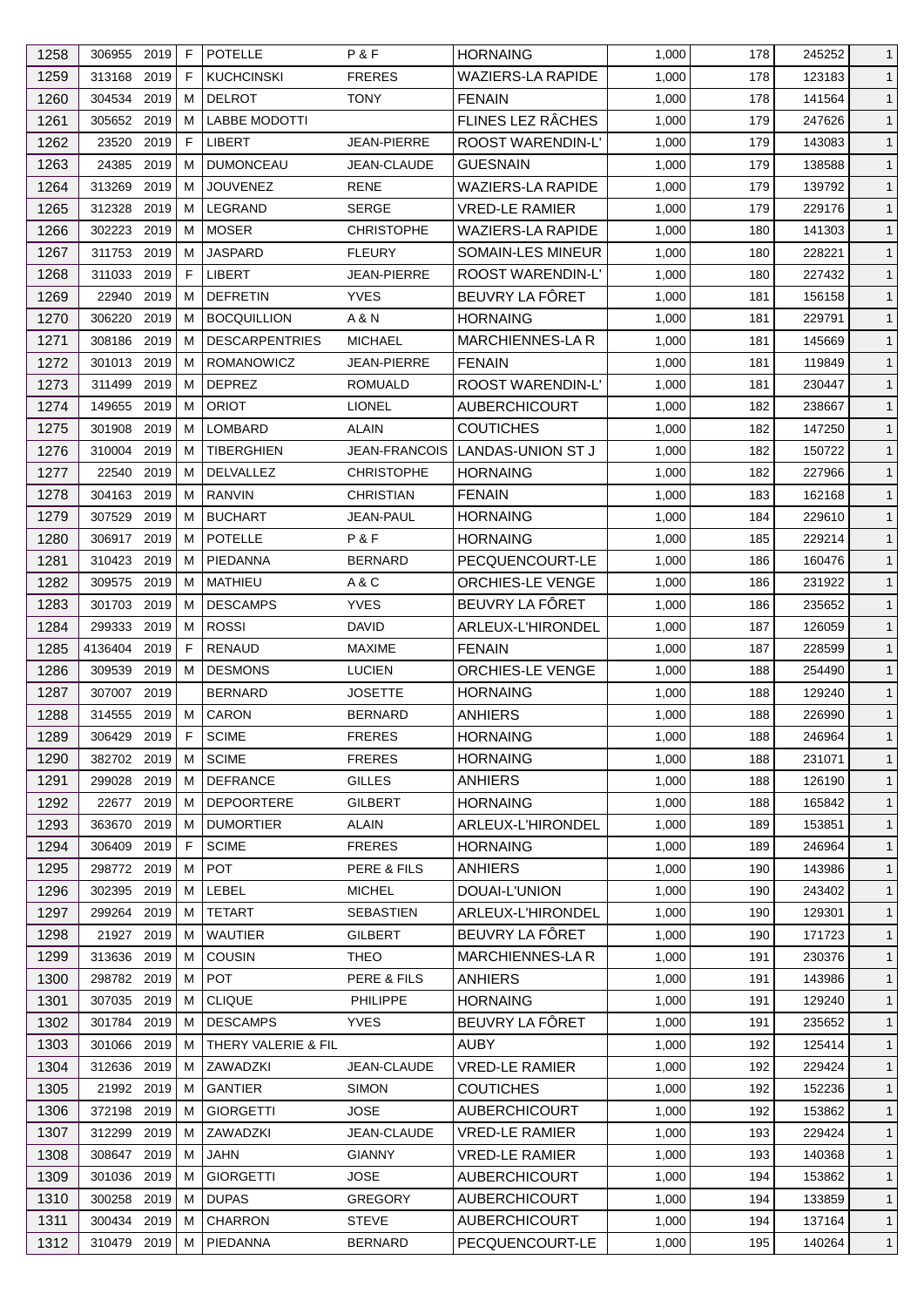| 1313 | 306109 2019               | M      | LEFEBVRE                          | P&F                         | <b>AUBERCHICOURT</b>      | 1,000 | 195 | 241910 | $\mathbf{1}$ |
|------|---------------------------|--------|-----------------------------------|-----------------------------|---------------------------|-------|-----|--------|--------------|
| 1314 | 299113 2019               | M      | <b>FIRMIN</b>                     | <b>FRANCIS</b>              | ARLEUX-L'HIRONDEL         | 1,000 | 195 | 113004 | $\mathbf{1}$ |
| 1315 | 300342 2019               | M      | <b>ORIOT</b>                      | <b>LIONEL</b>               | <b>AUBERCHICOURT</b>      | 1,000 | 195 | 222215 | $\mathbf{1}$ |
| 1316 | 311225 2019               | м      | <b>GUILAIN</b>                    | <b>BERNARD</b>              | ROOST WARENDIN-L'         | 1,000 | 195 | 126608 | $\mathbf{1}$ |
| 1317 | 2019<br>305138            | M      | <b>MOSER</b>                      | <b>CHRISTOPHE</b>           | <b>WAZIERS-LA RAPIDE</b>  | 1,000 | 196 | 141303 | $\mathbf{1}$ |
| 1318 | 157295 2019               | M      | <b>MOSER</b>                      | <b>CHRISTOPHE</b>           | <b>WAZIERS-LA RAPIDE</b>  | 1,000 | 196 | 122477 | $\mathbf{1}$ |
| 1319 | 308746 2019               | м      | <b>POTIEZ</b>                     | <b>YVES</b>                 | MONTIGNY EN OSTR          | 1,000 | 196 | 161043 | $\mathbf{1}$ |
| 1320 | 302169<br>2019            | м      | <b>DESMARETS</b>                  | <b>BERNARD</b>              | DOUAI-L'UNION             | 1,000 | 196 | 156623 | $\mathbf{1}$ |
| 1321 | 2019<br>4136396           | М      | <b>RENAUD</b>                     | <b>MAXIME</b>               | <b>FENAIN</b>             | 1,000 | 197 | 127984 | $\mathbf{1}$ |
| 1322 | 2019<br>23636             | м      | <b>JASPARD</b>                    | <b>FLEURY</b>               | SOMAIN-LES MINEUR         | 1,000 | 197 | 228221 | $\mathbf{1}$ |
| 1323 | 2019<br>303747            | М      | <b>BOCQUILLION</b>                | A & N                       | <b>HORNAING</b>           | 1,000 | 197 | 229791 | $\mathbf{1}$ |
| 1324 | 2019<br>301957            | м      | <b>LOMBARD</b>                    | <b>ALAIN</b>                | <b>COUTICHES</b>          | 1,000 | 198 | 147250 | $\mathbf{1}$ |
| 1325 | 23544 2019                | M      | <b>COUSIN</b>                     | JEAN-YVES                   | ROOST WARENDIN-L'         | 1,000 | 198 | 144608 | $\mathbf{1}$ |
| 1326 | 2019<br>21582             | E      | <b>MOREIRA</b>                    | <b>RICHARD</b>              | <b>AUBY</b>               | 1,000 | 198 | 142824 | $\mathbf{1}$ |
| 1327 | 2019<br>306529            | м      | <b>GOUDALIER</b>                  | <b>FRERES</b>               | <b>HORNAING</b>           | 1,000 | 199 | 145401 | $\mathbf{1}$ |
| 1328 | 2019<br>315100            | M      | <b>DEPOORTERE</b>                 | GILBERT                     | <b>HORNAING</b>           | 1,000 | 199 | 165842 | $\mathbf{1}$ |
| 1329 | 2019<br>300259            | M      | <b>DUPAS</b>                      | <b>GREGORY</b>              | <b>AUBERCHICOURT</b>      | 1,000 | 200 | 219622 | $\mathbf{1}$ |
| 1330 | 2019<br>306865            | м      | VANGHELLE                         | <b>RODOLPHE</b>             | <b>HORNAING</b>           | 1,000 | 200 | 137045 | $\mathbf{1}$ |
| 1331 | 304056<br>2019            | М      | <b>MARTIN</b>                     | <b>LUDOVIC</b>              | <b>FENAIN</b>             | 1,000 | 201 | 231931 | $\mathbf{1}$ |
| 1332 | 310473 2019               | М      | <b>PIEDANNA</b>                   | <b>BERNARD</b>              | PECQUENCOURT-LE           | 1,000 | 201 | 242559 | $\mathbf{1}$ |
| 1333 | 2019<br>23610             | м      | <b>JASPARD</b>                    | <b>FLEURY</b>               | SOMAIN-LES MINEUR         | 1,000 | 201 | 228221 | $\mathbf{1}$ |
| 1334 | 2019<br>298716            | м      | <b>DURET</b>                      | <b>JEAN-MARIE</b>           | <b>ANHIERS</b>            | 1,000 | 201 | 145012 | $\mathbf{1}$ |
| 1335 | 2019<br>307159            | м      | <b>CHOQUET</b>                    | VALENTIN                    | <b>FENAIN</b>             | 1,000 | 202 | 228544 | $\mathbf{1}$ |
| 1336 | 2019<br>429521            | М      | <b>DEPOORTERE</b>                 | GILBERT                     | <b>HORNAING</b>           | 1,000 | 202 | 165842 | $\mathbf{1}$ |
| 1337 | 310431<br>2019            | M      | PIEDANNA                          | <b>BERNARD</b>              | PECQUENCOURT-LE           | 1,000 | 202 | 242559 | $\mathbf{1}$ |
| 1338 | 2019<br>305387            | м      | <b>CISTAR</b>                     | P&F                         | FLINES LEZ RÂCHES         | 1,000 | 202 | 229582 | $\mathbf{1}$ |
| 1339 | 299009<br>2019            | M      | <b>DEFRANCE</b>                   | <b>GILLES</b>               | <b>ANHIERS</b>            | 1,000 | 202 | 162103 | $\mathbf{1}$ |
| 1340 | 22964<br>2019             | -F     | <b>VAN DAMME</b>                  | <b>LUCIEN</b>               | <b>MONTIGNY EN OSTR</b>   | 1,000 | 202 | 220099 | $\mathbf{1}$ |
| 1341 | 301631<br>2019            | м      | <b>MOCQ</b>                       | <b>LEONCE</b>               | BEUVRY LA FÖRET           | 1,000 | 203 | 131410 | $\mathbf{1}$ |
| 1342 | 305200<br>2019            | м      | <b>CAUDRELIER</b>                 | <b>PATRICE</b>              | FLINES LEZ RÂCHES         | 1,000 | 203 | 146541 | $\mathbf{1}$ |
| 1343 | 305113 2019               | M      | <b>MOSER</b>                      | <b>CHRISTOPHE</b>           | <b>WAZIERS-LA RAPIDE</b>  | 1,000 | 204 | 141303 | $\mathbf{1}$ |
| 1344 |                           |        |                                   |                             |                           |       |     |        |              |
|      | 314316 2019 M             |        | PIEDANNA                          | P&F                         | <b>DOUAI/FRAIS MARAIS</b> | 1,000 | 204 | 139900 | $\mathbf{1}$ |
| 1345 | 300609 2019               | M<br>F | <b>LEFEBVRE</b><br><b>GANTIER</b> | P&F                         | <b>AUBERCHICOURT</b>      | 1,000 | 204 | 139629 | $\mathbf{1}$ |
| 1346 | 22022 2019<br>314643 2019 | F      | LIENARD                           | <b>SIMON</b><br><b>RUDY</b> | <b>COUTICHES</b>          | 1,000 | 204 | 170384 | $\mathbf{1}$ |
| 1347 |                           |        |                                   |                             | <b>HORNAING</b>           | 1,000 | 205 | 140755 | $\mathbf{1}$ |
| 1348 | 307035<br>2019            |        | <b>BERNARD</b>                    | <b>JOSETTE</b>              | <b>HORNAING</b>           | 1,000 | 205 | 214155 | $\mathbf{1}$ |
| 1349 | 309966 2019               | F      | CARNEAUX                          | <b>REGIS</b>                | FLINES LEZ RÂCHES         | 1,000 | 205 | 146106 | $\mathbf{1}$ |
| 1350 | 2019<br>299287            | M      | <b>DELVINCOURT</b>                | <b>DIDIER</b>               | ARLEUX-L'HIRONDEL         | 1,000 | 205 | 124164 | $\mathbf{1}$ |
| 1351 | 2019<br>307989            | M      | <b>MERIEULT</b>                   | <b>HERVE</b>                | LANDAS-UNION ST J         | 1,000 | 205 | 171484 | $\mathbf{1}$ |
| 1352 | 429566<br>2019            | M      | <b>MOSER</b>                      | <b>CHRISTOPHE</b>           | WAZIERS-LA RAPIDE         | 1,000 | 205 | 122477 | $\mathbf{1}$ |
| 1353 | 311006<br>2019            | м      | LIBERT                            | JEAN-PIERRE                 | <b>ROOST WARENDIN-L'</b>  | 1,000 | 206 | 227432 | $\mathbf{1}$ |
| 1354 | 24124 2019                | м      | QUIN                              | <b>THIERRY</b>              | DOUAI-L'UNION             | 1,000 | 206 | 142156 | $\mathbf{1}$ |
| 1355 | 2019<br>306297            | F      | <b>DELABY</b>                     | <b>LUCIEN</b>               | <b>HORNAING</b>           | 1,000 | 206 | 122689 | $\mathbf{1}$ |
| 1356 | 22251<br>2019             | M      | <b>BALLE</b>                      | <b>JEREMY</b>               | <b>ANHIERS</b>            | 1,000 | 206 | 141183 | $\mathbf{1}$ |
| 1357 | 299342 2019               | M      | <b>ROSSI</b>                      | DAVID                       | ARLEUX-L'HIRONDEL         | 1,000 | 207 | 108879 | $\mathbf{1}$ |
| 1358 | 306336 2019               | M      | <b>BODENNE</b>                    | P&F                         | <b>HORNAING</b>           | 1,000 | 207 | 136530 | $\mathbf{1}$ |
| 1359 | 6117747 2019              | M      | <b>NEVE</b>                       | <b>JEAN</b>                 | MARCHIENNES-LA R          | 1,000 | 207 | 145858 | $\mathbf{1}$ |
| 1360 | 304055 2019               | M      | <b>MARTIN</b>                     | <b>LUDOVIC</b>              | <b>FENAIN</b>             | 1,000 | 207 | 231931 | $\mathbf{1}$ |
| 1361 | 305342 2019               | M      | CARNEAUX                          | <b>REGIS</b>                | FLINES LEZ RÂCHES         | 1,000 | 207 | 146106 | $\mathbf{1}$ |
| 1362 | 24122 2019                | M      | QUIN                              | <b>THIERRY</b>              | DOUAI-L'UNION             | 1,000 | 208 | 142156 | $\mathbf{1}$ |
| 1363 | 301707 2019               | F      | <b>DESCAMPS</b>                   | <b>YVES</b>                 | BEUVRY LA FÖRET           | 1,000 | 208 | 134190 | $\mathbf{1}$ |
| 1364 | 307626 2019               | F      | <b>TIBERGHIEN</b>                 | <b>JEAN-JACQUES</b>         | BEUVRY LA FÔRET           | 1,000 | 208 | 233343 | $\mathbf{1}$ |
| 1365 | 313127 2019               | M      | <b>KUCHCINSKI</b>                 | <b>FRERES</b>               | <b>WAZIERS-LA RAPIDE</b>  | 1,000 | 208 | 123183 | $\mathbf{1}$ |
| 1366 | 382955 2019               | M      | <b>SCIME</b>                      | <b>FRERES</b>               | <b>HORNAING</b>           | 1,000 | 209 | 246964 | $\mathbf{1}$ |
| 1367 | 306600 2019               | М      | LIENARD                           | <b>RUDY</b>                 | <b>HORNAING</b>           | 1,000 | 209 | 161095 | $\mathbf{1}$ |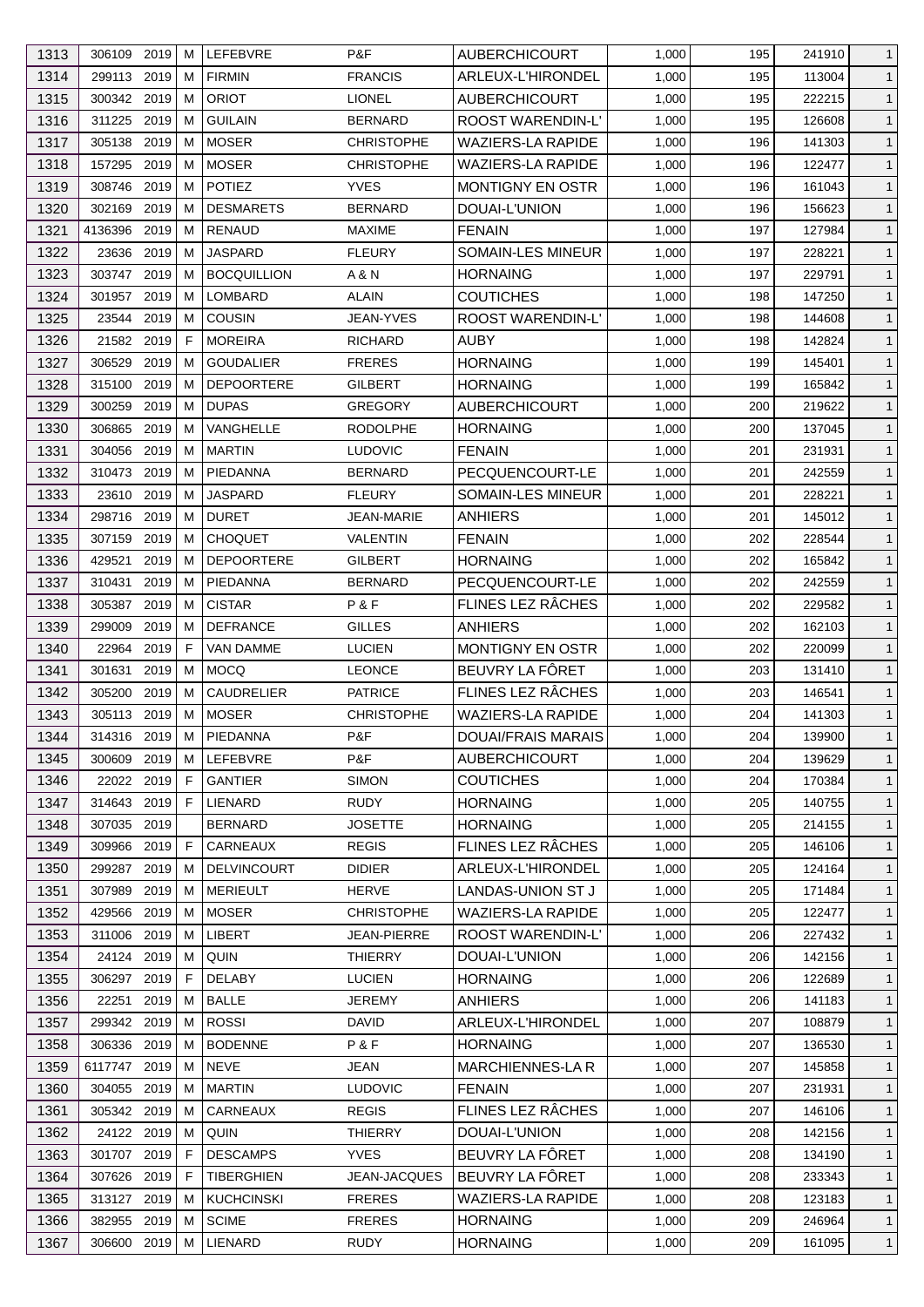| 1369<br>303177 2019<br><b>LEBLANC</b><br><b>DECHY</b><br>1,000<br>M<br>ANDRE<br>210<br>238363<br>$\mathbf{1}$<br><b>DUPUIS</b><br>ROOST WARENDIN-L'<br>1370<br>2019<br>M<br>JACQUES<br>1,000<br>146245<br>$\mathbf{1}$<br>314577<br>210<br>300567 2019<br>1371<br>M<br><b>MARTIN</b><br>PHILIPPE<br><b>AUBERCHICOURT</b><br>1,000<br>210<br>153766<br>$\mathbf{1}$<br>1372<br>298895<br>2019<br><b>BRIENNE</b><br>M<br><b>JEAN-CLAUDE</b><br><b>ANHIERS</b><br>1,000<br>211<br>228404<br>$\mathbf{1}$<br>1373<br>2019<br><b>LUCIEN</b><br><b>MONTIGNY EN OSTR</b><br>22982<br>M<br><b>VAN DAMME</b><br>1,000<br>211<br>134786<br>$\mathbf{1}$<br>1374<br>2019<br>22963<br>F<br>VAN DAMME<br><b>LUCIEN</b><br><b>MONTIGNY EN OSTR</b><br>1,000<br>212<br>220099<br>$\mathbf{1}$<br>2019<br><b>MOREIRA</b><br><b>AUBY</b><br>1375<br>21588<br>RICHARD<br>1,000<br>212<br>124559<br>$\mathbf{1}$<br>M<br>314302 2019<br>P&F<br><b>DOUAI/FRAIS MARAIS</b><br>$\mathbf{1}$<br>1376<br>M<br>PIEDANNA<br>1,000<br>212<br>139900<br>AUBERCHICOURT<br>1377<br>300801<br>2019<br><b>GIORGETTI</b><br>JOSE<br>1,000<br>212<br>153862<br>M<br>$\mathbf{1}$<br>1378<br>305061<br>2019<br><b>ROSSI</b><br><b>DAVID</b><br>ARLEUX-L'HIRONDEL<br>212<br>M<br>1,000<br>126118<br>$\mathbf{1}$<br>FLINES LEZ RÂCHES<br>305215 2019<br><b>CAUDRELIER</b><br>1379<br>M<br><b>EMMANUEL</b><br>1,000<br>212<br>128631<br>$\mathbf{1}$<br>1380<br>2019<br><b>BALLE</b><br>303169<br>M<br>JEREMY<br><b>ANHIERS</b><br>1,000<br>212<br>160024<br>$\mathbf{1}$<br>BEUVRY LA FÔRET<br>1381<br>2019<br><b>MOCQ</b><br>21707<br><b>LEONCE</b><br>1,000<br>213<br>147606<br>$\mathbf{1}$<br>M<br>2019<br>1382<br>22874<br>М<br><b>BUCHART</b><br><b>JEAN-PAUL</b><br><b>HORNAING</b><br>1,000<br>213<br>229610<br>$\mathbf{1}$<br>1383<br>300639<br>2019<br><b>LEFEBVRE</b><br>P&F<br><b>AUBERCHICOURT</b><br>1,000<br>213<br>159817<br>$\mathbf{1}$<br>M<br>1384<br>307930<br>2019<br><b>TURLURE</b><br>BEUVRY LA FÔRET<br>213<br>M<br><b>BERNARD</b><br>1,000<br>151294<br>$\mathbf{1}$<br>1385<br>2019<br><b>GUINEZ</b><br><b>VRED-LE RAMIER</b><br>310399<br>М<br><b>GUY</b><br>1,000<br>213<br>$\mathbf{1}$<br>161433<br>1386<br>2019<br><b>JASPARD</b><br><b>SOMAIN-LES MINEUR</b><br>1077891<br><b>FLEURY</b><br>1,000<br>214<br>228221<br>$\mathbf{1}$<br>M<br>1387<br>2019<br>F<br><b>MOSER</b><br><b>CHRISTOPHE</b><br><b>WAZIERS-LA RAPIDE</b><br>$\mathbf{1}$<br>302609<br>1,000<br>214<br>141303<br><b>DEPOORTERE</b><br>1388<br>22598<br>2019<br>F<br>GILBERT<br><b>HORNAING</b><br>1,000<br>214<br>231754<br>$\mathbf{1}$<br>1389<br>310433<br>2019<br>PIEDANNA<br><b>BERNARD</b><br>PECQUENCOURT-LE<br>M<br>1,000<br>214<br>125611<br>$\mathbf{1}$<br>2019<br><b>TETART</b><br>1390<br>299266<br>M<br>SEBASTIEN<br>ARLEUX-L'HIRONDEL<br>1,000<br>214<br>129301<br>$\mathbf{1}$<br>1391<br>2019<br>LEFEBVRE<br>308288<br>M<br><b>MICHEL</b><br>LANDAS-UNION ST J<br>1,000<br>215<br>172921<br>$\mathbf{1}$<br>1392<br><b>BALLE</b><br>311174<br>2019<br>M<br>JEREMY<br>ANHIERS<br>1,000<br>124218<br>$\mathbf{1}$<br>215<br>2019<br><b>WAZIERS-LA RAPIDE</b><br>1393<br>313204<br>M<br><b>KUCHCINSKI</b><br><b>FRERES</b><br>1,000<br>215<br>140924<br>$\mathbf{1}$<br>1394<br>312663<br>2019<br><b>MOURETTE</b><br><b>WAZIERS-LA RAPIDE</b><br>F.<br>JEAN-CLAUDE<br>1,000<br>215<br>159588<br>$\mathbf{1}$<br>1395<br><b>KEERSTOCK</b><br><b>WAZIERS-LA RAPIDE</b><br>313032 2019<br>M<br><b>PATRICK</b><br>1,000<br>215<br>224024<br>$\mathbf{1}$<br>1396<br>2019<br>F<br><b>ROSSI</b><br>ARLEUX-L'HIRONDEL<br>305064<br>DAVID<br>1,000<br>215<br>126059<br>$\mathbf{1}$<br>1397<br>300792 2019<br><b>DELROT</b><br>M<br><b>FRANCKY</b><br><b>FENAIN</b><br>1,000<br>142956<br>216<br>$\mathbf{1}$<br>300483 2019<br>1398<br>M<br><b>DELROT</b><br><b>AUBERCHICOURT</b><br>216<br>$\mathbf{1}$<br><b>MICHEL</b><br>1,000<br>137736<br>216<br>1399<br>23647 2019 M<br>JASPARD<br><b>FLEURY</b><br>SOMAIN-LES MINEUR<br>1,000<br>228221<br>$\mathbf{1}$<br>P&F<br>1400<br>LEENKNECHT<br><b>HORNAING</b><br>1,000<br>138820<br>22890 2019<br>216<br>$\mathbf{1}$<br>M<br><b>MARCHIENNES-LAR</b><br>1,000<br>217<br>1401<br>308337<br>2019<br><b>DESCARPENTRIES</b><br><b>MICHAEL</b><br>231581<br>$\mathbf{1}$<br>M<br>1402<br>301792 2019<br><b>YVES</b><br>BEUVRY LA FÖRET<br>F.<br><b>DESCAMPS</b><br>1,000<br>217<br>134190<br>$\mathbf{1}$<br>P&F<br>1403<br><b>DOUAI/FRAIS MARAIS</b><br>314311<br>2019<br>PIEDANNA<br>1,000<br>218<br>139900<br>M<br>$\mathbf{1}$<br>2019<br><b>YVES</b><br>1404<br>23830<br><b>BARGIACCHI</b><br><b>FENAIN</b><br>1,000<br>218<br>227988<br>M<br>$\mathbf{1}$<br><b>WAZIERS-LA RAPIDE</b><br>1405<br>313180<br>2019<br><b>KUCHCINSKI</b><br><b>FRERES</b><br>F.<br>1,000<br>218<br>140924<br>$\mathbf{1}$<br>1406<br>24089<br>2019<br><b>CREPIEUX</b><br><b>FRERES</b><br>138802<br><b>DECHY</b><br>1,000<br>219<br>$\mathbf{1}$<br>M<br>1407<br>SERGE<br><b>VRED-LE RAMIER</b><br>1,000<br>312349<br>2019<br>LEGRAND<br>219<br>229176<br>M<br>$\mathbf{1}$<br>304506 2019<br><b>TONY</b><br>1408<br><b>DELROT</b><br><b>FENAIN</b><br>1,000<br>219<br>141564<br>M<br>$\mathbf{1}$<br>BEUVRY LA FÔRET<br>21758 2019<br><b>MOCQ</b><br><b>LEONCE</b><br>1,000<br>220<br>$\mathbf{1}$<br>1409<br>M<br>233042<br>1410<br><b>SULKOWSKI</b><br><b>VRED-LE RAMIER</b><br>308855<br>2019<br>STEPHAN<br>1,000<br>220<br>140657<br>M<br>$\mathbf{1}$<br>1411<br><b>HORNAING</b><br>2019<br><b>DEPOORTERE</b><br><b>GILBERT</b><br>1,000<br>165842<br>22633<br>М<br>220<br>$\mathbf{1}$<br>1412<br>2019<br><b>FRANCK</b><br><b>JEAN-FRANCOIS</b><br><b>FENAIN</b><br>1,000<br>231660<br>$\mathbf{1}$<br>23993<br>M<br>220<br>1413<br>2019<br><b>DERACHE</b><br><b>ROBERT</b><br>314547<br><b>FENAIN</b><br>1,000<br>221<br>136933<br>$\mathbf{1}$<br>M<br><b>DELROT</b><br><b>FENAIN</b><br>1414<br>300742<br>2019<br>CLAUDY<br>1,000<br>221<br>228148<br>M<br>$\mathbf{1}$<br>2019<br><b>MAROCCHINI</b><br><b>FABRICE</b><br><b>DECHY</b><br>1,000<br>1415<br>302928<br>222<br>136577<br>M<br>$\mathbf{1}$<br>BEUVRY LA FÔRET<br>1416<br>307684 2019<br><b>TIBERGHIEN</b><br>1,000<br>JEAN-JACQUES<br>222<br>147833<br>$\mathbf{1}$<br>M<br>FLINES LEZ RÂCHES<br>1417<br>CARNEAUX<br><b>REGIS</b><br>305315<br>2019<br>1,000<br>222<br>129247<br>$\mathbf{1}$<br>M<br><b>MONTIGNY EN OSTR</b><br>1418<br>308750<br>2019<br>VAN DAMME<br><b>LUCIEN</b><br>1,000<br>222<br>134786<br>M<br>$\mathbf{1}$<br>1419<br><b>WAZIERS-LA RAPIDE</b><br>312765 2019<br><b>LEWILLON</b><br><b>FRANCIS</b><br>1,000<br>222<br>237137<br>M<br>$\mathbf{1}$<br>22465 2019<br>E<br><b>RENAUD</b><br>222<br>$\mathbf{1}$<br>1420<br><b>MAXIME</b><br><b>FENAIN</b><br>1,000<br>228599<br><b>JASPARD</b><br>SOMAIN-LES MINEUR<br>1421<br>311798 2019<br><b>FLEURY</b><br>1,000<br>223<br>228221<br>M<br>$\mathbf{1}$<br><b>YVES</b><br>BEUVRY LA FÔRET<br>1422<br>301693 2019<br><b>DESCAMPS</b><br>1,000<br>134190<br>M<br>223<br>$\mathbf{1}$ | 1368 | 312310 2019 | M | LEGRAND | <b>SERGE</b> | <b>VRED-LE RAMIER</b> | 1,000 | 209 | 229176 | $\mathbf{1}$ |
|---------------------------------------------------------------------------------------------------------------------------------------------------------------------------------------------------------------------------------------------------------------------------------------------------------------------------------------------------------------------------------------------------------------------------------------------------------------------------------------------------------------------------------------------------------------------------------------------------------------------------------------------------------------------------------------------------------------------------------------------------------------------------------------------------------------------------------------------------------------------------------------------------------------------------------------------------------------------------------------------------------------------------------------------------------------------------------------------------------------------------------------------------------------------------------------------------------------------------------------------------------------------------------------------------------------------------------------------------------------------------------------------------------------------------------------------------------------------------------------------------------------------------------------------------------------------------------------------------------------------------------------------------------------------------------------------------------------------------------------------------------------------------------------------------------------------------------------------------------------------------------------------------------------------------------------------------------------------------------------------------------------------------------------------------------------------------------------------------------------------------------------------------------------------------------------------------------------------------------------------------------------------------------------------------------------------------------------------------------------------------------------------------------------------------------------------------------------------------------------------------------------------------------------------------------------------------------------------------------------------------------------------------------------------------------------------------------------------------------------------------------------------------------------------------------------------------------------------------------------------------------------------------------------------------------------------------------------------------------------------------------------------------------------------------------------------------------------------------------------------------------------------------------------------------------------------------------------------------------------------------------------------------------------------------------------------------------------------------------------------------------------------------------------------------------------------------------------------------------------------------------------------------------------------------------------------------------------------------------------------------------------------------------------------------------------------------------------------------------------------------------------------------------------------------------------------------------------------------------------------------------------------------------------------------------------------------------------------------------------------------------------------------------------------------------------------------------------------------------------------------------------------------------------------------------------------------------------------------------------------------------------------------------------------------------------------------------------------------------------------------------------------------------------------------------------------------------------------------------------------------------------------------------------------------------------------------------------------------------------------------------------------------------------------------------------------------------------------------------------------------------------------------------------------------------------------------------------------------------------------------------------------------------------------------------------------------------------------------------------------------------------------------------------------------------------------------------------------------------------------------------------------------------------------------------------------------------------------------------------------------------------------------------------------------------------------------------------------------------------------------------------------------------------------------------------------------------------------------------------------------------------------------------------------------------------------------------------------------------------------------------------------------------------------------------------------------------------------------------------------------------------------------------------------------------------------------------------------------------------------------------------------------------------------------------------------------------------------------------------------------------------------------------------------------------------------------------------------------------------------------------------------------------------------------------------------------------------------------------------------------------------------------------------------------------------------------------------------------------------------------------------------------------------------------------------------------------------------------------------------------------------------------------------------------------------------------------------------------------------------------------------------------------------------------------------------------------------------------------------------------------------------------------------------------------------------------------------------------------------------------------------------------------------------------------------------------------------------------------------------------------------------------------------------|------|-------------|---|---------|--------------|-----------------------|-------|-----|--------|--------------|
|                                                                                                                                                                                                                                                                                                                                                                                                                                                                                                                                                                                                                                                                                                                                                                                                                                                                                                                                                                                                                                                                                                                                                                                                                                                                                                                                                                                                                                                                                                                                                                                                                                                                                                                                                                                                                                                                                                                                                                                                                                                                                                                                                                                                                                                                                                                                                                                                                                                                                                                                                                                                                                                                                                                                                                                                                                                                                                                                                                                                                                                                                                                                                                                                                                                                                                                                                                                                                                                                                                                                                                                                                                                                                                                                                                                                                                                                                                                                                                                                                                                                                                                                                                                                                                                                                                                                                                                                                                                                                                                                                                                                                                                                                                                                                                                                                                                                                                                                                                                                                                                                                                                                                                                                                                                                                                                                                                                                                                                                                                                                                                                                                                                                                                                                                                                                                                                                                                                                                                                                                                                                                                                                                                                                                                                                                                                                                                                                                                                                                                                                                                                                                                                                                                                                                                                                                                                                                                                                                                                                                                             |      |             |   |         |              |                       |       |     |        |              |
|                                                                                                                                                                                                                                                                                                                                                                                                                                                                                                                                                                                                                                                                                                                                                                                                                                                                                                                                                                                                                                                                                                                                                                                                                                                                                                                                                                                                                                                                                                                                                                                                                                                                                                                                                                                                                                                                                                                                                                                                                                                                                                                                                                                                                                                                                                                                                                                                                                                                                                                                                                                                                                                                                                                                                                                                                                                                                                                                                                                                                                                                                                                                                                                                                                                                                                                                                                                                                                                                                                                                                                                                                                                                                                                                                                                                                                                                                                                                                                                                                                                                                                                                                                                                                                                                                                                                                                                                                                                                                                                                                                                                                                                                                                                                                                                                                                                                                                                                                                                                                                                                                                                                                                                                                                                                                                                                                                                                                                                                                                                                                                                                                                                                                                                                                                                                                                                                                                                                                                                                                                                                                                                                                                                                                                                                                                                                                                                                                                                                                                                                                                                                                                                                                                                                                                                                                                                                                                                                                                                                                                             |      |             |   |         |              |                       |       |     |        |              |
|                                                                                                                                                                                                                                                                                                                                                                                                                                                                                                                                                                                                                                                                                                                                                                                                                                                                                                                                                                                                                                                                                                                                                                                                                                                                                                                                                                                                                                                                                                                                                                                                                                                                                                                                                                                                                                                                                                                                                                                                                                                                                                                                                                                                                                                                                                                                                                                                                                                                                                                                                                                                                                                                                                                                                                                                                                                                                                                                                                                                                                                                                                                                                                                                                                                                                                                                                                                                                                                                                                                                                                                                                                                                                                                                                                                                                                                                                                                                                                                                                                                                                                                                                                                                                                                                                                                                                                                                                                                                                                                                                                                                                                                                                                                                                                                                                                                                                                                                                                                                                                                                                                                                                                                                                                                                                                                                                                                                                                                                                                                                                                                                                                                                                                                                                                                                                                                                                                                                                                                                                                                                                                                                                                                                                                                                                                                                                                                                                                                                                                                                                                                                                                                                                                                                                                                                                                                                                                                                                                                                                                             |      |             |   |         |              |                       |       |     |        |              |
|                                                                                                                                                                                                                                                                                                                                                                                                                                                                                                                                                                                                                                                                                                                                                                                                                                                                                                                                                                                                                                                                                                                                                                                                                                                                                                                                                                                                                                                                                                                                                                                                                                                                                                                                                                                                                                                                                                                                                                                                                                                                                                                                                                                                                                                                                                                                                                                                                                                                                                                                                                                                                                                                                                                                                                                                                                                                                                                                                                                                                                                                                                                                                                                                                                                                                                                                                                                                                                                                                                                                                                                                                                                                                                                                                                                                                                                                                                                                                                                                                                                                                                                                                                                                                                                                                                                                                                                                                                                                                                                                                                                                                                                                                                                                                                                                                                                                                                                                                                                                                                                                                                                                                                                                                                                                                                                                                                                                                                                                                                                                                                                                                                                                                                                                                                                                                                                                                                                                                                                                                                                                                                                                                                                                                                                                                                                                                                                                                                                                                                                                                                                                                                                                                                                                                                                                                                                                                                                                                                                                                                             |      |             |   |         |              |                       |       |     |        |              |
|                                                                                                                                                                                                                                                                                                                                                                                                                                                                                                                                                                                                                                                                                                                                                                                                                                                                                                                                                                                                                                                                                                                                                                                                                                                                                                                                                                                                                                                                                                                                                                                                                                                                                                                                                                                                                                                                                                                                                                                                                                                                                                                                                                                                                                                                                                                                                                                                                                                                                                                                                                                                                                                                                                                                                                                                                                                                                                                                                                                                                                                                                                                                                                                                                                                                                                                                                                                                                                                                                                                                                                                                                                                                                                                                                                                                                                                                                                                                                                                                                                                                                                                                                                                                                                                                                                                                                                                                                                                                                                                                                                                                                                                                                                                                                                                                                                                                                                                                                                                                                                                                                                                                                                                                                                                                                                                                                                                                                                                                                                                                                                                                                                                                                                                                                                                                                                                                                                                                                                                                                                                                                                                                                                                                                                                                                                                                                                                                                                                                                                                                                                                                                                                                                                                                                                                                                                                                                                                                                                                                                                             |      |             |   |         |              |                       |       |     |        |              |
|                                                                                                                                                                                                                                                                                                                                                                                                                                                                                                                                                                                                                                                                                                                                                                                                                                                                                                                                                                                                                                                                                                                                                                                                                                                                                                                                                                                                                                                                                                                                                                                                                                                                                                                                                                                                                                                                                                                                                                                                                                                                                                                                                                                                                                                                                                                                                                                                                                                                                                                                                                                                                                                                                                                                                                                                                                                                                                                                                                                                                                                                                                                                                                                                                                                                                                                                                                                                                                                                                                                                                                                                                                                                                                                                                                                                                                                                                                                                                                                                                                                                                                                                                                                                                                                                                                                                                                                                                                                                                                                                                                                                                                                                                                                                                                                                                                                                                                                                                                                                                                                                                                                                                                                                                                                                                                                                                                                                                                                                                                                                                                                                                                                                                                                                                                                                                                                                                                                                                                                                                                                                                                                                                                                                                                                                                                                                                                                                                                                                                                                                                                                                                                                                                                                                                                                                                                                                                                                                                                                                                                             |      |             |   |         |              |                       |       |     |        |              |
|                                                                                                                                                                                                                                                                                                                                                                                                                                                                                                                                                                                                                                                                                                                                                                                                                                                                                                                                                                                                                                                                                                                                                                                                                                                                                                                                                                                                                                                                                                                                                                                                                                                                                                                                                                                                                                                                                                                                                                                                                                                                                                                                                                                                                                                                                                                                                                                                                                                                                                                                                                                                                                                                                                                                                                                                                                                                                                                                                                                                                                                                                                                                                                                                                                                                                                                                                                                                                                                                                                                                                                                                                                                                                                                                                                                                                                                                                                                                                                                                                                                                                                                                                                                                                                                                                                                                                                                                                                                                                                                                                                                                                                                                                                                                                                                                                                                                                                                                                                                                                                                                                                                                                                                                                                                                                                                                                                                                                                                                                                                                                                                                                                                                                                                                                                                                                                                                                                                                                                                                                                                                                                                                                                                                                                                                                                                                                                                                                                                                                                                                                                                                                                                                                                                                                                                                                                                                                                                                                                                                                                             |      |             |   |         |              |                       |       |     |        |              |
|                                                                                                                                                                                                                                                                                                                                                                                                                                                                                                                                                                                                                                                                                                                                                                                                                                                                                                                                                                                                                                                                                                                                                                                                                                                                                                                                                                                                                                                                                                                                                                                                                                                                                                                                                                                                                                                                                                                                                                                                                                                                                                                                                                                                                                                                                                                                                                                                                                                                                                                                                                                                                                                                                                                                                                                                                                                                                                                                                                                                                                                                                                                                                                                                                                                                                                                                                                                                                                                                                                                                                                                                                                                                                                                                                                                                                                                                                                                                                                                                                                                                                                                                                                                                                                                                                                                                                                                                                                                                                                                                                                                                                                                                                                                                                                                                                                                                                                                                                                                                                                                                                                                                                                                                                                                                                                                                                                                                                                                                                                                                                                                                                                                                                                                                                                                                                                                                                                                                                                                                                                                                                                                                                                                                                                                                                                                                                                                                                                                                                                                                                                                                                                                                                                                                                                                                                                                                                                                                                                                                                                             |      |             |   |         |              |                       |       |     |        |              |
|                                                                                                                                                                                                                                                                                                                                                                                                                                                                                                                                                                                                                                                                                                                                                                                                                                                                                                                                                                                                                                                                                                                                                                                                                                                                                                                                                                                                                                                                                                                                                                                                                                                                                                                                                                                                                                                                                                                                                                                                                                                                                                                                                                                                                                                                                                                                                                                                                                                                                                                                                                                                                                                                                                                                                                                                                                                                                                                                                                                                                                                                                                                                                                                                                                                                                                                                                                                                                                                                                                                                                                                                                                                                                                                                                                                                                                                                                                                                                                                                                                                                                                                                                                                                                                                                                                                                                                                                                                                                                                                                                                                                                                                                                                                                                                                                                                                                                                                                                                                                                                                                                                                                                                                                                                                                                                                                                                                                                                                                                                                                                                                                                                                                                                                                                                                                                                                                                                                                                                                                                                                                                                                                                                                                                                                                                                                                                                                                                                                                                                                                                                                                                                                                                                                                                                                                                                                                                                                                                                                                                                             |      |             |   |         |              |                       |       |     |        |              |
|                                                                                                                                                                                                                                                                                                                                                                                                                                                                                                                                                                                                                                                                                                                                                                                                                                                                                                                                                                                                                                                                                                                                                                                                                                                                                                                                                                                                                                                                                                                                                                                                                                                                                                                                                                                                                                                                                                                                                                                                                                                                                                                                                                                                                                                                                                                                                                                                                                                                                                                                                                                                                                                                                                                                                                                                                                                                                                                                                                                                                                                                                                                                                                                                                                                                                                                                                                                                                                                                                                                                                                                                                                                                                                                                                                                                                                                                                                                                                                                                                                                                                                                                                                                                                                                                                                                                                                                                                                                                                                                                                                                                                                                                                                                                                                                                                                                                                                                                                                                                                                                                                                                                                                                                                                                                                                                                                                                                                                                                                                                                                                                                                                                                                                                                                                                                                                                                                                                                                                                                                                                                                                                                                                                                                                                                                                                                                                                                                                                                                                                                                                                                                                                                                                                                                                                                                                                                                                                                                                                                                                             |      |             |   |         |              |                       |       |     |        |              |
|                                                                                                                                                                                                                                                                                                                                                                                                                                                                                                                                                                                                                                                                                                                                                                                                                                                                                                                                                                                                                                                                                                                                                                                                                                                                                                                                                                                                                                                                                                                                                                                                                                                                                                                                                                                                                                                                                                                                                                                                                                                                                                                                                                                                                                                                                                                                                                                                                                                                                                                                                                                                                                                                                                                                                                                                                                                                                                                                                                                                                                                                                                                                                                                                                                                                                                                                                                                                                                                                                                                                                                                                                                                                                                                                                                                                                                                                                                                                                                                                                                                                                                                                                                                                                                                                                                                                                                                                                                                                                                                                                                                                                                                                                                                                                                                                                                                                                                                                                                                                                                                                                                                                                                                                                                                                                                                                                                                                                                                                                                                                                                                                                                                                                                                                                                                                                                                                                                                                                                                                                                                                                                                                                                                                                                                                                                                                                                                                                                                                                                                                                                                                                                                                                                                                                                                                                                                                                                                                                                                                                                             |      |             |   |         |              |                       |       |     |        |              |
|                                                                                                                                                                                                                                                                                                                                                                                                                                                                                                                                                                                                                                                                                                                                                                                                                                                                                                                                                                                                                                                                                                                                                                                                                                                                                                                                                                                                                                                                                                                                                                                                                                                                                                                                                                                                                                                                                                                                                                                                                                                                                                                                                                                                                                                                                                                                                                                                                                                                                                                                                                                                                                                                                                                                                                                                                                                                                                                                                                                                                                                                                                                                                                                                                                                                                                                                                                                                                                                                                                                                                                                                                                                                                                                                                                                                                                                                                                                                                                                                                                                                                                                                                                                                                                                                                                                                                                                                                                                                                                                                                                                                                                                                                                                                                                                                                                                                                                                                                                                                                                                                                                                                                                                                                                                                                                                                                                                                                                                                                                                                                                                                                                                                                                                                                                                                                                                                                                                                                                                                                                                                                                                                                                                                                                                                                                                                                                                                                                                                                                                                                                                                                                                                                                                                                                                                                                                                                                                                                                                                                                             |      |             |   |         |              |                       |       |     |        |              |
|                                                                                                                                                                                                                                                                                                                                                                                                                                                                                                                                                                                                                                                                                                                                                                                                                                                                                                                                                                                                                                                                                                                                                                                                                                                                                                                                                                                                                                                                                                                                                                                                                                                                                                                                                                                                                                                                                                                                                                                                                                                                                                                                                                                                                                                                                                                                                                                                                                                                                                                                                                                                                                                                                                                                                                                                                                                                                                                                                                                                                                                                                                                                                                                                                                                                                                                                                                                                                                                                                                                                                                                                                                                                                                                                                                                                                                                                                                                                                                                                                                                                                                                                                                                                                                                                                                                                                                                                                                                                                                                                                                                                                                                                                                                                                                                                                                                                                                                                                                                                                                                                                                                                                                                                                                                                                                                                                                                                                                                                                                                                                                                                                                                                                                                                                                                                                                                                                                                                                                                                                                                                                                                                                                                                                                                                                                                                                                                                                                                                                                                                                                                                                                                                                                                                                                                                                                                                                                                                                                                                                                             |      |             |   |         |              |                       |       |     |        |              |
|                                                                                                                                                                                                                                                                                                                                                                                                                                                                                                                                                                                                                                                                                                                                                                                                                                                                                                                                                                                                                                                                                                                                                                                                                                                                                                                                                                                                                                                                                                                                                                                                                                                                                                                                                                                                                                                                                                                                                                                                                                                                                                                                                                                                                                                                                                                                                                                                                                                                                                                                                                                                                                                                                                                                                                                                                                                                                                                                                                                                                                                                                                                                                                                                                                                                                                                                                                                                                                                                                                                                                                                                                                                                                                                                                                                                                                                                                                                                                                                                                                                                                                                                                                                                                                                                                                                                                                                                                                                                                                                                                                                                                                                                                                                                                                                                                                                                                                                                                                                                                                                                                                                                                                                                                                                                                                                                                                                                                                                                                                                                                                                                                                                                                                                                                                                                                                                                                                                                                                                                                                                                                                                                                                                                                                                                                                                                                                                                                                                                                                                                                                                                                                                                                                                                                                                                                                                                                                                                                                                                                                             |      |             |   |         |              |                       |       |     |        |              |
|                                                                                                                                                                                                                                                                                                                                                                                                                                                                                                                                                                                                                                                                                                                                                                                                                                                                                                                                                                                                                                                                                                                                                                                                                                                                                                                                                                                                                                                                                                                                                                                                                                                                                                                                                                                                                                                                                                                                                                                                                                                                                                                                                                                                                                                                                                                                                                                                                                                                                                                                                                                                                                                                                                                                                                                                                                                                                                                                                                                                                                                                                                                                                                                                                                                                                                                                                                                                                                                                                                                                                                                                                                                                                                                                                                                                                                                                                                                                                                                                                                                                                                                                                                                                                                                                                                                                                                                                                                                                                                                                                                                                                                                                                                                                                                                                                                                                                                                                                                                                                                                                                                                                                                                                                                                                                                                                                                                                                                                                                                                                                                                                                                                                                                                                                                                                                                                                                                                                                                                                                                                                                                                                                                                                                                                                                                                                                                                                                                                                                                                                                                                                                                                                                                                                                                                                                                                                                                                                                                                                                                             |      |             |   |         |              |                       |       |     |        |              |
|                                                                                                                                                                                                                                                                                                                                                                                                                                                                                                                                                                                                                                                                                                                                                                                                                                                                                                                                                                                                                                                                                                                                                                                                                                                                                                                                                                                                                                                                                                                                                                                                                                                                                                                                                                                                                                                                                                                                                                                                                                                                                                                                                                                                                                                                                                                                                                                                                                                                                                                                                                                                                                                                                                                                                                                                                                                                                                                                                                                                                                                                                                                                                                                                                                                                                                                                                                                                                                                                                                                                                                                                                                                                                                                                                                                                                                                                                                                                                                                                                                                                                                                                                                                                                                                                                                                                                                                                                                                                                                                                                                                                                                                                                                                                                                                                                                                                                                                                                                                                                                                                                                                                                                                                                                                                                                                                                                                                                                                                                                                                                                                                                                                                                                                                                                                                                                                                                                                                                                                                                                                                                                                                                                                                                                                                                                                                                                                                                                                                                                                                                                                                                                                                                                                                                                                                                                                                                                                                                                                                                                             |      |             |   |         |              |                       |       |     |        |              |
|                                                                                                                                                                                                                                                                                                                                                                                                                                                                                                                                                                                                                                                                                                                                                                                                                                                                                                                                                                                                                                                                                                                                                                                                                                                                                                                                                                                                                                                                                                                                                                                                                                                                                                                                                                                                                                                                                                                                                                                                                                                                                                                                                                                                                                                                                                                                                                                                                                                                                                                                                                                                                                                                                                                                                                                                                                                                                                                                                                                                                                                                                                                                                                                                                                                                                                                                                                                                                                                                                                                                                                                                                                                                                                                                                                                                                                                                                                                                                                                                                                                                                                                                                                                                                                                                                                                                                                                                                                                                                                                                                                                                                                                                                                                                                                                                                                                                                                                                                                                                                                                                                                                                                                                                                                                                                                                                                                                                                                                                                                                                                                                                                                                                                                                                                                                                                                                                                                                                                                                                                                                                                                                                                                                                                                                                                                                                                                                                                                                                                                                                                                                                                                                                                                                                                                                                                                                                                                                                                                                                                                             |      |             |   |         |              |                       |       |     |        |              |
|                                                                                                                                                                                                                                                                                                                                                                                                                                                                                                                                                                                                                                                                                                                                                                                                                                                                                                                                                                                                                                                                                                                                                                                                                                                                                                                                                                                                                                                                                                                                                                                                                                                                                                                                                                                                                                                                                                                                                                                                                                                                                                                                                                                                                                                                                                                                                                                                                                                                                                                                                                                                                                                                                                                                                                                                                                                                                                                                                                                                                                                                                                                                                                                                                                                                                                                                                                                                                                                                                                                                                                                                                                                                                                                                                                                                                                                                                                                                                                                                                                                                                                                                                                                                                                                                                                                                                                                                                                                                                                                                                                                                                                                                                                                                                                                                                                                                                                                                                                                                                                                                                                                                                                                                                                                                                                                                                                                                                                                                                                                                                                                                                                                                                                                                                                                                                                                                                                                                                                                                                                                                                                                                                                                                                                                                                                                                                                                                                                                                                                                                                                                                                                                                                                                                                                                                                                                                                                                                                                                                                                             |      |             |   |         |              |                       |       |     |        |              |
|                                                                                                                                                                                                                                                                                                                                                                                                                                                                                                                                                                                                                                                                                                                                                                                                                                                                                                                                                                                                                                                                                                                                                                                                                                                                                                                                                                                                                                                                                                                                                                                                                                                                                                                                                                                                                                                                                                                                                                                                                                                                                                                                                                                                                                                                                                                                                                                                                                                                                                                                                                                                                                                                                                                                                                                                                                                                                                                                                                                                                                                                                                                                                                                                                                                                                                                                                                                                                                                                                                                                                                                                                                                                                                                                                                                                                                                                                                                                                                                                                                                                                                                                                                                                                                                                                                                                                                                                                                                                                                                                                                                                                                                                                                                                                                                                                                                                                                                                                                                                                                                                                                                                                                                                                                                                                                                                                                                                                                                                                                                                                                                                                                                                                                                                                                                                                                                                                                                                                                                                                                                                                                                                                                                                                                                                                                                                                                                                                                                                                                                                                                                                                                                                                                                                                                                                                                                                                                                                                                                                                                             |      |             |   |         |              |                       |       |     |        |              |
|                                                                                                                                                                                                                                                                                                                                                                                                                                                                                                                                                                                                                                                                                                                                                                                                                                                                                                                                                                                                                                                                                                                                                                                                                                                                                                                                                                                                                                                                                                                                                                                                                                                                                                                                                                                                                                                                                                                                                                                                                                                                                                                                                                                                                                                                                                                                                                                                                                                                                                                                                                                                                                                                                                                                                                                                                                                                                                                                                                                                                                                                                                                                                                                                                                                                                                                                                                                                                                                                                                                                                                                                                                                                                                                                                                                                                                                                                                                                                                                                                                                                                                                                                                                                                                                                                                                                                                                                                                                                                                                                                                                                                                                                                                                                                                                                                                                                                                                                                                                                                                                                                                                                                                                                                                                                                                                                                                                                                                                                                                                                                                                                                                                                                                                                                                                                                                                                                                                                                                                                                                                                                                                                                                                                                                                                                                                                                                                                                                                                                                                                                                                                                                                                                                                                                                                                                                                                                                                                                                                                                                             |      |             |   |         |              |                       |       |     |        |              |
|                                                                                                                                                                                                                                                                                                                                                                                                                                                                                                                                                                                                                                                                                                                                                                                                                                                                                                                                                                                                                                                                                                                                                                                                                                                                                                                                                                                                                                                                                                                                                                                                                                                                                                                                                                                                                                                                                                                                                                                                                                                                                                                                                                                                                                                                                                                                                                                                                                                                                                                                                                                                                                                                                                                                                                                                                                                                                                                                                                                                                                                                                                                                                                                                                                                                                                                                                                                                                                                                                                                                                                                                                                                                                                                                                                                                                                                                                                                                                                                                                                                                                                                                                                                                                                                                                                                                                                                                                                                                                                                                                                                                                                                                                                                                                                                                                                                                                                                                                                                                                                                                                                                                                                                                                                                                                                                                                                                                                                                                                                                                                                                                                                                                                                                                                                                                                                                                                                                                                                                                                                                                                                                                                                                                                                                                                                                                                                                                                                                                                                                                                                                                                                                                                                                                                                                                                                                                                                                                                                                                                                             |      |             |   |         |              |                       |       |     |        |              |
|                                                                                                                                                                                                                                                                                                                                                                                                                                                                                                                                                                                                                                                                                                                                                                                                                                                                                                                                                                                                                                                                                                                                                                                                                                                                                                                                                                                                                                                                                                                                                                                                                                                                                                                                                                                                                                                                                                                                                                                                                                                                                                                                                                                                                                                                                                                                                                                                                                                                                                                                                                                                                                                                                                                                                                                                                                                                                                                                                                                                                                                                                                                                                                                                                                                                                                                                                                                                                                                                                                                                                                                                                                                                                                                                                                                                                                                                                                                                                                                                                                                                                                                                                                                                                                                                                                                                                                                                                                                                                                                                                                                                                                                                                                                                                                                                                                                                                                                                                                                                                                                                                                                                                                                                                                                                                                                                                                                                                                                                                                                                                                                                                                                                                                                                                                                                                                                                                                                                                                                                                                                                                                                                                                                                                                                                                                                                                                                                                                                                                                                                                                                                                                                                                                                                                                                                                                                                                                                                                                                                                                             |      |             |   |         |              |                       |       |     |        |              |
|                                                                                                                                                                                                                                                                                                                                                                                                                                                                                                                                                                                                                                                                                                                                                                                                                                                                                                                                                                                                                                                                                                                                                                                                                                                                                                                                                                                                                                                                                                                                                                                                                                                                                                                                                                                                                                                                                                                                                                                                                                                                                                                                                                                                                                                                                                                                                                                                                                                                                                                                                                                                                                                                                                                                                                                                                                                                                                                                                                                                                                                                                                                                                                                                                                                                                                                                                                                                                                                                                                                                                                                                                                                                                                                                                                                                                                                                                                                                                                                                                                                                                                                                                                                                                                                                                                                                                                                                                                                                                                                                                                                                                                                                                                                                                                                                                                                                                                                                                                                                                                                                                                                                                                                                                                                                                                                                                                                                                                                                                                                                                                                                                                                                                                                                                                                                                                                                                                                                                                                                                                                                                                                                                                                                                                                                                                                                                                                                                                                                                                                                                                                                                                                                                                                                                                                                                                                                                                                                                                                                                                             |      |             |   |         |              |                       |       |     |        |              |
|                                                                                                                                                                                                                                                                                                                                                                                                                                                                                                                                                                                                                                                                                                                                                                                                                                                                                                                                                                                                                                                                                                                                                                                                                                                                                                                                                                                                                                                                                                                                                                                                                                                                                                                                                                                                                                                                                                                                                                                                                                                                                                                                                                                                                                                                                                                                                                                                                                                                                                                                                                                                                                                                                                                                                                                                                                                                                                                                                                                                                                                                                                                                                                                                                                                                                                                                                                                                                                                                                                                                                                                                                                                                                                                                                                                                                                                                                                                                                                                                                                                                                                                                                                                                                                                                                                                                                                                                                                                                                                                                                                                                                                                                                                                                                                                                                                                                                                                                                                                                                                                                                                                                                                                                                                                                                                                                                                                                                                                                                                                                                                                                                                                                                                                                                                                                                                                                                                                                                                                                                                                                                                                                                                                                                                                                                                                                                                                                                                                                                                                                                                                                                                                                                                                                                                                                                                                                                                                                                                                                                                             |      |             |   |         |              |                       |       |     |        |              |
|                                                                                                                                                                                                                                                                                                                                                                                                                                                                                                                                                                                                                                                                                                                                                                                                                                                                                                                                                                                                                                                                                                                                                                                                                                                                                                                                                                                                                                                                                                                                                                                                                                                                                                                                                                                                                                                                                                                                                                                                                                                                                                                                                                                                                                                                                                                                                                                                                                                                                                                                                                                                                                                                                                                                                                                                                                                                                                                                                                                                                                                                                                                                                                                                                                                                                                                                                                                                                                                                                                                                                                                                                                                                                                                                                                                                                                                                                                                                                                                                                                                                                                                                                                                                                                                                                                                                                                                                                                                                                                                                                                                                                                                                                                                                                                                                                                                                                                                                                                                                                                                                                                                                                                                                                                                                                                                                                                                                                                                                                                                                                                                                                                                                                                                                                                                                                                                                                                                                                                                                                                                                                                                                                                                                                                                                                                                                                                                                                                                                                                                                                                                                                                                                                                                                                                                                                                                                                                                                                                                                                                             |      |             |   |         |              |                       |       |     |        |              |
|                                                                                                                                                                                                                                                                                                                                                                                                                                                                                                                                                                                                                                                                                                                                                                                                                                                                                                                                                                                                                                                                                                                                                                                                                                                                                                                                                                                                                                                                                                                                                                                                                                                                                                                                                                                                                                                                                                                                                                                                                                                                                                                                                                                                                                                                                                                                                                                                                                                                                                                                                                                                                                                                                                                                                                                                                                                                                                                                                                                                                                                                                                                                                                                                                                                                                                                                                                                                                                                                                                                                                                                                                                                                                                                                                                                                                                                                                                                                                                                                                                                                                                                                                                                                                                                                                                                                                                                                                                                                                                                                                                                                                                                                                                                                                                                                                                                                                                                                                                                                                                                                                                                                                                                                                                                                                                                                                                                                                                                                                                                                                                                                                                                                                                                                                                                                                                                                                                                                                                                                                                                                                                                                                                                                                                                                                                                                                                                                                                                                                                                                                                                                                                                                                                                                                                                                                                                                                                                                                                                                                                             |      |             |   |         |              |                       |       |     |        |              |
|                                                                                                                                                                                                                                                                                                                                                                                                                                                                                                                                                                                                                                                                                                                                                                                                                                                                                                                                                                                                                                                                                                                                                                                                                                                                                                                                                                                                                                                                                                                                                                                                                                                                                                                                                                                                                                                                                                                                                                                                                                                                                                                                                                                                                                                                                                                                                                                                                                                                                                                                                                                                                                                                                                                                                                                                                                                                                                                                                                                                                                                                                                                                                                                                                                                                                                                                                                                                                                                                                                                                                                                                                                                                                                                                                                                                                                                                                                                                                                                                                                                                                                                                                                                                                                                                                                                                                                                                                                                                                                                                                                                                                                                                                                                                                                                                                                                                                                                                                                                                                                                                                                                                                                                                                                                                                                                                                                                                                                                                                                                                                                                                                                                                                                                                                                                                                                                                                                                                                                                                                                                                                                                                                                                                                                                                                                                                                                                                                                                                                                                                                                                                                                                                                                                                                                                                                                                                                                                                                                                                                                             |      |             |   |         |              |                       |       |     |        |              |
|                                                                                                                                                                                                                                                                                                                                                                                                                                                                                                                                                                                                                                                                                                                                                                                                                                                                                                                                                                                                                                                                                                                                                                                                                                                                                                                                                                                                                                                                                                                                                                                                                                                                                                                                                                                                                                                                                                                                                                                                                                                                                                                                                                                                                                                                                                                                                                                                                                                                                                                                                                                                                                                                                                                                                                                                                                                                                                                                                                                                                                                                                                                                                                                                                                                                                                                                                                                                                                                                                                                                                                                                                                                                                                                                                                                                                                                                                                                                                                                                                                                                                                                                                                                                                                                                                                                                                                                                                                                                                                                                                                                                                                                                                                                                                                                                                                                                                                                                                                                                                                                                                                                                                                                                                                                                                                                                                                                                                                                                                                                                                                                                                                                                                                                                                                                                                                                                                                                                                                                                                                                                                                                                                                                                                                                                                                                                                                                                                                                                                                                                                                                                                                                                                                                                                                                                                                                                                                                                                                                                                                             |      |             |   |         |              |                       |       |     |        |              |
|                                                                                                                                                                                                                                                                                                                                                                                                                                                                                                                                                                                                                                                                                                                                                                                                                                                                                                                                                                                                                                                                                                                                                                                                                                                                                                                                                                                                                                                                                                                                                                                                                                                                                                                                                                                                                                                                                                                                                                                                                                                                                                                                                                                                                                                                                                                                                                                                                                                                                                                                                                                                                                                                                                                                                                                                                                                                                                                                                                                                                                                                                                                                                                                                                                                                                                                                                                                                                                                                                                                                                                                                                                                                                                                                                                                                                                                                                                                                                                                                                                                                                                                                                                                                                                                                                                                                                                                                                                                                                                                                                                                                                                                                                                                                                                                                                                                                                                                                                                                                                                                                                                                                                                                                                                                                                                                                                                                                                                                                                                                                                                                                                                                                                                                                                                                                                                                                                                                                                                                                                                                                                                                                                                                                                                                                                                                                                                                                                                                                                                                                                                                                                                                                                                                                                                                                                                                                                                                                                                                                                                             |      |             |   |         |              |                       |       |     |        |              |
|                                                                                                                                                                                                                                                                                                                                                                                                                                                                                                                                                                                                                                                                                                                                                                                                                                                                                                                                                                                                                                                                                                                                                                                                                                                                                                                                                                                                                                                                                                                                                                                                                                                                                                                                                                                                                                                                                                                                                                                                                                                                                                                                                                                                                                                                                                                                                                                                                                                                                                                                                                                                                                                                                                                                                                                                                                                                                                                                                                                                                                                                                                                                                                                                                                                                                                                                                                                                                                                                                                                                                                                                                                                                                                                                                                                                                                                                                                                                                                                                                                                                                                                                                                                                                                                                                                                                                                                                                                                                                                                                                                                                                                                                                                                                                                                                                                                                                                                                                                                                                                                                                                                                                                                                                                                                                                                                                                                                                                                                                                                                                                                                                                                                                                                                                                                                                                                                                                                                                                                                                                                                                                                                                                                                                                                                                                                                                                                                                                                                                                                                                                                                                                                                                                                                                                                                                                                                                                                                                                                                                                             |      |             |   |         |              |                       |       |     |        |              |
|                                                                                                                                                                                                                                                                                                                                                                                                                                                                                                                                                                                                                                                                                                                                                                                                                                                                                                                                                                                                                                                                                                                                                                                                                                                                                                                                                                                                                                                                                                                                                                                                                                                                                                                                                                                                                                                                                                                                                                                                                                                                                                                                                                                                                                                                                                                                                                                                                                                                                                                                                                                                                                                                                                                                                                                                                                                                                                                                                                                                                                                                                                                                                                                                                                                                                                                                                                                                                                                                                                                                                                                                                                                                                                                                                                                                                                                                                                                                                                                                                                                                                                                                                                                                                                                                                                                                                                                                                                                                                                                                                                                                                                                                                                                                                                                                                                                                                                                                                                                                                                                                                                                                                                                                                                                                                                                                                                                                                                                                                                                                                                                                                                                                                                                                                                                                                                                                                                                                                                                                                                                                                                                                                                                                                                                                                                                                                                                                                                                                                                                                                                                                                                                                                                                                                                                                                                                                                                                                                                                                                                             |      |             |   |         |              |                       |       |     |        |              |
|                                                                                                                                                                                                                                                                                                                                                                                                                                                                                                                                                                                                                                                                                                                                                                                                                                                                                                                                                                                                                                                                                                                                                                                                                                                                                                                                                                                                                                                                                                                                                                                                                                                                                                                                                                                                                                                                                                                                                                                                                                                                                                                                                                                                                                                                                                                                                                                                                                                                                                                                                                                                                                                                                                                                                                                                                                                                                                                                                                                                                                                                                                                                                                                                                                                                                                                                                                                                                                                                                                                                                                                                                                                                                                                                                                                                                                                                                                                                                                                                                                                                                                                                                                                                                                                                                                                                                                                                                                                                                                                                                                                                                                                                                                                                                                                                                                                                                                                                                                                                                                                                                                                                                                                                                                                                                                                                                                                                                                                                                                                                                                                                                                                                                                                                                                                                                                                                                                                                                                                                                                                                                                                                                                                                                                                                                                                                                                                                                                                                                                                                                                                                                                                                                                                                                                                                                                                                                                                                                                                                                                             |      |             |   |         |              |                       |       |     |        |              |
|                                                                                                                                                                                                                                                                                                                                                                                                                                                                                                                                                                                                                                                                                                                                                                                                                                                                                                                                                                                                                                                                                                                                                                                                                                                                                                                                                                                                                                                                                                                                                                                                                                                                                                                                                                                                                                                                                                                                                                                                                                                                                                                                                                                                                                                                                                                                                                                                                                                                                                                                                                                                                                                                                                                                                                                                                                                                                                                                                                                                                                                                                                                                                                                                                                                                                                                                                                                                                                                                                                                                                                                                                                                                                                                                                                                                                                                                                                                                                                                                                                                                                                                                                                                                                                                                                                                                                                                                                                                                                                                                                                                                                                                                                                                                                                                                                                                                                                                                                                                                                                                                                                                                                                                                                                                                                                                                                                                                                                                                                                                                                                                                                                                                                                                                                                                                                                                                                                                                                                                                                                                                                                                                                                                                                                                                                                                                                                                                                                                                                                                                                                                                                                                                                                                                                                                                                                                                                                                                                                                                                                             |      |             |   |         |              |                       |       |     |        |              |
|                                                                                                                                                                                                                                                                                                                                                                                                                                                                                                                                                                                                                                                                                                                                                                                                                                                                                                                                                                                                                                                                                                                                                                                                                                                                                                                                                                                                                                                                                                                                                                                                                                                                                                                                                                                                                                                                                                                                                                                                                                                                                                                                                                                                                                                                                                                                                                                                                                                                                                                                                                                                                                                                                                                                                                                                                                                                                                                                                                                                                                                                                                                                                                                                                                                                                                                                                                                                                                                                                                                                                                                                                                                                                                                                                                                                                                                                                                                                                                                                                                                                                                                                                                                                                                                                                                                                                                                                                                                                                                                                                                                                                                                                                                                                                                                                                                                                                                                                                                                                                                                                                                                                                                                                                                                                                                                                                                                                                                                                                                                                                                                                                                                                                                                                                                                                                                                                                                                                                                                                                                                                                                                                                                                                                                                                                                                                                                                                                                                                                                                                                                                                                                                                                                                                                                                                                                                                                                                                                                                                                                             |      |             |   |         |              |                       |       |     |        |              |
|                                                                                                                                                                                                                                                                                                                                                                                                                                                                                                                                                                                                                                                                                                                                                                                                                                                                                                                                                                                                                                                                                                                                                                                                                                                                                                                                                                                                                                                                                                                                                                                                                                                                                                                                                                                                                                                                                                                                                                                                                                                                                                                                                                                                                                                                                                                                                                                                                                                                                                                                                                                                                                                                                                                                                                                                                                                                                                                                                                                                                                                                                                                                                                                                                                                                                                                                                                                                                                                                                                                                                                                                                                                                                                                                                                                                                                                                                                                                                                                                                                                                                                                                                                                                                                                                                                                                                                                                                                                                                                                                                                                                                                                                                                                                                                                                                                                                                                                                                                                                                                                                                                                                                                                                                                                                                                                                                                                                                                                                                                                                                                                                                                                                                                                                                                                                                                                                                                                                                                                                                                                                                                                                                                                                                                                                                                                                                                                                                                                                                                                                                                                                                                                                                                                                                                                                                                                                                                                                                                                                                                             |      |             |   |         |              |                       |       |     |        |              |
|                                                                                                                                                                                                                                                                                                                                                                                                                                                                                                                                                                                                                                                                                                                                                                                                                                                                                                                                                                                                                                                                                                                                                                                                                                                                                                                                                                                                                                                                                                                                                                                                                                                                                                                                                                                                                                                                                                                                                                                                                                                                                                                                                                                                                                                                                                                                                                                                                                                                                                                                                                                                                                                                                                                                                                                                                                                                                                                                                                                                                                                                                                                                                                                                                                                                                                                                                                                                                                                                                                                                                                                                                                                                                                                                                                                                                                                                                                                                                                                                                                                                                                                                                                                                                                                                                                                                                                                                                                                                                                                                                                                                                                                                                                                                                                                                                                                                                                                                                                                                                                                                                                                                                                                                                                                                                                                                                                                                                                                                                                                                                                                                                                                                                                                                                                                                                                                                                                                                                                                                                                                                                                                                                                                                                                                                                                                                                                                                                                                                                                                                                                                                                                                                                                                                                                                                                                                                                                                                                                                                                                             |      |             |   |         |              |                       |       |     |        |              |
|                                                                                                                                                                                                                                                                                                                                                                                                                                                                                                                                                                                                                                                                                                                                                                                                                                                                                                                                                                                                                                                                                                                                                                                                                                                                                                                                                                                                                                                                                                                                                                                                                                                                                                                                                                                                                                                                                                                                                                                                                                                                                                                                                                                                                                                                                                                                                                                                                                                                                                                                                                                                                                                                                                                                                                                                                                                                                                                                                                                                                                                                                                                                                                                                                                                                                                                                                                                                                                                                                                                                                                                                                                                                                                                                                                                                                                                                                                                                                                                                                                                                                                                                                                                                                                                                                                                                                                                                                                                                                                                                                                                                                                                                                                                                                                                                                                                                                                                                                                                                                                                                                                                                                                                                                                                                                                                                                                                                                                                                                                                                                                                                                                                                                                                                                                                                                                                                                                                                                                                                                                                                                                                                                                                                                                                                                                                                                                                                                                                                                                                                                                                                                                                                                                                                                                                                                                                                                                                                                                                                                                             |      |             |   |         |              |                       |       |     |        |              |
|                                                                                                                                                                                                                                                                                                                                                                                                                                                                                                                                                                                                                                                                                                                                                                                                                                                                                                                                                                                                                                                                                                                                                                                                                                                                                                                                                                                                                                                                                                                                                                                                                                                                                                                                                                                                                                                                                                                                                                                                                                                                                                                                                                                                                                                                                                                                                                                                                                                                                                                                                                                                                                                                                                                                                                                                                                                                                                                                                                                                                                                                                                                                                                                                                                                                                                                                                                                                                                                                                                                                                                                                                                                                                                                                                                                                                                                                                                                                                                                                                                                                                                                                                                                                                                                                                                                                                                                                                                                                                                                                                                                                                                                                                                                                                                                                                                                                                                                                                                                                                                                                                                                                                                                                                                                                                                                                                                                                                                                                                                                                                                                                                                                                                                                                                                                                                                                                                                                                                                                                                                                                                                                                                                                                                                                                                                                                                                                                                                                                                                                                                                                                                                                                                                                                                                                                                                                                                                                                                                                                                                             |      |             |   |         |              |                       |       |     |        |              |
|                                                                                                                                                                                                                                                                                                                                                                                                                                                                                                                                                                                                                                                                                                                                                                                                                                                                                                                                                                                                                                                                                                                                                                                                                                                                                                                                                                                                                                                                                                                                                                                                                                                                                                                                                                                                                                                                                                                                                                                                                                                                                                                                                                                                                                                                                                                                                                                                                                                                                                                                                                                                                                                                                                                                                                                                                                                                                                                                                                                                                                                                                                                                                                                                                                                                                                                                                                                                                                                                                                                                                                                                                                                                                                                                                                                                                                                                                                                                                                                                                                                                                                                                                                                                                                                                                                                                                                                                                                                                                                                                                                                                                                                                                                                                                                                                                                                                                                                                                                                                                                                                                                                                                                                                                                                                                                                                                                                                                                                                                                                                                                                                                                                                                                                                                                                                                                                                                                                                                                                                                                                                                                                                                                                                                                                                                                                                                                                                                                                                                                                                                                                                                                                                                                                                                                                                                                                                                                                                                                                                                                             |      |             |   |         |              |                       |       |     |        |              |
|                                                                                                                                                                                                                                                                                                                                                                                                                                                                                                                                                                                                                                                                                                                                                                                                                                                                                                                                                                                                                                                                                                                                                                                                                                                                                                                                                                                                                                                                                                                                                                                                                                                                                                                                                                                                                                                                                                                                                                                                                                                                                                                                                                                                                                                                                                                                                                                                                                                                                                                                                                                                                                                                                                                                                                                                                                                                                                                                                                                                                                                                                                                                                                                                                                                                                                                                                                                                                                                                                                                                                                                                                                                                                                                                                                                                                                                                                                                                                                                                                                                                                                                                                                                                                                                                                                                                                                                                                                                                                                                                                                                                                                                                                                                                                                                                                                                                                                                                                                                                                                                                                                                                                                                                                                                                                                                                                                                                                                                                                                                                                                                                                                                                                                                                                                                                                                                                                                                                                                                                                                                                                                                                                                                                                                                                                                                                                                                                                                                                                                                                                                                                                                                                                                                                                                                                                                                                                                                                                                                                                                             |      |             |   |         |              |                       |       |     |        |              |
|                                                                                                                                                                                                                                                                                                                                                                                                                                                                                                                                                                                                                                                                                                                                                                                                                                                                                                                                                                                                                                                                                                                                                                                                                                                                                                                                                                                                                                                                                                                                                                                                                                                                                                                                                                                                                                                                                                                                                                                                                                                                                                                                                                                                                                                                                                                                                                                                                                                                                                                                                                                                                                                                                                                                                                                                                                                                                                                                                                                                                                                                                                                                                                                                                                                                                                                                                                                                                                                                                                                                                                                                                                                                                                                                                                                                                                                                                                                                                                                                                                                                                                                                                                                                                                                                                                                                                                                                                                                                                                                                                                                                                                                                                                                                                                                                                                                                                                                                                                                                                                                                                                                                                                                                                                                                                                                                                                                                                                                                                                                                                                                                                                                                                                                                                                                                                                                                                                                                                                                                                                                                                                                                                                                                                                                                                                                                                                                                                                                                                                                                                                                                                                                                                                                                                                                                                                                                                                                                                                                                                                             |      |             |   |         |              |                       |       |     |        |              |
|                                                                                                                                                                                                                                                                                                                                                                                                                                                                                                                                                                                                                                                                                                                                                                                                                                                                                                                                                                                                                                                                                                                                                                                                                                                                                                                                                                                                                                                                                                                                                                                                                                                                                                                                                                                                                                                                                                                                                                                                                                                                                                                                                                                                                                                                                                                                                                                                                                                                                                                                                                                                                                                                                                                                                                                                                                                                                                                                                                                                                                                                                                                                                                                                                                                                                                                                                                                                                                                                                                                                                                                                                                                                                                                                                                                                                                                                                                                                                                                                                                                                                                                                                                                                                                                                                                                                                                                                                                                                                                                                                                                                                                                                                                                                                                                                                                                                                                                                                                                                                                                                                                                                                                                                                                                                                                                                                                                                                                                                                                                                                                                                                                                                                                                                                                                                                                                                                                                                                                                                                                                                                                                                                                                                                                                                                                                                                                                                                                                                                                                                                                                                                                                                                                                                                                                                                                                                                                                                                                                                                                             |      |             |   |         |              |                       |       |     |        |              |
|                                                                                                                                                                                                                                                                                                                                                                                                                                                                                                                                                                                                                                                                                                                                                                                                                                                                                                                                                                                                                                                                                                                                                                                                                                                                                                                                                                                                                                                                                                                                                                                                                                                                                                                                                                                                                                                                                                                                                                                                                                                                                                                                                                                                                                                                                                                                                                                                                                                                                                                                                                                                                                                                                                                                                                                                                                                                                                                                                                                                                                                                                                                                                                                                                                                                                                                                                                                                                                                                                                                                                                                                                                                                                                                                                                                                                                                                                                                                                                                                                                                                                                                                                                                                                                                                                                                                                                                                                                                                                                                                                                                                                                                                                                                                                                                                                                                                                                                                                                                                                                                                                                                                                                                                                                                                                                                                                                                                                                                                                                                                                                                                                                                                                                                                                                                                                                                                                                                                                                                                                                                                                                                                                                                                                                                                                                                                                                                                                                                                                                                                                                                                                                                                                                                                                                                                                                                                                                                                                                                                                                             |      |             |   |         |              |                       |       |     |        |              |
|                                                                                                                                                                                                                                                                                                                                                                                                                                                                                                                                                                                                                                                                                                                                                                                                                                                                                                                                                                                                                                                                                                                                                                                                                                                                                                                                                                                                                                                                                                                                                                                                                                                                                                                                                                                                                                                                                                                                                                                                                                                                                                                                                                                                                                                                                                                                                                                                                                                                                                                                                                                                                                                                                                                                                                                                                                                                                                                                                                                                                                                                                                                                                                                                                                                                                                                                                                                                                                                                                                                                                                                                                                                                                                                                                                                                                                                                                                                                                                                                                                                                                                                                                                                                                                                                                                                                                                                                                                                                                                                                                                                                                                                                                                                                                                                                                                                                                                                                                                                                                                                                                                                                                                                                                                                                                                                                                                                                                                                                                                                                                                                                                                                                                                                                                                                                                                                                                                                                                                                                                                                                                                                                                                                                                                                                                                                                                                                                                                                                                                                                                                                                                                                                                                                                                                                                                                                                                                                                                                                                                                             |      |             |   |         |              |                       |       |     |        |              |
|                                                                                                                                                                                                                                                                                                                                                                                                                                                                                                                                                                                                                                                                                                                                                                                                                                                                                                                                                                                                                                                                                                                                                                                                                                                                                                                                                                                                                                                                                                                                                                                                                                                                                                                                                                                                                                                                                                                                                                                                                                                                                                                                                                                                                                                                                                                                                                                                                                                                                                                                                                                                                                                                                                                                                                                                                                                                                                                                                                                                                                                                                                                                                                                                                                                                                                                                                                                                                                                                                                                                                                                                                                                                                                                                                                                                                                                                                                                                                                                                                                                                                                                                                                                                                                                                                                                                                                                                                                                                                                                                                                                                                                                                                                                                                                                                                                                                                                                                                                                                                                                                                                                                                                                                                                                                                                                                                                                                                                                                                                                                                                                                                                                                                                                                                                                                                                                                                                                                                                                                                                                                                                                                                                                                                                                                                                                                                                                                                                                                                                                                                                                                                                                                                                                                                                                                                                                                                                                                                                                                                                             |      |             |   |         |              |                       |       |     |        |              |
|                                                                                                                                                                                                                                                                                                                                                                                                                                                                                                                                                                                                                                                                                                                                                                                                                                                                                                                                                                                                                                                                                                                                                                                                                                                                                                                                                                                                                                                                                                                                                                                                                                                                                                                                                                                                                                                                                                                                                                                                                                                                                                                                                                                                                                                                                                                                                                                                                                                                                                                                                                                                                                                                                                                                                                                                                                                                                                                                                                                                                                                                                                                                                                                                                                                                                                                                                                                                                                                                                                                                                                                                                                                                                                                                                                                                                                                                                                                                                                                                                                                                                                                                                                                                                                                                                                                                                                                                                                                                                                                                                                                                                                                                                                                                                                                                                                                                                                                                                                                                                                                                                                                                                                                                                                                                                                                                                                                                                                                                                                                                                                                                                                                                                                                                                                                                                                                                                                                                                                                                                                                                                                                                                                                                                                                                                                                                                                                                                                                                                                                                                                                                                                                                                                                                                                                                                                                                                                                                                                                                                                             |      |             |   |         |              |                       |       |     |        |              |
|                                                                                                                                                                                                                                                                                                                                                                                                                                                                                                                                                                                                                                                                                                                                                                                                                                                                                                                                                                                                                                                                                                                                                                                                                                                                                                                                                                                                                                                                                                                                                                                                                                                                                                                                                                                                                                                                                                                                                                                                                                                                                                                                                                                                                                                                                                                                                                                                                                                                                                                                                                                                                                                                                                                                                                                                                                                                                                                                                                                                                                                                                                                                                                                                                                                                                                                                                                                                                                                                                                                                                                                                                                                                                                                                                                                                                                                                                                                                                                                                                                                                                                                                                                                                                                                                                                                                                                                                                                                                                                                                                                                                                                                                                                                                                                                                                                                                                                                                                                                                                                                                                                                                                                                                                                                                                                                                                                                                                                                                                                                                                                                                                                                                                                                                                                                                                                                                                                                                                                                                                                                                                                                                                                                                                                                                                                                                                                                                                                                                                                                                                                                                                                                                                                                                                                                                                                                                                                                                                                                                                                             |      |             |   |         |              |                       |       |     |        |              |
|                                                                                                                                                                                                                                                                                                                                                                                                                                                                                                                                                                                                                                                                                                                                                                                                                                                                                                                                                                                                                                                                                                                                                                                                                                                                                                                                                                                                                                                                                                                                                                                                                                                                                                                                                                                                                                                                                                                                                                                                                                                                                                                                                                                                                                                                                                                                                                                                                                                                                                                                                                                                                                                                                                                                                                                                                                                                                                                                                                                                                                                                                                                                                                                                                                                                                                                                                                                                                                                                                                                                                                                                                                                                                                                                                                                                                                                                                                                                                                                                                                                                                                                                                                                                                                                                                                                                                                                                                                                                                                                                                                                                                                                                                                                                                                                                                                                                                                                                                                                                                                                                                                                                                                                                                                                                                                                                                                                                                                                                                                                                                                                                                                                                                                                                                                                                                                                                                                                                                                                                                                                                                                                                                                                                                                                                                                                                                                                                                                                                                                                                                                                                                                                                                                                                                                                                                                                                                                                                                                                                                                             |      |             |   |         |              |                       |       |     |        |              |
|                                                                                                                                                                                                                                                                                                                                                                                                                                                                                                                                                                                                                                                                                                                                                                                                                                                                                                                                                                                                                                                                                                                                                                                                                                                                                                                                                                                                                                                                                                                                                                                                                                                                                                                                                                                                                                                                                                                                                                                                                                                                                                                                                                                                                                                                                                                                                                                                                                                                                                                                                                                                                                                                                                                                                                                                                                                                                                                                                                                                                                                                                                                                                                                                                                                                                                                                                                                                                                                                                                                                                                                                                                                                                                                                                                                                                                                                                                                                                                                                                                                                                                                                                                                                                                                                                                                                                                                                                                                                                                                                                                                                                                                                                                                                                                                                                                                                                                                                                                                                                                                                                                                                                                                                                                                                                                                                                                                                                                                                                                                                                                                                                                                                                                                                                                                                                                                                                                                                                                                                                                                                                                                                                                                                                                                                                                                                                                                                                                                                                                                                                                                                                                                                                                                                                                                                                                                                                                                                                                                                                                             |      |             |   |         |              |                       |       |     |        |              |
|                                                                                                                                                                                                                                                                                                                                                                                                                                                                                                                                                                                                                                                                                                                                                                                                                                                                                                                                                                                                                                                                                                                                                                                                                                                                                                                                                                                                                                                                                                                                                                                                                                                                                                                                                                                                                                                                                                                                                                                                                                                                                                                                                                                                                                                                                                                                                                                                                                                                                                                                                                                                                                                                                                                                                                                                                                                                                                                                                                                                                                                                                                                                                                                                                                                                                                                                                                                                                                                                                                                                                                                                                                                                                                                                                                                                                                                                                                                                                                                                                                                                                                                                                                                                                                                                                                                                                                                                                                                                                                                                                                                                                                                                                                                                                                                                                                                                                                                                                                                                                                                                                                                                                                                                                                                                                                                                                                                                                                                                                                                                                                                                                                                                                                                                                                                                                                                                                                                                                                                                                                                                                                                                                                                                                                                                                                                                                                                                                                                                                                                                                                                                                                                                                                                                                                                                                                                                                                                                                                                                                                             |      |             |   |         |              |                       |       |     |        |              |
|                                                                                                                                                                                                                                                                                                                                                                                                                                                                                                                                                                                                                                                                                                                                                                                                                                                                                                                                                                                                                                                                                                                                                                                                                                                                                                                                                                                                                                                                                                                                                                                                                                                                                                                                                                                                                                                                                                                                                                                                                                                                                                                                                                                                                                                                                                                                                                                                                                                                                                                                                                                                                                                                                                                                                                                                                                                                                                                                                                                                                                                                                                                                                                                                                                                                                                                                                                                                                                                                                                                                                                                                                                                                                                                                                                                                                                                                                                                                                                                                                                                                                                                                                                                                                                                                                                                                                                                                                                                                                                                                                                                                                                                                                                                                                                                                                                                                                                                                                                                                                                                                                                                                                                                                                                                                                                                                                                                                                                                                                                                                                                                                                                                                                                                                                                                                                                                                                                                                                                                                                                                                                                                                                                                                                                                                                                                                                                                                                                                                                                                                                                                                                                                                                                                                                                                                                                                                                                                                                                                                                                             |      |             |   |         |              |                       |       |     |        |              |
|                                                                                                                                                                                                                                                                                                                                                                                                                                                                                                                                                                                                                                                                                                                                                                                                                                                                                                                                                                                                                                                                                                                                                                                                                                                                                                                                                                                                                                                                                                                                                                                                                                                                                                                                                                                                                                                                                                                                                                                                                                                                                                                                                                                                                                                                                                                                                                                                                                                                                                                                                                                                                                                                                                                                                                                                                                                                                                                                                                                                                                                                                                                                                                                                                                                                                                                                                                                                                                                                                                                                                                                                                                                                                                                                                                                                                                                                                                                                                                                                                                                                                                                                                                                                                                                                                                                                                                                                                                                                                                                                                                                                                                                                                                                                                                                                                                                                                                                                                                                                                                                                                                                                                                                                                                                                                                                                                                                                                                                                                                                                                                                                                                                                                                                                                                                                                                                                                                                                                                                                                                                                                                                                                                                                                                                                                                                                                                                                                                                                                                                                                                                                                                                                                                                                                                                                                                                                                                                                                                                                                                             |      |             |   |         |              |                       |       |     |        |              |
|                                                                                                                                                                                                                                                                                                                                                                                                                                                                                                                                                                                                                                                                                                                                                                                                                                                                                                                                                                                                                                                                                                                                                                                                                                                                                                                                                                                                                                                                                                                                                                                                                                                                                                                                                                                                                                                                                                                                                                                                                                                                                                                                                                                                                                                                                                                                                                                                                                                                                                                                                                                                                                                                                                                                                                                                                                                                                                                                                                                                                                                                                                                                                                                                                                                                                                                                                                                                                                                                                                                                                                                                                                                                                                                                                                                                                                                                                                                                                                                                                                                                                                                                                                                                                                                                                                                                                                                                                                                                                                                                                                                                                                                                                                                                                                                                                                                                                                                                                                                                                                                                                                                                                                                                                                                                                                                                                                                                                                                                                                                                                                                                                                                                                                                                                                                                                                                                                                                                                                                                                                                                                                                                                                                                                                                                                                                                                                                                                                                                                                                                                                                                                                                                                                                                                                                                                                                                                                                                                                                                                                             |      |             |   |         |              |                       |       |     |        |              |
|                                                                                                                                                                                                                                                                                                                                                                                                                                                                                                                                                                                                                                                                                                                                                                                                                                                                                                                                                                                                                                                                                                                                                                                                                                                                                                                                                                                                                                                                                                                                                                                                                                                                                                                                                                                                                                                                                                                                                                                                                                                                                                                                                                                                                                                                                                                                                                                                                                                                                                                                                                                                                                                                                                                                                                                                                                                                                                                                                                                                                                                                                                                                                                                                                                                                                                                                                                                                                                                                                                                                                                                                                                                                                                                                                                                                                                                                                                                                                                                                                                                                                                                                                                                                                                                                                                                                                                                                                                                                                                                                                                                                                                                                                                                                                                                                                                                                                                                                                                                                                                                                                                                                                                                                                                                                                                                                                                                                                                                                                                                                                                                                                                                                                                                                                                                                                                                                                                                                                                                                                                                                                                                                                                                                                                                                                                                                                                                                                                                                                                                                                                                                                                                                                                                                                                                                                                                                                                                                                                                                                                             |      |             |   |         |              |                       |       |     |        |              |
|                                                                                                                                                                                                                                                                                                                                                                                                                                                                                                                                                                                                                                                                                                                                                                                                                                                                                                                                                                                                                                                                                                                                                                                                                                                                                                                                                                                                                                                                                                                                                                                                                                                                                                                                                                                                                                                                                                                                                                                                                                                                                                                                                                                                                                                                                                                                                                                                                                                                                                                                                                                                                                                                                                                                                                                                                                                                                                                                                                                                                                                                                                                                                                                                                                                                                                                                                                                                                                                                                                                                                                                                                                                                                                                                                                                                                                                                                                                                                                                                                                                                                                                                                                                                                                                                                                                                                                                                                                                                                                                                                                                                                                                                                                                                                                                                                                                                                                                                                                                                                                                                                                                                                                                                                                                                                                                                                                                                                                                                                                                                                                                                                                                                                                                                                                                                                                                                                                                                                                                                                                                                                                                                                                                                                                                                                                                                                                                                                                                                                                                                                                                                                                                                                                                                                                                                                                                                                                                                                                                                                                             |      |             |   |         |              |                       |       |     |        |              |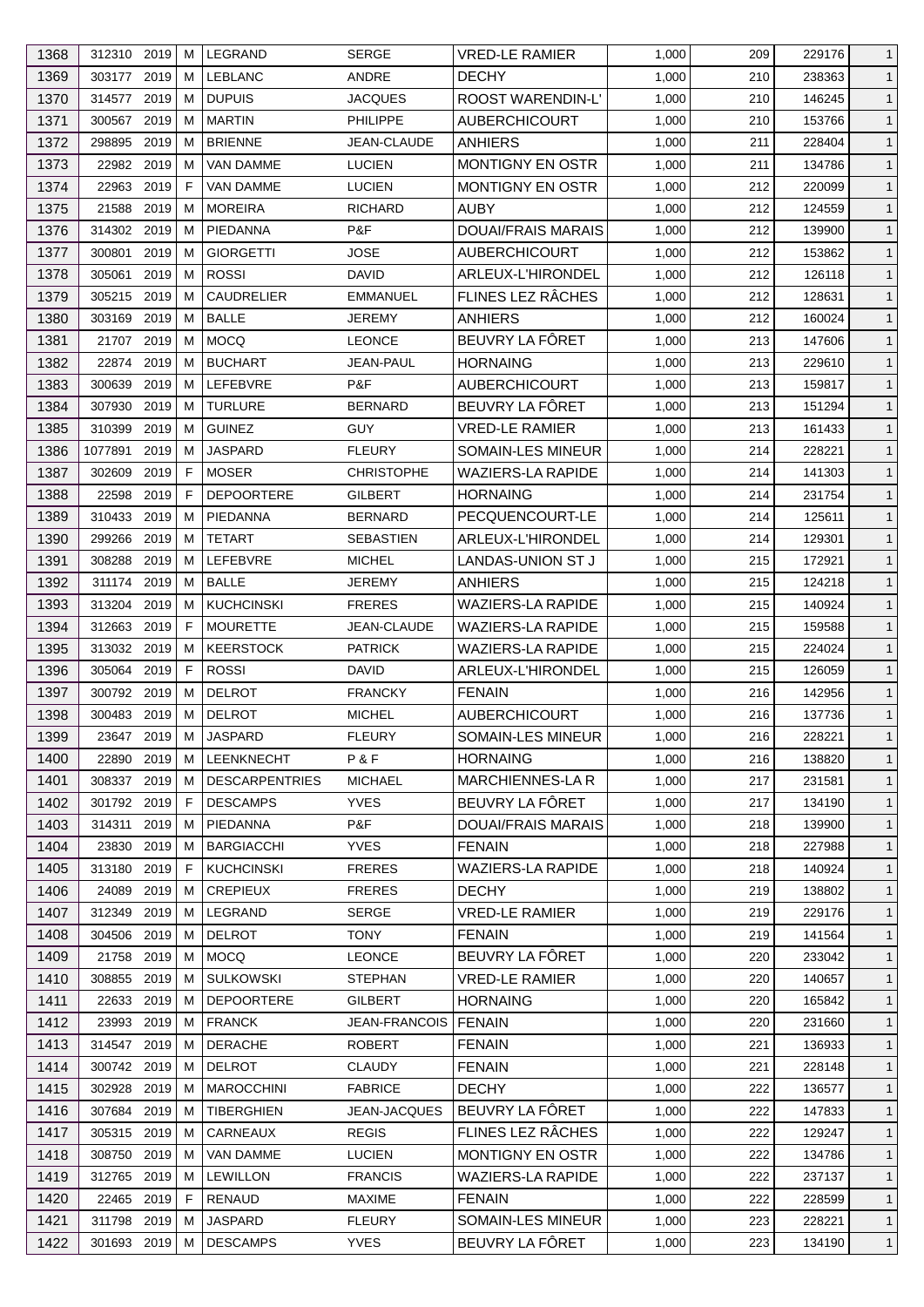| 1423 | 330743 2019              | M  | <b>DEPOORTERE</b>  | <b>GILBERT</b>       | <b>HORNAING</b>           | 1,000 | 223 | 231754 | $\mathbf{1}$ |
|------|--------------------------|----|--------------------|----------------------|---------------------------|-------|-----|--------|--------------|
| 1424 | 307621<br>2019           | M  | <b>TIBERGHIEN</b>  | <b>JEAN-JACQUES</b>  | BEUVRY LA FÔRET           | 1,000 | 223 | 147833 | $\mathbf{1}$ |
| 1425 | 314114<br>2019           | M  | CARNEAUX           | <b>REGIS</b>         | FLINES LEZ RÂCHES         | 1,000 | 224 | 231165 | $\mathbf{1}$ |
| 1426 | 301961<br>2019           | м  | LOMBARD            | ALAIN                | <b>COUTICHES</b>          | 1,000 | 224 | 147250 | $\mathbf{1}$ |
| 1427 | 299665<br>2019           | M  | LIBERAL            | LAURENT              | <b>HORNAING</b>           | 1,000 | 224 | 235723 | $\mathbf{1}$ |
| 1428 | 307232 2019              | F  | <b>COUPIN</b>      | JEAN-YVES            | <b>HORNAING</b>           | 1,000 | 224 | 130780 | $\mathbf{1}$ |
| 1429 | 2019<br>302341           | M  | QUIN               | <b>THIERRY</b>       | DOUAI-L'UNION             | 1,000 | 225 | 124690 | $\mathbf{1}$ |
| 1430 | 21974<br>2019            | M  | <b>ABRAHAM</b>     | <b>CLAUDE</b>        | <b>COUTICHES</b>          | 1,000 | 225 | 234788 | $\mathbf{1}$ |
| 1431 | 24314 2019               | M  | POTELLE            | P & F                | <b>HORNAING</b>           | 1,000 | 225 | 245252 | $\mathbf{1}$ |
| 1432 | 2019<br>313190           | M  | <b>KUCHCINSKI</b>  | <b>FRERES</b>        | <b>WAZIERS-LA RAPIDE</b>  | 1,000 | 226 | 123183 | $\mathbf{1}$ |
| 1433 | 306934<br>2019           | M  | POTELLE            | P&F                  | <b>HORNAING</b>           | 1,000 | 226 | 229214 | $\mathbf{1}$ |
| 1434 | 2019<br>305941           | м  | <b>GERMAIN</b>     | JEAN-PAUL            | <b>GUESNAIN</b>           | 1,000 | 227 | 157854 | $\mathbf{1}$ |
| 1435 | 2019<br>23627            | м  | <b>JASPARD</b>     | <b>FLEURY</b>        | SOMAIN-LES MINEUR         | 1,000 | 227 | 228221 | $\mathbf{1}$ |
| 1436 | 313097<br>2019           | M  | PIEDANNA           | P&F                  | <b>DOUAI/FRAIS MARAIS</b> | 1,000 | 227 | 139900 | $\mathbf{1}$ |
| 1437 | 2019<br>308854           | м  | <b>SULKOWSKI</b>   | <b>STEPHAN</b>       | <b>VRED-LE RAMIER</b>     | 1,000 | 227 | 123929 | $\mathbf{1}$ |
| 1438 | 307963<br>2019           | M  | <b>TURLURE</b>     | <b>BERNARD</b>       | BEUVRY LA FÔRET           | 1,000 | 228 | 151294 | $\mathbf{1}$ |
| 1439 | 2019<br>313630           | M  | <b>COUSIN</b>      | <b>THEO</b>          | MARCHIENNES-LA R          | 1,000 | 229 | 230376 | $\mathbf{1}$ |
| 1440 | 24095<br>2019            | M  | <b>CREPIEUX</b>    | <b>FRERES</b>        | <b>DECHY</b>              | 1,000 | 229 | 138802 | $\mathbf{1}$ |
| 1441 | 22599<br>2019            | F. | <b>DEPOORTERE</b>  | <b>GILBERT</b>       | <b>HORNAING</b>           | 1,000 | 229 | 231754 | $\mathbf{1}$ |
| 1442 | 306413 2019              | M  | <b>SCIME</b>       | <b>FRERES</b>        | <b>HORNAING</b>           | 1,000 | 229 | 246964 | $\mathbf{1}$ |
| 1443 | 306948<br>2019           | F  | <b>POTELLE</b>     | P&F                  | <b>HORNAING</b>           | 1,000 | 229 | 142800 | $\mathbf{1}$ |
| 1444 | 382952<br>2019           | M  | <b>SCIME</b>       | <b>FRERES</b>        | <b>HORNAING</b>           | 1,000 | 230 | 231071 | $\mathbf{1}$ |
|      | 2019                     | м  | <b>DESMET</b>      |                      |                           |       |     |        | $\mathbf{1}$ |
| 1445 | 300441<br>304538<br>2019 | M  | <b>DELROT</b>      | <b>PATRICE</b>       | <b>AUBERCHICOURT</b>      | 1,000 | 230 | 154929 |              |
| 1446 |                          |    |                    | <b>TONY</b>          | <b>FENAIN</b>             | 1,000 | 230 | 141564 | $\mathbf{1}$ |
| 1447 | 308995<br>2019           | M  | <b>JAHN</b>        | <b>GIANNY</b>        | <b>VRED-LE RAMIER</b>     | 1,000 | 230 | 242140 | $\mathbf{1}$ |
| 1448 | 2019<br>23483            | м  | <b>JASPARD</b>     | <b>FLEURY</b>        | SOMAIN-LES MINEUR         | 1,000 | 231 | 228221 | $\mathbf{1}$ |
| 1449 | 298976<br>2019           | M  | LHEUREUX           | SAMUEL               | <b>ANHIERS</b>            | 1,000 | 231 | 143307 | $\mathbf{1}$ |
| 1450 | 306915 2019 M            |    | <b>POT</b>         | PERE & FILS          | <b>ANHIERS</b>            | 1,000 | 231 | 228542 | $\mathbf{1}$ |
| 1451 | 307010 2019              |    | <b>BERNARD</b>     | JOSETTE              | <b>HORNAING</b>           | 1,000 | 231 | 129240 | $\mathbf{1}$ |
| 1452 | 299336<br>2019           | F  | <b>ROSSI</b>       | <b>DAVID</b>         | ARLEUX-L'HIRONDEL         | 1,000 | 231 | 126118 | $\mathbf{1}$ |
| 1453 | 2019<br>232141           | M  | <b>WADIN</b>       | ALBERT               | <b>HORNAING</b>           | 1,000 | 232 | 127747 | $\mathbf{1}$ |
| 1454 | 300406 2019 M            |    | CHARRON            | <b>STEVE</b>         | <b>AUBERCHICOURT</b>      | 1,000 | 232 | 137164 | $\mathbf{1}$ |
| 1455 | 310155 2019              | M  | <b>BORNEMAN</b>    | <b>GREGORY</b>       | PECQUENCOURT-LE           | 1,000 | 232 | 141375 | $\mathbf{1}$ |
| 1456 | 307646 2019              | M  | ABRAHAM            | <b>CLAUDE</b>        | <b>COUTICHES</b>          | 1,000 | 233 | 149656 | $\mathbf{1}$ |
| 1457 | 157283 2019              | M  | <b>MOSER</b>       | <b>CHRISTOPHE</b>    | <b>WAZIERS-LA RAPIDE</b>  | 1,000 | 233 | 141303 | $\mathbf{1}$ |
| 1458 | 22095<br>2019            | M  | <b>GANTIER</b>     | <b>SIMON</b>         | <b>COUTICHES</b>          | 1,000 | 233 | 152236 | $\mathbf{1}$ |
| 1459 | 306913 2019              | M  | POTELLE            | P&F                  | <b>HORNAING</b>           | 1,000 | 233 | 229214 | $\mathbf{1}$ |
| 1460 | 347383 2019              | M  | <b>COUSIN</b>      | JEAN-YVES            | ROOST WARENDIN-L'         | 1,000 | 233 | 126553 | $\mathbf{1}$ |
| 1461 | 2019<br>303898           | M  | <b>LANOIS</b>      | <b>SEBASTIEN</b>     | <b>FENAIN</b>             | 1,000 | 234 | 141648 | $\mathbf{1}$ |
| 1462 | 300166<br>2019           | M  | <b>WOITRAIN</b>    | <b>LUDOVIC</b>       | <b>AUBERCHICOURT</b>      | 1,000 | 234 | 135961 | $\mathbf{1}$ |
| 1463 | 16967<br>2019            | M  | <b>JACOBS</b>      | <b>JEAN-FRANCOIS</b> | BEUVRY LA FÔRET           | 1,000 | 234 | 176055 | $\mathbf{1}$ |
| 1464 | 2019<br>299198           | M  | <b>DORDAIN</b>     | JEAN-JACQUES         | ARLEUX-L'HIRONDEL         | 1,000 | 234 | 108831 | $\mathbf{1}$ |
| 1465 | 2019<br>302083           | M  | <b>DEMETTE</b>     | JEAN-LUC             | DOUAI-L'UNION             | 1,000 | 235 | 140284 | $\mathbf{1}$ |
| 1466 | 306472 2019              | M  | <b>SCIME</b>       | <b>FRERES</b>        | <b>HORNAING</b>           | 1,000 | 235 | 231071 | $\mathbf{1}$ |
| 1467 | 16985<br>2019            | M  | <b>JACOBS</b>      | JEAN-FRANCOIS        | BEUVRY LA FÖRET           | 1,000 | 235 | 176055 | $\mathbf{1}$ |
| 1468 | 314319 2019              | M  | PIEDANNA           | P&F                  | DOUAI/FRAIS MARAIS        | 1,000 | 236 | 139900 | $\mathbf{1}$ |
| 1469 | 299279<br>2019           | M  | <b>ROSSI</b>       | DAVID                | ARLEUX-L'HIRONDEL         | 1,000 | 236 | 108879 | $\mathbf{1}$ |
| 1470 | 301748<br>2019           | M  | <b>DESCAMPS</b>    | <b>YVES</b>          | BEUVRY LA FÔRET           | 1,000 | 236 | 251998 | $\mathbf{1}$ |
| 1471 | 306577 2019              | M  | LIENARD            | <b>RUDY</b>          | <b>HORNAING</b>           | 1,000 | 237 | 161095 | $\mathbf{1}$ |
| 1472 | 2019<br>313356           | M  | <b>HANQUEZ</b>     | <b>DAVID</b>         | <b>HORNAING</b>           | 1,000 | 237 | 136440 | $\mathbf{1}$ |
| 1473 | 2019<br>22428            | M  | LEENKNECHT         | P & F                | <b>HORNAING</b>           | 1,000 | 237 | 224991 | $\mathbf{1}$ |
| 1474 | 301064<br>2019           | M  | <b>MOREIRA</b>     | <b>RICHARD</b>       | <b>AUBY</b>               | 1,000 | 237 | 142824 | $\mathbf{1}$ |
| 1475 | 2019<br>299291           | M  | <b>DELVINCOURT</b> | <b>DIDIER</b>        | ARLEUX-L'HIRONDEL         | 1,000 | 237 | 124164 | $\mathbf{1}$ |
| 1476 | 307150 2019              | F  | <b>CHOQUET</b>     | <b>VALENTIN</b>      | <b>FENAIN</b>             | 1,000 | 237 | 228544 | $\mathbf{1}$ |
| 1477 | 306922 2019              | F  | POTELLE            | P&F                  | <b>HORNAING</b>           | 1,000 | 238 | 142800 | $\mathbf{1}$ |